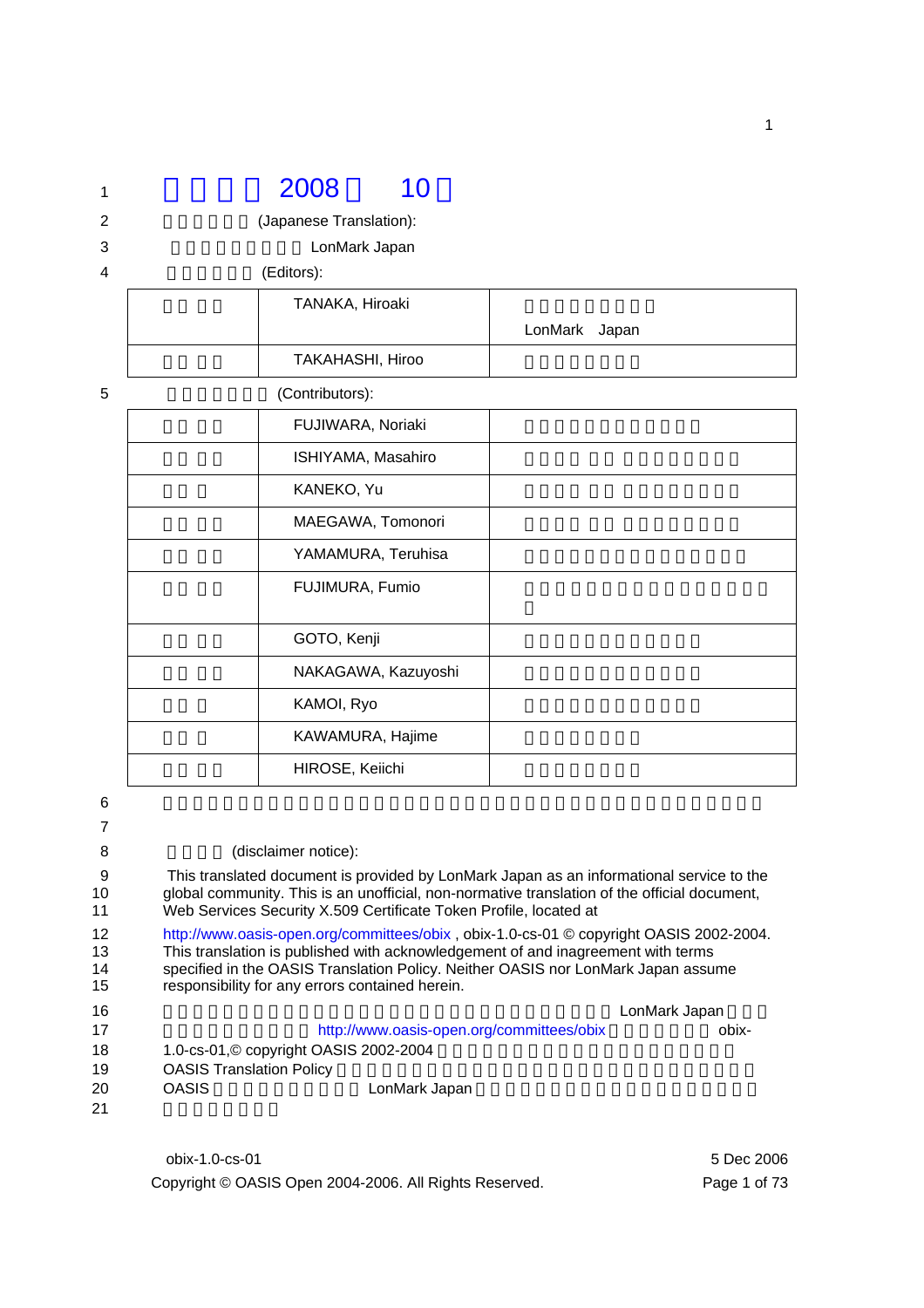| 22 | THIS DOCUMENT IS PROVIDED ON AN "AS IS" BASIS, WITHOUT WARRANTIES  |
|----|--------------------------------------------------------------------|
| 23 | ORCONDITIONS OF ANY KIND, EITHER EXPRESS OR IMPLIED INCLUDING,     |
| 24 | WITHOUTLIMITATION, ANY WARRANTIES OR CONDITIONS OF TITLE, NON-     |
| 25 | INFRINGEMENT, MERCHANTABILITY OR FITNESS FOR A PARTICULAR PURPOSE. |
| 26 | IN NO EVENT SHALL XML CONSORTIUM, BE LIABLE FOR ANY CONSEQUENTIAL, |
| 27 | INCIDENTAL, DIRECT, INDIRECT, SPECIAL, PUNITIVE, OR OTHER DAMAGES  |
| 28 | WHATSOEVER (INCLUDING, WITHOUT LIMITATION, DAMAGES FOR LOSS OF     |
| 29 | BUSINESS PROFITS, BUSINESS I NTERRUPTION, LOSS OF BUSINESS         |
| 30 | <b>INFORMATION, OR OTHER</b>                                       |
| 31 | PECUNIARY LOSS) ARISING OUT OF THIS DOCUMENT.                      |
| 32 | LonMark Japan                                                      |
| 33 |                                                                    |
| 34 |                                                                    |
| 35 | LonMark Japan                                                      |
|    |                                                                    |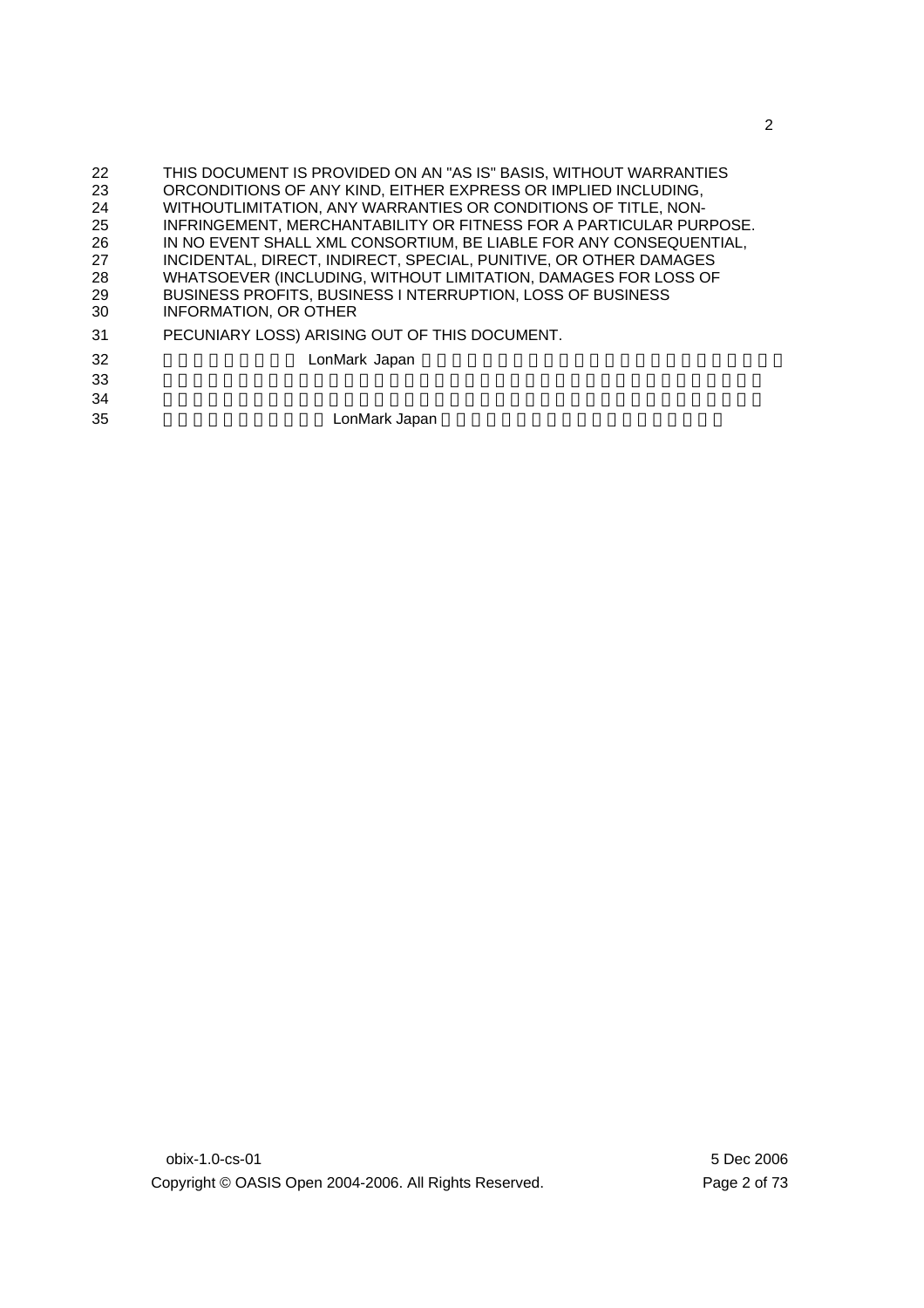36 英文文書所在 www.oasis-open.org/committees/download.php/21461/**obix**-**1.0**-cs-01.doc

# **OASISI**

# <sup>38</sup>**oBIX 1.0**

### <sup>39</sup>**Committee Specification 01, 5 December 2006**

| 40       | Document identifier:                                                |                                    |             |
|----------|---------------------------------------------------------------------|------------------------------------|-------------|
| 41       | www.oasis-open.org/committees/download.php/21461/obix-1.0-cs-01.doc |                                    |             |
| 42       | Location:                                                           |                                    |             |
| 43       | http://www.oasis-open.org/committees/obix                           |                                    |             |
| 44       | <b>Technical Committee:</b>                                         |                                    |             |
| 45       | OASIS Open Building Information Exchange TC                         |                                    |             |
| 46       | Chairs:                                                             |                                    |             |
| 47       | Toby Considine, University of North Carolina Chapel Hill            |                                    |             |
| 48       | Paul Ehrlich, Building Intelligence Group                           |                                    |             |
| 49       | Editor:                                                             |                                    |             |
| 50       | Brian Frank, Tridium                                                |                                    |             |
| 51       | Abstract:                                                           |                                    |             |
| 52       |                                                                     |                                    | M2M         |
| 53       | <b>XML</b>                                                          |                                    |             |
| 54       | Status:                                                             |                                    |             |
| 55       | oBIX TC                                                             |                                    |             |
| 56       |                                                                     |                                    |             |
| 57       |                                                                     |                                    |             |
| 58       |                                                                     |                                    |             |
| 59<br>60 |                                                                     | Web                                |             |
|          |                                                                     |                                    |             |
| 61<br>62 | www.oasis-open.org/committees/obix                                  | "Send A Comment"                   |             |
| 63       |                                                                     | Web                                | (www.oasis- |
| 64       | open.org/committees/obix/ipr.php)                                   |                                    |             |
| 65       |                                                                     | www.oasis-open.org/committees/obix |             |
|          |                                                                     |                                    |             |

37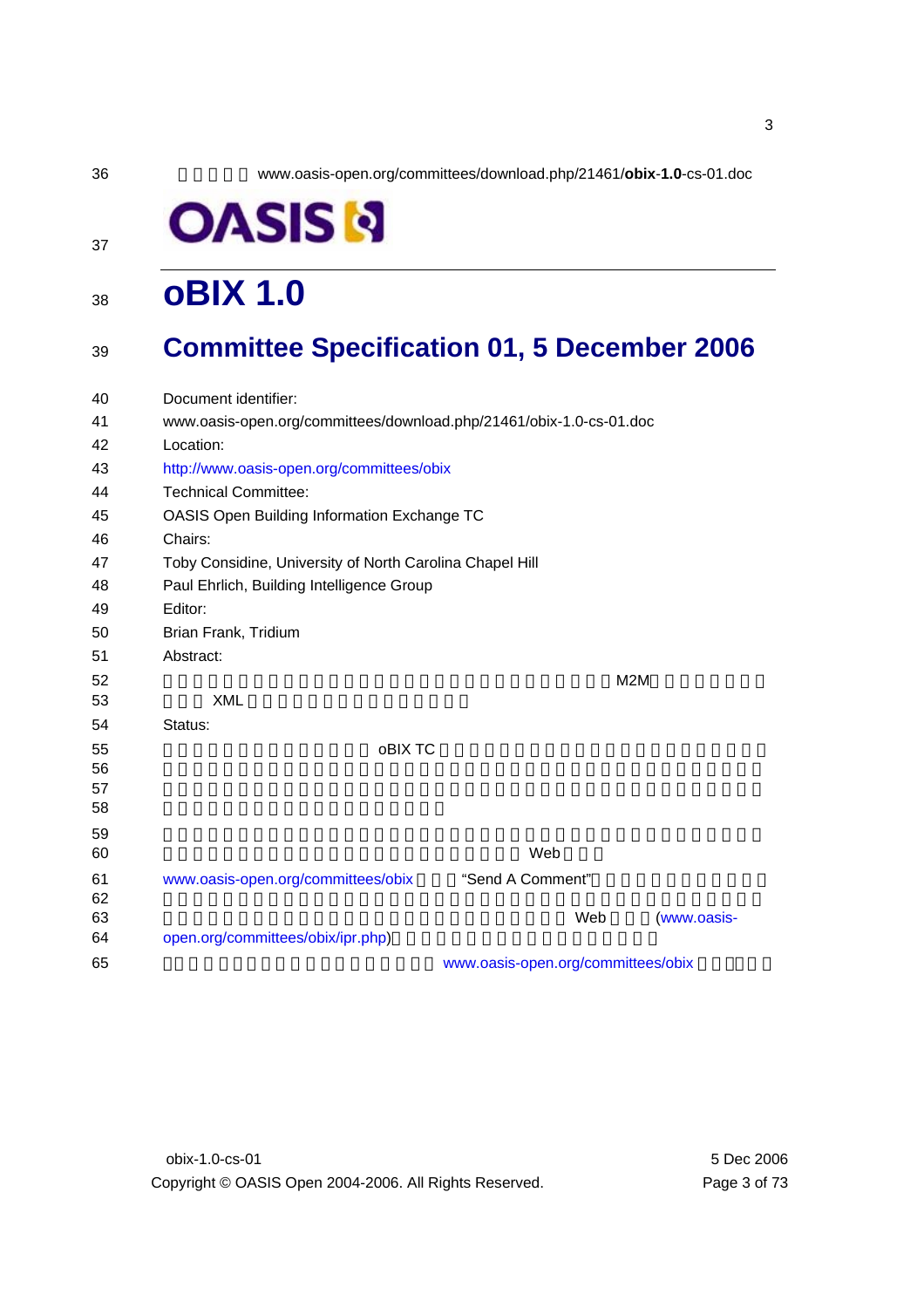# <sup>66</sup>**Notices**

| 67<br>68<br>69<br>70<br>71<br>72<br>73<br>74<br>75<br>76 | OASIS takes no position regarding the validity or scope of any intellectual property or other<br>rights that might be claimed to pertain to the implementation or use of the technology<br>described in this document or the extent to which any license under such rights might or<br>might not be available; neither does it represent that it has made any effort to identify any<br>such rights. Information on OASIS's procedures with respect to rights in OASIS<br>specifications can be found at the OASIS website. Copies of claims of rights made<br>available for publication and any assurances of licenses to be made available, or the result<br>of an attempt made to obtain a general license or permission for the use of such<br>proprietary rights by implementers or users of this specification, can be obtained from the<br><b>OASIS Executive Director.</b> |              |                                 |              |
|----------------------------------------------------------|------------------------------------------------------------------------------------------------------------------------------------------------------------------------------------------------------------------------------------------------------------------------------------------------------------------------------------------------------------------------------------------------------------------------------------------------------------------------------------------------------------------------------------------------------------------------------------------------------------------------------------------------------------------------------------------------------------------------------------------------------------------------------------------------------------------------------------------------------------------------------------|--------------|---------------------------------|--------------|
| 77<br>78<br>79<br>80                                     | OASIS invites any interested party to bring to its attention any copyrights, patents or patent<br>applications, or other proprietary rights which may cover technology that may be required<br>to implement this specification. Please address the information to the OASIS Executive<br>Director.                                                                                                                                                                                                                                                                                                                                                                                                                                                                                                                                                                                 |              |                                 |              |
| 81                                                       | Copyright © OASIS Open 2004. All Rights Reserved.                                                                                                                                                                                                                                                                                                                                                                                                                                                                                                                                                                                                                                                                                                                                                                                                                                  |              |                                 |              |
| 82<br>83<br>84<br>85<br>86<br>87<br>88<br>89<br>90       | This document and translations of it may be copied and furnished to others, and derivative<br>works that comment on or otherwise explain it or assist in its implementation may be<br>prepared, copied, published and distributed, in whole or in part, without restriction of any<br>kind, provided that the above copyright notice and this paragraph are included on all such<br>copies and derivative works. However, this document itself does not be modified in any<br>way, such as by removing the copyright notice or references to OASIS, except as needed<br>for the purpose of developing OASIS specifications, in which case the procedures for<br>copyrights defined in the OASIS Intellectual Property Rights document must be followed, or<br>as required to translate it into languages other than English.                                                       |              |                                 |              |
| 91<br>92                                                 | The limited permissions granted above are perpetual and will not be revoked by OASIS or<br>its successors or assigns.                                                                                                                                                                                                                                                                                                                                                                                                                                                                                                                                                                                                                                                                                                                                                              |              |                                 |              |
| 93<br>94<br>95<br>96<br>97<br>98                         | This document and the information contained herein is provided on an "AS IS" basis and<br>OASIS DISCLAIMS ALL WARRANTIES, EXPRESS OR IMPLIED, INCLUDING BUT NOT<br>LIMITED TO ANY WARRANTY THAT THE USE OF THE INFORMATION HEREIN WILL<br>NOT INFRINGE ANY RIGHTS OR ANY IMPLIED WARRANTIES OF MERCHANTABILITY<br>OR FITNESS FOR A PARTICULAR PURPOSE.                                                                                                                                                                                                                                                                                                                                                                                                                                                                                                                             |              |                                 |              |
| 99                                                       | <b>OASIS</b>                                                                                                                                                                                                                                                                                                                                                                                                                                                                                                                                                                                                                                                                                                                                                                                                                                                                       |              |                                 |              |
| 100                                                      |                                                                                                                                                                                                                                                                                                                                                                                                                                                                                                                                                                                                                                                                                                                                                                                                                                                                                    |              |                                 |              |
| 101<br>102<br>103<br>104<br>105                          |                                                                                                                                                                                                                                                                                                                                                                                                                                                                                                                                                                                                                                                                                                                                                                                                                                                                                    | <b>OASIS</b> | <b>CASI S</b>                   | <b>OASIS</b> |
| 106                                                      | <b>OASIS Executive Director</b>                                                                                                                                                                                                                                                                                                                                                                                                                                                                                                                                                                                                                                                                                                                                                                                                                                                    |              |                                 |              |
| 107<br>108                                               | <b>OASIS</b>                                                                                                                                                                                                                                                                                                                                                                                                                                                                                                                                                                                                                                                                                                                                                                                                                                                                       |              |                                 |              |
| 109<br>110                                               |                                                                                                                                                                                                                                                                                                                                                                                                                                                                                                                                                                                                                                                                                                                                                                                                                                                                                    |              | <b>OASIS Executive Director</b> |              |
| 111<br>112<br>113<br>114                                 | Copyright © OASIS Open 2004. All Rights Reserved.                                                                                                                                                                                                                                                                                                                                                                                                                                                                                                                                                                                                                                                                                                                                                                                                                                  |              |                                 |              |
|                                                          | obix-1.0-cs-01                                                                                                                                                                                                                                                                                                                                                                                                                                                                                                                                                                                                                                                                                                                                                                                                                                                                     |              |                                 | 5 Dec 2006   |
|                                                          | Copyright © OASIS Open 2004-2006. All Rights Reserved.                                                                                                                                                                                                                                                                                                                                                                                                                                                                                                                                                                                                                                                                                                                                                                                                                             |              |                                 | Page 4 of 73 |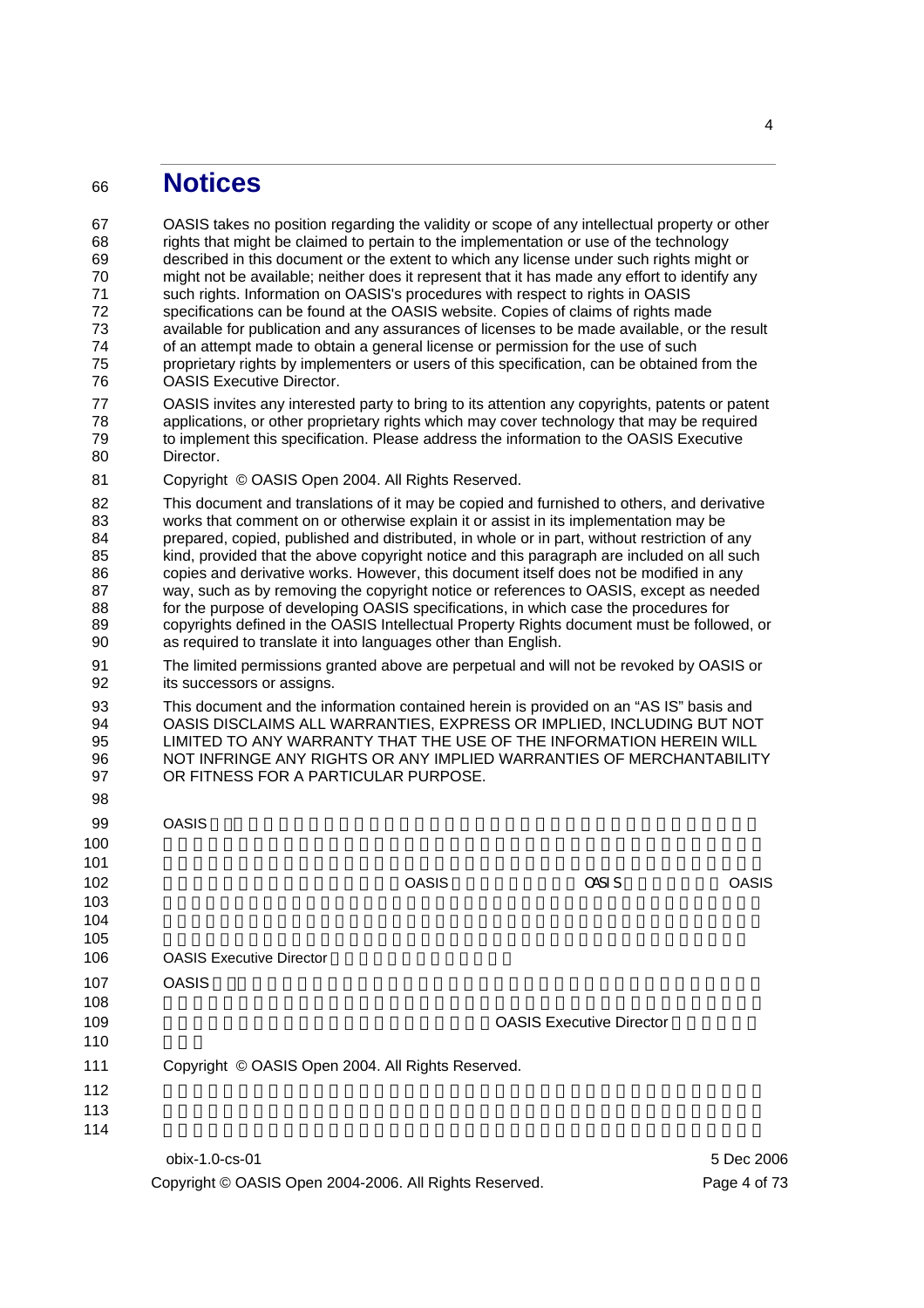| 115 | <b>OASIS</b>                             |              |  |
|-----|------------------------------------------|--------------|--|
| 116 | <b>OASIS IntellectualProperty Rights</b> |              |  |
| 117 |                                          |              |  |
| 118 | <b>OASIS</b>                             |              |  |
| 119 |                                          | <b>OASIS</b> |  |
| 120 |                                          |              |  |
| 121 |                                          |              |  |
| 122 |                                          |              |  |
| 123 | <b>OASIS</b>                             |              |  |
| 124 |                                          |              |  |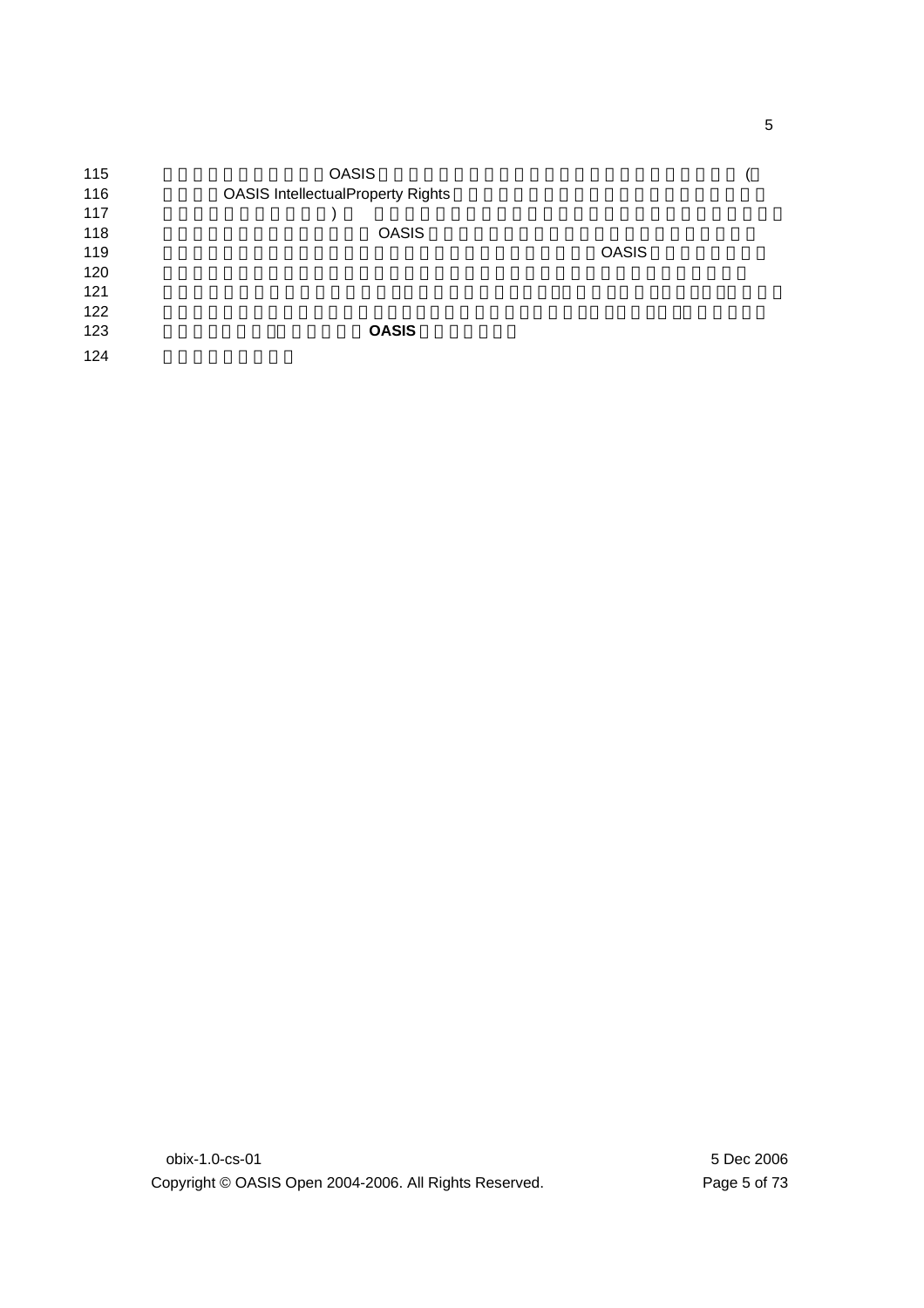#### **Table of Contents** 125

| 126 |                                                        |              |
|-----|--------------------------------------------------------|--------------|
| 127 |                                                        |              |
| 128 |                                                        |              |
| 129 |                                                        |              |
| 130 |                                                        |              |
| 131 |                                                        |              |
| 132 |                                                        |              |
| 133 |                                                        |              |
| 134 |                                                        |              |
| 135 |                                                        |              |
| 136 |                                                        |              |
| 137 |                                                        |              |
| 138 |                                                        |              |
| 139 |                                                        |              |
| 140 |                                                        |              |
| 141 |                                                        |              |
| 142 |                                                        |              |
| 143 |                                                        |              |
| 144 |                                                        |              |
| 145 |                                                        |              |
| 146 |                                                        |              |
| 147 |                                                        |              |
| 148 |                                                        |              |
| 149 |                                                        |              |
| 150 |                                                        |              |
| 151 |                                                        |              |
| 152 |                                                        |              |
| 153 |                                                        |              |
| 154 |                                                        |              |
| 155 |                                                        |              |
| 156 |                                                        |              |
| 157 |                                                        |              |
| 158 |                                                        |              |
| 159 |                                                        |              |
| 160 |                                                        |              |
| 161 |                                                        |              |
| 162 |                                                        |              |
| 163 |                                                        |              |
| 164 |                                                        |              |
| 165 |                                                        |              |
| 166 |                                                        |              |
| 167 |                                                        |              |
|     | obix-1.0-cs-01                                         | 5 Dec 2006   |
|     | Copyright © OASIS Open 2004-2006. All Rights Reserved. | Page 6 of 73 |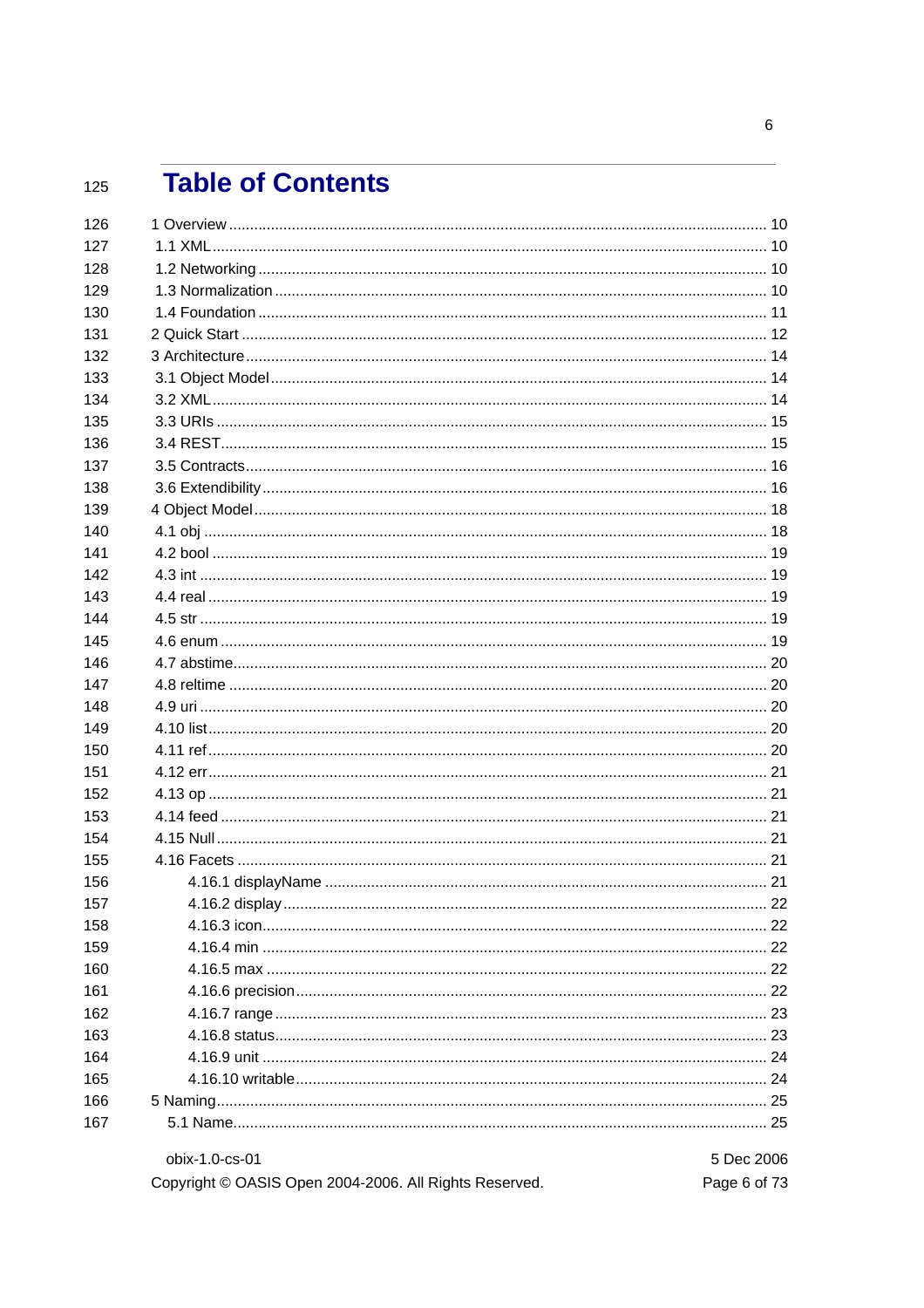| 168 |  |
|-----|--|
| 169 |  |
| 170 |  |
| 171 |  |
| 172 |  |
| 173 |  |
| 174 |  |
| 175 |  |
| 176 |  |
| 177 |  |
| 178 |  |
| 179 |  |
| 180 |  |
| 181 |  |
| 182 |  |
| 183 |  |
| 184 |  |
| 185 |  |
| 186 |  |
| 187 |  |
| 188 |  |
| 189 |  |
| 190 |  |
| 191 |  |
| 192 |  |
| 193 |  |
| 194 |  |
| 195 |  |
| 196 |  |
| 197 |  |
| 198 |  |
| 199 |  |
| 200 |  |
| 201 |  |
| 202 |  |
| 203 |  |
| 204 |  |
| 205 |  |
| 206 |  |
| 207 |  |
| 208 |  |
| 209 |  |
| 210 |  |
| 211 |  |

| obix-1.0-cs-01                                         | 5 Dec 2006   |
|--------------------------------------------------------|--------------|
| Copyright © OASIS Open 2004-2006. All Rights Reserved. | Page 7 of 73 |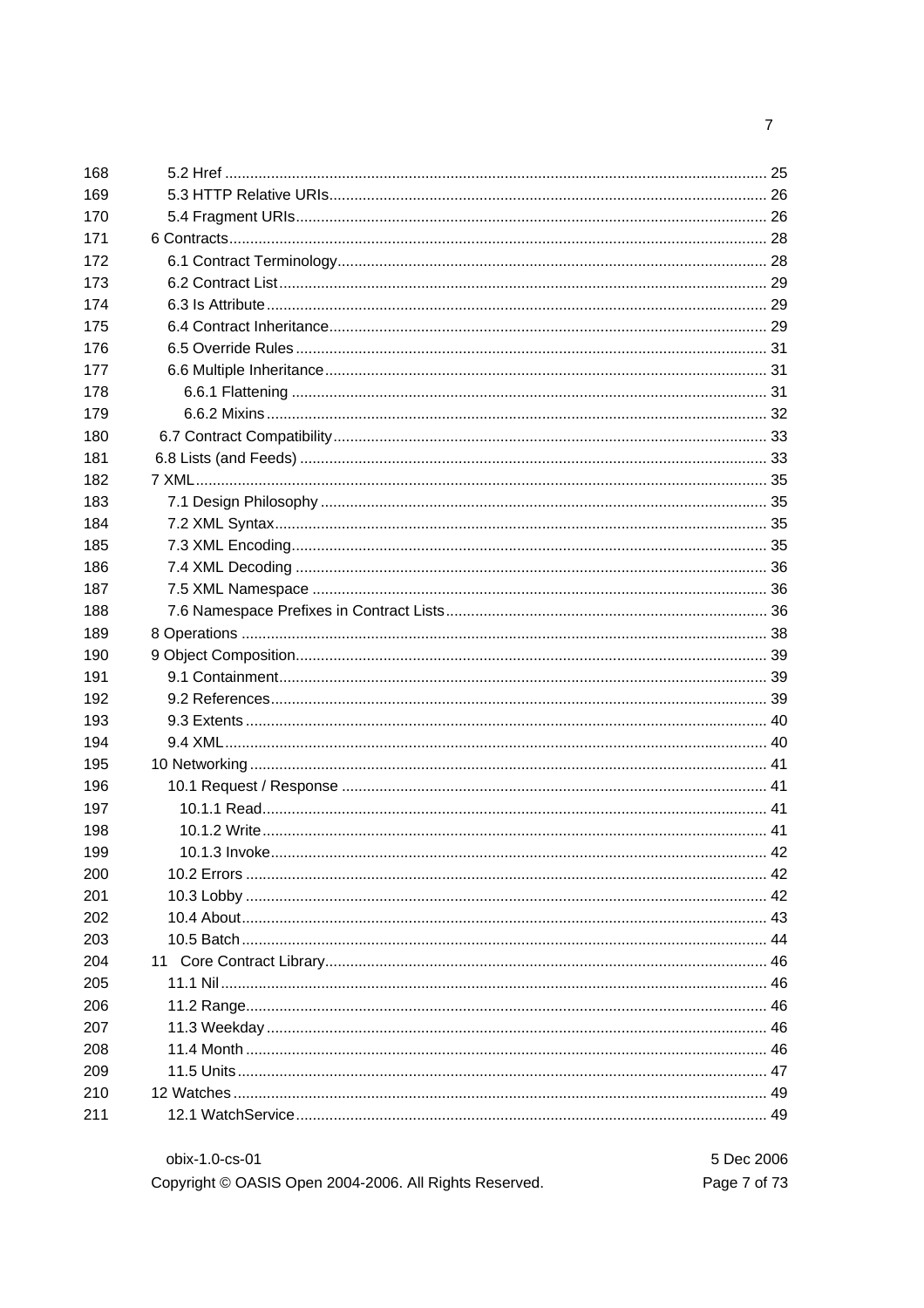| obix-1.0-cs-01                                         | 5 Dec 2006   |
|--------------------------------------------------------|--------------|
| Copyright © OASIS Open 2004-2006. All Rights Reserved. | Page 8 of 73 |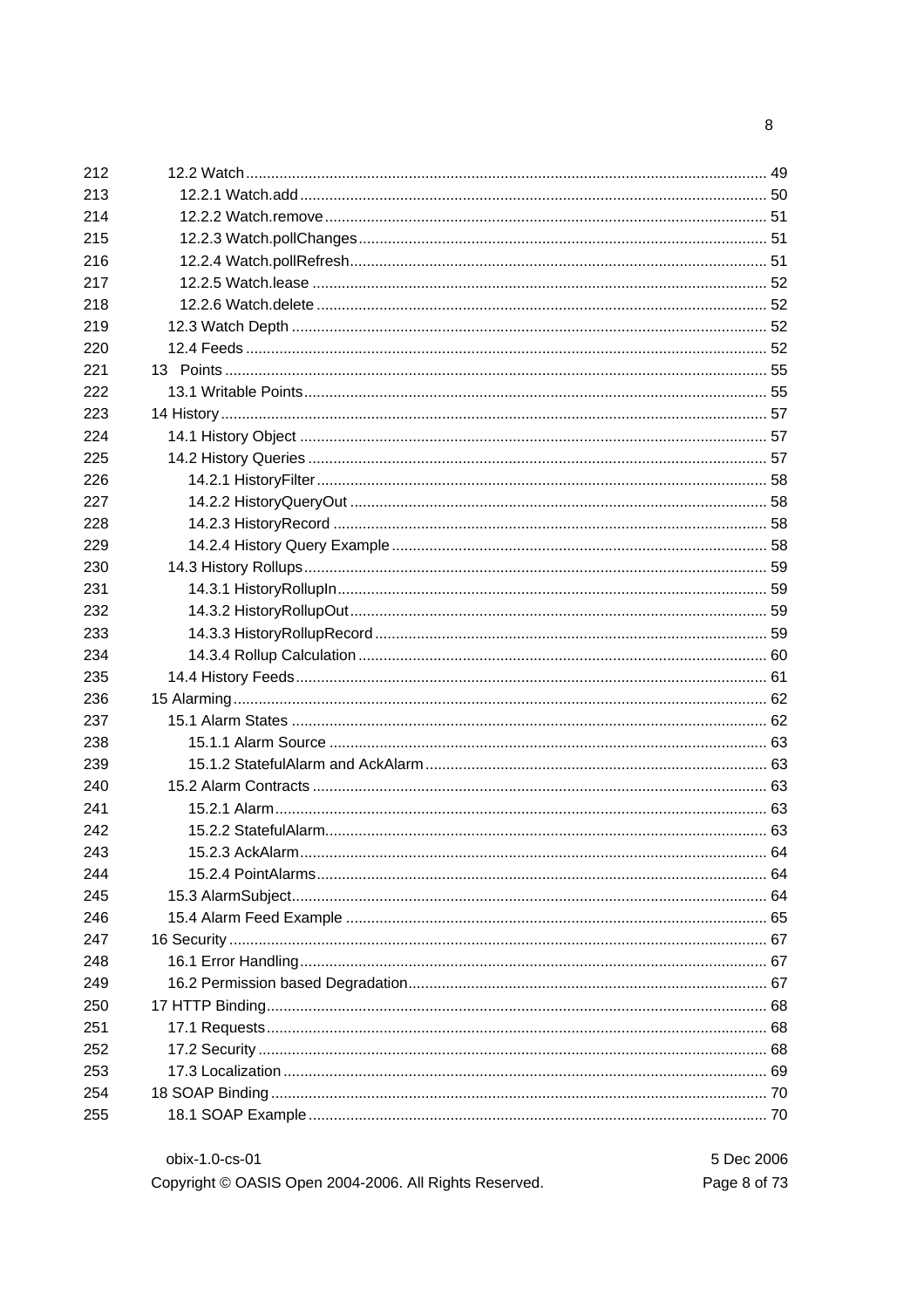| 256 |  |
|-----|--|
| 257 |  |
| 258 |  |
| 259 |  |
| 260 |  |
| 261 |  |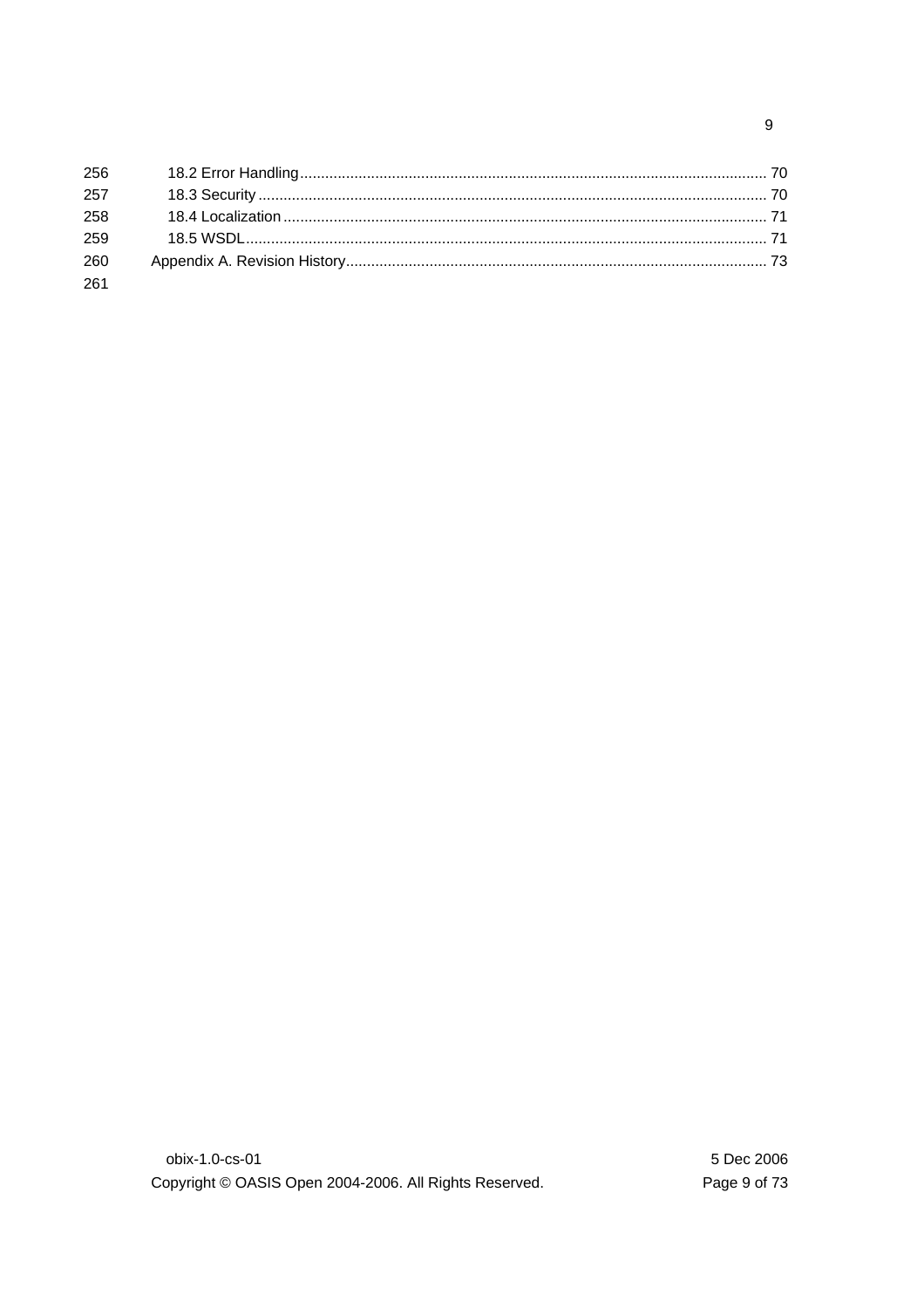**1 Overview**  263 oBIX  $\bullet$  $\sim$  $\sim$ する用語 M2M はインターネットの世界で完全な変化を起こしており、Web とマシンとの 自律的な相互通信への進展という新しいぺ一ジを開いているのです。oBIX 仕様は M2M 271 Web XML HTTP URI obix obix  $\bullet$   $\bullet$ **275 • XML**: M2M فكالطبيعة **• Networking**: **XML M2M • Normalization**: M2M **1996 100 · 100 · 100 · 100 · 100 · 100 · 100 · 100 · 100 · 100 · 100 · 100 · 100 · 100 · 100 · 100 · 100 · 100 · 100 · 100 · 100 · 100 · 100 · 100 · 100 · 100 · 100 · 100 · 100 · 100 · 100 · 1 • Foundation**: **1.1 XML**  280 oBIX M2M 280 XML とです。oBIX の設計思想はシンプルに定義された XML 構文 にマップする小さいが拡張可 282 kwalet the state of the state of the state of the state of the state of the state of the state of the state of the state of the state of the state of the state of the state of the state of the state of the state of the  $\sim$  oBIX  $\bullet$ **1.2 Networking**  我々が M2M 情報を XML で表す方法を持つと同時に次のステップは公開と活用のためにネ 289 oBIX  $\,$  .  $\,$ モデルを実行する一連のプロトコルバインディングです。oBIX のバージョン1.0は既存 291 Web サービスの基盤を導入するようになっています。 **EXECUTE : HTTP REST SOAP 1.3 Normalization**  実世界を計測し制御するシステムの中に広い適用性を持つ幾つかの概念があります。oBIX or  $1.01$ • **Points**: 1 つの計測値とその状態を表す – 一般的にこれらはセンサー、 アクチュ **レットポイントのようなコンフィギュ** ;

> obix-1.0-cs-01 5 Dec 2006 Copyright © OASIS Open 2004-2006. All Rights Reserved. Page 10 of 73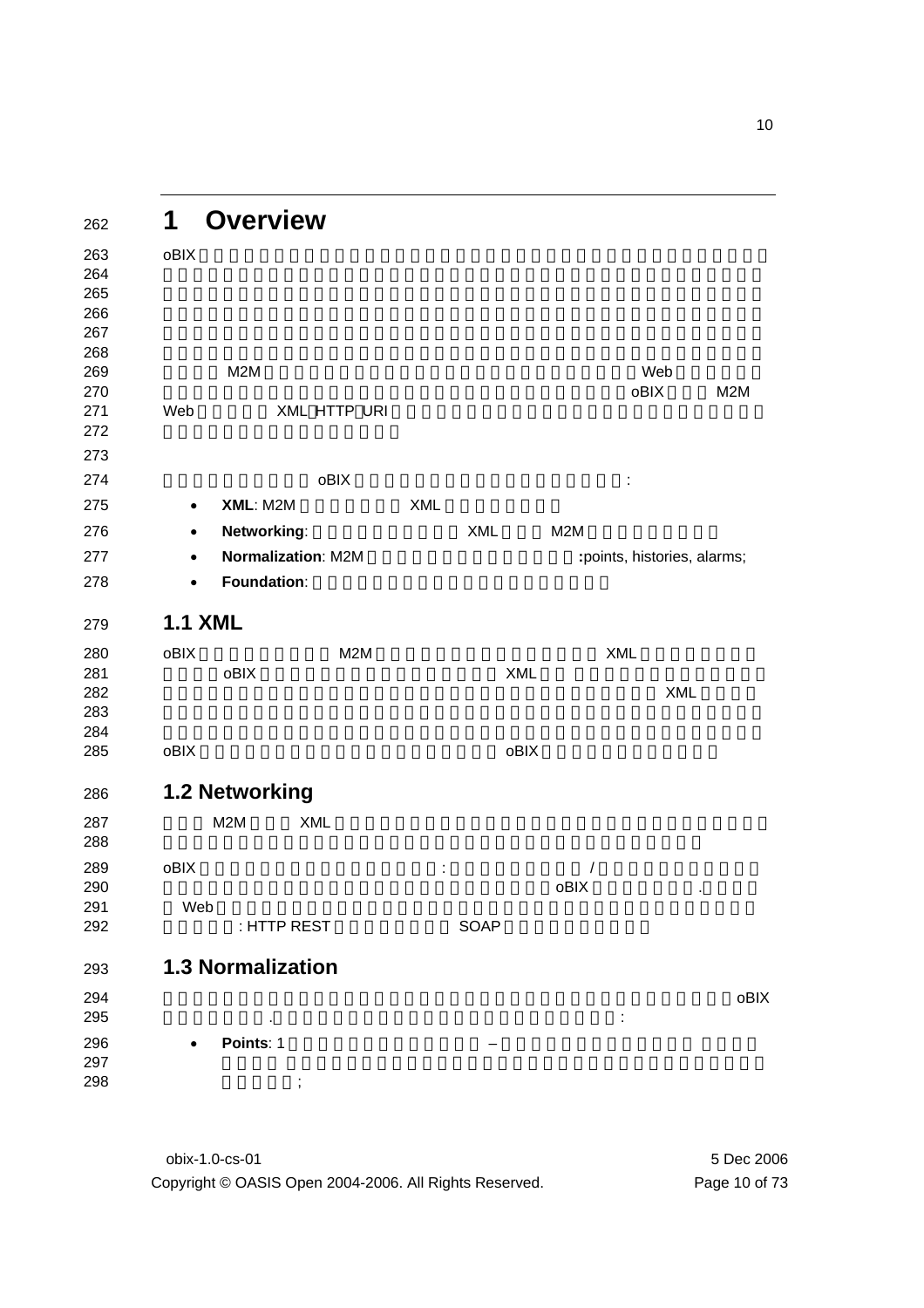**• Histories**: **• Alarming**: **1.4 Foundation**  M2M  $-$ 307 oBIX は、しかしコントラクトには開発している。しかしコントラクトに基づいた海の白くなっている。しかしコントラクトに基づいた海の住場ですが、しかしコントラクトに基づいた海の住場です。しかしコントラクトに基づいた ズムを備えて計画的に設計されています。oBIX のゴールは新しい仕様のために基礎を提 XML  $309$   $\,$  oBIX  $\,$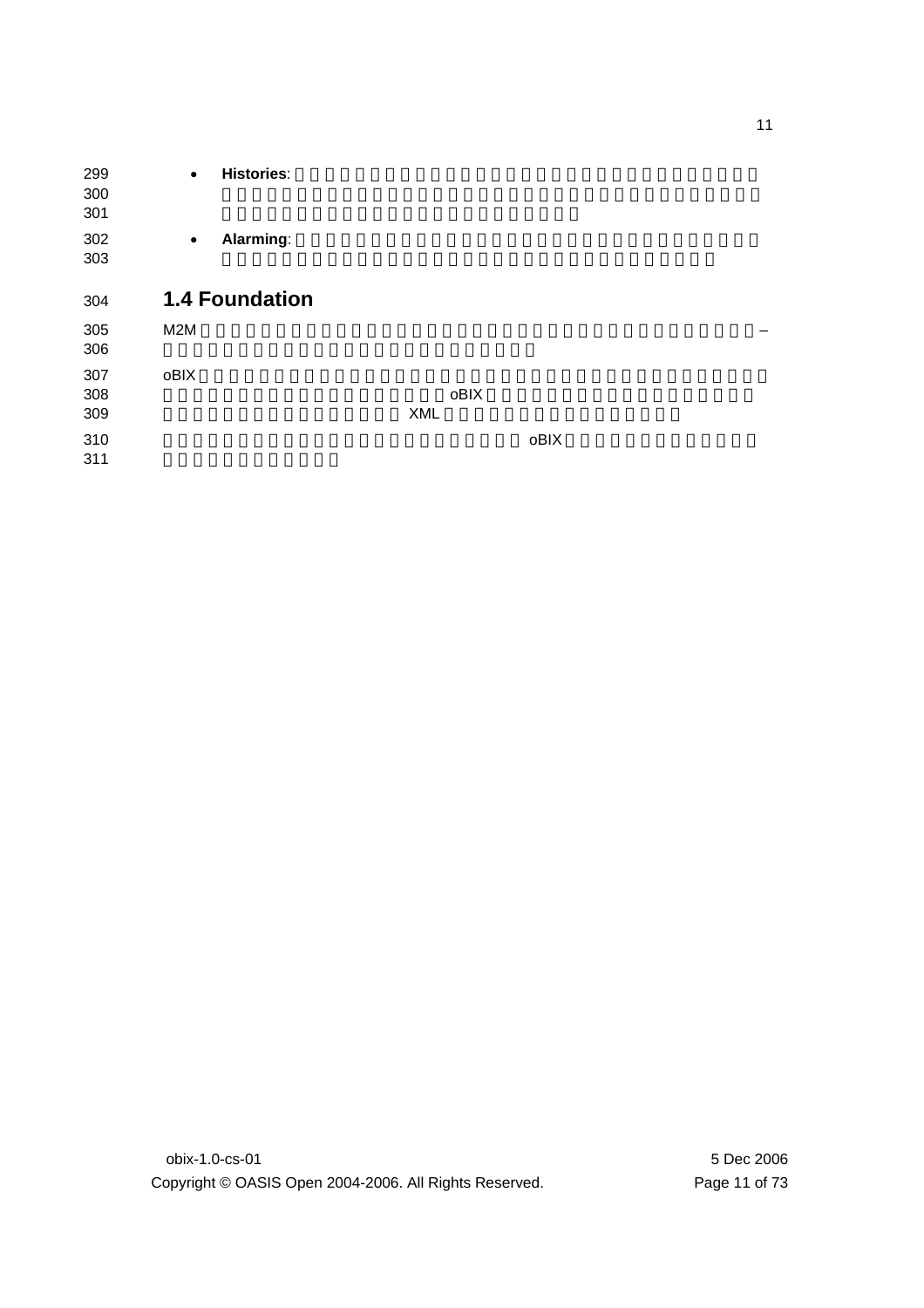# **2 Quick Start**

obix-1.0-cs-01 5 Dec 2006  $0$  oblX  $0$   $-$ かどうか通知するデータを持っています。我々のサーモスタットが oBIX XML でどう見え 320<br>321<br>322<br>323<br>324<br>325 <obj href="http://myhome/thermostat"> <real name="spaceTemp" units="obix:units/fahrenheit" val="67.2"/> <real name="setpoint" unit="obix:units/fahrenheit" val="72.0"/> <bool name="furnaceOn" val="true"/> </obj> oBIX  $\bullet$   $\bullet$   $\bullet$  DHX  $\bullet$  XML  $X$ ML  $\overline{X}$ 332 XML **XML**  ルート obj 要素は全部のサーモスタットをモデル化します。その href 属性はこの oBIX  $\qquad$  URI  $\qquad$ 337 July 2012 The Contract Contract Contract Contract Contract Contract Contract Contract Contract Contract Co 338 tool the bool the bool that we boolean boolean states and the boolean states boolean states boolean states the extension of the extension of the extension of the extension of the extension of the extension of the extension of the extension of the extension of the extension of the extension of the extension of the extensi  $\verb|val|$  units  $241$ れていることがわかります(それは暑い部屋でしょう)。oBIX 仕様はひと塊のファセッ details and the component  $\alpha$  obligation  $\alpha$  obligation  $\alpha$   $-412$ るべきです。XML を書き直して status ファセットを含ませ、そしてコントラクトを使用 

Copyright © OASIS Open 2004-2006. All Rights Reserved. Page 12 of 73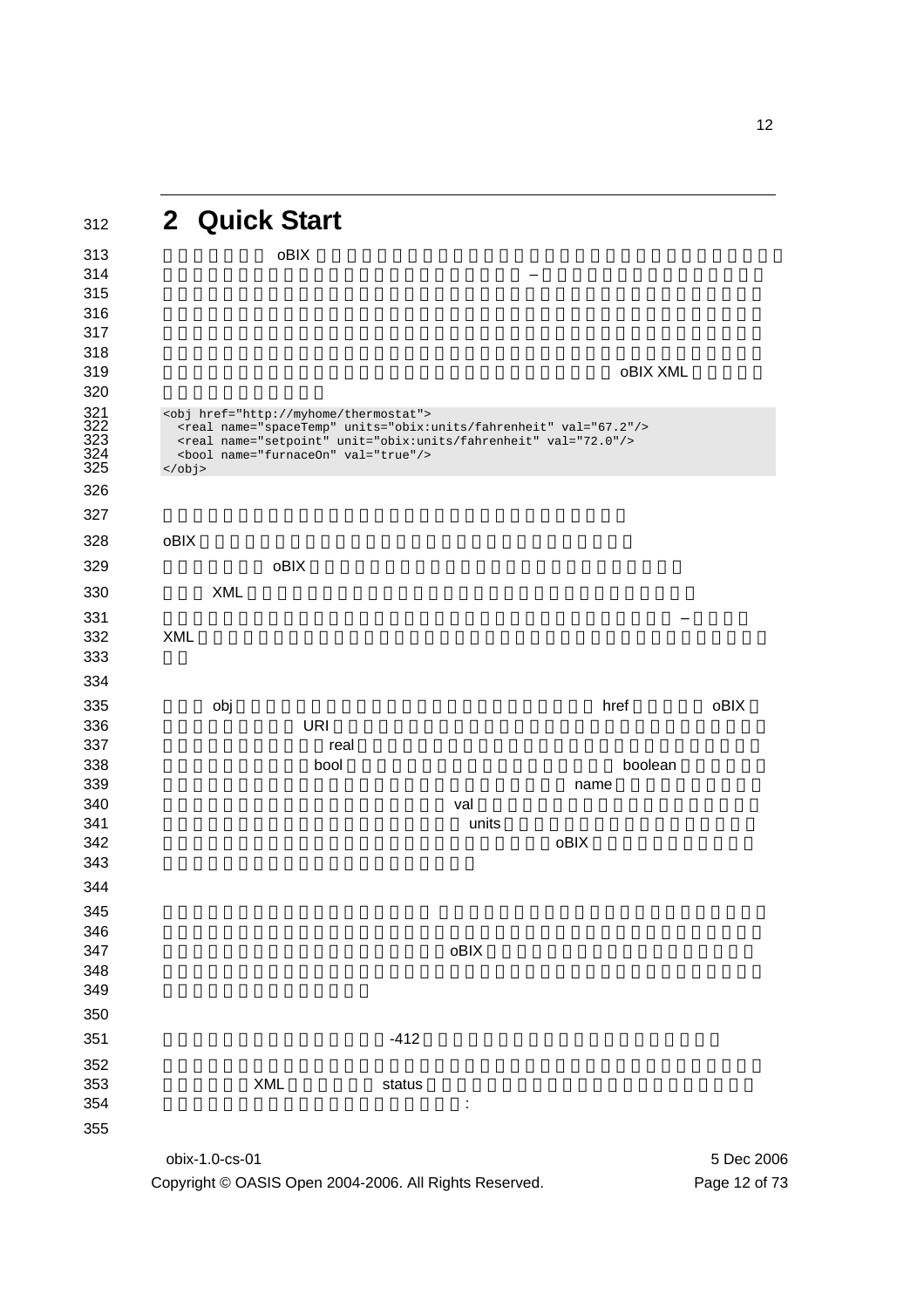```
356 <obj href="http://myhome/thermostat/"> 
357 
358 <!-- spaceTemp point -->
359 <real name="spaceTemp" is="obix:Point" 
360 val="-412.0" status="fault" 
        361 units="obix:units/fahrenheit"/> 
362 
363 \leq \leq \leq setpoint point \sim364 <real name="setpoint" is="obix:Point" 
365 val="72.0"
         unit="obix:units/fahrenheit"/>
367 
368 \leq \leq \leq furnaceOn point \leq \geq369 <bool name="furnaceOn" is="obix:Point" val="true"/> 
370 
     \langle/obj372 
373 is bix:Points
374 oblix \bullet375376377 
378 コントラクトは oBIX における新しい抽象概念をコアとなるオブジェクトモデル上に構築
379380 oBIX extended to \mathcal{A}381 13 -
```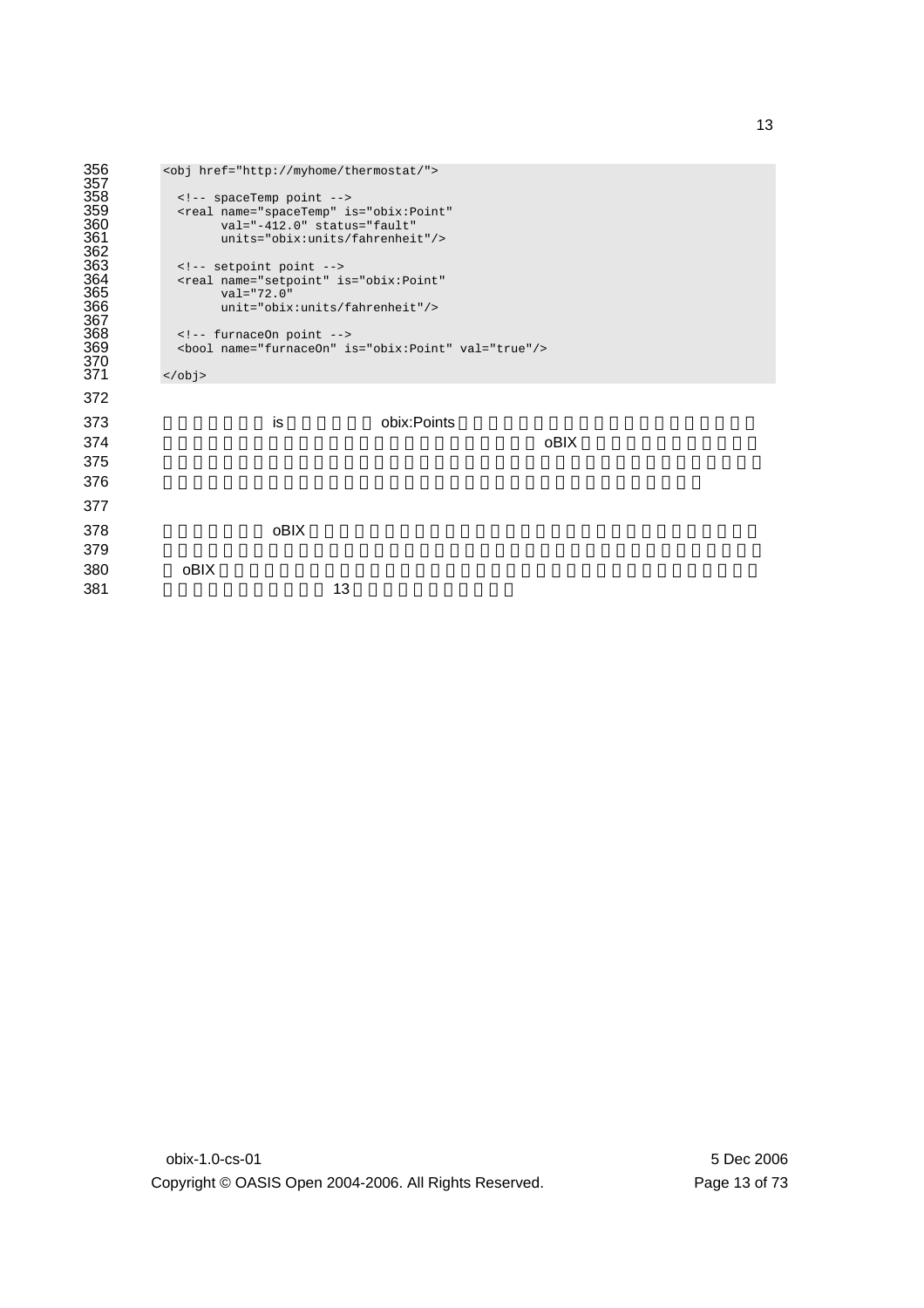| 382                                           | 3 Architecture                                                                                                                                                                                                                                                                              |            |
|-----------------------------------------------|---------------------------------------------------------------------------------------------------------------------------------------------------------------------------------------------------------------------------------------------------------------------------------------------|------------|
| 383                                           | oBIX                                                                                                                                                                                                                                                                                        |            |
| 384                                           | <b>Object Model:</b><br>oBIX<br>$\bullet$                                                                                                                                                                                                                                                   |            |
| 385                                           |                                                                                                                                                                                                                                                                                             |            |
| 386                                           | XML<br><b>XML Syntax:</b><br>$\bullet$                                                                                                                                                                                                                                                      |            |
| 387                                           | URI: URI<br>$\bullet$                                                                                                                                                                                                                                                                       |            |
| 388                                           | <b>REST:</b><br>HTTP GET, PUT, POST<br><b>URI</b><br><b>XML</b>                                                                                                                                                                                                                             |            |
| 389                                           | oBIX                                                                                                                                                                                                                                                                                        |            |
| 390                                           | <b>Contracts:</b><br>$\bullet$                                                                                                                                                                                                                                                              |            |
| 391                                           | <b>Extendibility:</b><br>$\bullet$                                                                                                                                                                                                                                                          |            |
| 392                                           | 3.1 Object Model                                                                                                                                                                                                                                                                            |            |
| 393                                           | oBIX                                                                                                                                                                                                                                                                                        |            |
| 394<br>395                                    | <b>URI</b>                                                                                                                                                                                                                                                                                  |            |
| 396                                           |                                                                                                                                                                                                                                                                                             |            |
| 397                                           |                                                                                                                                                                                                                                                                                             |            |
| 398                                           | 8                                                                                                                                                                                                                                                                                           |            |
| 399                                           |                                                                                                                                                                                                                                                                                             |            |
| 400                                           | bool:<br>false;<br>- true<br>$\bullet$                                                                                                                                                                                                                                                      |            |
| 401                                           | int.<br>$\ddot{\phantom{a}}$<br>٠                                                                                                                                                                                                                                                           |            |
| 402                                           | real:<br>$\ddot{\phantom{0}}$<br>$\bullet$                                                                                                                                                                                                                                                  |            |
| 403                                           | str. UNICODE<br>$\ddot{ }$<br>$\bullet$                                                                                                                                                                                                                                                     |            |
| 404                                           | enum:<br>$\vdots$<br>$\bullet$                                                                                                                                                                                                                                                              |            |
| 405                                           | abstime:<br>);<br>$\bullet$<br>1                                                                                                                                                                                                                                                            |            |
| 406                                           | reltime:<br>);                                                                                                                                                                                                                                                                              |            |
| 407                                           | uri: URI<br>,                                                                                                                                                                                                                                                                               |            |
| 408<br>409                                    | list, op, feed, ref, err                                                                                                                                                                                                                                                                    |            |
|                                               |                                                                                                                                                                                                                                                                                             |            |
| 410                                           | <b>3.2 XML</b>                                                                                                                                                                                                                                                                              |            |
| 411                                           | oBIX                                                                                                                                                                                                                                                                                        | <b>XML</b> |
| 412<br>413                                    |                                                                                                                                                                                                                                                                                             | val        |
| 414                                           |                                                                                                                                                                                                                                                                                             |            |
| 415<br>416<br>417<br>418<br>419<br>420<br>421 | <obj href="http://bradybunch/people/Mike-Brady/"><br/><obj name="fullName"><br/><str name="first" val="Mike"></str><br/><str name="last" val="Brady"></str><br/></obj><br/><math>\text{int name} = "age" val = "45*/`</math><br/><ref href="/people/Carol-Brady" name="spouse"></ref></obj> |            |
|                                               | obix-1.0-cs-01                                                                                                                                                                                                                                                                              | 5 Dec 2006 |

Copyright © OASIS Open 2004-2006. All Rights Reserved. Page 14 of 73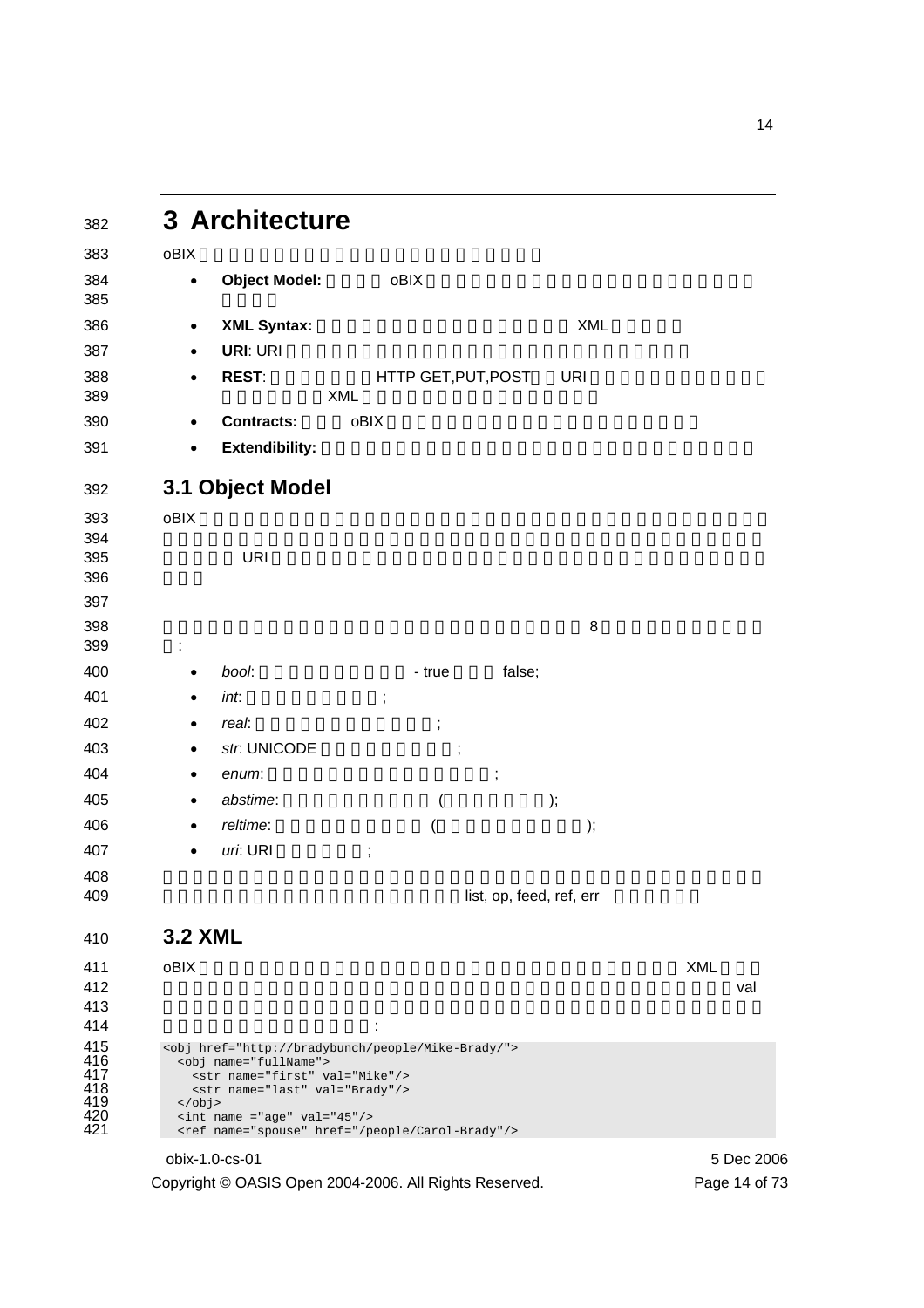| 422<br>423<br>424<br>425<br>426<br>427<br>428<br>429<br>430 | <list name="children"><br/><ref href="/people/Greg-Brady"></ref><br/><ref href="/people/Peter-Brady"></ref><br/><ref href="/people/Bobby-Brady"></ref><br/><ref href="/people/Marsha-Brady"></ref><br/><ref href="/people/Jan-Brady"></ref><br/><ref href="/people/Cindy-Brady"></ref><br/><math>\langle</math>list&gt;<br/><math>\langle</math>obj&gt;</list> |                     |                                                                       |                                      |            |                                                        |                     |  |  |  |  |
|-------------------------------------------------------------|----------------------------------------------------------------------------------------------------------------------------------------------------------------------------------------------------------------------------------------------------------------------------------------------------------------------------------------------------------------|---------------------|-----------------------------------------------------------------------|--------------------------------------|------------|--------------------------------------------------------|---------------------|--|--|--|--|
| 431                                                         |                                                                                                                                                                                                                                                                                                                                                                |                     |                                                                       |                                      |            |                                                        |                     |  |  |  |  |
| 432                                                         | href                                                                                                                                                                                                                                                                                                                                                           |                     | <b>URI</b>                                                            |                                      |            |                                                        |                     |  |  |  |  |
| 433                                                         | name                                                                                                                                                                                                                                                                                                                                                           | href                | 5                                                                     |                                      |            |                                                        |                     |  |  |  |  |
| 434                                                         | <b>3.3 URIS</b>                                                                                                                                                                                                                                                                                                                                                |                     |                                                                       |                                      |            |                                                        |                     |  |  |  |  |
| 435<br>436                                                  |                                                                                                                                                                                                                                                                                                                                                                |                     |                                                                       |                                      |            |                                                        | oBIX                |  |  |  |  |
| 437<br>438<br>439                                           | oBIX<br>Identifier)                                                                                                                                                                                                                                                                                                                                            | <b>XML</b>          | web                                                                   | <b>URI</b>                           | ,,<br>web  | <b>URI(Uniform Resource</b><br>,,                      |                     |  |  |  |  |
| 440<br>441<br>442<br>443                                    | <b>URI</b>                                                                                                                                                                                                                                                                                                                                                     |                     |                                                                       | <b>URL(Uniform Resource Locator)</b> |            |                                                        |                     |  |  |  |  |
| 444<br>445<br>446<br>447                                    |                                                                                                                                                                                                                                                                                                                                                                |                     | <b>HTTP GET</b>                                                       | <b>HTTP URI</b><br>oBIX              |            | <b>URI</b>                                             |                     |  |  |  |  |
| 448<br>449<br>450                                           | <b>URI</b>                                                                                                                                                                                                                                                                                                                                                     |                     | <b>RFC 3986</b>                                                       |                                      |            |                                                        |                     |  |  |  |  |
| 451                                                         |                                                                                                                                                                                                                                                                                                                                                                | <b>URI</b>          |                                                                       |                                      |            |                                                        |                     |  |  |  |  |
| 452<br>453<br>454<br>455<br>456                             | oBIX                                                                                                                                                                                                                                                                                                                                                           |                     | URI                                                                   |                                      | <b>URI</b> | <b>URI</b>                                             |                     |  |  |  |  |
| 457                                                         | <b>3.4 REST</b>                                                                                                                                                                                                                                                                                                                                                |                     |                                                                       |                                      |            |                                                        |                     |  |  |  |  |
| 458<br>459<br>460<br>461<br>462<br>463<br>464<br>465        | Wide Web                                                                                                                                                                                                                                                                                                                                                       | <b>REST</b><br>oBIX | <b>URI</b><br>[REpresentational State Transfer](<br>Web<br><b>URI</b> | XML<br><b>HTML</b>                   | )          | <b>REST</b><br><b>REST</b><br><b>WWW</b><br><b>XML</b> | World<br><b>URI</b> |  |  |  |  |

obix-1.0-cs-01 5 Dec 2006 Copyright © OASIS Open 2004-2006. All Rights Reserved. Page 15 of 73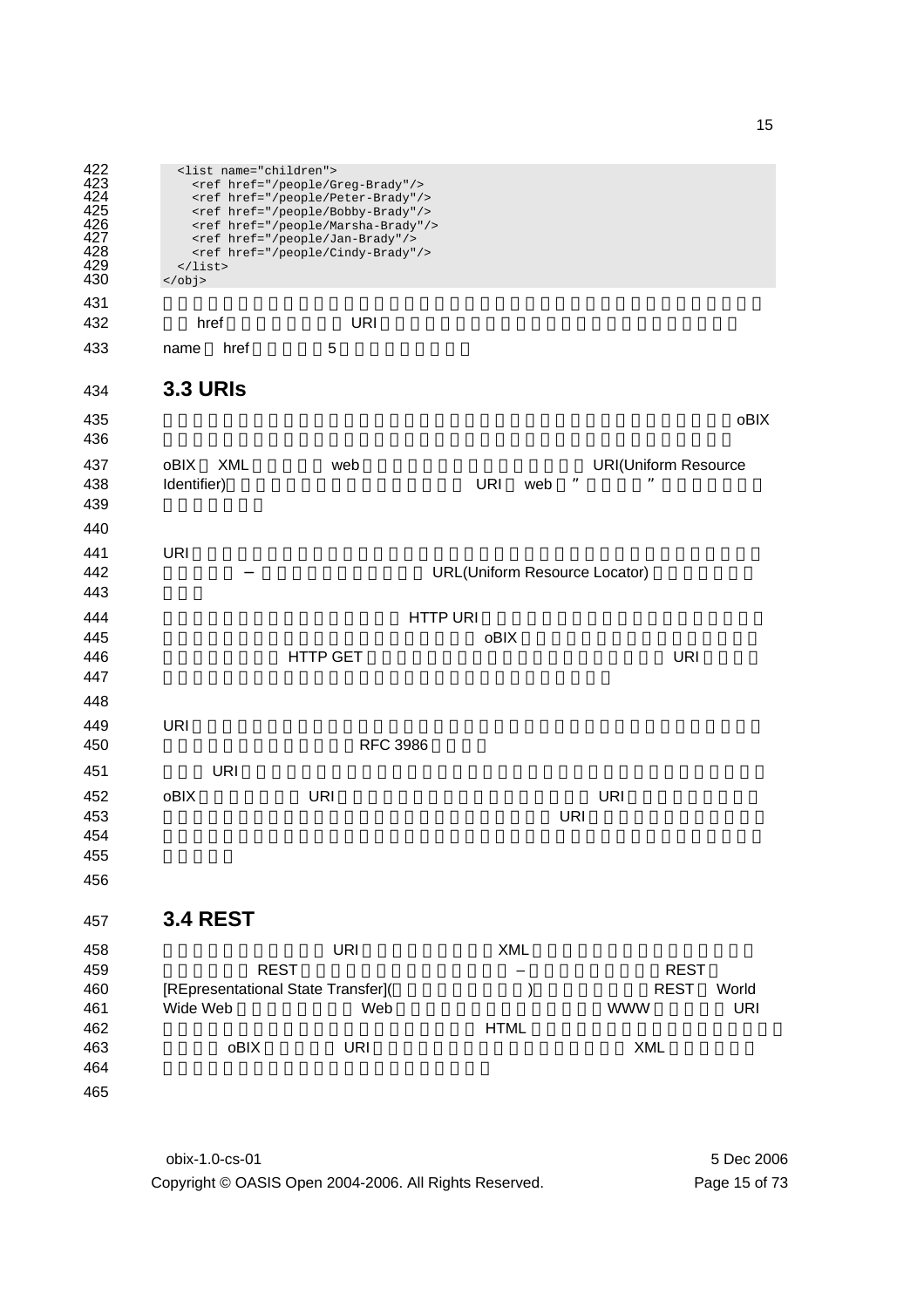obix-1.0-cs-01 5 Dec 2006 466 REST さんなどのおりました。デザインスタイルです。<br>それです。 the set of the set of the best observed observed observed observed observed observed observed observed observed observed observed observed observed observed observed observed observed observed observed observed obse and  $30\%$   $\bullet$  Delix  $\bullet$   $\bullet$  Delix  $\bullet$   $\vdots$ **• Read:** an object **• Write**: an object • **Invoke**: an operation ( $\qquad$  ) **3.5 Contracts**  478 to the contract of the contract of the contract of the contract of the contract of the contract of the contract of the contract of the contract of the contract of the contract of the contract of the contract of the co 484 oBIX で我々はコントラクトと呼ばれる概念を使ってこれらのパターンを取り込みます、  $0\overline{\phantom{a}}$  expected oblix the state  $\sigma$  oblix that  $\sigma$ 489 and the state of the state of the state of the state of the state of the state of the state of the state o コントラクトの最も重要な使用は oBIX 仕様自身によって新しい標準的な抽象概念を定義 **3.6 Extendibility**  obiX  $\alpha$  obix  $\sigma$  504 oBIX の拡張性 の背後の原則はあらゆる新しいものがオブジェクト、URI、コントラクト クライアントコードが注意することを強いられる新しい XML 構文あるいは機能を導入し between the contraction of the contraction of the contraction objects to  $\alpha$  objects the contraction of the contraction of the contraction of the contraction of the contraction of the contraction of the contraction 

Copyright © OASIS Open 2004-2006. All Rights Reserved. Page 16 of 73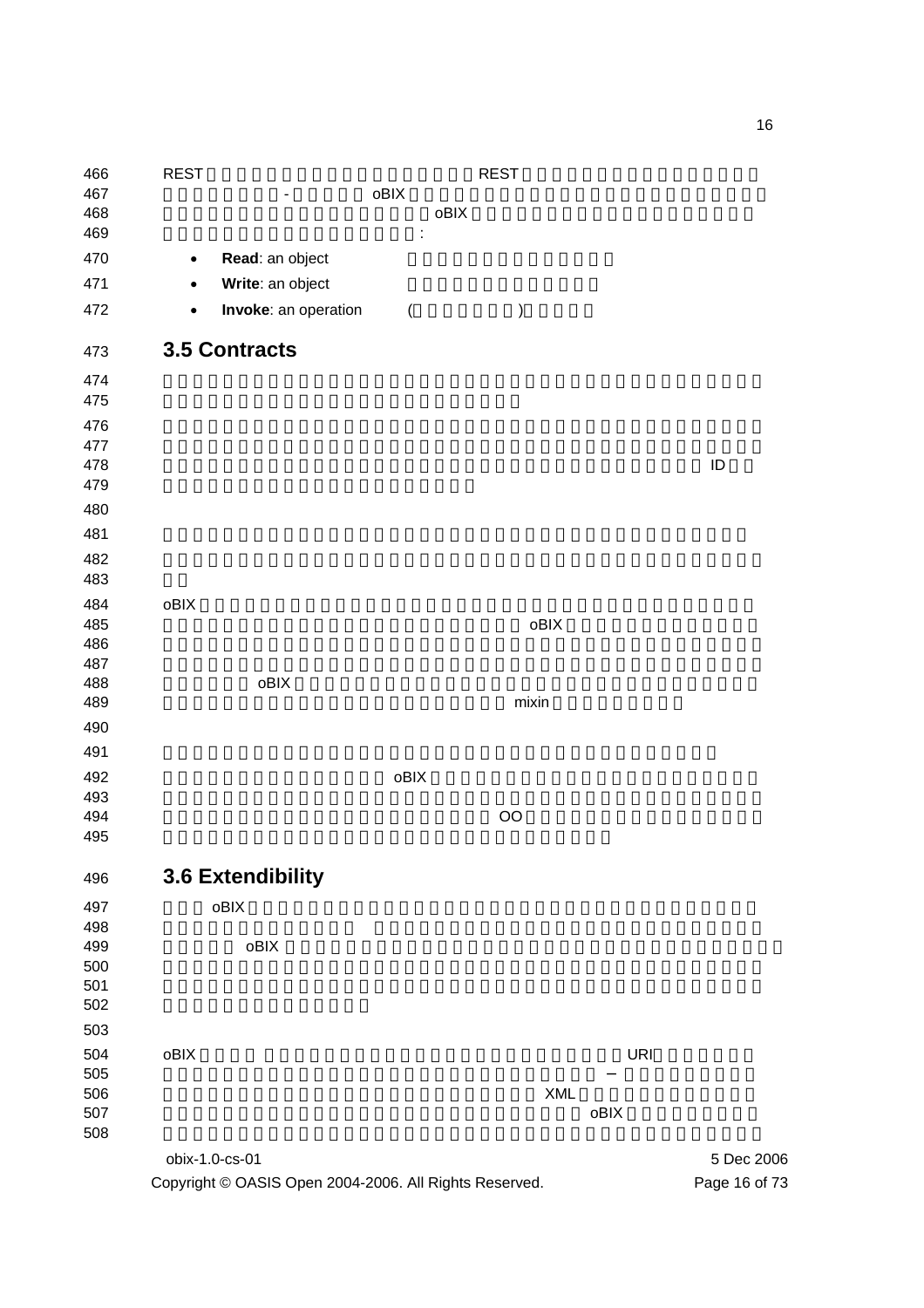| 509<br>510        |      |      |
|-------------------|------|------|
| 511               |      |      |
| 512<br>513<br>514 | Java | $\#$ |
| 515<br>516        |      |      |
| 517               |      |      |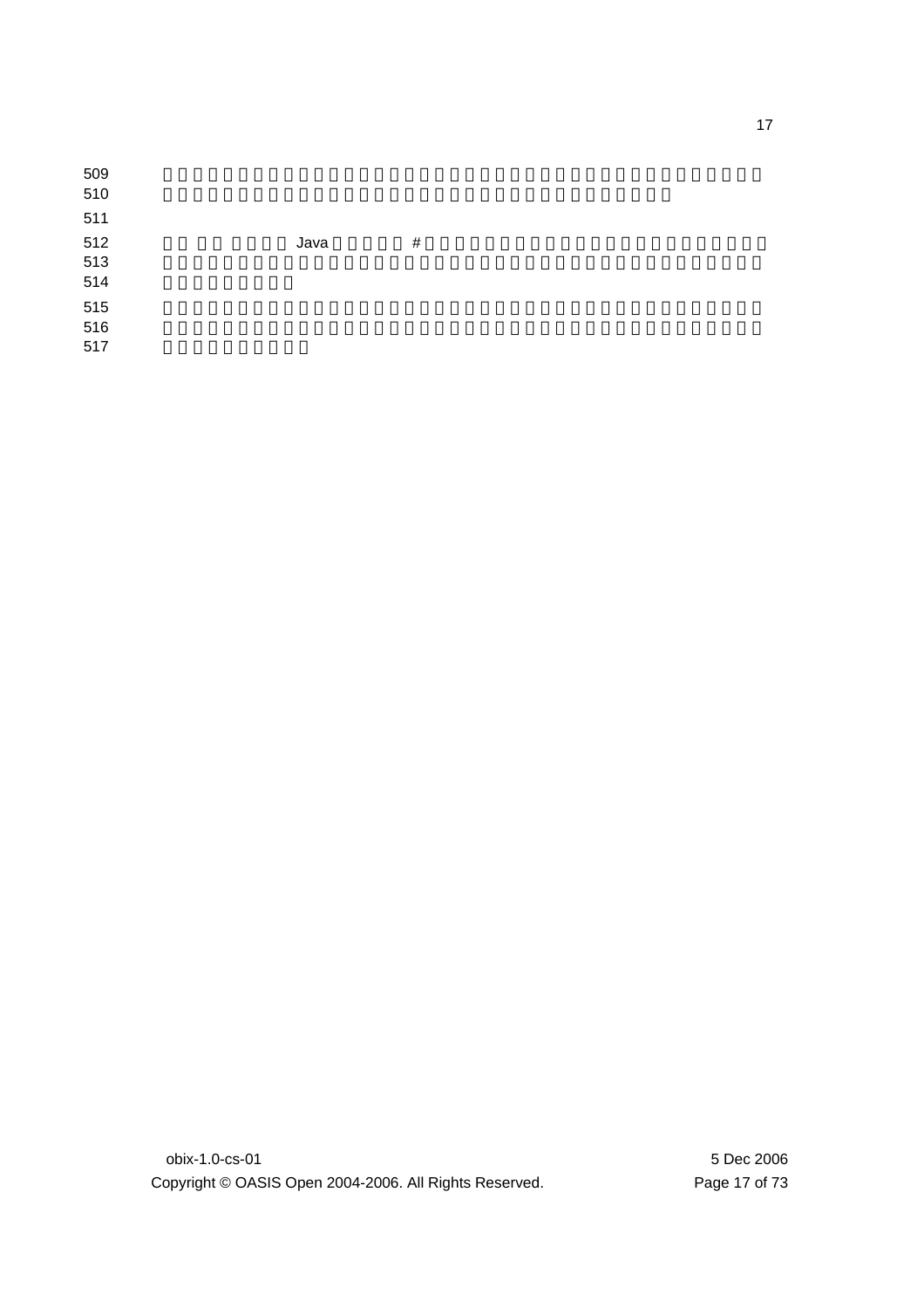

Copyright © OASIS Open 2004-2006. All Rights Reserved. Page 18 of 73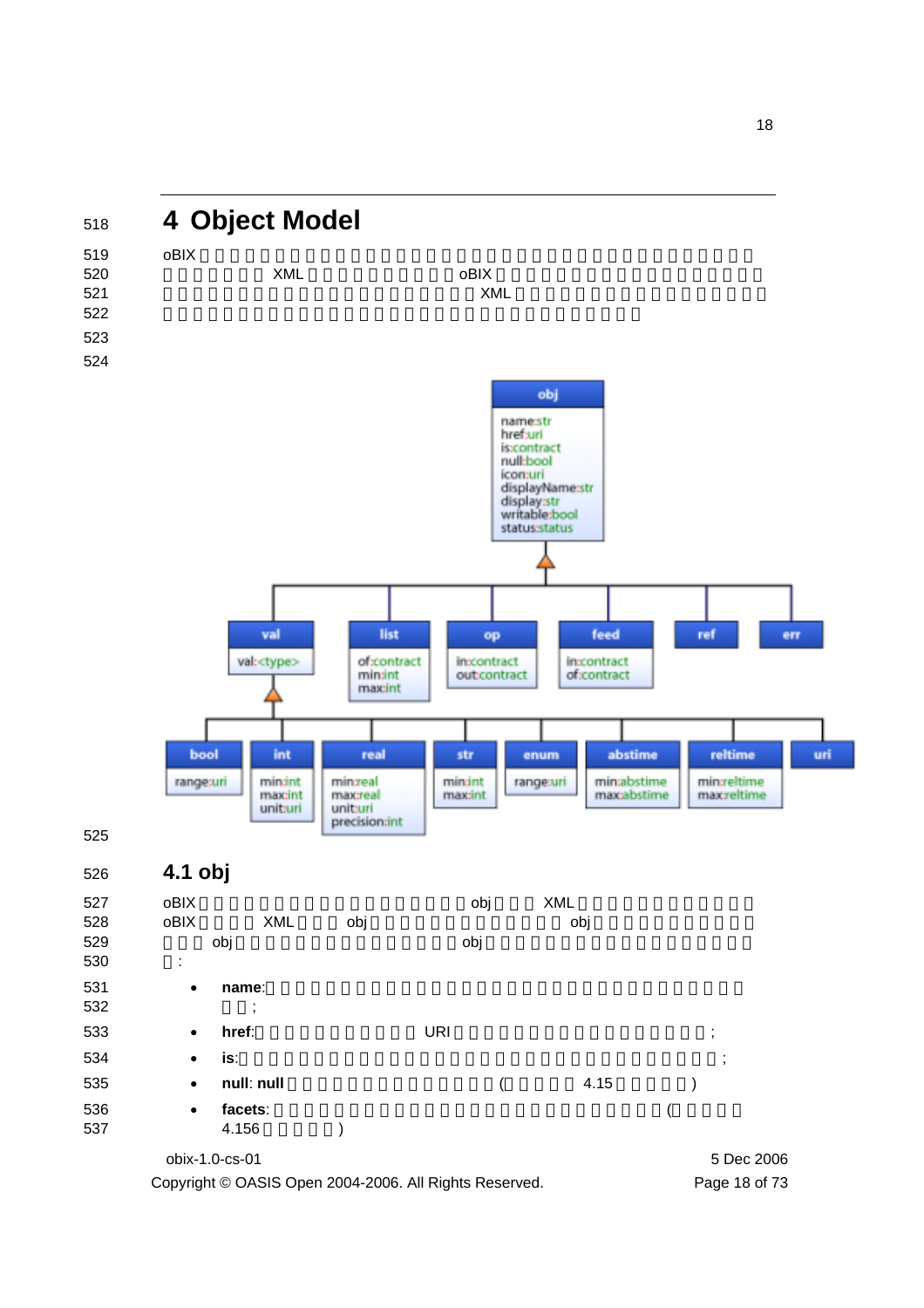| 538<br>539 | (bool, int, real, str,<br>val:<br>enum, abstime, reltime, uri)        |  |
|------------|-----------------------------------------------------------------------|--|
| 540        | obj                                                                   |  |
| 541        | <obj href="obix:obj" null="false" status="ok" writable="false"></obj> |  |
| 542        | 4.2 bool                                                              |  |
| 543        | bool<br>xs:boolean<br>false<br>true<br>val                            |  |
| 544        | "true"<br>"false"<br>false<br>bool                                    |  |
| 545        | "1"<br>"በ"<br>$\lambda$                                               |  |
| 546        | <bool href="obix:bool" is="obix:obj" null="false" val="false"></bool> |  |
| 547        | ÷                                                                     |  |
| 548        | <bool val="true"></bool>                                              |  |
| 549        | 4.3 int                                                               |  |
| 550        | xs:long<br>int<br>64<br>val                                           |  |
| 551        |                                                                       |  |
| 552        | <int href="obix:int" is="obix:obj" null="false" val"0"=""></int>      |  |
| 553        |                                                                       |  |
| 554        | $\text{int val} = 52*/$                                               |  |
| 555        | 4.4 real                                                              |  |
| 556        | xs:double<br>IEEE64<br>real<br>val                                    |  |
| 557        |                                                                       |  |
| 558        | <real href="obix:real" is="obix:obj" null="false" val="0"></real>     |  |
| 559        | ÷                                                                     |  |
| 560        | $<$ real val="41.06"/>                                                |  |
| 561        | 4.5 str                                                               |  |
| 562        | Unicode<br>xs:string<br>str<br>val                                    |  |
| 563        |                                                                       |  |
| 564        | <str href="obix:str" is="obix:obj" null="false" val=""></str>         |  |
| 565        |                                                                       |  |
| 566        | <str val="hello world"></str>                                         |  |
| 567        | 4.6 enum                                                              |  |
| 568        | enum                                                                  |  |
| 569        | (range)<br>xs:string<br>enum<br>val                                   |  |
| 570        | null<br>enum<br>enum<br>range                                         |  |
| 571        |                                                                       |  |
| 572        | <enum href="obix:enum" is="obix:obj" null="true" val=""></enum>       |  |
| 573        | ÷                                                                     |  |
| 574        | <enum range="/enums/OffSlowFast" val="slow"></enum>                   |  |

obix-1.0-cs-01 5 Dec 2006 Copyright © OASIS Open 2004-2006. All Rights Reserved. Page 19 of 73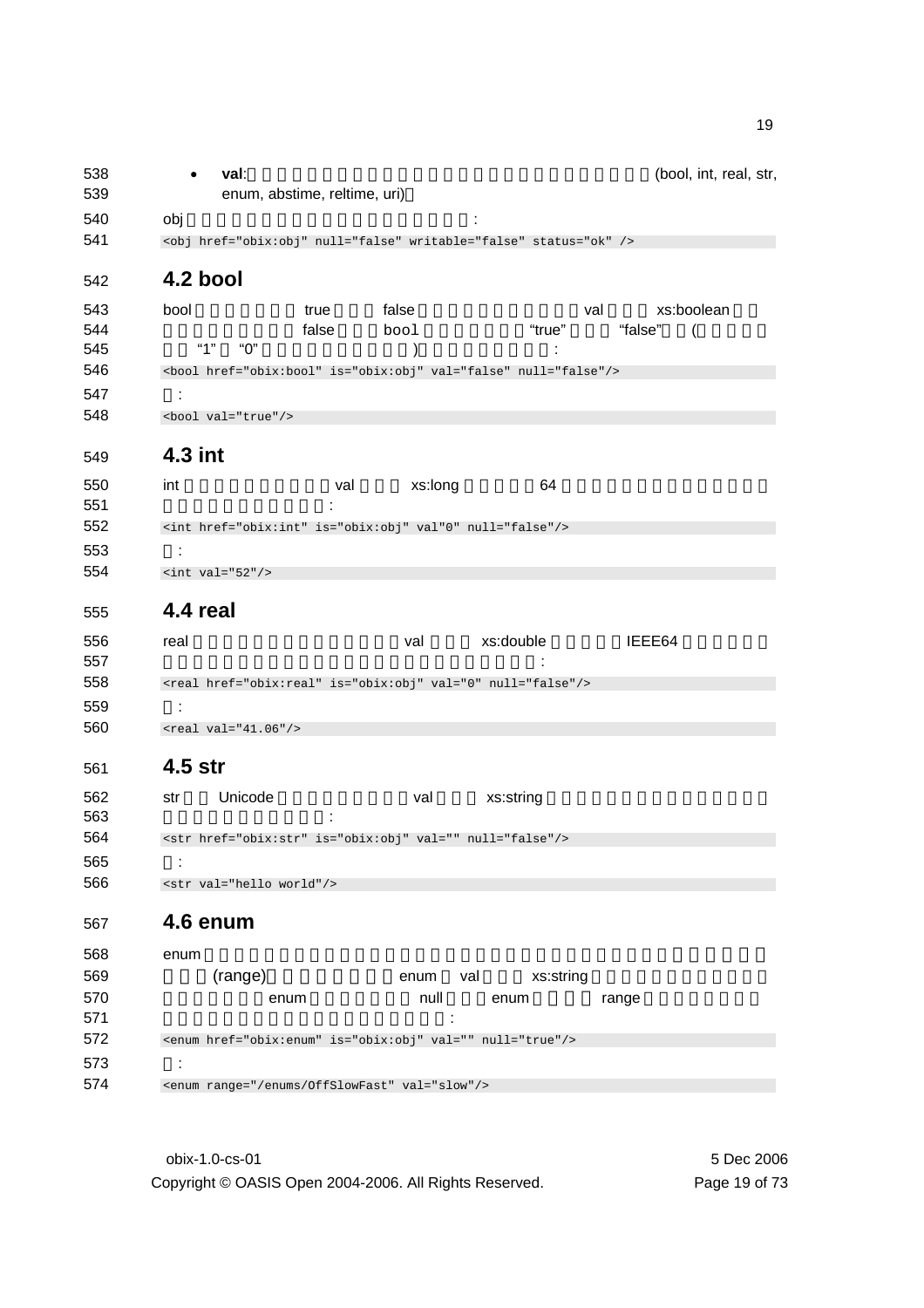### 575 **4.7 abstime**

| 576<br>577 | abstime<br>null                                                                          |                      | val        | xs:dateTime |             |     |
|------------|------------------------------------------------------------------------------------------|----------------------|------------|-------------|-------------|-----|
| 578        | <abstime href="obix:abstime" is="obix:obj" null="true" val="1970-01-01T00:00"></abstime> |                      |            |             |             |     |
| 579        | 2005<br>9<br>3                                                                           | 30<br>GMT(<br>1      |            |             |             |     |
| 580        | <abstime val="2005-03-09T13:30Z"></abstime>                                              |                      |            |             |             |     |
| 581        | 4.8 reltime                                                                              |                      |            |             |             |     |
| 582        | reltime                                                                                  |                      |            | val         | xs:duration |     |
| 583        | $\mathbf 0$                                                                              |                      |            |             |             |     |
| 584        | <reltime href="obix:reltime" is="obix:obj" null="false" val="PT0S"></reltime>            |                      |            |             |             |     |
| 585        | 15<br>÷                                                                                  |                      |            |             |             |     |
| 586        | <reltime val="PT15S"></reltime>                                                          |                      |            |             |             |     |
| 587        | 4.9 uri                                                                                  |                      |            |             |             |     |
| 588        | URI<br>uri                                                                               |                      |            |             | str         | uri |
| 589        | <b>RFC3986</b><br>XML                                                                    | anyURI               |            |             |             |     |
| 590        |                                                                                          | URI URL              |            |             | <b>HTTP</b> |     |
| 591        |                                                                                          |                      |            |             |             |     |
| 592        | <uri href="obix:uri" is="obix:obj" null="false" val=""></uri>                            |                      |            |             |             |     |
| 593        | oBIX                                                                                     |                      |            |             |             |     |
| 594        | <uri val="http://obix.org/"></uri>                                                       |                      |            |             |             |     |
| 595        | <b>4.10 list</b>                                                                         |                      |            |             |             |     |
| 596        | list                                                                                     |                      |            |             |             |     |
| 597        | obj                                                                                      | list                 |            |             | of          |     |
| 598        |                                                                                          |                      |            |             |             |     |
| 599<br>600 |                                                                                          |                      | <b>URI</b> | οf          |             |     |
| 601        |                                                                                          |                      |            |             |             |     |
| 602        | <list href="obix:list" is="obix:obj" of="obix:obj"></list>                               |                      |            |             |             |     |
| 603        |                                                                                          |                      |            |             |             |     |
| 604        | <list of="obix:str"></list>                                                              |                      |            |             |             |     |
| 605        | <str val="one"></str>                                                                    |                      |            |             |             |     |
| 606<br>607 | <str val="two"></str><br>$\langle$ list>                                                 |                      |            |             |             |     |
| 608        | 6.8                                                                                      |                      |            |             |             |     |
| 609        | 4.11 ref                                                                                 |                      |            |             |             |     |
| 610        | ref                                                                                      | oBIX                 |            |             |             |     |
| 611        | <b>HTML</b>                                                                              | $(\text{ca}$<br>oBIX |            |             | ÷           |     |
| 612        | <ref href="obix:ref " is="obix:obj"></ref>                                               |                      |            |             |             |     |
| 613        | href<br>ref                                                                              |                      |            |             | 9.2         |     |
| 614        |                                                                                          |                      |            |             |             |     |
|            |                                                                                          |                      |            |             |             |     |

obix-1.0-cs-01 5 Dec 2006 Copyright © OASIS Open 2004-2006. All Rights Reserved. Page 20 of 73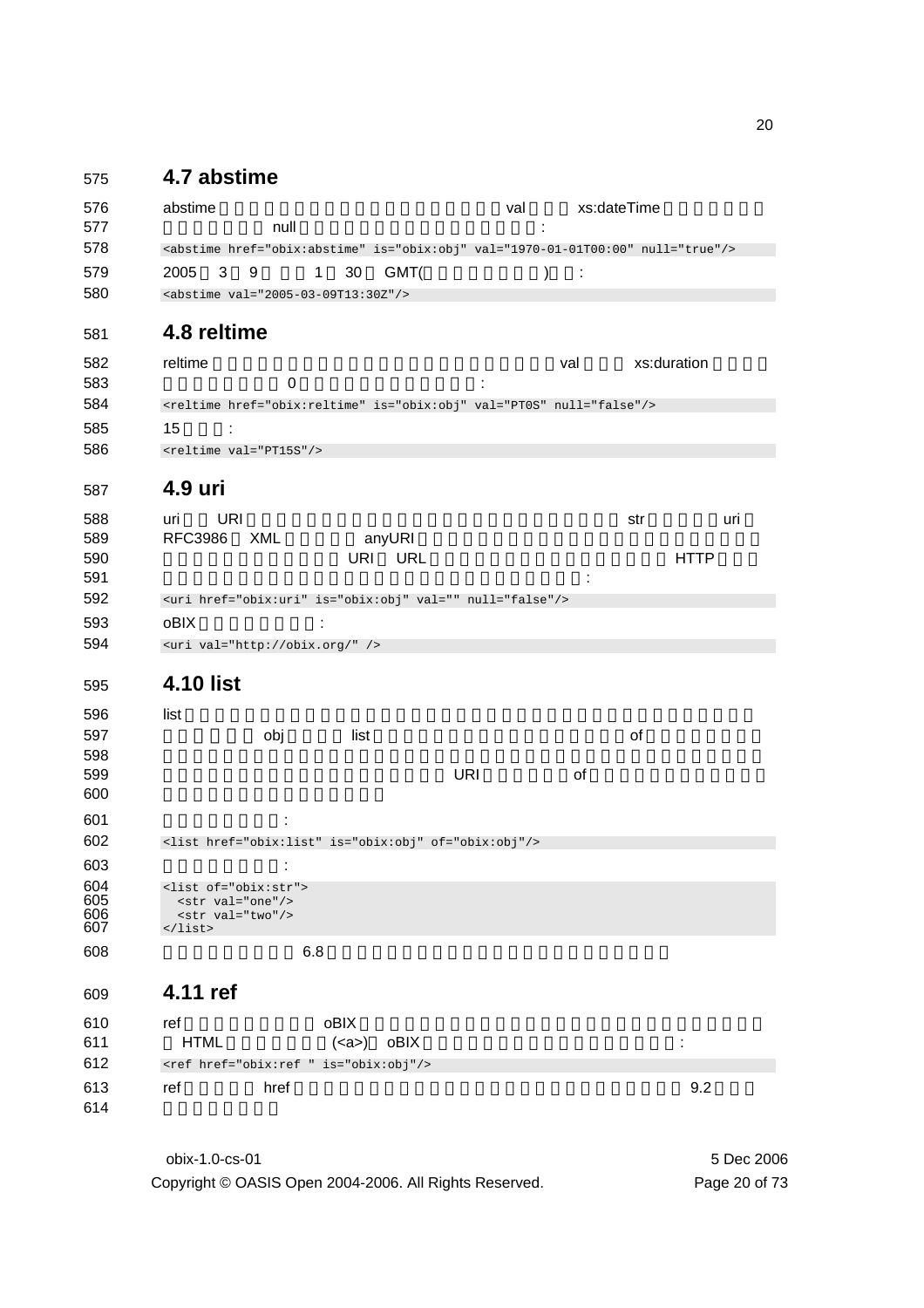| 615        | 4.12 err                                                                 |           |      |                                                              |             |
|------------|--------------------------------------------------------------------------|-----------|------|--------------------------------------------------------------|-------------|
| 616        | err                                                                      |           |      |                                                              |             |
| 617        |                                                                          |           | err  | display                                                      |             |
| 618        |                                                                          |           |      |                                                              |             |
| 619        | <err href="obix:err" is="obix:obj"></err>                                |           |      |                                                              |             |
| 620        | 4.13 op                                                                  |           |      |                                                              |             |
| 621        | op                                                                       |           |      |                                                              |             |
| 622        |                                                                          |           |      |                                                              |             |
| 623        |                                                                          |           |      | in<br>out                                                    |             |
| 624<br>625 |                                                                          |           |      |                                                              |             |
| 626        | <op href="obix:op" in="obix:Nil" is="obix:obj" out="obix:Nil"></op>      | 8         |      |                                                              |             |
|            |                                                                          |           |      |                                                              |             |
| 627        | 4.14 feed                                                                |           |      |                                                              |             |
| 628        | feed                                                                     |           |      |                                                              |             |
| 629        | feed                                                                     |           |      |                                                              |             |
| 630        | feed<br>0f                                                               |           |      | feed<br>in                                                   |             |
| 631        |                                                                          |           |      |                                                              |             |
| 632        | <feed href="obix:feed" in="obix:Nil" is="obix:obj" of="obix:obj"></feed> |           |      |                                                              |             |
| 633        | watch                                                                    | feed      | 12   |                                                              |             |
| 634        | <b>4.15 Null</b>                                                         |           |      |                                                              |             |
| 635        |                                                                          | null      |      | Null                                                         | Null        |
| 636        | null                                                                     |           | enum | abstime                                                      |             |
| 637        | null                                                                     | false     | (    |                                                              |             |
| 638        | Null<br>$\mathcal{E}$                                                    |           |      |                                                              |             |
| 639        | 6.4                                                                      |           |      |                                                              |             |
| 640        | 4.16 Facets                                                              |           |      |                                                              |             |
| 641        |                                                                          |           |      |                                                              |             |
| 642        |                                                                          |           |      |                                                              |             |
| 643        |                                                                          |           |      | displayName, display, icon, min, max, precision, range, unit |             |
| 644<br>645 |                                                                          |           |      |                                                              | <b>XML</b>  |
|            |                                                                          |           |      |                                                              |             |
| 646        | 4.16.1 displayName                                                       |           |      |                                                              |             |
| 647        | displayName                                                              | xs:string |      |                                                              |             |
| 648        |                                                                          |           |      |                                                              |             |
| 649        | <obj displayname="Space Temperature" name="spaceTemp"></obj>             |           |      |                                                              |             |
| 650        | displayName                                                              |           |      |                                                              |             |
| 651        | displayName                                                              |           |      |                                                              | displayName |
| 652        | name                                                                     |           |      |                                                              |             |
|            |                                                                          |           |      |                                                              |             |

obix-1.0-cs-01 5 Dec 2006 Copyright © OASIS Open 2004-2006. All Rights Reserved. Page 21 of 73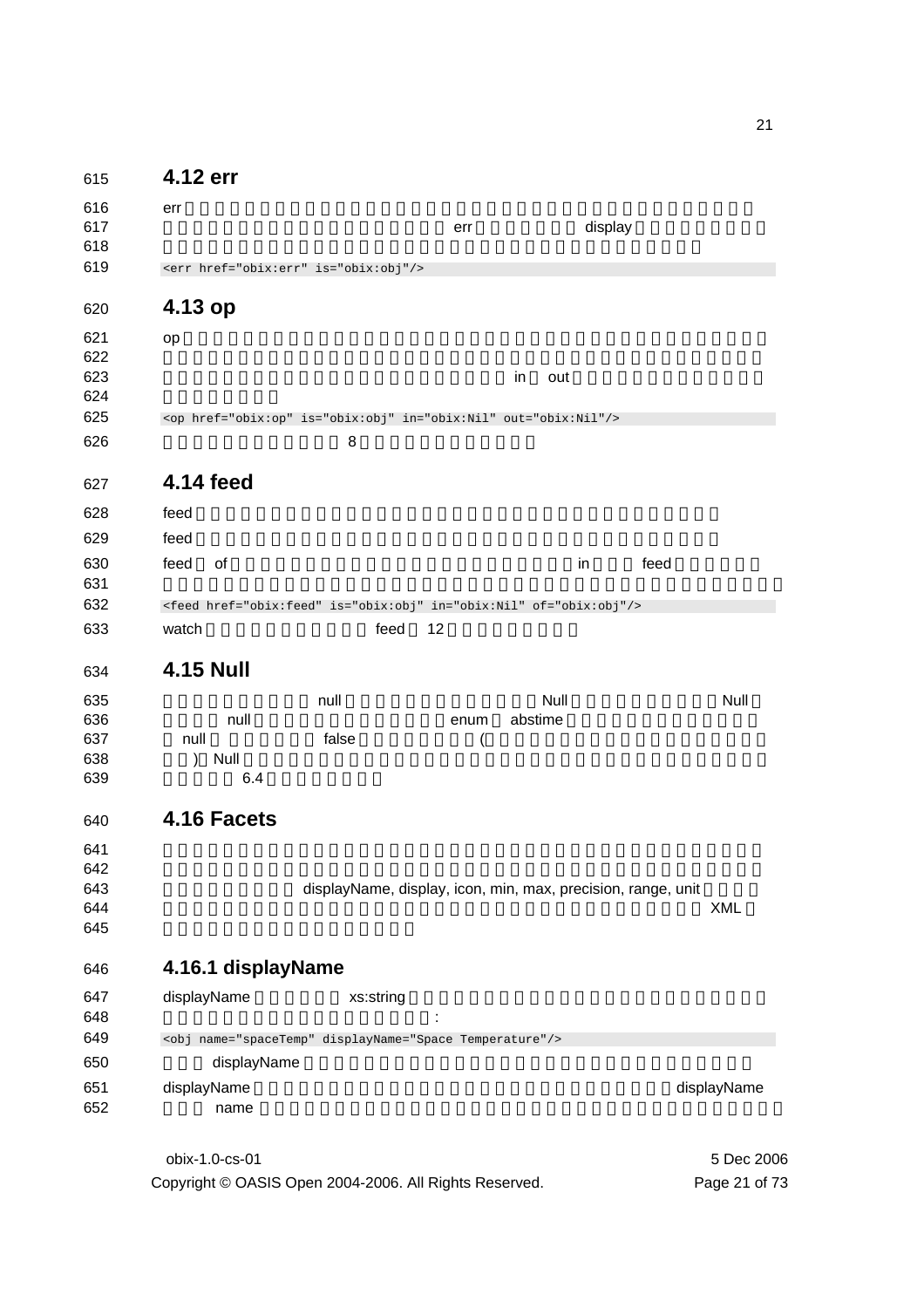### 653 **4.16.2 display**

| 654<br>655 | display<br>xs:string |                                               |                             |                                                                |                |     |      |
|------------|----------------------|-----------------------------------------------|-----------------------------|----------------------------------------------------------------|----------------|-----|------|
| 656        |                      |                                               |                             | <bool display="Unoccupied" name="occupied" val="false"></bool> |                |     |      |
| 657        | display              |                                               |                             |                                                                |                |     |      |
| 658<br>659 | display              | Java                                          | #                           | Object.toString ()                                             |                |     |      |
| 660<br>661 | value                | (bool / int)                                  |                             |                                                                |                | val |      |
| 662        | 4.16.3 icon          |                                               |                             |                                                                |                |     |      |
| 663        | icon                 |                                               |                             |                                                                |                |     |      |
| 664        |                      |                                               |                             | <b>URI</b>                                                     | $\ddot{\cdot}$ |     |      |
| 665        |                      | <object icon="/icons/equipment.png"></object> |                             |                                                                |                |     |      |
| 666        | icon                 |                                               |                             | <b>URI</b>                                                     |                |     |      |
| 667<br>668 |                      | 16x16 PNG                                     |                             |                                                                | icon           |     |      |
| 669        | 4.16.4 min           |                                               |                             |                                                                |                |     |      |
| 670        | min                  |                                               |                             |                                                                |                |     |      |
| 671        |                      | $\sin t$ min="5" val="6"/>                    |                             |                                                                |                |     |      |
| 672        | min                  |                                               |                             | val                                                            |                |     |      |
| 673        | min                  |                                               | int, real, abstime, reltime |                                                                |                |     |      |
| 674        |                      | str                                           |                             | Unicode                                                        |                |     |      |
| 675        |                      |                                               |                             |                                                                |                |     |      |
| 676        |                      | min                                           |                             |                                                                |                |     |      |
| 677        | min                  |                                               |                             |                                                                |                | max |      |
| 678        |                      |                                               |                             |                                                                |                |     |      |
| 679        | 4.16.5 max           |                                               |                             |                                                                |                |     |      |
| 680        | max                  |                                               |                             |                                                                |                | t   |      |
| 681        |                      | <real max="70" val="65"></real>               |                             |                                                                |                |     |      |
| 682        | max                  |                                               |                             | val                                                            |                |     |      |
| 683        | max                  |                                               | int, real, abstime, reltime |                                                                |                |     |      |
| 684        |                      | str                                           |                             | Unicode                                                        |                |     | list |
| 685        |                      |                                               |                             |                                                                |                |     |      |
| 686<br>687 | max                  |                                               |                             | )min                                                           |                |     | max  |
| 688        |                      |                                               |                             |                                                                |                |     |      |
| 689        |                      | 4.16.6 precision                              |                             |                                                                |                |     |      |
| 690        | precision            |                                               | real                        |                                                                |                |     | t    |
| 691        |                      | <real precision="2" val="75.04"></real>       |                             |                                                                |                |     |      |

obix-1.0-cs-01 5 Dec 2006 Copyright © OASIS Open 2004-2006. All Rights Reserved. Page 22 of 73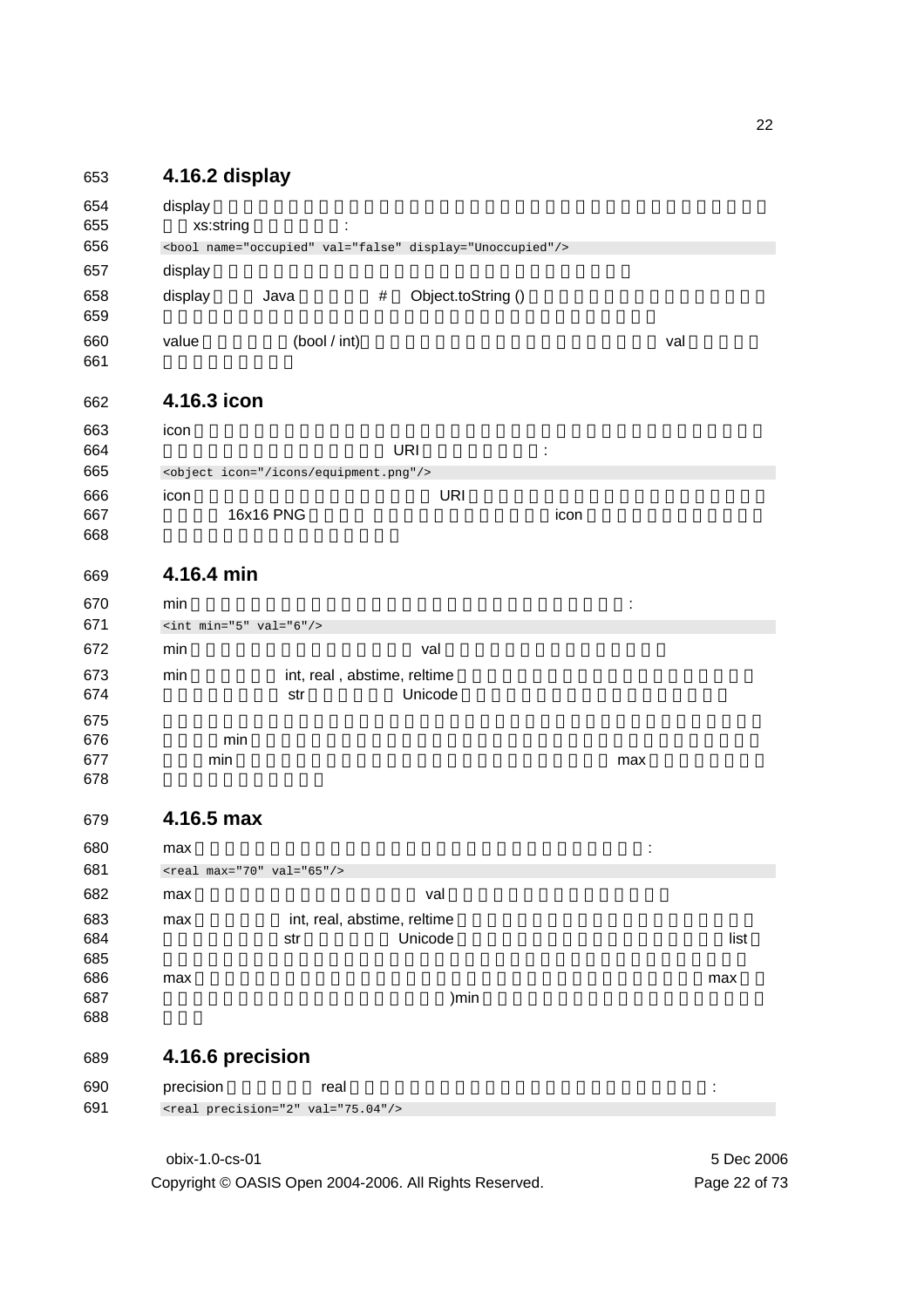692 precision and attack as:int the precision precision precision and precision and  $\alpha$  $\frac{693}{2}$  2  $\frac{2}{10}$  : "75.04"。一般に precision real 値の書式設定を行うクライアントアプリケーションに **becision** brecision **4.16.7 range**  697 range range **range**  $\alpha$   $\beta$   $\beta$   $\gamma$   $\beta$   $\gamma$   $\beta$   $\gamma$   $\beta$   $\gamma$   $\gamma$   $\delta$   $\gamma$   $\gamma$   $\delta$   $\gamma$   $\gamma$   $\delta$   $\gamma$   $\gamma$   $\delta$   $\gamma$   $\gamma$   $\delta$   $\gamma$   $\gamma$   $\delta$   $\gamma$   $\gamma$   $\delta$   $\gamma$   $\gamma$   $\delta$   $\gamma$   $\gamma$   $\delta$   $\gamma$   $\gamma$   $\gamma$   $\gamma$ ブジェクトへの URI 参照です(定義のために 11.2 を参照)。 bool enum オブジェクト 699 : 2012 <enum range="/enums/OffSlowFast" val="slow"/> 701 range においてのオーバライドルールは指定された範囲がコントラクトの範囲から継承さ 702 tour contracts of the contracts of the mum of the mum of the mum of the mum of the mum of the mum of the mum 704 to the enum of enum of enum of the state  $\sim$ **4.16.8 status**  707 status **status ス**  : <real val="67.2" status="alarm"/> 711 : **712 • disabled**: 2000 € **disabled**: 2000 € 2000 € 2000 € 2000 € 2000 € 2000 € 2000 € 2000 € 2000 € 2000 € 2000 € 2000 € 2000 € 2000 € 2000 € 2000 € 2000 € 2000 € 2000 € 2000 € 2000 € 2000 € 2000 € 2000 € 2000 € 2000 € 20 713 disable OutOfService interventional feed feed the contract term that the contract term that the extension of  $\epsilon$  feed that the  $\epsilon$ • **fault**: fault 状態はデータが失敗状態のために無効であるか、あるいは利用できな 717 --- The contract of the contract of the contract of the contract of the contract of the contract of the co 718 total the contract of the contract of the contract of the contract of the contract of the contract of the contract of the contract of the contract of the contract of the contract of the contract of the contract of the 態を使うべきです。 **• down**: down **• unackedAlarm:** unackedAlarm があることを示します --- それは、alarm unacked 状態が重なっている状態で 723 alarm unackedAlarm alarm interval 725 unackedAlarm unacked control unacked • **alarm**: この状態はオブジェクトが現在警報状態にあることを示します。アラーム あるいは下であることを意味するかもしれません。あるいはそれはデジタルのセ 732 Alarming **• unacked:** unacked 

obix-1.0-cs-01 5 Dec 2006 Copyright © OASIS Open 2004-2006. All Rights Reserved. Page 23 of 73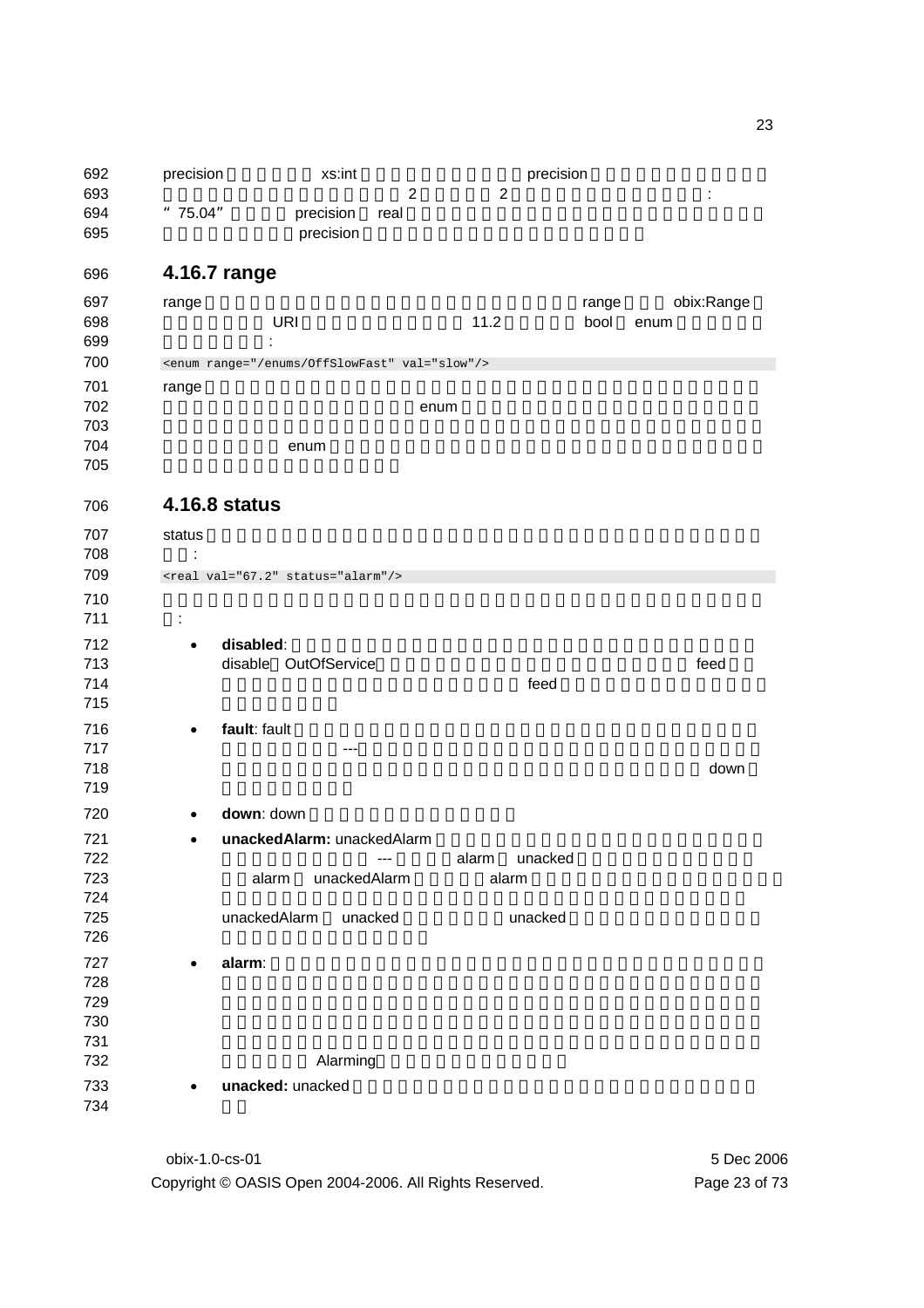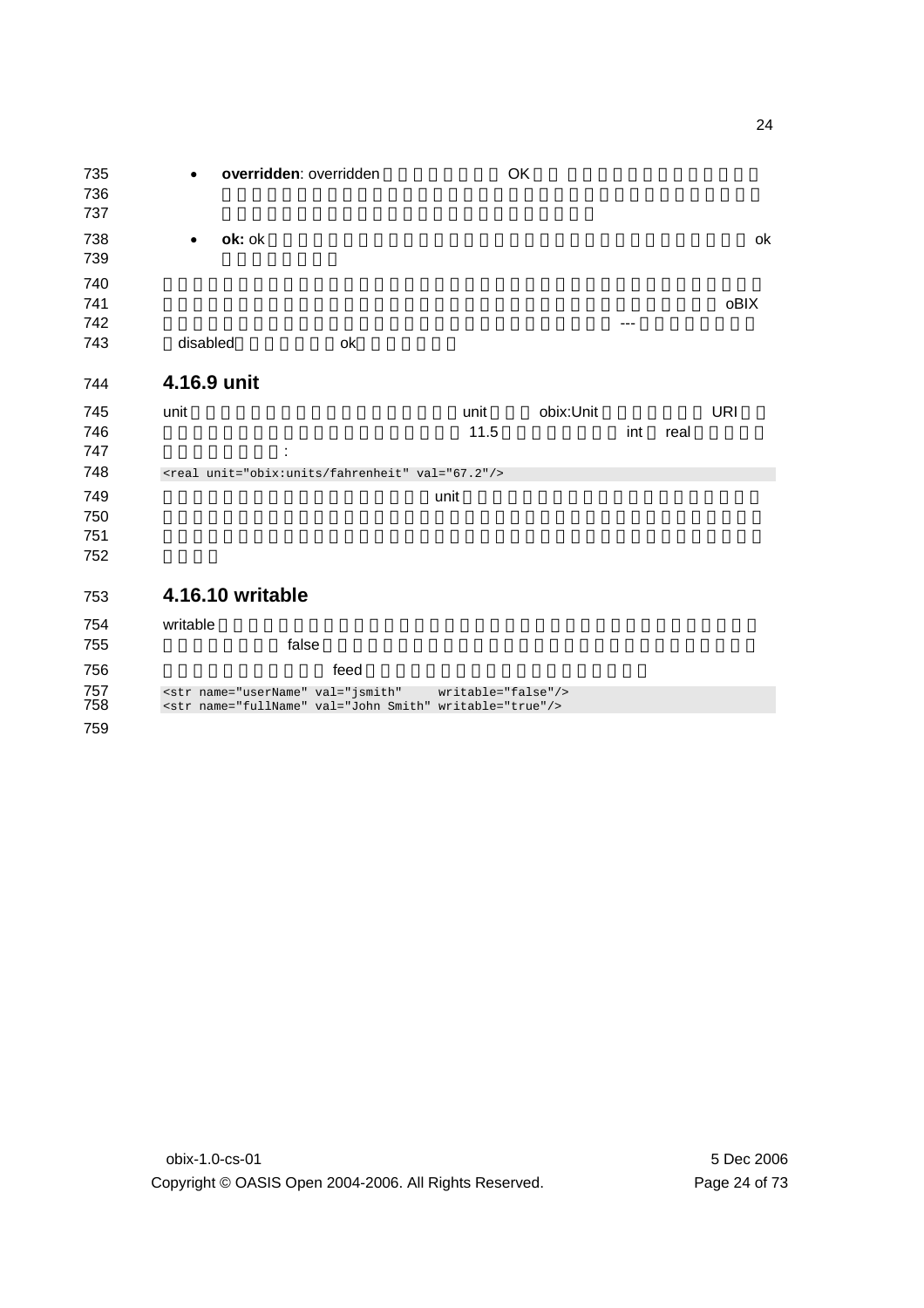|                   | oBIX               |           |            |                 |      |                                     | name | href        |
|-------------------|--------------------|-----------|------------|-----------------|------|-------------------------------------|------|-------------|
| name              |                    |           |            |                 |      |                                     |      |             |
| name              |                    |           |            | displayName     |      |                                     |      |             |
|                   |                    |           |            |                 |      |                                     | name |             |
|                   |                    |           |            |                 | name | Java                                | C#   |             |
| $\prime$          |                    | href      | <b>URI</b> |                 |      |                                     |      |             |
| href              | <b>URI</b>         |           |            | <b>URI</b>      |      | <b>URI</b>                          |      |             |
|                   |                    |           |            |                 |      | oBIX                                |      |             |
|                   |                    | href      | ---        | href            |      | <b>URI</b>                          |      | <b>URI</b>  |
|                   |                    |           |            |                 | href |                                     |      |             |
| xml:base          |                    |           |            |                 |      |                                     |      | <b>HTML</b> |
| <b>XLink</b>      | href               |           |            |                 |      |                                     |      |             |
|                   |                    |           |            |                 |      |                                     |      |             |
|                   |                    | name      | href       | name            |      | href                                |      |             |
|                   |                    |           |            |                 |      |                                     |      | name        |
| oBIX              | href<br>name       |           |            |                 | name | name                                | href |             |
|                   |                    |           |            |                 |      |                                     |      |             |
|                   |                    |           |            |                 |      | href                                |      |             |
|                   |                    |           |            |                 |      |                                     |      |             |
|                   |                    |           |            |                 |      |                                     |      |             |
|                   |                    |           |            |                 |      |                                     |      |             |
| 5.1 Name          |                    |           |            |                 |      |                                     |      |             |
|                   | name               | name      |            |                 |      |                                     |      |             |
| name              |                    |           |            |                 |      |                                     |      |             |
| name              | <b>ASCII</b>       |           |            |                 |      |                                     |      |             |
|                   |                    |           |            |                 |      |                                     |      |             |
|                   |                    | $\cdot$ " |            |                 |      | foo", "fooBar", "thisIsOneLongName" |      |             |
|                   |                    |           |            |                 |      |                                     |      |             |
| name              |                    |           |            |                 |      |                                     |      | oBIX        |
|                   |                    |           |            | name            |      |                                     |      |             |
|                   |                    | href URI  |            |                 |      |                                     |      |             |
| <b>5.2 Href</b>   |                    |           |            |                 |      |                                     |      |             |
|                   |                    |           |            |                 |      |                                     |      |             |
|                   | href<br><b>URI</b> | href      |            |                 |      | oBIX                                |      |             |
|                   |                    |           | <b>URI</b> |                 |      |                                     |      |             |
|                   |                    |           |            |                 |      |                                     |      |             |
|                   |                    | href      |            | href            |      | <b>URI</b>                          |      |             |
|                   |                    |           | <b>URI</b> |                 |      |                                     |      |             |
| <b>URI</b><br>5.3 |                    |           |            | <b>RFC 3986</b> |      |                                     | oBIX |             |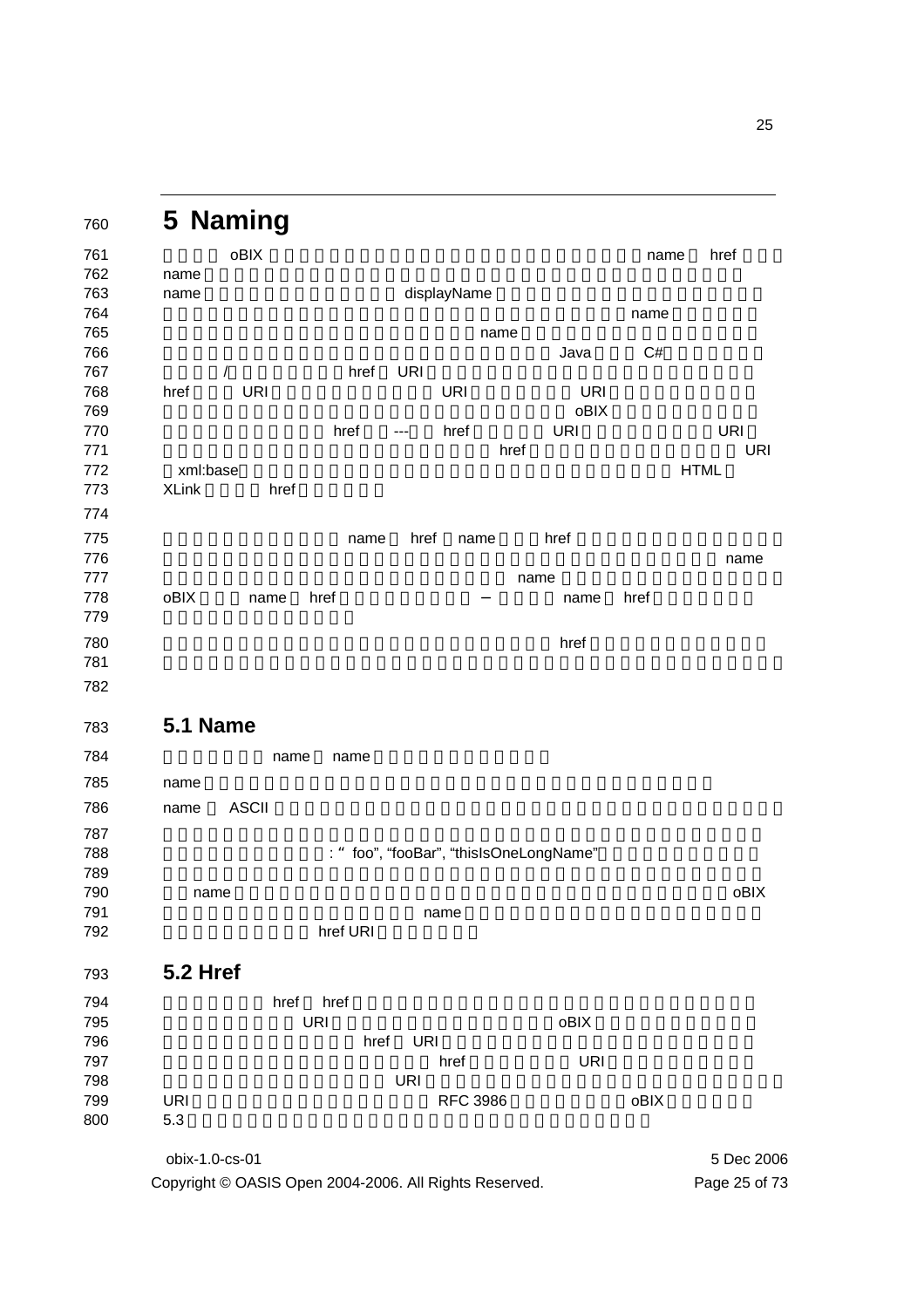obix-1.0-cs-01 5 Dec 2006 URI  $^{10}$ 803 results to the contract of the contract of the contract of the contract objects of the contract of the contract of the contract of the contract of the contract of the contract of the contract of the contract of the con 804 URI ということにはなりません。しかしながら、それには違定してはない。しかしながら、それには違定しては違になっては違になっては違いでしょう。しかし、それには違定しては違になりません。しかし、 806 URI がないかもしれません。それは、再びこの特定のオブジェクトを検索する方法がない。 ことを意味します。もしルート URI が提供されないなら、サーバのオーソリティ URI が相 808 URI リコンス解決のためにベース URI リコンス解決のためにベース URI しゅうしょう **5.3 HTTP Relative URIs**  811 STEERS AT THE EXAMPLE THE EXAMPLE THAT EXAMPLE THE EXAMPLE THAT EXAMPLE THE URI EXAMPLE THE URI URI  $^{10}$ このセクションでは HTTP URI の標準化が oBIX クライアントエージェントの中でどのよ : 815 • URI "*scheme*:" URI URI URI URI " • もし URI が一つのスラッシュから始まるなら、それはサーバの絶対的な URI です。 • もし URI "#"から始まるなら、それは(次のセクションで論じられる)フラグメ  $\sim$  218  $\sim$  218  $\sim$  218  $\sim$  218  $\sim$  218  $\sim$  218  $\sim$  218  $\sim$  218  $\sim$  218  $\sim$  218  $\sim$  218  $\sim$  218  $\sim$  218  $\sim$  218  $\sim$  218  $\sim$  218  $\sim$  218  $\sim$  218  $\sim$  218  $\sim$  218  $\sim$  218  $\sim$  218  $\sim$  218  $\sim$  218 • もし URI "../"から始まるなら、パスはベースからの上位階層でなければなりま 821 URI URI URI なんてんない : 823 http://server/a + http://overthere/x → http://overthere/x<br>824 http://server/a + /x/y/z → http://server/x/y/z 824 http://server/a + /x/y/z  $\rightarrow$  http://server/x/y/z http://server/a/b + c  $\rightarrow$  http://server/a/c 826 http://server/a/b/ + c → http://server/a/b/c <br>827 http://server/a/b + c/d → http://server/a/c/d  $http://server/a/b + c/d$ 828 http://server/a/b/ + c/d → http://server/a/b/c/d 829 http://server/a/b + ../c → http://server/c http://server/a/b + ../c  $\rightarrow$  http://server/c 830 http://server/a/b/ + ../c  $\rightarrow$  http://server/a/c 多分最も分かりにくい問題の1つは、ベース URI がスラッシュで終わるかどうかです。 もしベース URI がスラッシュで終わらないなら、相対的な URL が(HTML にマッチす もしベースの URI がスラッシュで終わるなら、相対的な URI はただベースに付加すること ができます。実際には、階層的な URL の中に組織化されたシステムは常に後続スラッシ and  $U$ RI extended the contract vector  $U$ RI extended the contract vector  $U$  extended to  $U$  contracts the contracts of the contracts of the contracts of the contracts of the contracts of the contracts of the contracts of the contracts of the contracts of the contracts of the contracts of the contracts of t **5.4 Fragment URIs**  840 oBIX Facebook ober the control of the control of the control of the control of the control of the control of the control of the control of the control of the control of the control of the control of the control of the  $\text{``}\#$ " URI OVER 843 <obj href="http://server/whatever/"><br>844 <enum name="switch1" range="#onOff <enum name="switch1" range="#onOff" val="on"/>

Copyright © OASIS Open 2004-2006. All Rights Reserved. Page 26 of 73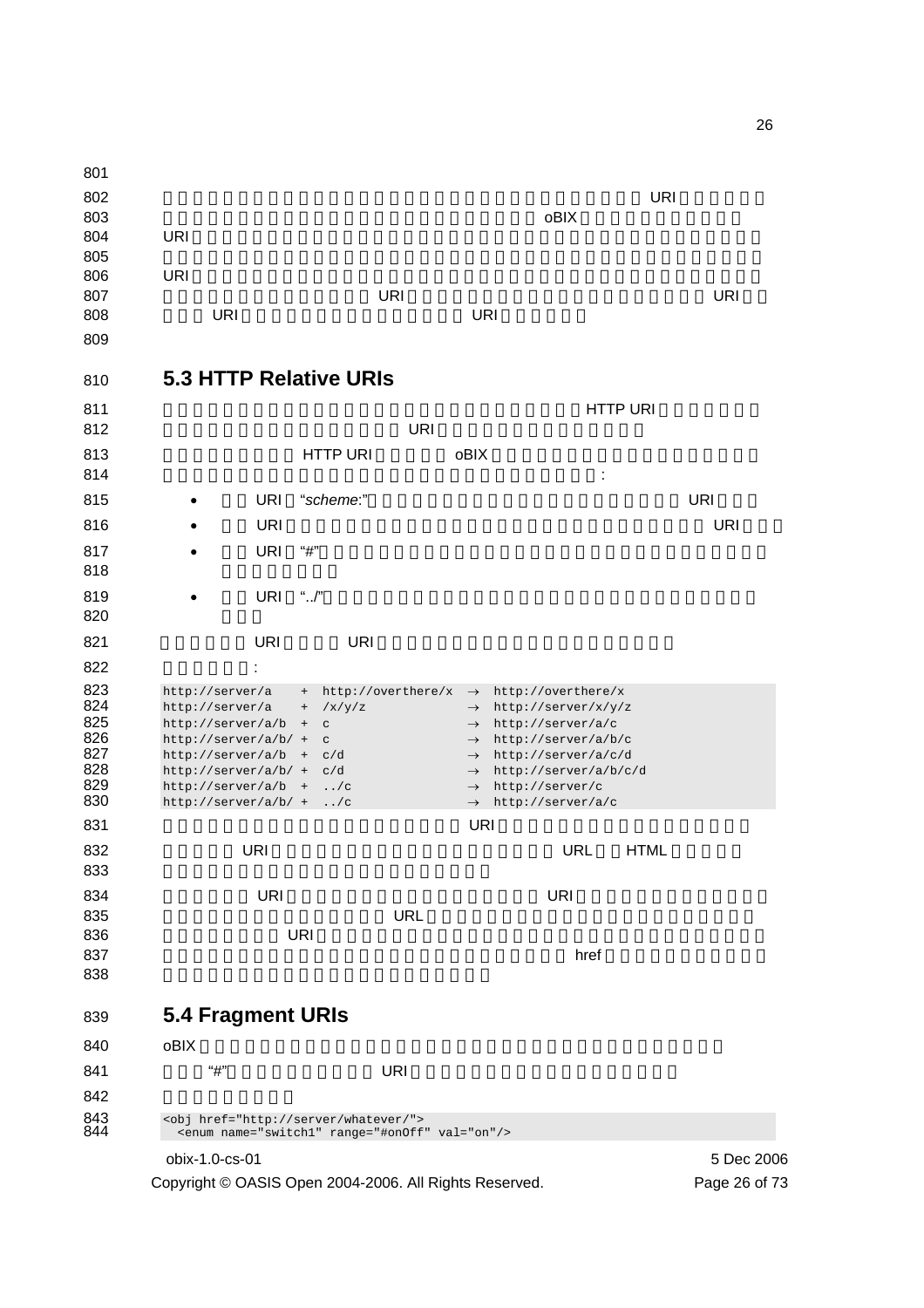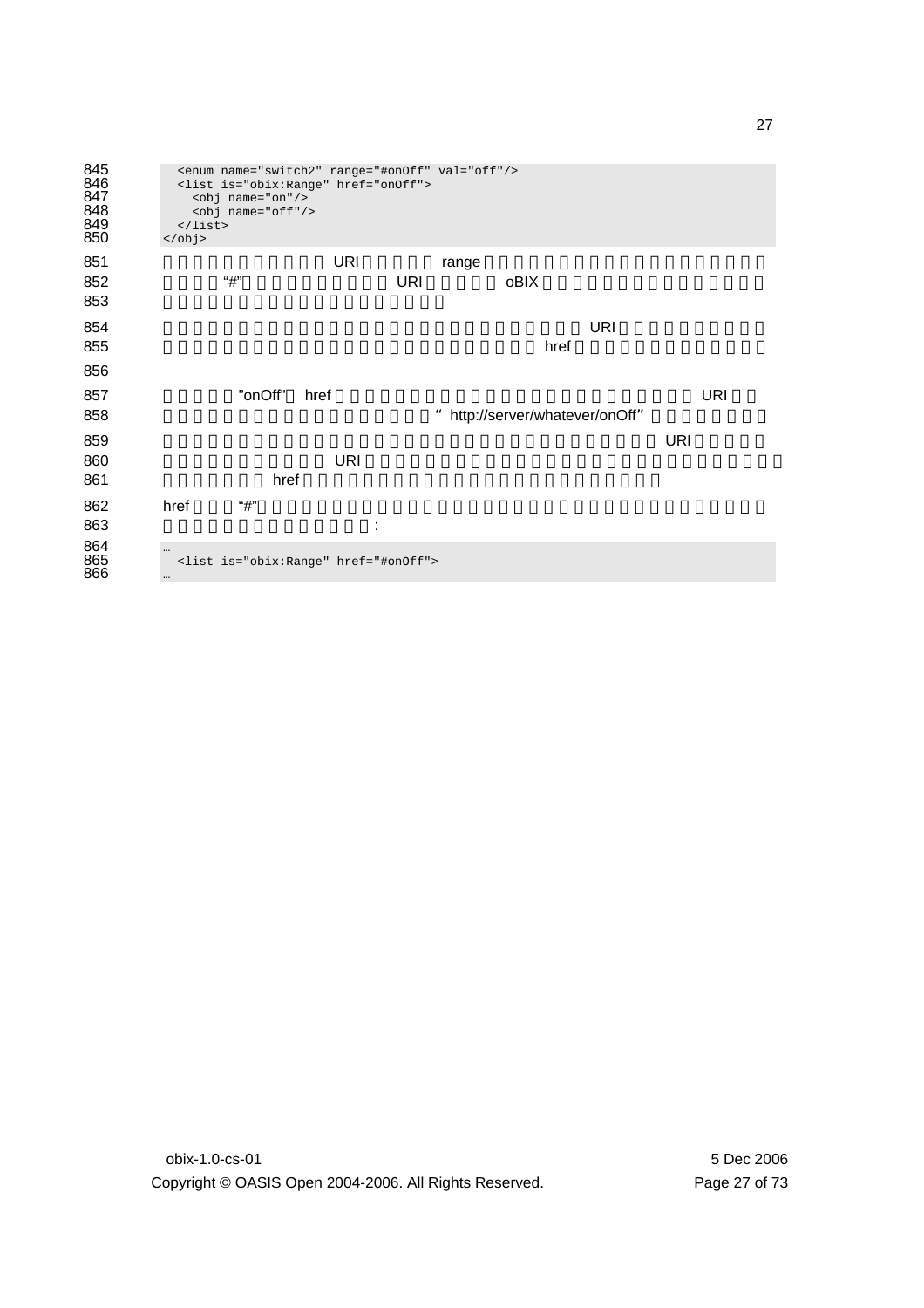

Copyright © OASIS Open 2004-2006. All Rights Reserved. Page 28 of 73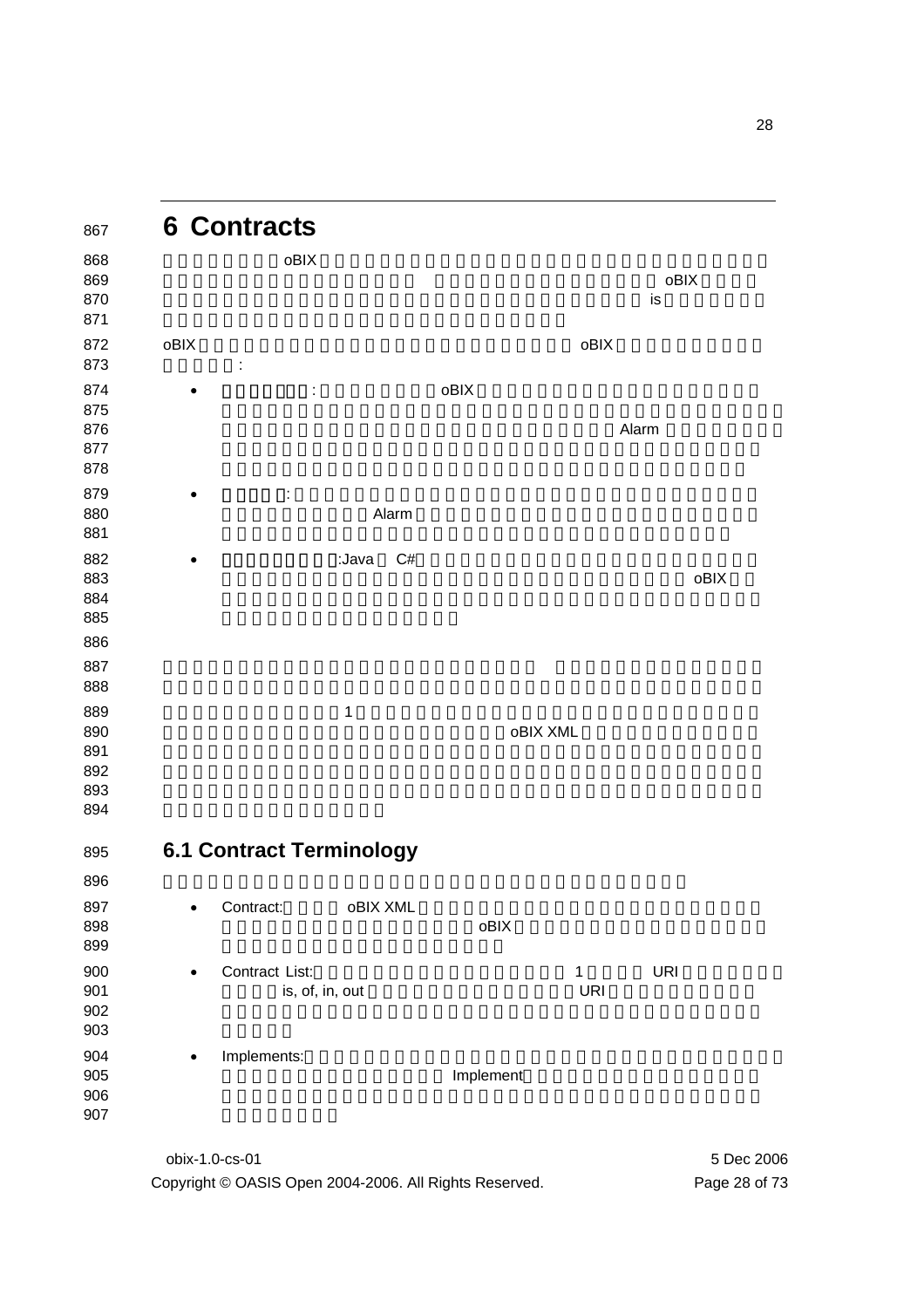908 • Implementation: 

### **6.2 Contract List**

|     |            | oBIX                    | URI        |
|-----|------------|-------------------------|------------|
|     |            |                         | <b>URI</b> |
|     |            | href                    | URI        |
| URI |            |                         |            |
| URI | <b>XML</b> |                         |            |
|     | 7.6        |                         |            |
|     |            | is, of, in, out<br>0x20 |            |

### **6.3 Is Attribute**

| 918<br>919<br>920        |                     | is   | is   | ÷    |          |          | is |                                                |
|--------------------------|---------------------|------|------|------|----------|----------|----|------------------------------------------------|
| 921<br>922               | $\bullet$           |      | list | feed |          |          | of |                                                |
| 923<br>924<br>925        | ٠                   |      |      |      |          |          |    |                                                |
| 926<br>927<br>928<br>929 | ٠                   | real |      | obj  | obj:real |          |    | obix:obj                                       |
| 930<br>931<br>932        | bool, int,<br>sugar | str  |      |      |          | obix:int |    | syntactic<br><b>XML</b><br><obj< td=""></obj<> |

933 is="obix:int"/>  $\langle \sin t / \rangle$  <int/>the state obix:bool 934 obix:int obix:int obix:int obix:int obix:int obix:int obix:int obix:int obix:int obix:int obix:int obix:int obix:int obix:int obix:int obix:int obix:int obix:int obix:int obix:int obix:int obix:int obix:int obix:int ob

**6.4 Contract Inheritance** 



obix-1.0-cs-01 5 Dec 2006 Copyright © OASIS Open 2004-2006. All Rights Reserved. Page 29 of 73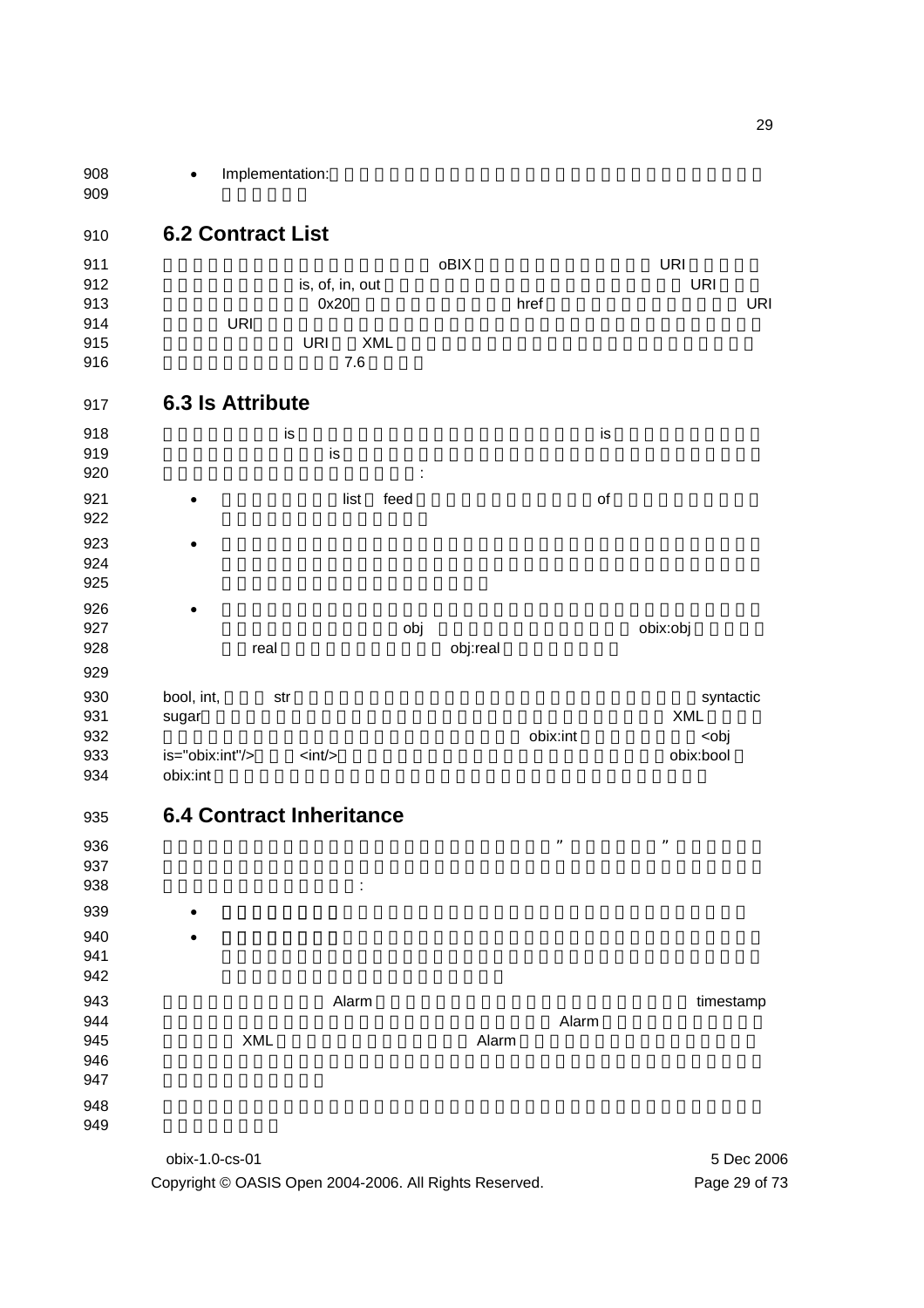| 950                                    |                            |                                                                                                                                                                                                                            |                                                               |                    |       |      |                      |         |    |
|----------------------------------------|----------------------------|----------------------------------------------------------------------------------------------------------------------------------------------------------------------------------------------------------------------------|---------------------------------------------------------------|--------------------|-------|------|----------------------|---------|----|
| 951                                    |                            |                                                                                                                                                                                                                            |                                                               |                    |       |      |                      |         |    |
| 952                                    |                            |                                                                                                                                                                                                                            |                                                               |                    |       |      |                      |         |    |
| 953                                    |                            |                                                                                                                                                                                                                            | obix Alarm                                                    |                    |       |      |                      |         |    |
| 954                                    |                            |                                                                                                                                                                                                                            |                                                               |                    |       |      |                      |         |    |
| 955                                    |                            |                                                                                                                                                                                                                            |                                                               |                    |       |      |                      |         |    |
| 956                                    |                            |                                                                                                                                                                                                                            |                                                               |                    |       |      |                      |         |    |
| 957                                    |                            |                                                                                                                                                                                                                            |                                                               |                    |       |      |                      |         |    |
| 958                                    |                            |                                                                                                                                                                                                                            |                                                               |                    |       |      |                      |         |    |
| 959                                    |                            |                                                                                                                                                                                                                            |                                                               |                    |       |      |                      |         |    |
| 960                                    |                            |                                                                                                                                                                                                                            |                                                               |                    |       |      |                      |         |    |
| 961                                    |                            |                                                                                                                                                                                                                            |                                                               |                    |       |      |                      |         |    |
| 962                                    |                            |                                                                                                                                                                                                                            |                                                               |                    |       |      |                      |         |    |
| 963<br>964<br>965<br>966<br>967<br>968 | $\sin t$<br>$\langle$ obj> | <obj href="/def/television"><br/><bool <="" name="power" td=""><td><math>val="false*/&gt;</math><br/>name="channel" val="2" min="2" max="200"/&gt;</td><td></td><td></td><td></td><td></td><td></td><td></td></bool></obj> | $val="false*/>$<br>name="channel" val="2" min="2" max="200"/> |                    |       |      |                      |         |    |
| 969<br>970<br>971                      | $\langle$ obj>             | <int name="channel" val="8"></int><br><int name="volume" val="22"></int>                                                                                                                                                   | <obj href="/livingRoom/tv" is="/def/television"></obj>        |                    |       |      |                      |         |    |
| 972                                    |                            |                                                                                                                                                                                                                            | URI " /def/television"                                        |                    |       |      |                      |         |    |
| 973                                    | power                      |                                                                                                                                                                                                                            | channel                                                       |                    |       |      |                      |         | is |
| 974                                    |                            |                                                                                                                                                                                                                            |                                                               | " /def/television" |       |      |                      |         |    |
| 975                                    |                            |                                                                                                                                                                                                                            |                                                               |                    |       |      |                      |         |    |
| 976                                    |                            |                                                                                                                                                                                                                            |                                                               |                    | false |      |                      |         |    |
| 977                                    |                            |                                                                                                                                                                                                                            |                                                               |                    |       |      |                      |         |    |
| 978                                    |                            |                                                                                                                                                                                                                            | name                                                          |                    |       |      |                      |         |    |
| 979                                    | channel                    |                                                                                                                                                                                                                            |                                                               |                    |       |      |                      | channel |    |
| 980                                    |                            |                                                                                                                                                                                                                            | Volume                                                        |                    |       |      |                      |         |    |
| 981                                    | Volume                     |                                                                                                                                                                                                                            |                                                               |                    |       |      |                      |         |    |
| 982                                    |                            |                                                                                                                                                                                                                            |                                                               |                    |       |      |                      |         |    |
| 983                                    |                            |                                                                                                                                                                                                                            |                                                               |                    |       |      |                      |         |    |
| 984                                    |                            | channel                                                                                                                                                                                                                    |                                                               | min                | max   |      |                      |         |    |
| 985                                    |                            |                                                                                                                                                                                                                            |                                                               |                    |       |      |                      |         |    |
| 986                                    | facets, val, of, in, out   |                                                                                                                                                                                                                            |                                                               |                    |       |      |                      |         |    |
| 987                                    | href                       |                                                                                                                                                                                                                            |                                                               | Null               |       |      |                      | ÷       |    |
| 988                                    | 1.                         | null                                                                                                                                                                                                                       |                                                               |                    |       |      | $\ddot{\phantom{a}}$ |         |    |
| 989                                    | 2.                         | val                                                                                                                                                                                                                        | null                                                          |                    |       | null | false                |         |    |
| 990                                    |                            | ;                                                                                                                                                                                                                          |                                                               |                    |       |      |                      |         |    |
| 991                                    | 3.                         | val                                                                                                                                                                                                                        | null                                                          |                    |       |      | null                 |         |    |
| 992                                    |                            |                                                                                                                                                                                                                            | $\vdots$                                                      |                    |       |      |                      |         |    |
|                                        |                            |                                                                                                                                                                                                                            |                                                               |                    |       |      |                      |         |    |
| 993<br>994                             |                            | null                                                                                                                                                                                                                       |                                                               | null               |       |      | null                 |         |    |

obix-1.0-cs-01 5 Dec 2006 Copyright © OASIS Open 2004-2006. All Rights Reserved. Page 30 of 73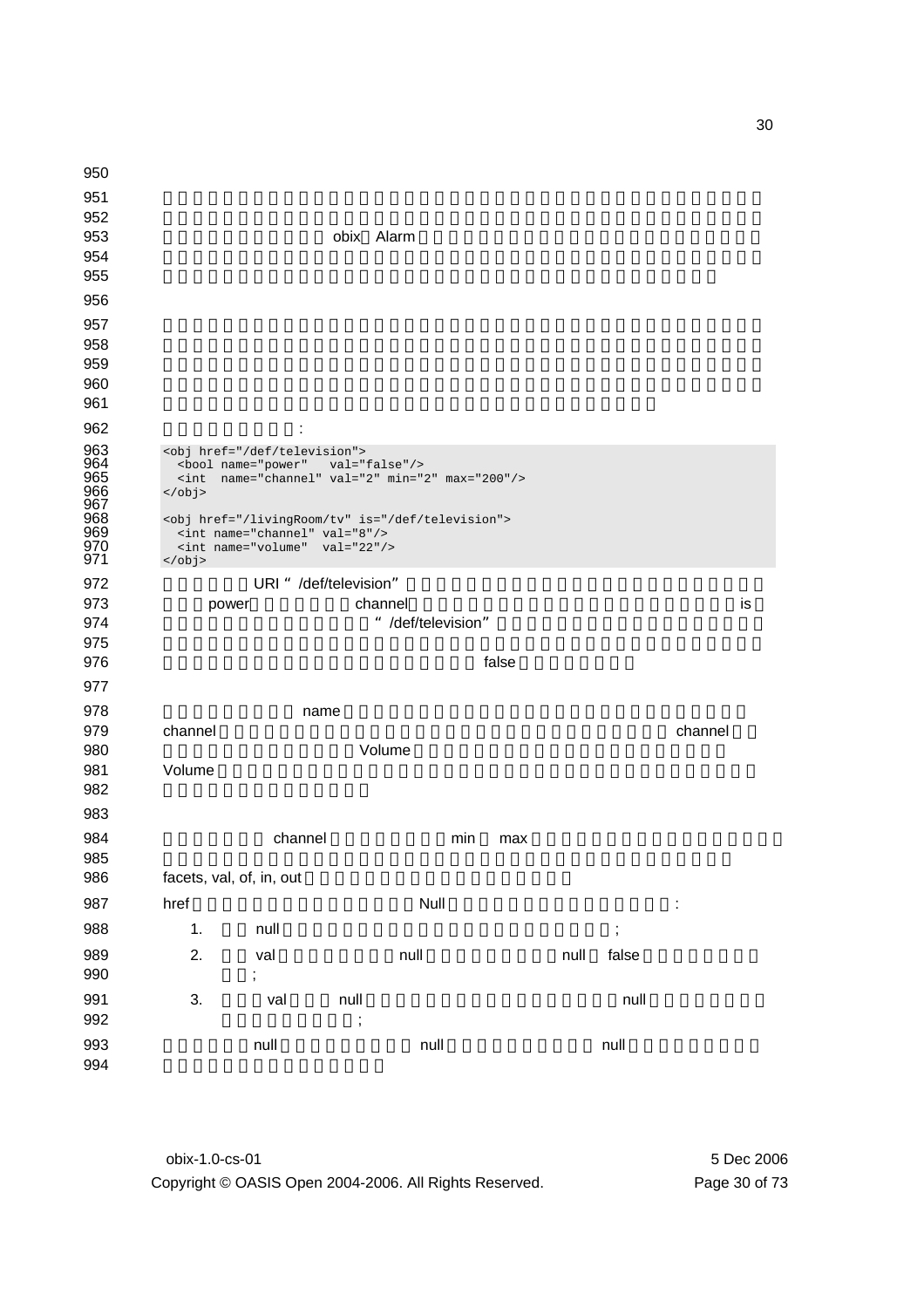

Copyright © OASIS Open 2004-2006. All Rights Reserved. Page 31 of 73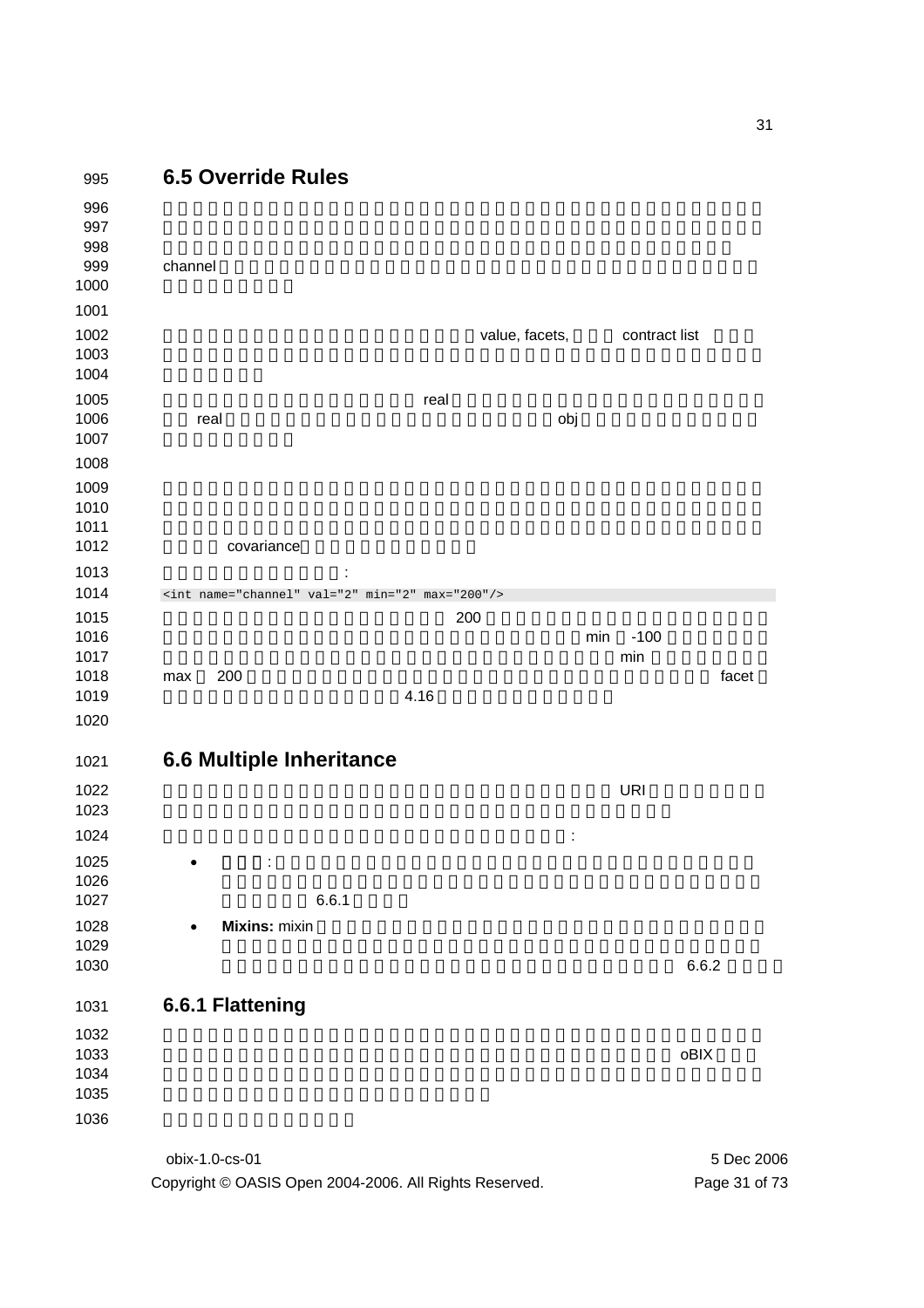

Copyright © OASIS Open 2004-2006. All Rights Reserved. Page 32 of 73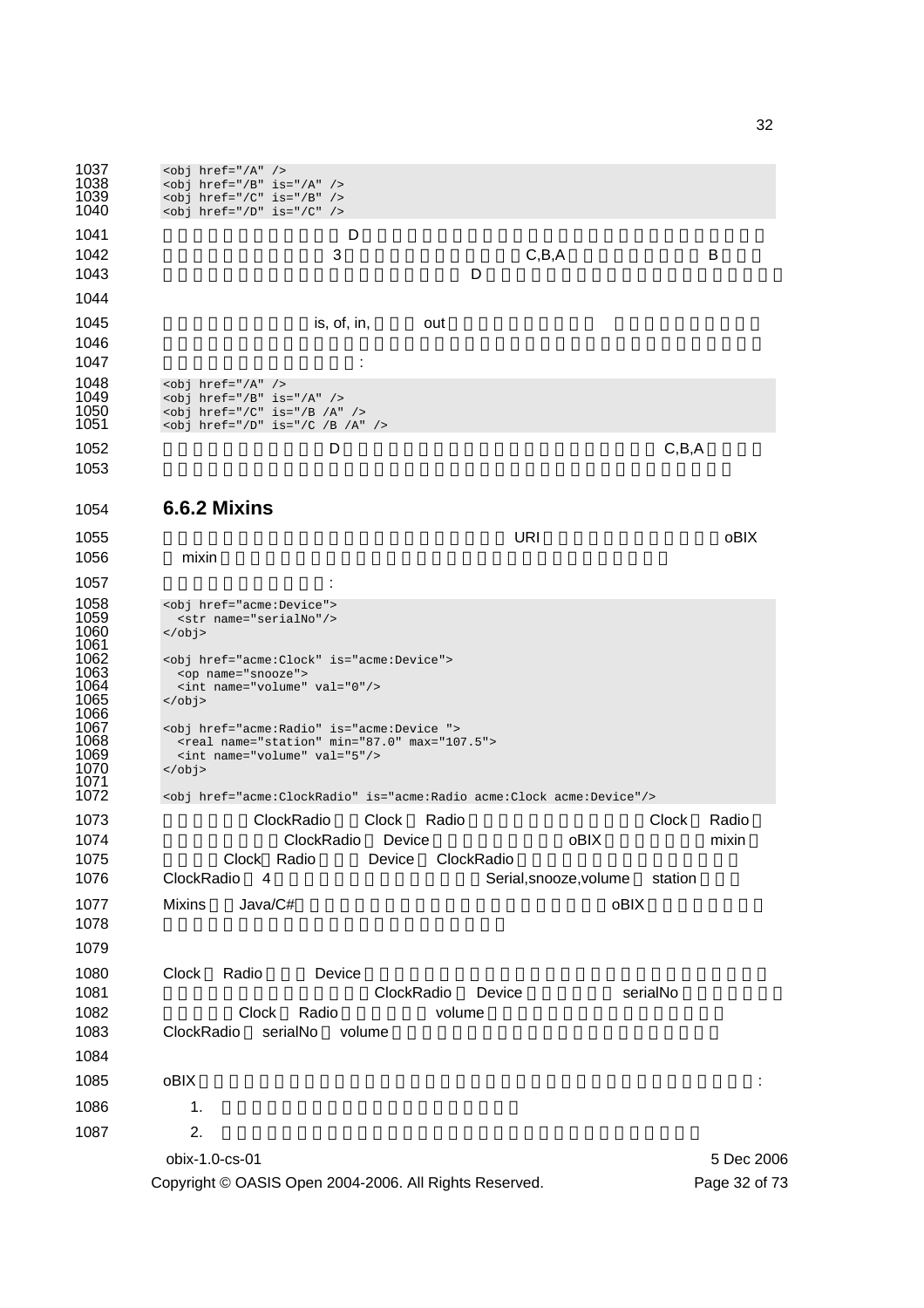| 1088<br>1089<br>1090                                 | 3.<br>6.7                                                                                                                                                                                                                                                            |
|------------------------------------------------------|----------------------------------------------------------------------------------------------------------------------------------------------------------------------------------------------------------------------------------------------------------------------|
| 1091<br>1092<br>1093<br>1094<br>1095<br>1096<br>1097 | Radio.volume<br>ClockRadio.volume<br>Radio<br>Clock<br>Radio<br>ClockRadio.volume<br>Clock.volume<br>str<br>ClockRadio<br>Radio<br>int<br>Clock<br>Radio                                                                                                             |
| 1098<br>1099                                         |                                                                                                                                                                                                                                                                      |
| 1100<br>1101<br>1102<br>1103                         | oBIX                                                                                                                                                                                                                                                                 |
| 1104                                                 |                                                                                                                                                                                                                                                                      |
| 1105                                                 |                                                                                                                                                                                                                                                                      |
| 1106                                                 | <b>6.7 Contract Compatibility</b>                                                                                                                                                                                                                                    |
| 1107                                                 |                                                                                                                                                                                                                                                                      |
| 1108<br>1109                                         | mixin                                                                                                                                                                                                                                                                |
| 1110                                                 |                                                                                                                                                                                                                                                                      |
| 1111                                                 | facet                                                                                                                                                                                                                                                                |
| 1112                                                 | X<br>Y                                                                                                                                                                                                                                                               |
| 1113                                                 | X<br>$\mathsf{Y}$<br>Y<br>X                                                                                                                                                                                                                                          |
| 1114                                                 |                                                                                                                                                                                                                                                                      |
| 1115                                                 | X<br>Υ<br>Υ<br>X                                                                                                                                                                                                                                                     |
| 1116<br>1117                                         | $\mathsf X$<br><b>URI</b>                                                                                                                                                                                                                                            |
| 1118                                                 | Y                                                                                                                                                                                                                                                                    |
|                                                      |                                                                                                                                                                                                                                                                      |
| 1119                                                 | 6.8 Lists (and Feeds)                                                                                                                                                                                                                                                |
| 1120                                                 | feed<br>list<br>of                                                                                                                                                                                                                                                   |
| 1121                                                 | of                                                                                                                                                                                                                                                                   |
| 1122                                                 | <b>URI</b><br>of                                                                                                                                                                                                                                                     |
| 1123                                                 | 6.7                                                                                                                                                                                                                                                                  |
| 1124                                                 |                                                                                                                                                                                                                                                                      |
| 1125                                                 | feed<br>list                                                                                                                                                                                                                                                         |
| 1126                                                 | is                                                                                                                                                                                                                                                                   |
| 1127                                                 | def/MissingPerson                                                                                                                                                                                                                                                    |
| 1128<br>1129<br>1130<br>1131<br>1132                 | <list of="/def/MissingPerson"><br/><obj> <str name="fullName" val="Jack Shephard"></str> </obj><br/><obj> <str name="fullName" val="John Locke"></str> </obj><br/><obj> <str name="fullName" val="Kate Austen"></str> </obj><br/><math>\langle</math>list&gt;</list> |
|                                                      |                                                                                                                                                                                                                                                                      |

obix-1.0-cs-01 5 Dec 2006 Copyright © OASIS Open 2004-2006. All Rights Reserved. Page 33 of 73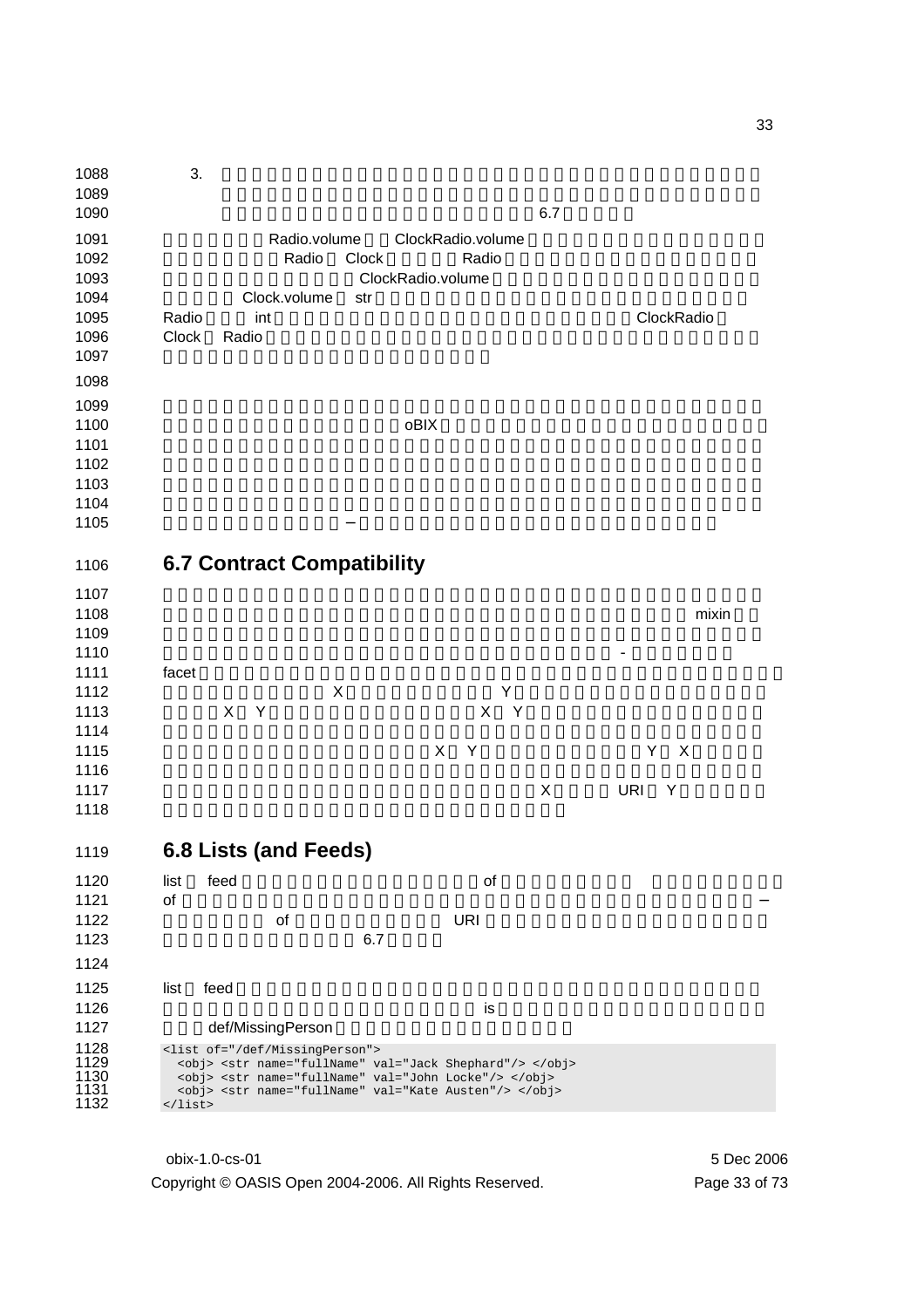| 1133 | feed | is | of |
|------|------|----|----|
| 1134 |      |    |    |

obix-1.0-cs-01 5 Dec 2006 Copyright © OASIS Open 2004-2006. All Rights Reserved. Page 34 of 73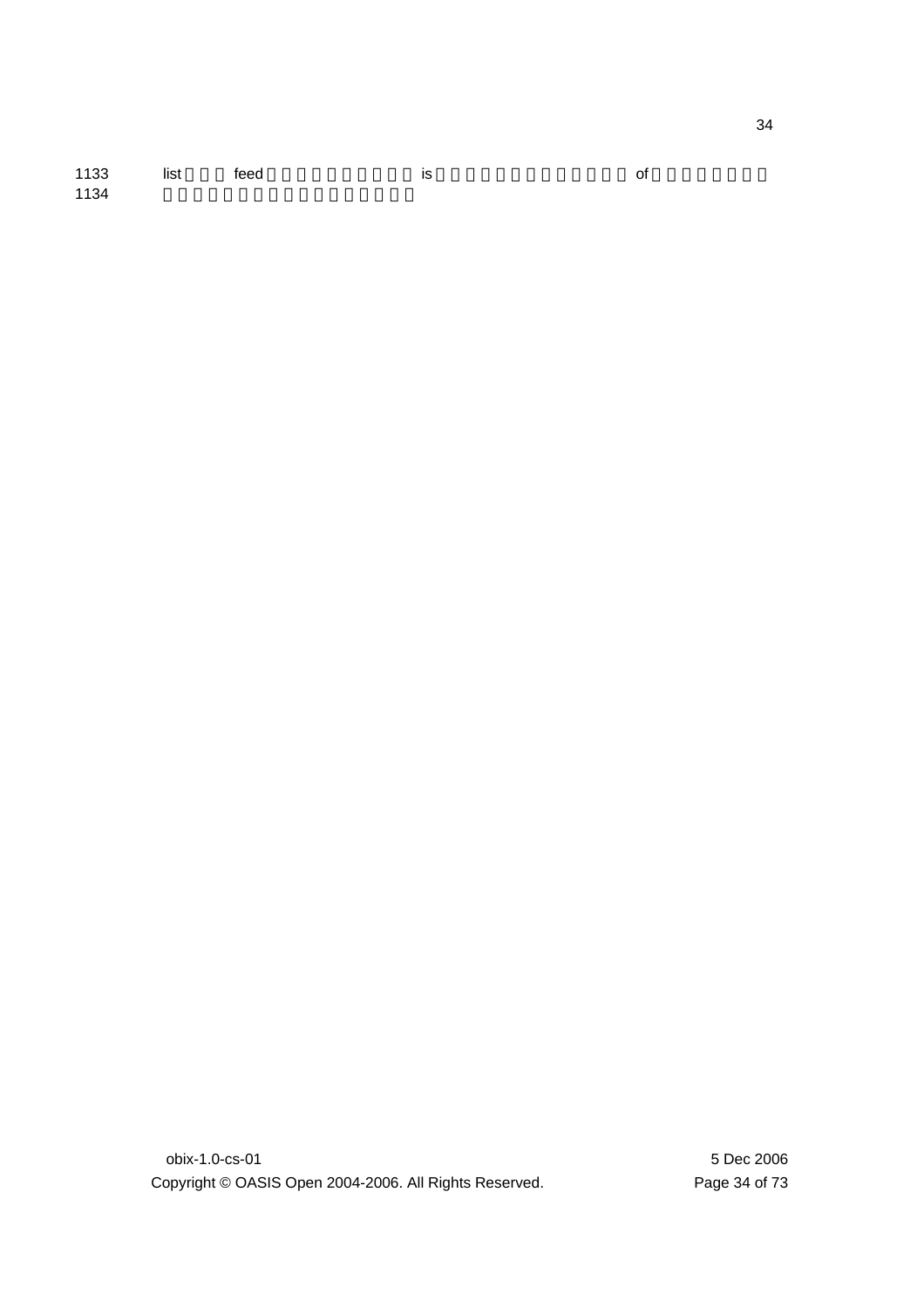|                 | 7 XML                   |              |              |                 |          |                      |            |            |
|-----------------|-------------------------|--------------|--------------|-----------------|----------|----------------------|------------|------------|
|                 | oBIX                    |              |              |                 |          |                      |            |            |
|                 |                         |              |              |                 |          |                      | XML        |            |
|                 | 7.1 Design Philosophy   |              |              |                 |          |                      |            |            |
| <b>XML</b>      |                         |              |              |                 |          | oBIX                 | <b>XML</b> |            |
|                 |                         |              |              |                 |          |                      | M2M        |            |
| 1               |                         |              |              |                 |          |                      | oBIX       |            |
|                 |                         |              |              |                 |          |                      |            |            |
|                 |                         |              |              |                 |          |                      |            |            |
|                 |                         |              | XML<br>obix  |                 |          | oBIX                 |            |            |
|                 |                         |              |              |                 |          |                      |            |            |
|                 |                         |              |              |                 |          |                      |            |            |
|                 |                         |              |              |                 |          |                      |            |            |
|                 |                         |              |              |                 |          |                      |            |            |
|                 |                         |              |              |                 |          |                      |            |            |
| ,,              |                         |              |              |                 |          |                      |            |            |
|                 |                         |              |              |                 |          |                      |            |            |
|                 |                         | $\mbox{XML}$ |              |                 |          |                      |            |            |
|                 |                         |              |              |                 |          |                      |            |            |
|                 |                         | $\mbox{XML}$ |              |                 |          |                      |            |            |
|                 | 7.2 XML Syntax          |              |              |                 |          |                      |            |            |
| <b>oBIX XML</b> |                         |              |              |                 |          |                      |            |            |
|                 | oBIX                    |              | $\mathbf{1}$ | XML             |          |                      |            |            |
|                 |                         | XML          |              |                 | $\vdots$ |                      |            |            |
|                 | XML                     |              |              |                 |          |                      |            |            |
|                 |                         |              |              | XML             |          |                      |            |            |
|                 |                         |              |              |                 |          |                      |            |            |
| 4               |                         |              |              | XML             |          |                      |            | val        |
|                 |                         | val          |              |                 |          |                      |            |            |
|                 | val                     |              |              |                 |          |                      |            |            |
|                 | <b>7.3 XML Encoding</b> |              |              |                 |          |                      |            |            |
|                 | $\mathrm{oBIX}$         |              | XML          |                 |          | $\ddot{\phantom{a}}$ |            |            |
|                 | $\mathrm{oBIX}$         |              |              | well-formed XML |          |                      | $\vdots$   |            |
|                 | $\mathrm{oBIX}$         |              | $\mbox{XML}$ |                 |          |                      |            |            |
|                 | obix-1.0-cs-01          |              |              |                 |          |                      |            | 5 Dec 2006 |
|                 |                         |              |              |                 |          |                      |            |            |

Copyright © OASIS Open 2004-2006. All Rights Reserved. Page 35 of 73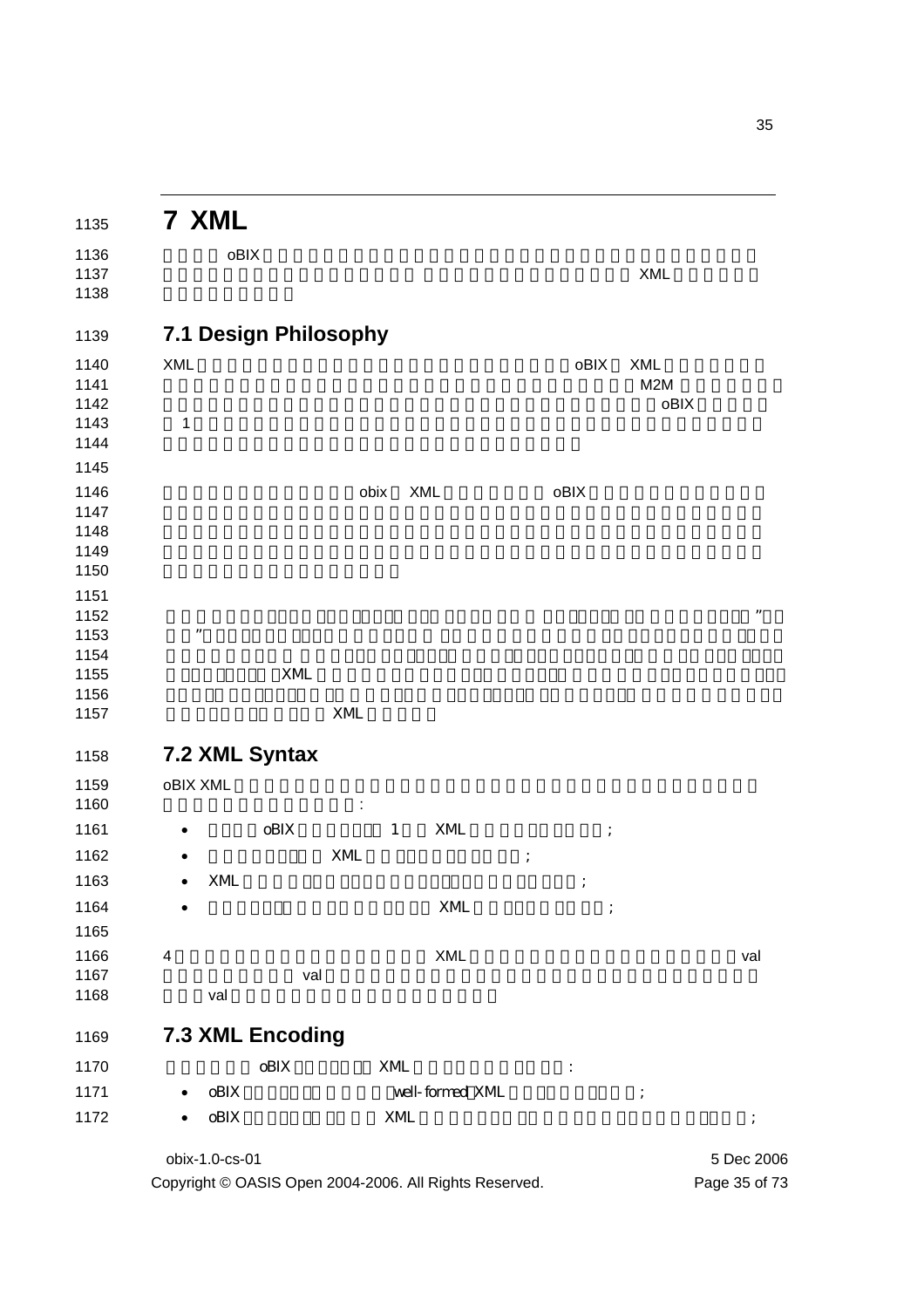| UTF-8<br>1173<br>oBIX<br>1174<br>oBIX<br>1175<br>1176<br>oBIX<br>XML<br>1177<br>http://obix.org/ns/schema/1.0<br>oBIX<br>1178<br>XML<br>"o"<br>"obix"<br>1179<br>1180<br>(7.6)<br>);<br><b>7.4 XML Decoding</b><br>1181<br>1182<br>oBIX<br>1183<br><b>XML1.1</b><br>XML<br>٠<br>1184<br>XML<br>1185<br>1186<br>XML<br>1187<br>XML<br>1188<br>1189<br>XML<br>oBIX<br>1190<br>1191<br>oBIX<br>$\overline{(}$<br>)XML<br>1192<br><b>7.5 XML Namespace</b><br>1193<br>oBIX<br><b>XML</b><br>1194<br>1195<br>http://obix.org/ns/{spec}/{version}<br>1196<br>oBIX<br>1197<br>1.0<br><b>XML</b><br>1198<br>http://obix.org/ns/schema/1.0<br><b>XML</b><br>1199<br>7.6 Namespace Prefixes in Contract Lists<br>1200<br>1201<br>$\mathrm{oBIX}$<br>XML<br>URI<br>$\ensuremath{\mathsf{URI}}\xspace$<br>$"\cdot"$<br>1202<br>XML<br>1203<br>URI<br>1204<br>1205<br>1206<br>oBIX<br>"obix"<br>XML<br>1207<br>"obix"<br>"http://obix.org/def/"<br>1208<br>"http://obix.org/def/bool"<br>URI "obix: bool"<br>1209<br>"obix"<br>XML<br>"http://obix.org/def/"<br>1210<br>oBIX<br>1211<br><b>HTTP URI</b><br><b>HTTP</b><br>1212 |  |  |  |
|-------------------------------------------------------------------------------------------------------------------------------------------------------------------------------------------------------------------------------------------------------------------------------------------------------------------------------------------------------------------------------------------------------------------------------------------------------------------------------------------------------------------------------------------------------------------------------------------------------------------------------------------------------------------------------------------------------------------------------------------------------------------------------------------------------------------------------------------------------------------------------------------------------------------------------------------------------------------------------------------------------------------------------------------------------------------------------------------------------------------|--|--|--|
|                                                                                                                                                                                                                                                                                                                                                                                                                                                                                                                                                                                                                                                                                                                                                                                                                                                                                                                                                                                                                                                                                                                   |  |  |  |
|                                                                                                                                                                                                                                                                                                                                                                                                                                                                                                                                                                                                                                                                                                                                                                                                                                                                                                                                                                                                                                                                                                                   |  |  |  |
|                                                                                                                                                                                                                                                                                                                                                                                                                                                                                                                                                                                                                                                                                                                                                                                                                                                                                                                                                                                                                                                                                                                   |  |  |  |
|                                                                                                                                                                                                                                                                                                                                                                                                                                                                                                                                                                                                                                                                                                                                                                                                                                                                                                                                                                                                                                                                                                                   |  |  |  |
|                                                                                                                                                                                                                                                                                                                                                                                                                                                                                                                                                                                                                                                                                                                                                                                                                                                                                                                                                                                                                                                                                                                   |  |  |  |
|                                                                                                                                                                                                                                                                                                                                                                                                                                                                                                                                                                                                                                                                                                                                                                                                                                                                                                                                                                                                                                                                                                                   |  |  |  |
|                                                                                                                                                                                                                                                                                                                                                                                                                                                                                                                                                                                                                                                                                                                                                                                                                                                                                                                                                                                                                                                                                                                   |  |  |  |
|                                                                                                                                                                                                                                                                                                                                                                                                                                                                                                                                                                                                                                                                                                                                                                                                                                                                                                                                                                                                                                                                                                                   |  |  |  |
|                                                                                                                                                                                                                                                                                                                                                                                                                                                                                                                                                                                                                                                                                                                                                                                                                                                                                                                                                                                                                                                                                                                   |  |  |  |
|                                                                                                                                                                                                                                                                                                                                                                                                                                                                                                                                                                                                                                                                                                                                                                                                                                                                                                                                                                                                                                                                                                                   |  |  |  |
|                                                                                                                                                                                                                                                                                                                                                                                                                                                                                                                                                                                                                                                                                                                                                                                                                                                                                                                                                                                                                                                                                                                   |  |  |  |
|                                                                                                                                                                                                                                                                                                                                                                                                                                                                                                                                                                                                                                                                                                                                                                                                                                                                                                                                                                                                                                                                                                                   |  |  |  |
|                                                                                                                                                                                                                                                                                                                                                                                                                                                                                                                                                                                                                                                                                                                                                                                                                                                                                                                                                                                                                                                                                                                   |  |  |  |
|                                                                                                                                                                                                                                                                                                                                                                                                                                                                                                                                                                                                                                                                                                                                                                                                                                                                                                                                                                                                                                                                                                                   |  |  |  |
|                                                                                                                                                                                                                                                                                                                                                                                                                                                                                                                                                                                                                                                                                                                                                                                                                                                                                                                                                                                                                                                                                                                   |  |  |  |
|                                                                                                                                                                                                                                                                                                                                                                                                                                                                                                                                                                                                                                                                                                                                                                                                                                                                                                                                                                                                                                                                                                                   |  |  |  |
|                                                                                                                                                                                                                                                                                                                                                                                                                                                                                                                                                                                                                                                                                                                                                                                                                                                                                                                                                                                                                                                                                                                   |  |  |  |
|                                                                                                                                                                                                                                                                                                                                                                                                                                                                                                                                                                                                                                                                                                                                                                                                                                                                                                                                                                                                                                                                                                                   |  |  |  |
|                                                                                                                                                                                                                                                                                                                                                                                                                                                                                                                                                                                                                                                                                                                                                                                                                                                                                                                                                                                                                                                                                                                   |  |  |  |
|                                                                                                                                                                                                                                                                                                                                                                                                                                                                                                                                                                                                                                                                                                                                                                                                                                                                                                                                                                                                                                                                                                                   |  |  |  |
|                                                                                                                                                                                                                                                                                                                                                                                                                                                                                                                                                                                                                                                                                                                                                                                                                                                                                                                                                                                                                                                                                                                   |  |  |  |
|                                                                                                                                                                                                                                                                                                                                                                                                                                                                                                                                                                                                                                                                                                                                                                                                                                                                                                                                                                                                                                                                                                                   |  |  |  |
|                                                                                                                                                                                                                                                                                                                                                                                                                                                                                                                                                                                                                                                                                                                                                                                                                                                                                                                                                                                                                                                                                                                   |  |  |  |
|                                                                                                                                                                                                                                                                                                                                                                                                                                                                                                                                                                                                                                                                                                                                                                                                                                                                                                                                                                                                                                                                                                                   |  |  |  |
|                                                                                                                                                                                                                                                                                                                                                                                                                                                                                                                                                                                                                                                                                                                                                                                                                                                                                                                                                                                                                                                                                                                   |  |  |  |
|                                                                                                                                                                                                                                                                                                                                                                                                                                                                                                                                                                                                                                                                                                                                                                                                                                                                                                                                                                                                                                                                                                                   |  |  |  |
|                                                                                                                                                                                                                                                                                                                                                                                                                                                                                                                                                                                                                                                                                                                                                                                                                                                                                                                                                                                                                                                                                                                   |  |  |  |
|                                                                                                                                                                                                                                                                                                                                                                                                                                                                                                                                                                                                                                                                                                                                                                                                                                                                                                                                                                                                                                                                                                                   |  |  |  |
|                                                                                                                                                                                                                                                                                                                                                                                                                                                                                                                                                                                                                                                                                                                                                                                                                                                                                                                                                                                                                                                                                                                   |  |  |  |
|                                                                                                                                                                                                                                                                                                                                                                                                                                                                                                                                                                                                                                                                                                                                                                                                                                                                                                                                                                                                                                                                                                                   |  |  |  |
|                                                                                                                                                                                                                                                                                                                                                                                                                                                                                                                                                                                                                                                                                                                                                                                                                                                                                                                                                                                                                                                                                                                   |  |  |  |
|                                                                                                                                                                                                                                                                                                                                                                                                                                                                                                                                                                                                                                                                                                                                                                                                                                                                                                                                                                                                                                                                                                                   |  |  |  |
|                                                                                                                                                                                                                                                                                                                                                                                                                                                                                                                                                                                                                                                                                                                                                                                                                                                                                                                                                                                                                                                                                                                   |  |  |  |
|                                                                                                                                                                                                                                                                                                                                                                                                                                                                                                                                                                                                                                                                                                                                                                                                                                                                                                                                                                                                                                                                                                                   |  |  |  |
|                                                                                                                                                                                                                                                                                                                                                                                                                                                                                                                                                                                                                                                                                                                                                                                                                                                                                                                                                                                                                                                                                                                   |  |  |  |
|                                                                                                                                                                                                                                                                                                                                                                                                                                                                                                                                                                                                                                                                                                                                                                                                                                                                                                                                                                                                                                                                                                                   |  |  |  |
|                                                                                                                                                                                                                                                                                                                                                                                                                                                                                                                                                                                                                                                                                                                                                                                                                                                                                                                                                                                                                                                                                                                   |  |  |  |
|                                                                                                                                                                                                                                                                                                                                                                                                                                                                                                                                                                                                                                                                                                                                                                                                                                                                                                                                                                                                                                                                                                                   |  |  |  |
|                                                                                                                                                                                                                                                                                                                                                                                                                                                                                                                                                                                                                                                                                                                                                                                                                                                                                                                                                                                                                                                                                                                   |  |  |  |
|                                                                                                                                                                                                                                                                                                                                                                                                                                                                                                                                                                                                                                                                                                                                                                                                                                                                                                                                                                                                                                                                                                                   |  |  |  |
|                                                                                                                                                                                                                                                                                                                                                                                                                                                                                                                                                                                                                                                                                                                                                                                                                                                                                                                                                                                                                                                                                                                   |  |  |  |
|                                                                                                                                                                                                                                                                                                                                                                                                                                                                                                                                                                                                                                                                                                                                                                                                                                                                                                                                                                                                                                                                                                                   |  |  |  |
|                                                                                                                                                                                                                                                                                                                                                                                                                                                                                                                                                                                                                                                                                                                                                                                                                                                                                                                                                                                                                                                                                                                   |  |  |  |

obix-1.0-cs-01 5 Dec 2006 Copyright © OASIS Open 2004-2006. All Rights Reserved. Page 36 of 73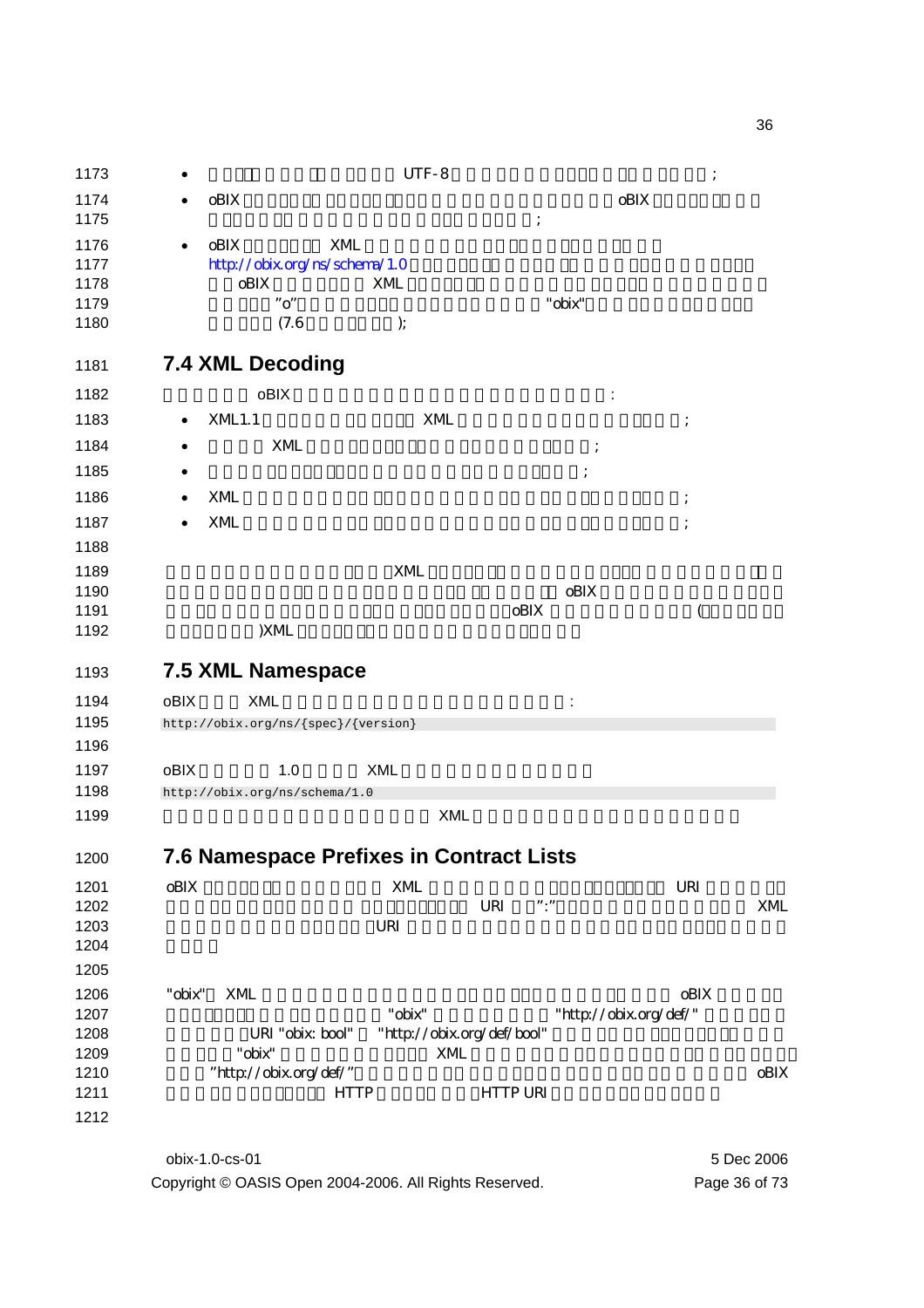| 1213         | XML | oBIX                                                                           |  |
|--------------|-----|--------------------------------------------------------------------------------|--|
| 1214<br>1215 |     | <obj is="acme:CustomPoint obix:Point" xmlns:acme="http://acme.com/def/"></obj> |  |
| 1216         |     | <obj is="http://acme.com/def/CustomPoint http://obix.org/def/Point"></obj>     |  |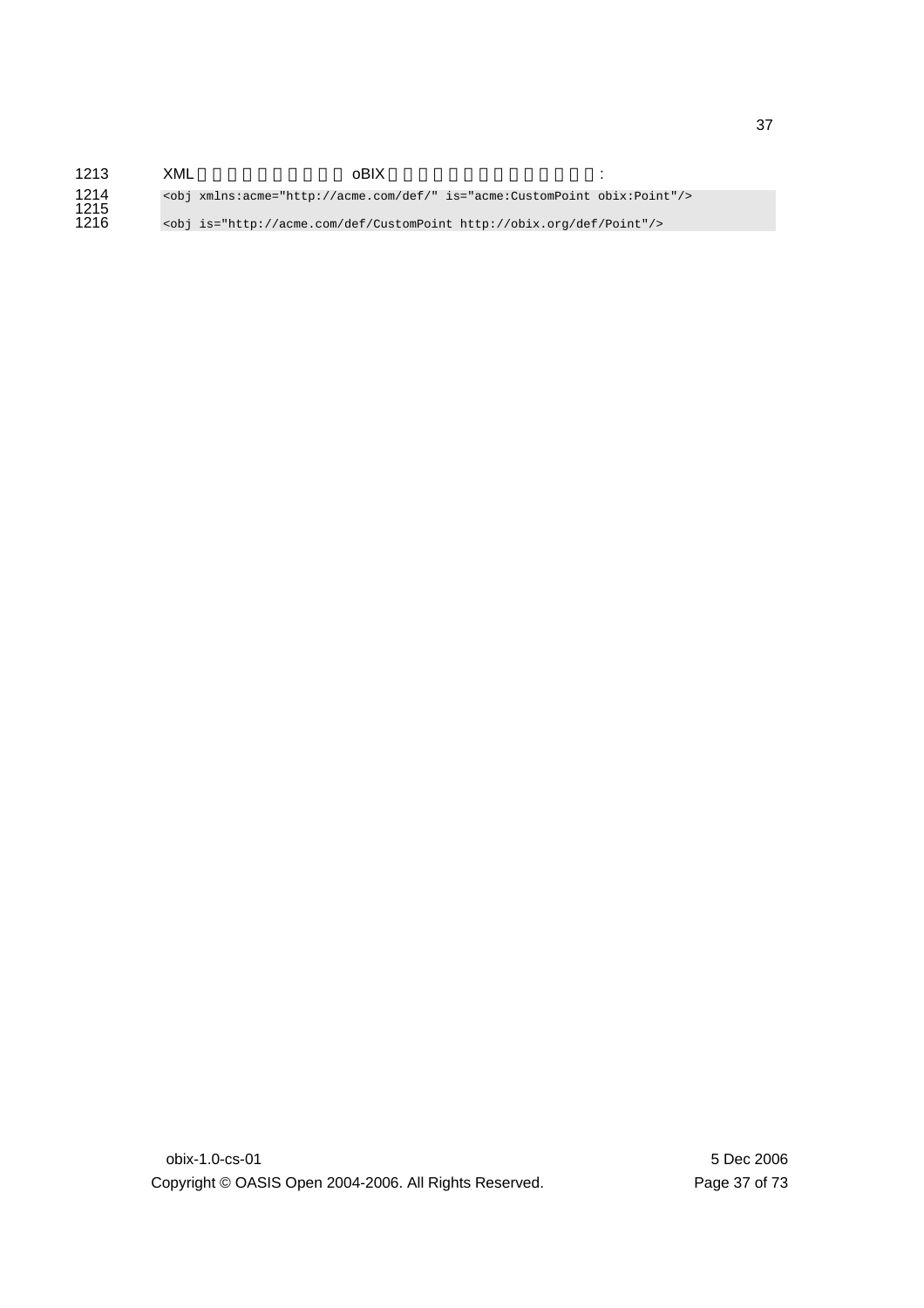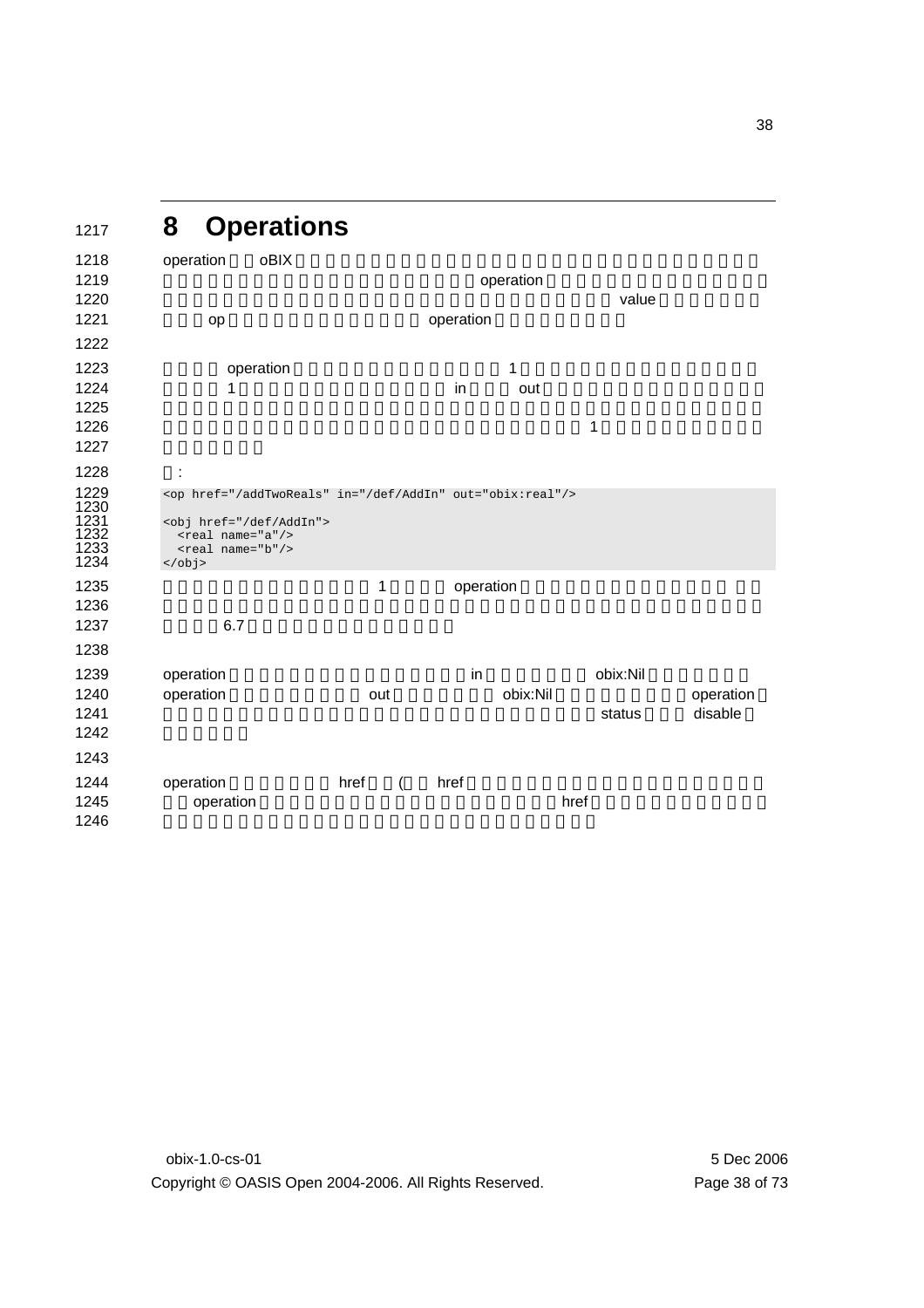| 1247                                         | 9                                                        | <b>Object Composition</b>                                  |              |                          |            |            |                        |                           |                      |            |
|----------------------------------------------|----------------------------------------------------------|------------------------------------------------------------|--------------|--------------------------|------------|------------|------------------------|---------------------------|----------------------|------------|
| 1248<br>1249<br>1250                         | oBIX                                                     |                                                            |              | <b>WWW</b><br><b>WWW</b> | <b>URL</b> | JavaScript | Flash                  | <b>HTML</b><br><b>WWW</b> | < p >                |            |
| 1251                                         | <table></table>                                          | <div></div>                                                | <b>HTML</b>  |                          |            |            |                        |                           |                      |            |
| 1252                                         |                                                          |                                                            |              |                          |            |            |                        |                           |                      |            |
| 1253<br>1254<br>1255<br>1256                 | <b>WWW</b><br><b>URI</b><br>oBIX<br>oBIX                 | <b>HTML</b>                                                | oBIX         | oBIX                     |            |            |                        | oBIX                      |                      |            |
| 1257                                         | oBIX                                                     |                                                            |              | <b>URI</b>               |            |            |                        |                           |                      |            |
| 1258                                         |                                                          |                                                            |              |                          |            |            |                        |                           |                      |            |
| 1259<br>1260                                 |                                                          |                                                            |              | $\boldsymbol{2}$         |            |            |                        |                           |                      |            |
| 1261                                         |                                                          | 9.1 Containment                                            |              |                          |            |            |                        |                           |                      |            |
| 1262<br>1263<br>1264                         | oBIX                                                     |                                                            | $\Omega$     |                          |            |            |                        |                           | bool                 | int        |
| 1265                                         |                                                          |                                                            |              | XML                      |            |            |                        | XML                       |                      | :          |
| 1266<br>1267<br>1268<br>1269<br>1270<br>1271 | $<$ obj href="/a/"><br>$\langle$ list><br>$\langle$ obj> | <list href="b" name="b"><br/><obj href="b/c"></obj></list> |              |                          |            |            |                        |                           |                      |            |
| 1272                                         |                                                          |                                                            |              |                          |            |            |                        |                           |                      |            |
| 1273<br>1274<br>1275<br>1276<br>1277         | (5.1)<br>$\mathcal{L}$<br>$\,$                           | $"$ /a"<br>name<br>''/a/b''                                |              | "/ $a/b/c$ "             | "/ $a/b$ " |            |                        | "/ $a/b/c$ "              |                      |            |
| 1278                                         |                                                          | 9.2 References                                             |              |                          |            |            |                        |                           |                      |            |
| 1279<br>1280                                 | <b>WWW</b>                                               |                                                            | $\mathrm{p}$ | WWW <p> <div></div></p>  |            |            | <b>HTML</b>            | $\mathrm{<}p\!\!>$        | $\pmb{\mathfrak{y}}$ | $, \,$     |
| 1281                                         | <b>HTML</b>                                              |                                                            |              |                          |            |            |                        |                           |                      |            |
| 1282                                         |                                                          | $\langle a \rangle$                                        |              |                          |            |            |                        |                           |                      |            |
| 1283                                         | URI                                                      |                                                            |              |                          |            |            |                        |                           |                      |            |
| 1284                                         |                                                          |                                                            |              |                          |            |            |                        |                           |                      |            |
| 1285<br>1286<br>1287<br>1288                 | oBIX<br>,,                                               | ,,                                                         | <b>HTML</b>  |                          |            |            | URI<br>$\mathrm{oBIX}$ |                           | $\mathrm{oBIX}$      |            |
| 1289                                         |                                                          |                                                            |              |                          |            |            |                        |                           |                      |            |
|                                              | obix-1.0-cs-01                                           |                                                            |              |                          |            |            |                        |                           |                      | 5 Dec 2006 |

Copyright © OASIS Open 2004-2006. All Rights Reserved. Page 39 of 73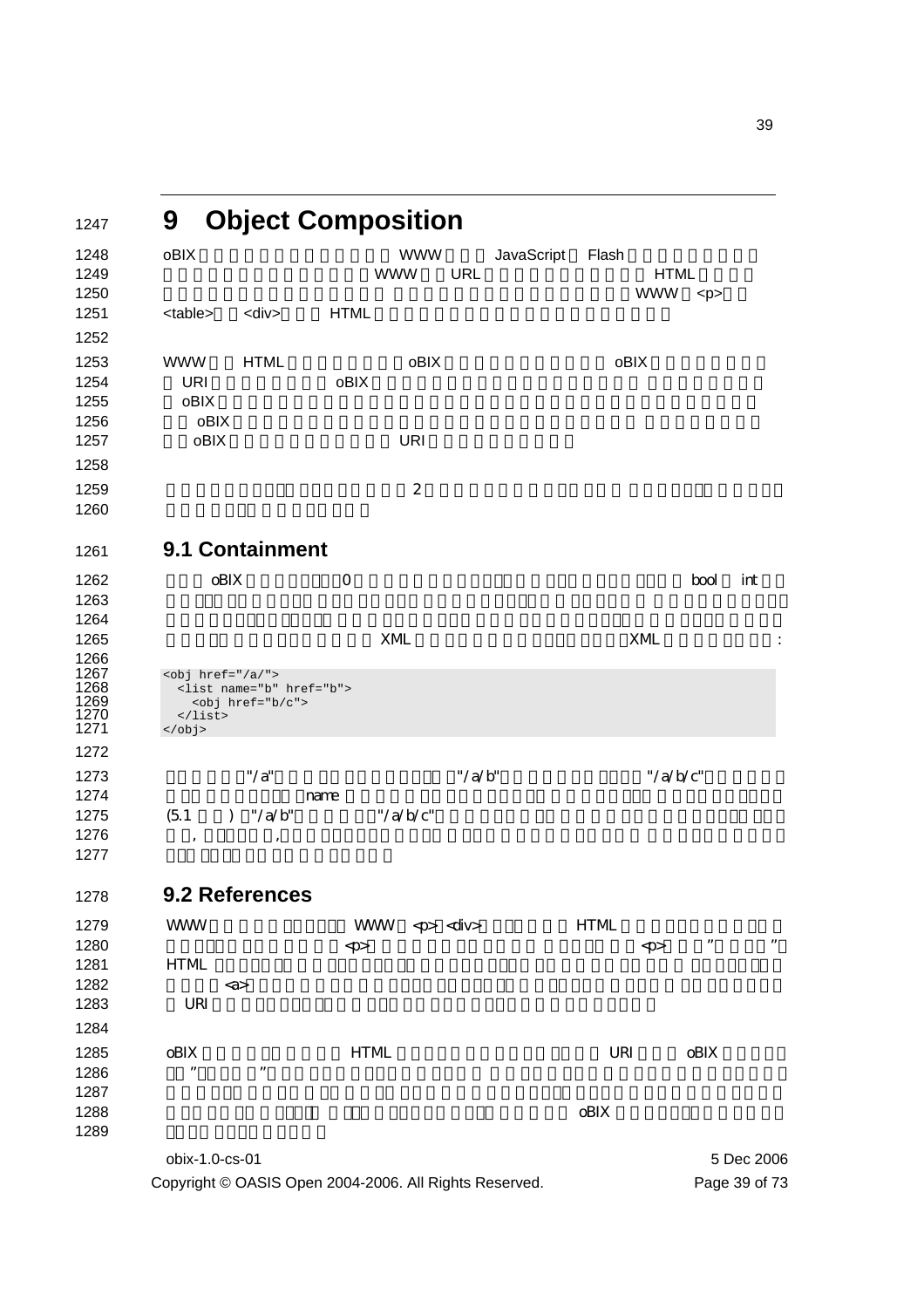| 1290                                                 | 9.3 Extents                                                                                                                                                                                                                          |                              |                               |
|------------------------------------------------------|--------------------------------------------------------------------------------------------------------------------------------------------------------------------------------------------------------------------------------------|------------------------------|-------------------------------|
| 1291<br>1292<br>1293                                 | oBIX                                                                                                                                                                                                                                 |                              | <b>XML</b>                    |
| 1294<br>1295<br>1296<br>1297<br>1298                 | XML<br>extent<br>href<br>-1<br>extent                                                                                                                                                                                                | extent                       | <b>oBIX</b><br>extent<br>href |
| 1299<br>1300<br>1301<br>1302<br>1303<br>1304<br>1305 | $<$ obj href="/a/"><br><obj href="b" name="b"><br/><obj name="c"></obj><br/><math>\text{rref name} = "d" href = "d"</math><br/><math>\langle</math>obj&gt;<br/><ref href="/e" name="e"></ref><br/><math>\langle</math>/obj&gt;</obj> |                              |                               |
| 1306                                                 |                                                                                                                                                                                                                                      |                              |                               |
| 1307                                                 | $\cdot a'$<br>$\cdot e$                                                                                                                                                                                                              | $\cdot a'$<br>$\overline{5}$ | href                          |
| 1308                                                 | extent                                                                                                                                                                                                                               | $\cdot$ c'<br>'d<br>b'       | $\cdot e$                     |
| 1309                                                 | $\cdot$ b'<br>href<br>extent                                                                                                                                                                                                         | $\cdot$ c'<br>$^\cdot$ d     |                               |
| 1310                                                 | $\cdot$ c'<br>href                                                                                                                                                                                                                   | 'a' 'b'                      | href                          |
| 1311<br>1312                                         | extent                                                                                                                                                                                                                               | extent                       |                               |
| 1313                                                 | <b>9.4 XML</b>                                                                                                                                                                                                                       |                              |                               |
| 1314                                                 | XML                                                                                                                                                                                                                                  | XML<br>extent                |                               |
| 1315                                                 |                                                                                                                                                                                                                                      | ref                          |                               |
| 1316                                                 |                                                                                                                                                                                                                                      |                              |                               |
| 1317                                                 |                                                                                                                                                                                                                                      | extent                       |                               |
| 1318                                                 |                                                                                                                                                                                                                                      | ref                          |                               |
| 1319                                                 |                                                                                                                                                                                                                                      | ref                          |                               |

1320 Lobby.about 10.3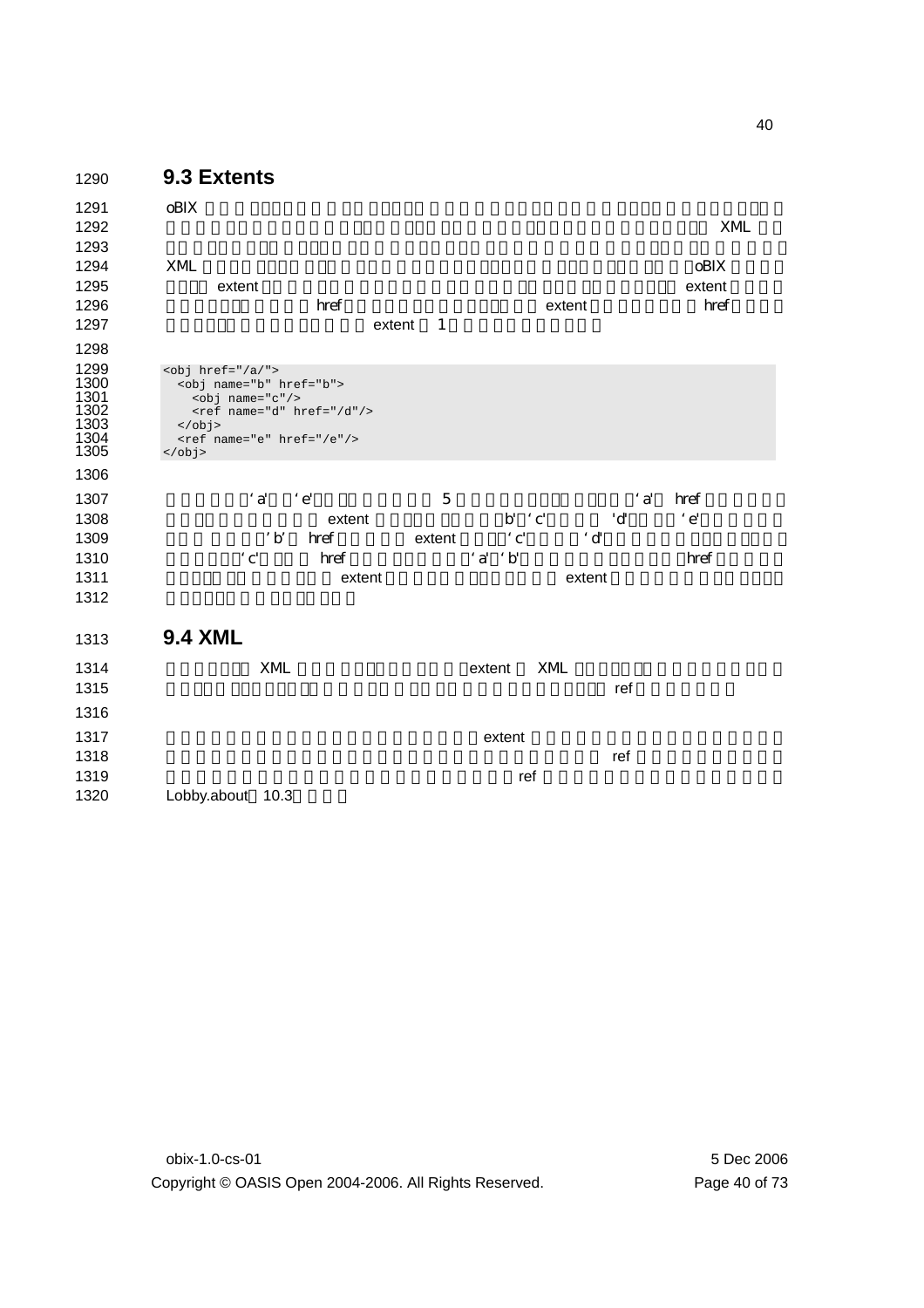| 10Networking            |                |                              |                      |
|-------------------------|----------------|------------------------------|----------------------|
| oBIX                    |                | <b>XML</b>                   | oBIX                 |
|                         |                |                              | oBIX                 |
| $\overline{ }$          |                | $\vdots$                     |                      |
| : oBIX                  |                |                              |                      |
|                         |                | oBIX                         |                      |
|                         | :              |                              |                      |
|                         |                |                              |                      |
|                         |                |                              |                      |
| oBIX                    |                | oBIX                         |                      |
|                         |                |                              |                      |
| 10.1 Request / Response |                |                              |                      |
|                         | 3              |                              |                      |
| Read:<br>$\bullet$      | Ϊ<br>URI       | <b>oBIX XML</b>              |                      |
| Write: URI<br>$\bullet$ |                |                              |                      |
| <b>XML</b>              |                |                              |                      |
| <b>XML</b>              |                |                              |                      |
| Invoke:<br>$\bullet$    | <b>URI</b>     |                              |                      |
|                         | oBIX XML       |                              |                      |
|                         |                |                              |                      |
| 3                       | $\sqrt{2}$     |                              |                      |
|                         | oBIX           | $\boldsymbol{2}$             |                      |
| : HTTP                  | 17<br>$\left($ | <b>SOAP</b><br>$\mathcal{E}$ | 18<br>$\overline{ }$ |
|                         |                |                              | read, write, invoke  |
|                         |                |                              |                      |
| 10.1.1 Read             |                |                              |                      |
|                         | <b>URI</b>     |                              | oBIX                 |
|                         |                | extent                       | (9.3)                |
|                         |                | err                          |                      |
| obix:BadUriErr          | 10.2           |                              |                      |
| 10.1.2 Write            |                |                              |                      |
|                         |                |                              |                      |
|                         | <b>URI</b>     |                              |                      |
|                         |                |                              | extent               |
| (9.3)                   |                |                              |                      |
|                         |                |                              |                      |
|                         |                |                              |                      |
|                         |                |                              |                      |
|                         |                |                              |                      |

obix-1.0-cs-01 5 Dec 2006 Copyright © OASIS Open 2004-2006. All Rights Reserved. Page 41 of 73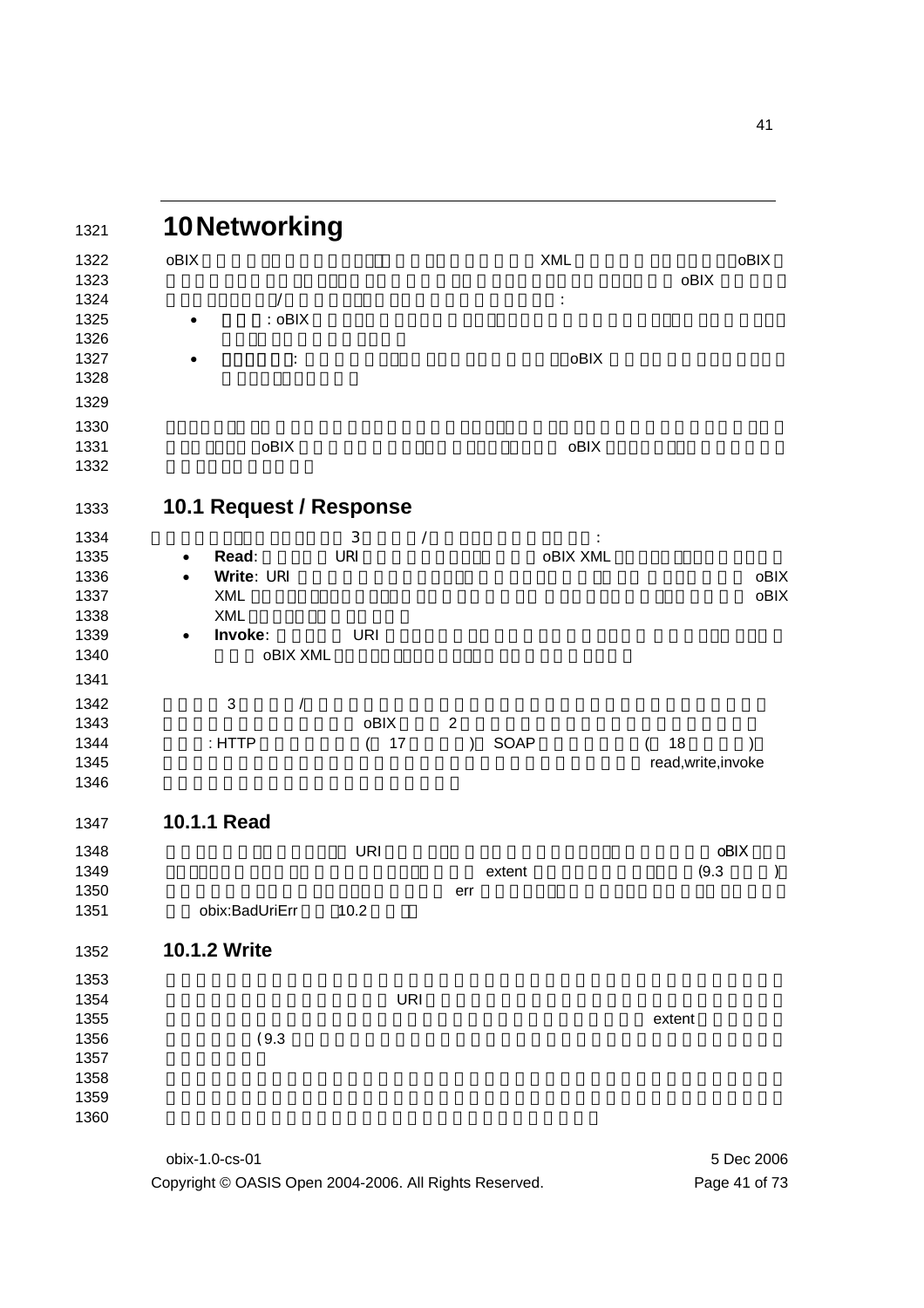obix-1.0-cs-01 5 Dec 2006 クライアントは要求にオブジェクトの完全な extent を含む必要はありません。 要求オブジェクト木で  $\blacksquare$  $\blacksquare$   $\blacksquare$   $\blacksquare$  val  $\blacksquare$  $\blacksquare$ 1366 real unit example to the set of the set of the set of the set of the set of the set of the set of the set of the set of the set of the set of the set of the set of the set of the set of the set of the set of the set o  $\,$ 1368 (executive contracts of the unit  $\sim$  **10.1.3 Invoke**  1371 Project Security Security Security Security Security Security Security Security Security Security Security Security Security Security Security Security Security Security Security Security Security Security Security Se  $\blacksquare$ 1373 extent extent  $(9.3)$  **10.2 Errors**  リクエストエラーは、クライアントまで err 要素を伴って運ばれます。どんな時でも、oBIX サーバは、  $\blacksquare$ 1379 err oBIX **obert of the obert of the US**I  $\blacksquare$ 1381 Production International Executive Department of The Contract Oriental Executive Department of The Contract Oriental Executive Department of The Contract Oriental Executive Department of The Contract Oriental Executiv  $\blacksquare$  **1385 • BadUriErr**: URI URI 1385 • **BadUriErr**: **• UnsupportedErr**: the t  $)$ 1388 • **PermissionErr:**   $\vdots$  1392 <err href="obix:BadUriErr"/><br>1393 <err href="obix:UnsupportedE<br>1394 <err href="obix:PermissionEr <err href="obix:UnsupportedErr"/> <err href="obix:PermissionErr"/> **External List of External List of External List of External List of External List of External List of External List of External List of External List of External List of External List of External List of External Lis** 1397 display **10.3 Lobby**  1399 oBIX obix:Lobby 1400 Lobby **oBIX 1400** Dobine コントリポイント **DRI URI**  $\blacksquare$ 1403 Lobby URI

Copyright © OASIS Open 2004-2006. All Rights Reserved. Page 42 of 73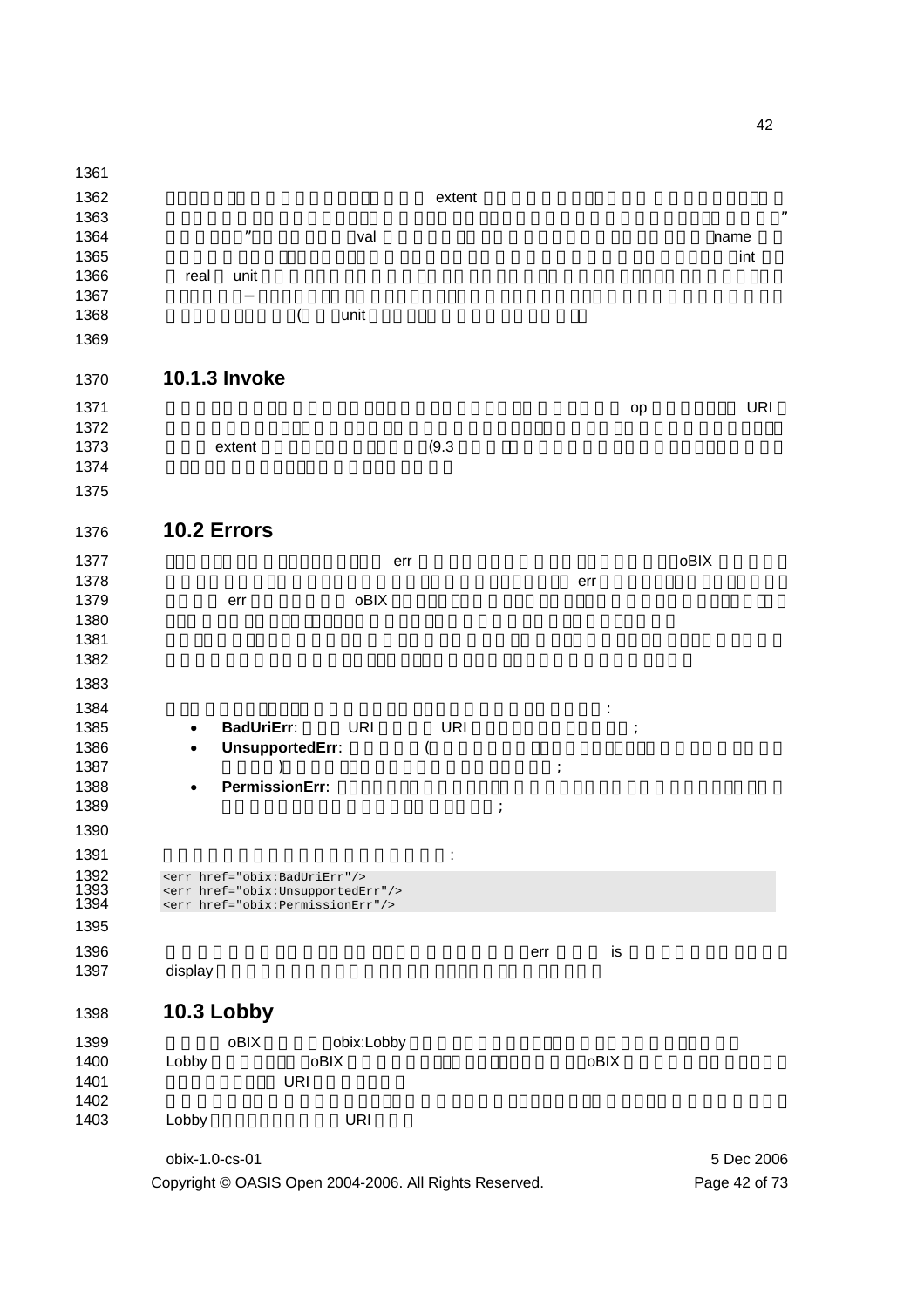1404 URI URI CONSTRESS URI PRINTENSIS URI 1404 1405 Lobby よります。 <obj href="obix:Lobby"> 1407 <ref name="about" is="obix:About"/> <op name="batch" in="obix:BatchIn" out="obix:BatchOut"/> <ref name="watchService" is="obix:WatchService"/> 1406<br>
1406<br>
1407<br>
1408<br>
1409<br>
1410<br>
1410<br>
1410 1411 Lobby インスタンスは、インタンスは、インタンスは、インタンスは、インタンスは、インタンスは、インタンスは、インタンスは、インタンスは、インタンスは、インタンスは、インタンスは、インタン 

## **10.4 About**

| 1415<br>About<br>URI<br>Lobby<br>About<br>$\ddot{\cdot}$<br><obj href="obix:About"><br/><str name="obixVersion"></str><br/><str name="serverName"></str><br/><abstime name="serverTime"></abstime><br/><abstime name="serverBootTime"></abstime><br/><str name="vendorName"></str><br/><uri name="vendorUrl"></uri><br/><str name="productName"></str><br/><str name="productVersion"></str></obj> |  |
|----------------------------------------------------------------------------------------------------------------------------------------------------------------------------------------------------------------------------------------------------------------------------------------------------------------------------------------------------------------------------------------------------|--|
| 1416<br>1417<br>1418<br>1419<br>1420<br>1421<br>1422<br>1423<br>1424<br>1425<br>1426<br>1427<br>1428<br>1429                                                                                                                                                                                                                                                                                       |  |
|                                                                                                                                                                                                                                                                                                                                                                                                    |  |
|                                                                                                                                                                                                                                                                                                                                                                                                    |  |
|                                                                                                                                                                                                                                                                                                                                                                                                    |  |
|                                                                                                                                                                                                                                                                                                                                                                                                    |  |
|                                                                                                                                                                                                                                                                                                                                                                                                    |  |
|                                                                                                                                                                                                                                                                                                                                                                                                    |  |
|                                                                                                                                                                                                                                                                                                                                                                                                    |  |
|                                                                                                                                                                                                                                                                                                                                                                                                    |  |
|                                                                                                                                                                                                                                                                                                                                                                                                    |  |
|                                                                                                                                                                                                                                                                                                                                                                                                    |  |
| 1430<br><uri name="productUrl"></uri>                                                                                                                                                                                                                                                                                                                                                              |  |
| 1431<br>1432                                                                                                                                                                                                                                                                                                                                                                                       |  |
| $\langle$ obj>                                                                                                                                                                                                                                                                                                                                                                                     |  |
| 1433                                                                                                                                                                                                                                                                                                                                                                                               |  |
| 1434                                                                                                                                                                                                                                                                                                                                                                                               |  |
| oBIX<br>1435<br>obixVersion:                                                                                                                                                                                                                                                                                                                                                                       |  |
| 1436<br>(Unicode 0x2E)                                                                                                                                                                                                                                                                                                                                                                             |  |
| 1437                                                                                                                                                                                                                                                                                                                                                                                               |  |
| 1438                                                                                                                                                                                                                                                                                                                                                                                               |  |
| 1439<br>serverName:                                                                                                                                                                                                                                                                                                                                                                                |  |
| 1440<br>serverTime:                                                                                                                                                                                                                                                                                                                                                                                |  |
| oBIX<br>1441                                                                                                                                                                                                                                                                                                                                                                                       |  |
| serverBootTime:<br>1442                                                                                                                                                                                                                                                                                                                                                                            |  |
|                                                                                                                                                                                                                                                                                                                                                                                                    |  |
| 1443                                                                                                                                                                                                                                                                                                                                                                                               |  |
| 1444                                                                                                                                                                                                                                                                                                                                                                                               |  |
| 1445<br>vendorName: 0BIX                                                                                                                                                                                                                                                                                                                                                                           |  |
| <b>URI</b><br>1446<br>vendorUrl:                                                                                                                                                                                                                                                                                                                                                                   |  |
|                                                                                                                                                                                                                                                                                                                                                                                                    |  |
| 1447                                                                                                                                                                                                                                                                                                                                                                                               |  |
| 1448                                                                                                                                                                                                                                                                                                                                                                                               |  |
| 1449<br>productName: oBIX<br>٠                                                                                                                                                                                                                                                                                                                                                                     |  |
| <b>URI</b><br>1450<br>productUrl:                                                                                                                                                                                                                                                                                                                                                                  |  |
| productVersion:<br>1451                                                                                                                                                                                                                                                                                                                                                                            |  |
| 1452                                                                                                                                                                                                                                                                                                                                                                                               |  |

obix-1.0-cs-01 5 Dec 2006 Copyright © OASIS Open 2004-2006. All Rights Reserved. Page 43 of 73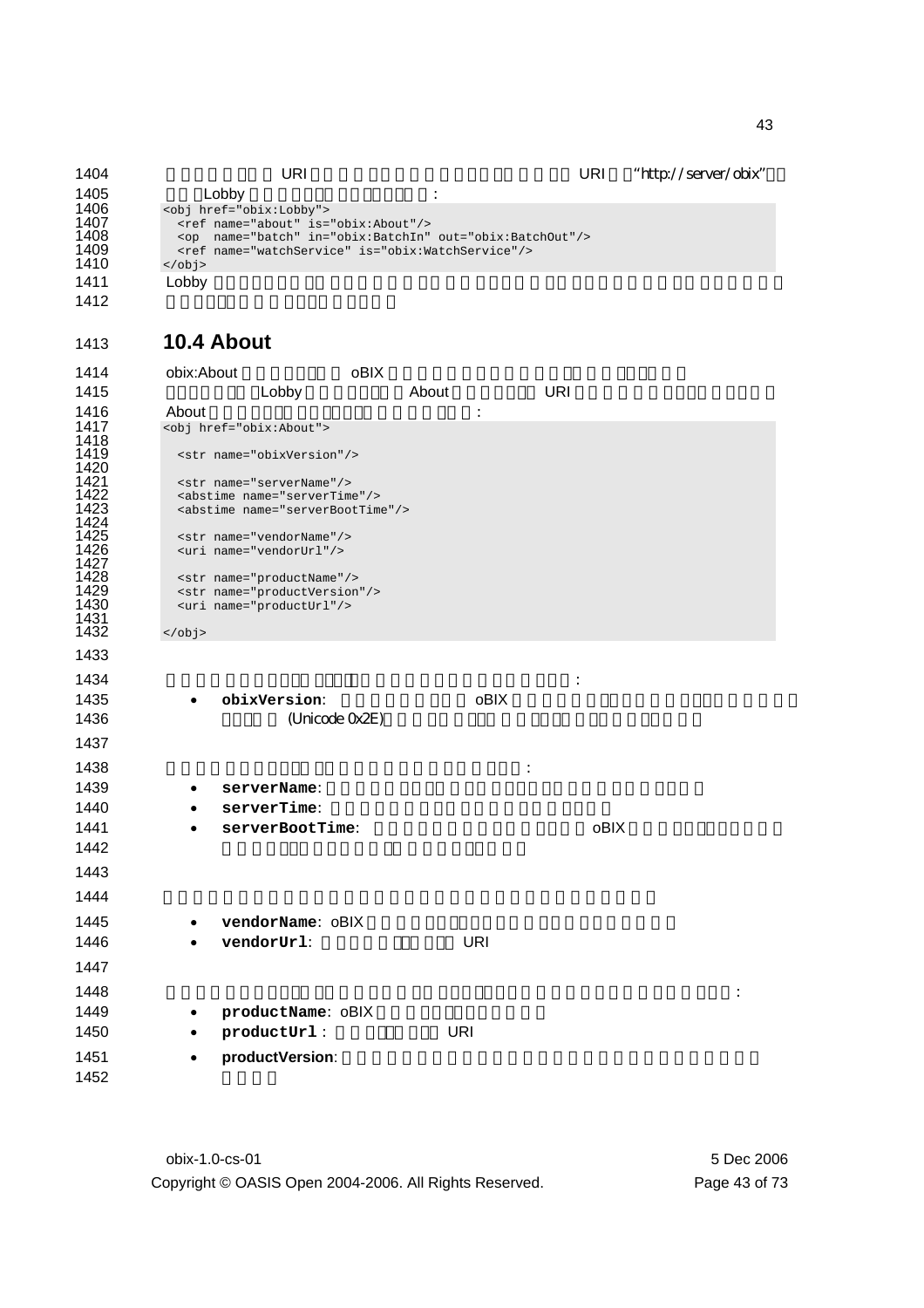| 1453                                                                         | <b>10.5 Batch</b>                                                                                                                                                                                                                                                                                                                                |            |                                      |                |                 |
|------------------------------------------------------------------------------|--------------------------------------------------------------------------------------------------------------------------------------------------------------------------------------------------------------------------------------------------------------------------------------------------------------------------------------------------|------------|--------------------------------------|----------------|-----------------|
| 1454<br>1455<br>1456<br>1457<br>1458                                         | Lobby<br>$\mathbf{1}$                                                                                                                                                                                                                                                                                                                            |            |                                      |                |                 |
| 1459<br>1460<br>1461<br>1462<br>1463                                         |                                                                                                                                                                                                                                                                                                                                                  | oBIX       | Read Write Invoke<br>Lobby.batch URI |                | Invoke          |
| 1464                                                                         | BatchIn                                                                                                                                                                                                                                                                                                                                          |            | <b>BatchOut</b>                      |                |                 |
| 1465                                                                         | <list href="obix:BatchIn" of="obix:uri"></list>                                                                                                                                                                                                                                                                                                  |            |                                      |                |                 |
| 1466<br>1467                                                                 | <list href="obix:BatchOut" of="obix:obj"></list>                                                                                                                                                                                                                                                                                                 |            |                                      |                |                 |
| 1468                                                                         |                                                                                                                                                                                                                                                                                                                                                  |            |                                      |                |                 |
| 1469<br>1470                                                                 | BatchIn                                                                                                                                                                                                                                                                                                                                          | Read Write | Invoke                               |                |                 |
| 1471<br>1472<br>1473<br>1474<br>1475<br>1476<br>1477<br>1478<br>1479<br>1480 | <uri href="obix:Read"></uri><br><uri href="obix:Write"><br/><obj name="in"></obj><br/><math>\langle \text{uri} \rangle</math><br/><uri href="obix:Invoke"><br/><obj name="in"></obj><br/><math>\frac{2}{\pi}</math></uri></uri>                                                                                                                  |            |                                      |                |                 |
| 1481                                                                         |                                                                                                                                                                                                                                                                                                                                                  |            |                                      |                |                 |
| 1482<br>1483<br>1484                                                         | <b>BatchOut</b><br><b>BatchOut</b>                                                                                                                                                                                                                                                                                                               |            | BatchIn                              | Read           | Write           |
| 1485<br>1486<br>1487<br>1488<br>1489                                         | BatchIn<br>$\overline{\mathcal{L}}$                                                                                                                                                                                                                                                                                                              | uri        |                                      | <b>Batchin</b> | <b>BatchOut</b> |
| 1490<br>1491<br>1492<br>1493                                                 | $\mathbf{1}$                                                                                                                                                                                                                                                                                                                                     |            |                                      |                |                 |
| 1494<br>1495<br>1496<br>1497<br>1498<br>1499<br>1500<br>1501<br>1502<br>1503 | <list is="obix:BatchIn"><br/><uri is="obix:Read" val="/someStr"></uri><br/><uri is="obix:Read" val="/invalidUri"></uri><br/><uri is="obix:Write" val="/someStr"><br/><str name="in" val="new string value"></str><br/><math>\langle \text{uri} \rangle</math><br/><math>\langle</math>list&gt;<br/><list is="obix:BatchOut"></list></uri></list> |            |                                      |                |                 |
|                                                                              | obix-1.0-cs-01                                                                                                                                                                                                                                                                                                                                   |            |                                      |                | 5 Dec 2006      |

Copyright © OASIS Open 2004-2006. All Rights Reserved. Page 44 of 73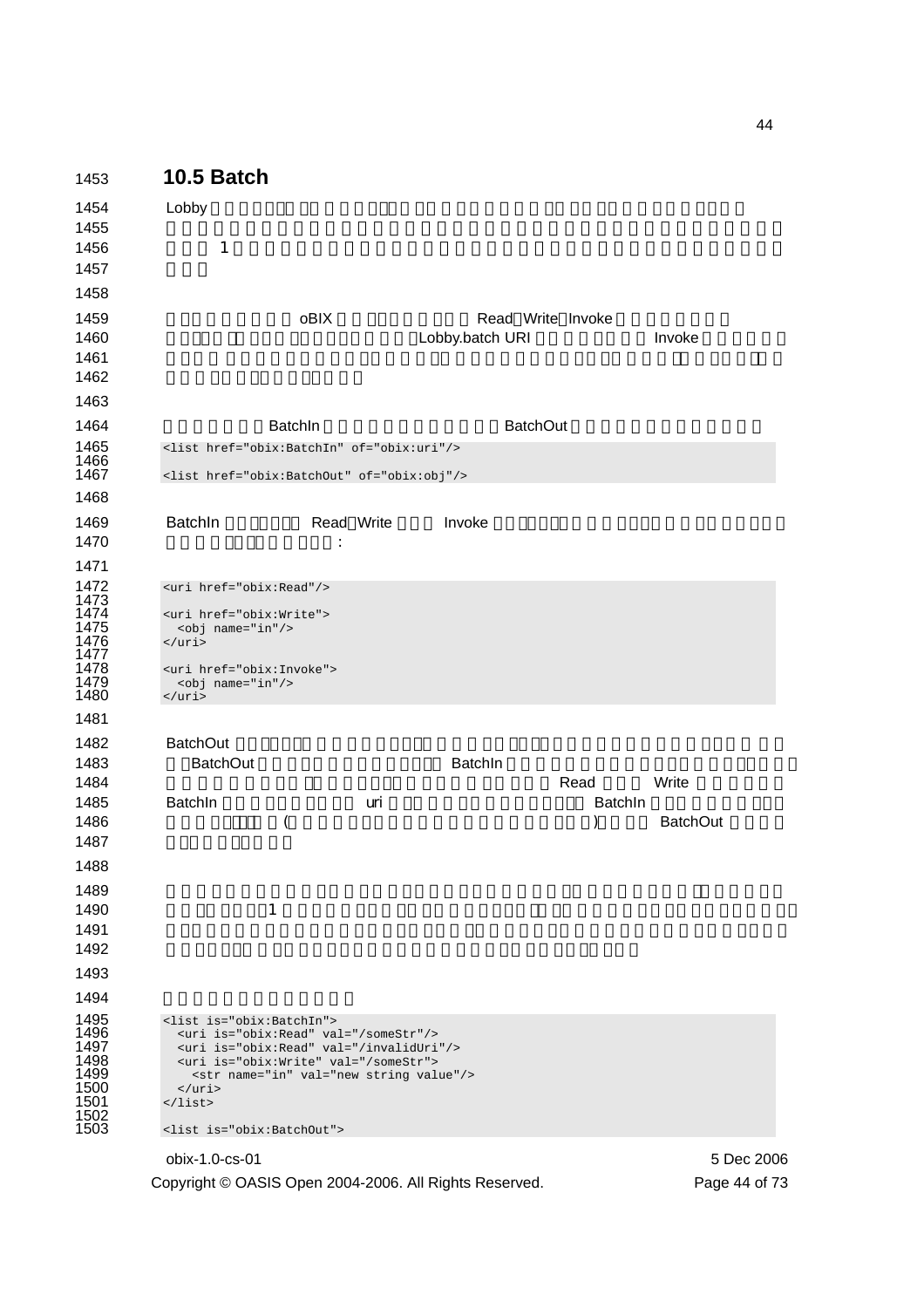| 1504<br>1505<br>1506<br>1507 | $\langle$ /list> | <str href="/someStr" val="new string value"></str> |                   | <str href="/someStr" val="old string value"></str> | <err display="href not found" href="/invalidUri" is="obix:BadUriErr"></err> |           |       |
|------------------------------|------------------|----------------------------------------------------|-------------------|----------------------------------------------------|-----------------------------------------------------------------------------|-----------|-------|
| 1508                         |                  |                                                    |                   |                                                    |                                                                             |           |       |
| 1509<br>1510<br>1511         | $\cdot$<br>Write |                                                    | /someStr<br>Write | /invalidUri<br>, ,<br>,,                           | Read                                                                        | /someStr  |       |
| 1512                         |                  |                                                    |                   |                                                    |                                                                             |           |       |
| 1513                         |                  |                                                    | URI               | 1                                                  |                                                                             |           |       |
| 1514                         |                  |                                                    |                   | /someStr                                           |                                                                             | str       |       |
| 1515                         |                  | 2                                                  |                   | URI                                                |                                                                             |           |       |
| 1516                         |                  |                                                    |                   |                                                    | 3                                                                           | "someStr" | Write |
| 1517                         |                  |                                                    | "someStr"         |                                                    |                                                                             |           |       |
| 1518                         |                  |                                                    | "someStr"         |                                                    | 3                                                                           |           |       |
| 1519                         |                  |                                                    |                   |                                                    |                                                                             |           |       |
| 1520                         |                  |                                                    |                   |                                                    |                                                                             |           |       |
| 1521                         |                  |                                                    |                   |                                                    |                                                                             |           |       |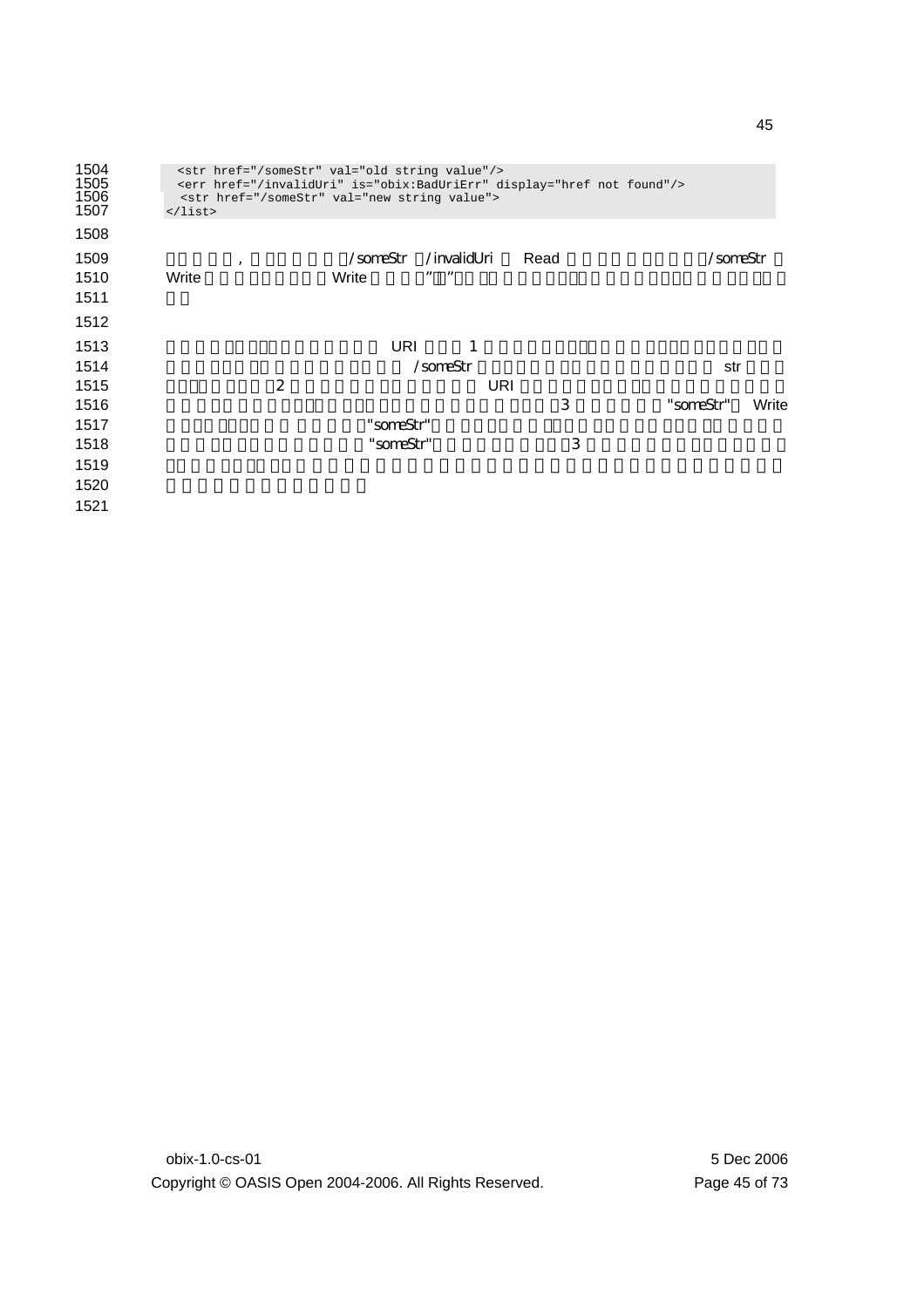|                                                                                      | <b>11 Core Contract Library</b>                                                                                                                                                                                |      |     |      |
|--------------------------------------------------------------------------------------|----------------------------------------------------------------------------------------------------------------------------------------------------------------------------------------------------------------|------|-----|------|
| oBIX                                                                                 |                                                                                                                                                                                                                |      |     |      |
| <b>11.1 Nil</b>                                                                      |                                                                                                                                                                                                                |      |     |      |
| obix:Nil                                                                             | null                                                                                                                                                                                                           |      | Nil |      |
| <obj href="obix:Nil" null="true"></obj>                                              |                                                                                                                                                                                                                |      |     |      |
| <b>11.2 Range</b>                                                                    |                                                                                                                                                                                                                |      |     |      |
| obix:Range<br>Range                                                                  | bool                                                                                                                                                                                                           | enum |     | list |
| ID                                                                                   | name<br>enum                                                                                                                                                                                                   |      | 1   |      |
|                                                                                      | displayName                                                                                                                                                                                                    |      |     |      |
|                                                                                      | <list href="obix:Range" of="obix:obj"></list>                                                                                                                                                                  |      |     |      |
| t<br>$\langle$ list>                                                                 | <list href="/enums/OffSlowFast" is="obix:Range"><br/><obj displayname="Off" name="off"></obj><br/><obj displayname="Slow Speed" name="slow"></obj><br/><obj displayname="Fast Speed" name="fast"></obj></list> |      |     |      |
| "true"<br>Range                                                                      | "false"<br>bool                                                                                                                                                                                                |      |     |      |
| $\langle$ list >                                                                     | <list href="/enums/0n0ff" is="obix:Range"><br/><obj displayname="On" name="true"></obj><br/><obj displayname="Off" name="false"></obj></list>                                                                  |      |     |      |
| 11.3 Weekday                                                                         |                                                                                                                                                                                                                |      |     |      |
| obix:Weekday                                                                         |                                                                                                                                                                                                                | enum |     |      |
| <obj name="sunday"></obj><br><obj name="monday"></obj><br><obj name="tuesday"></obj> | <enum href="obix:Weekday" range="#Range"><br/><list href="#Range" is="obix:Range"></list></enum>                                                                                                               |      |     |      |

1558 <obj name="wednesday" /> 1559 <obj name="thursday" /> 1560 <obj name="friday" /> 1561 <obj name="saturday" />

</list> </enum>

**11.4 Month** 

Copyright © OASIS Open 2004-2006. All Rights Reserved. Page 46 of 73

1565 obix:Month enum :

obix-1.0-cs-01 5 Dec 2006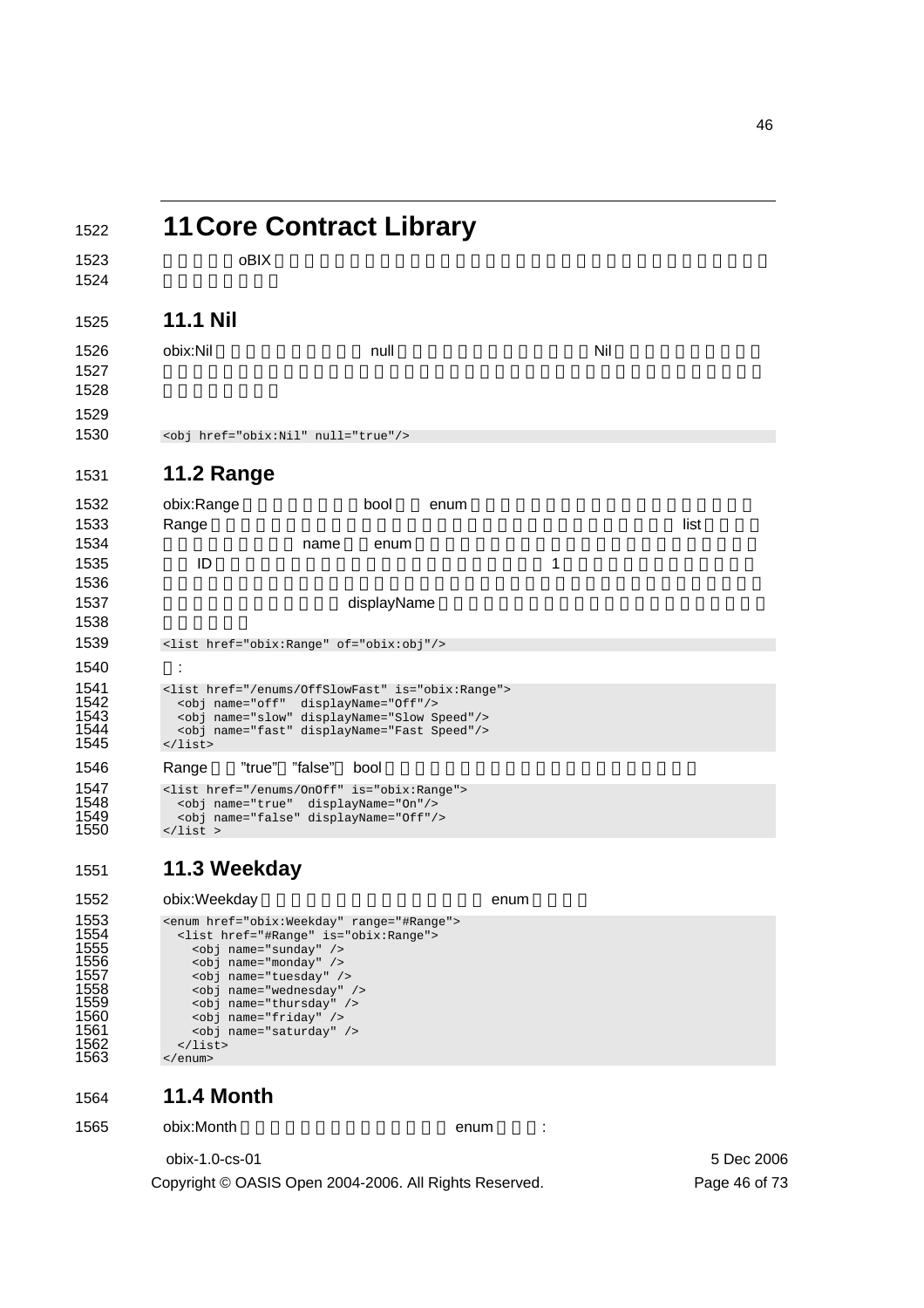| 1566 | <enum href="obix:Month" range="#Range"></enum> |
|------|------------------------------------------------|
| 1567 | <list href="#Range" is="obix:Range"></list>    |
| 1568 | <obj name="january"></obj>                     |
| 1569 | <obj name="febuary"></obj>                     |
| 1570 | <obj name="march"></obj>                       |
| 1571 | <obj name="april"></obj>                       |
| 1572 | <obj name="may"></obj>                         |
| 1573 | <obj name="june"></obj>                        |
| 1574 | <obj name="july"></obj>                        |
| 1575 | <obj name="auqust"></obj>                      |
| 1576 | <obj name="september"></obj>                   |
| 1577 | <obi name="october"></obi>                     |
| 1578 | <obj name="november"></obj>                    |
| 1579 | <obi name="december"></obi>                    |
| 1580 | $\langle$ list>                                |
| .    |                                                |

</enum>

**11.5 Units**  ソフトウェアで計測単位を表すことは、難しい問題です。oBIX は、数学的に単位を定義す るために Unit フレームワークを提供します。あらかじめ定義された単位の大規模データベ  $\blacksquare$  $\,$ これら7つの次元は、SI 単位で、キログラム(kg)、メータ(m)、秒(sec)、ケルビ 1590 K A mol cd 1592 obix:Dimension SI 1594 <obj href="obix:Dimension"><br>1595 <int name="kq" val="0"/> <int name="kg" val="0"/> <int name="m" val="0"/> 1596  $\frac{1}{2}$  int name=" $\frac{1}{2}$ " val="0"/><br>1597  $\frac{1}{2}$  int name="sec" val="0"/><br>1598  $\frac{1}{2}$  int name=" $K$ " val="0"/><br>1599  $\frac{1}{2}$  int name=" $\frac{1}{2}$ " val="0"/>  $\frac{1}{10}$  <int name="K" val="0"/><br>  $\frac{1}{10}$  val="0"/>  $\leftarrow$   $\leftarrow$   $\leftarrow$   $\leftarrow$   $\leftarrow$   $\leftarrow$   $\leftarrow$   $\leftarrow$   $\leftarrow$   $\leftarrow$   $\leftarrow$   $\leftarrow$   $\leftarrow$   $\leftarrow$   $\leftarrow$   $\leftarrow$   $\leftarrow$   $\leftarrow$   $\leftarrow$   $\leftarrow$   $\leftarrow$   $\leftarrow$   $\leftarrow$   $\leftarrow$   $\leftarrow$   $\leftarrow$   $\leftarrow$   $\leftarrow$   $\leftarrow$   $\leftarrow$   $\leftarrow$   $\leftarrow$   $\leftarrow$   $\leftarrow$   $\leftarrow$   $\leftarrow$ 1600  $\frac{1}{2}$  int name="mol" val="0"/><br>1601  $\frac{1}{2}$   $\frac{1}{2}$   $\frac{1}{2}$   $\frac{1}{2}$   $\frac{1}{2}$   $\frac{1}{2}$   $\frac{1}{2}$   $\frac{1}{2}$   $\frac{1}{2}$   $\frac{1}{2}$   $\frac{1}{2}$   $\frac{1}{2}$   $\frac{1}{2}$   $\frac{1}{2}$   $\frac{1}{2}$   $\frac{1}{2}$   $\frac{1}{2}$   $\frac{1}{2$  $\text{10}$  <int name="cd" val="0"/> </obj> 1603 Dimension kg, m, sec, K, A, mol, cd  $\blacksquare$ 1605 decreases that a structure  $1605$  oBIX  $\cdot$ 1607 <obj is="obix:Dimension"><br>1608 <int name="m" val="1",<br>1609 <int name="sec" val="-2" <int name="m" val="1"/> <int name="sec" val="-2"/>  $\lt/\text{obj}$   $\blacksquare$  $\blacksquare$  $\blacksquare$ 

obix-1.0-cs-01 5 Dec 2006 単位自体の比です。例としてエネルギー(ジュール)の正規化単位は m2 kg s-2 で表さ **1000 ジョールであり、1000 ジョールであり、1000 ジョールです。** 3600 ジュールです。  $\blacksquare$ 1618 unit = dimension • scale + offset<br>1619 toNormal = scalar • scale + offset<br>1620 fromNormal = (scalar - offset) /  $toNormal = scalar \cdot scale + offset$  $fromNormal = (scalar - offset) / scale$ 

Copyright © OASIS Open 2004-2006. All Rights Reserved. Page 47 of 73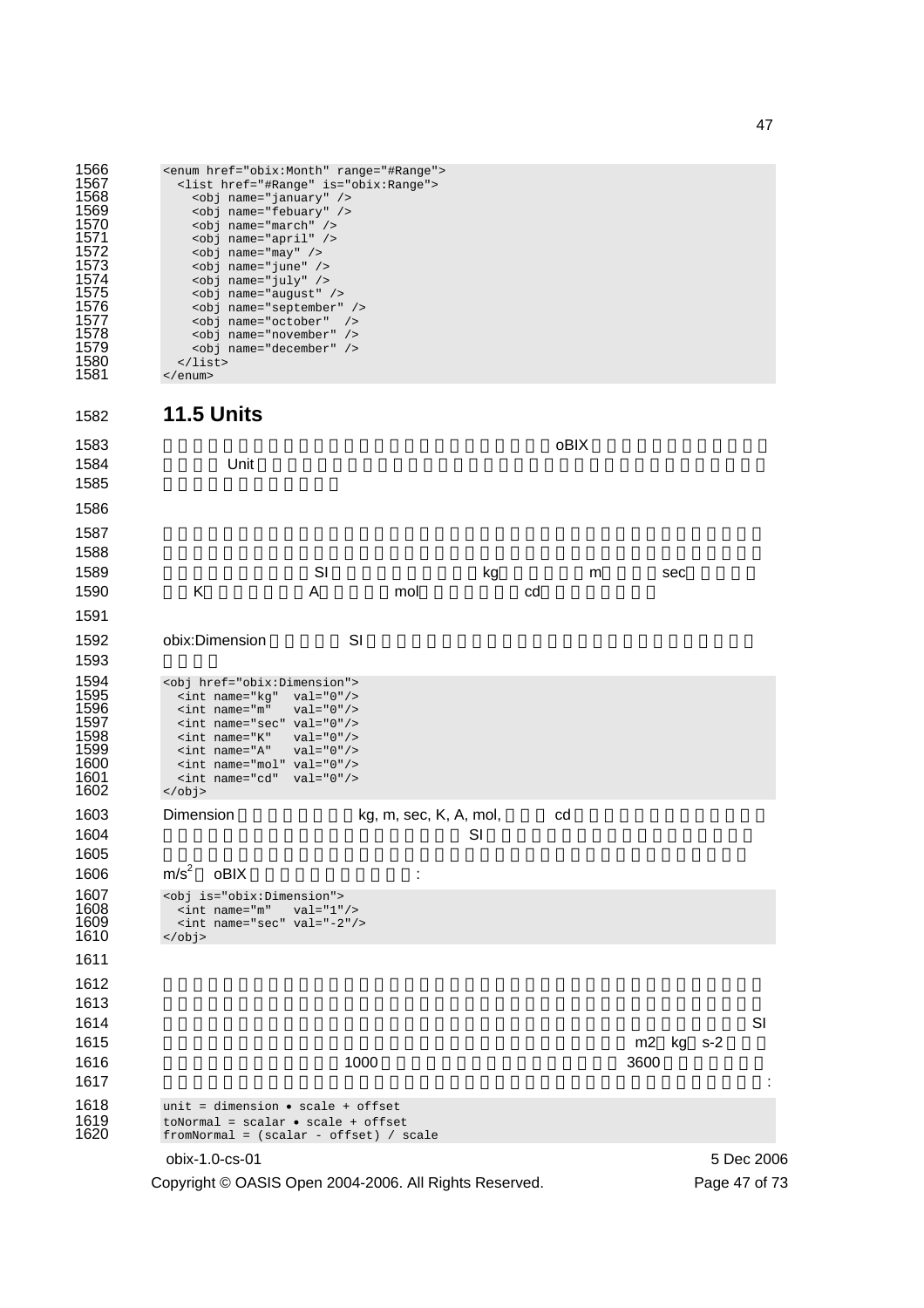toUnit = fromUnit.fromNormal( toUnit.toNormal(scalar) )  $\blacksquare$  $\sim$  $\blacksquare$  1627 obix:Unit コントラクトは、次元と正規化の係数を含めて単位オブジェクトを定義します: 1628 <obj href="obix:Unit"><br>1629 <str name="symbol"/ <str name="symbol"/> <obj name="dimension" is="obix:Dimension"/> <real name="scale" val="1"/> <real name="offset" val="0"/>  $\leftarrow$   $\leftarrow$   $\leftarrow$   $\leftarrow$   $\leftarrow$   $\leftarrow$   $\leftarrow$   $\leftarrow$   $\leftarrow$   $\leftarrow$   $\leftarrow$   $\leftarrow$   $\leftarrow$   $\leftarrow$   $\leftarrow$   $\leftarrow$   $\leftarrow$   $\leftarrow$   $\leftarrow$   $\leftarrow$   $\leftarrow$   $\leftarrow$   $\leftarrow$   $\leftarrow$   $\leftarrow$   $\leftarrow$   $\leftarrow$   $\leftarrow$   $\leftarrow$   $\leftarrow$   $\leftarrow$   $\leftarrow$   $\leftarrow$   $\leftarrow$   $\leftarrow$   $\leftarrow$ 1634 unit symbol, dimension, scale, offset 1635 • **symbol**: symbol のシンボルです。symbol は常に指定される必要があります。 **1637 • dimension**: dimension  $\sim$  SI **1638 to the dimension obix:Dimension** the dimension obix:Dimension  $-$ **• scale**: scale **• offset**: offset the control text of the offset of the offset of the control of the offset of the offset of the offset of the offset of the offset of the offset of the offset of the offset of the offset of the offse 1643 display Research これには、現地球を用意します。これに対する正式名称を用意します。 **Symbol Symbol サブオ**ジェクトをつかるい場合、クライアントは symbol ちょうきょう  $\vdots$ 1648 <obj href="obix:units/kilowatt" display="kilowatt"><br>1649 <str name="symbol" val="kW"/> 1649 <str name="symbol" val="kW"/><br>1650 <obj name="dimension"> 1650 <obj name="dimension"><br>1651 <int name="m" val="2<br>1652 <int name="kg" val="<br>1653 <int name="sec" val= <int name="m" val="2"/> <int name="kg" val="1"/> <int name="sec" val="-3"/> 1654 </obj><br>1655 <real<br>1656 </obj> <real name="scale" val="1000"/>  $\langle$ obj>  $\,$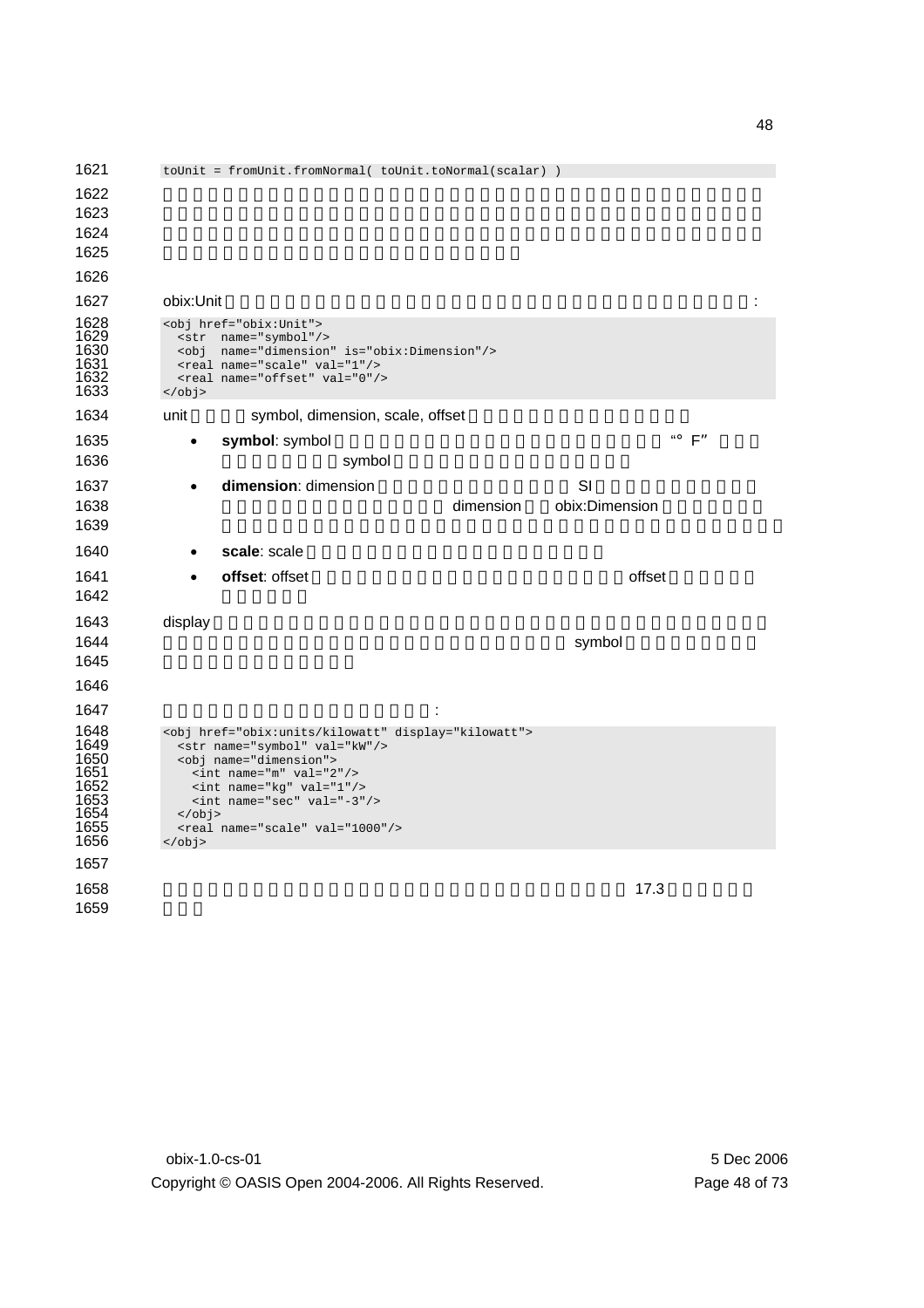| <b>12Watches</b>                                                                                                                                       |                                           |                                                             |            |            |
|--------------------------------------------------------------------------------------------------------------------------------------------------------|-------------------------------------------|-------------------------------------------------------------|------------|------------|
| oBIX                                                                                                                                                   |                                           |                                                             |            |            |
|                                                                                                                                                        |                                           |                                                             |            | Web        |
|                                                                                                                                                        | IP                                        |                                                             |            |            |
|                                                                                                                                                        | oBIX                                      |                                                             |            | watch      |
| watch                                                                                                                                                  |                                           |                                                             |            |            |
|                                                                                                                                                        |                                           | WatchService URI                                            | make       | watch      |
|                                                                                                                                                        |                                           |                                                             | watch      |            |
| watch                                                                                                                                                  |                                           | <b>URI</b>                                                  |            |            |
|                                                                                                                                                        | Watch                                     |                                                             |            |            |
|                                                                                                                                                        |                                           |                                                             |            |            |
| pollChanges                                                                                                                                            |                                           | Watch URI                                                   |            |            |
|                                                                                                                                                        |                                           |                                                             |            |            |
| $\bullet$                                                                                                                                              |                                           | watch<br>watch                                              |            | delete     |
|                                                                                                                                                        |                                           |                                                             |            |            |
|                                                                                                                                                        | watch                                     |                                                             |            |            |
|                                                                                                                                                        |                                           |                                                             |            |            |
|                                                                                                                                                        |                                           | watch                                                       |            |            |
|                                                                                                                                                        |                                           |                                                             |            |            |
| watch                                                                                                                                                  |                                           |                                                             |            |            |
|                                                                                                                                                        |                                           | feed                                                        |            |            |
|                                                                                                                                                        |                                           | watch                                                       |            |            |
|                                                                                                                                                        |                                           |                                                             |            |            |
| <b>12.1 WatchService</b>                                                                                                                               |                                           |                                                             |            |            |
| WatchService                                                                                                                                           |                                           | watch                                                       | <b>URI</b> |            |
| WatchService URI                                                                                                                                       | Lobby                                     |                                                             |            |            |
| WatchService                                                                                                                                           |                                           |                                                             |            |            |
| <obj href="obix:WatchService"><br/><math>\langle</math>obj&gt;</obj>                                                                                   |                                           | <op in="obix:Nil" name="make" out="obix:Watch"></op>        |            |            |
| make                                                                                                                                                   |                                           | Watch                                                       |            |            |
| Watch                                                                                                                                                  | href                                      |                                                             |            |            |
|                                                                                                                                                        |                                           |                                                             |            |            |
| <b>12.2 Watch</b>                                                                                                                                      |                                           |                                                             |            |            |
| Watch                                                                                                                                                  |                                           |                                                             |            |            |
|                                                                                                                                                        |                                           |                                                             |            |            |
| <obj href="obix:Watch"></obj>                                                                                                                          |                                           | <reltime min="PTOS" name="lease" writable="true"></reltime> |            |            |
| <op <="" name="add" td=""><td><op in="obix:WatchIn" name="remove"></op></td><td>in="obix:WatchIn" out="obix:WatchOut"/&gt;</td><td></td><td></td></op> | <op in="obix:WatchIn" name="remove"></op> | in="obix:WatchIn" out="obix:WatchOut"/>                     |            |            |
|                                                                                                                                                        |                                           | <op name="pollChanges" out="obix:WatchOut"></op>            |            |            |
|                                                                                                                                                        |                                           | <op name="pollRefresh" out="obix:WatchOut"></op>            |            |            |
| obix-1.0-cs-01                                                                                                                                         |                                           |                                                             |            | 5 Dec 2006 |

Copyright © OASIS Open 2004-2006. All Rights Reserved. Page 49 of 73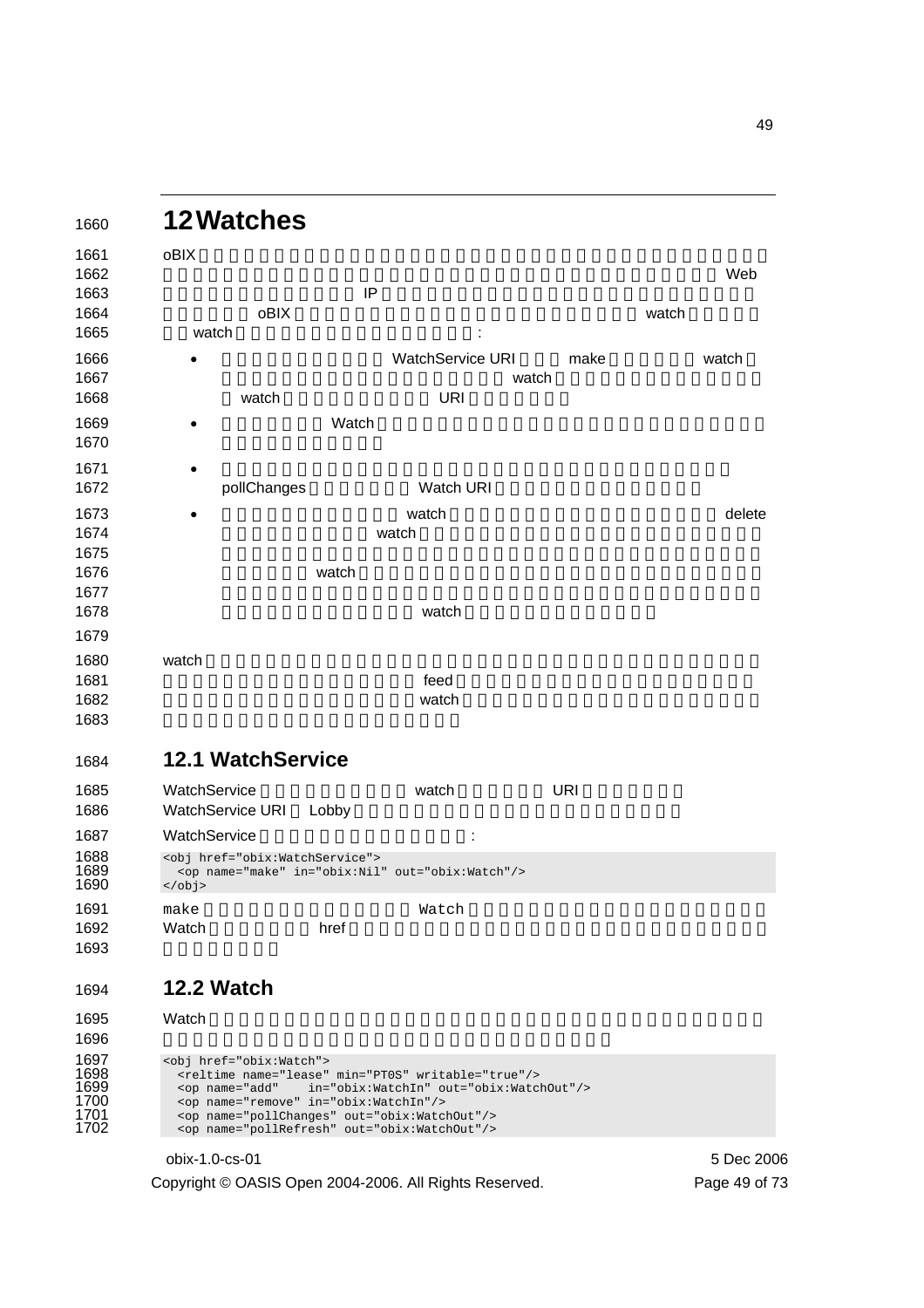```
1703 <op name="delete"/> 
              \langle 0 \rangle1705 
              1706 <obj href="obix:WatchIn"> 
               1707 <list name="hrefs" of="obix:WatchInItem"/> 
              1708 </obj> 
1709 
              1710 <uri href="obix:WatchInItem"> 
1711 <obj name="in"/> 
1712 \langle \text{uri}\rangle1713 
              1714 <obj href="obix:WatchOut"> 
               1715 <list name="values" of="obix:obj"/> 
              1716 </obj>
```

```
1717 
1718 watch watch watch watch watch watch watch was exampled bix:WatchIn obix:WatchOut
1719 NatchIn WatchIn example watchIn All the Contract WatchIn
1720 クトを識別します。このオブジェクトは URI のリストを含みます。一般に、これらの URI
1721 URI
1722 
1723 add, pollChanges, pollRefresh WatchOut
1724 \blacksquare1725 And Allie Allies Watchin Allies And Oriental Oriental Oriental Oriental URI 25
1726 bref URI
1727 URI セントから渡された URI にっぽん こうしょうかん エストル しんしゃ
1728 INITED URI URI 2008 INITED URI 2009 INITED URI
1729
```

```
1730 12.2.1 Watch.add
```

| 1731 | Watch               |            |            |      |            | add        |
|------|---------------------|------------|------------|------|------------|------------|
| 1732 |                     |            |            |      | <b>URI</b> |            |
| 1733 |                     |            |            |      |            |            |
| 1734 |                     |            |            | href |            |            |
| 1735 |                     |            |            |      |            | href       |
| 1736 | err                 |            |            |      | <b>URI</b> | <b>URI</b> |
| 1737 |                     |            |            |      |            |            |
| 1738 |                     | add        | <b>URI</b> |      |            |            |
| 1739 |                     |            | WatchOut   |      |            | WatchIn    |
| 1740 | <b>URI</b>          |            | --         |      |            | URI        |
| 1741 |                     |            |            |      |            |            |
| 1742 |                     |            |            |      |            |            |
| 1743 | WatchIn             | <b>URI</b> |            | in   |            |            |
| 1744 |                     |            | feed       |      |            |            |
| 1745 | feed                | WatchOut   |            |      |            |            |
| 1746 |                     | feed       |            | 12.4 |            |            |
| 1747 | watch<br>href<br>op |            |            | err  |            |            |
| 1748 |                     |            |            |      |            |            |
| 1749 |                     | <b>URI</b> | watch      |      |            |            |
| 1750 | WatchOut            |            | <b>URI</b> |      |            |            |
| 1751 |                     |            |            | 1    |            |            |
|      | obix-1.0-cs-01      |            |            |      |            | 5 Dec 2006 |

Copyright © OASIS Open 2004-2006. All Rights Reserved. Page 50 of 73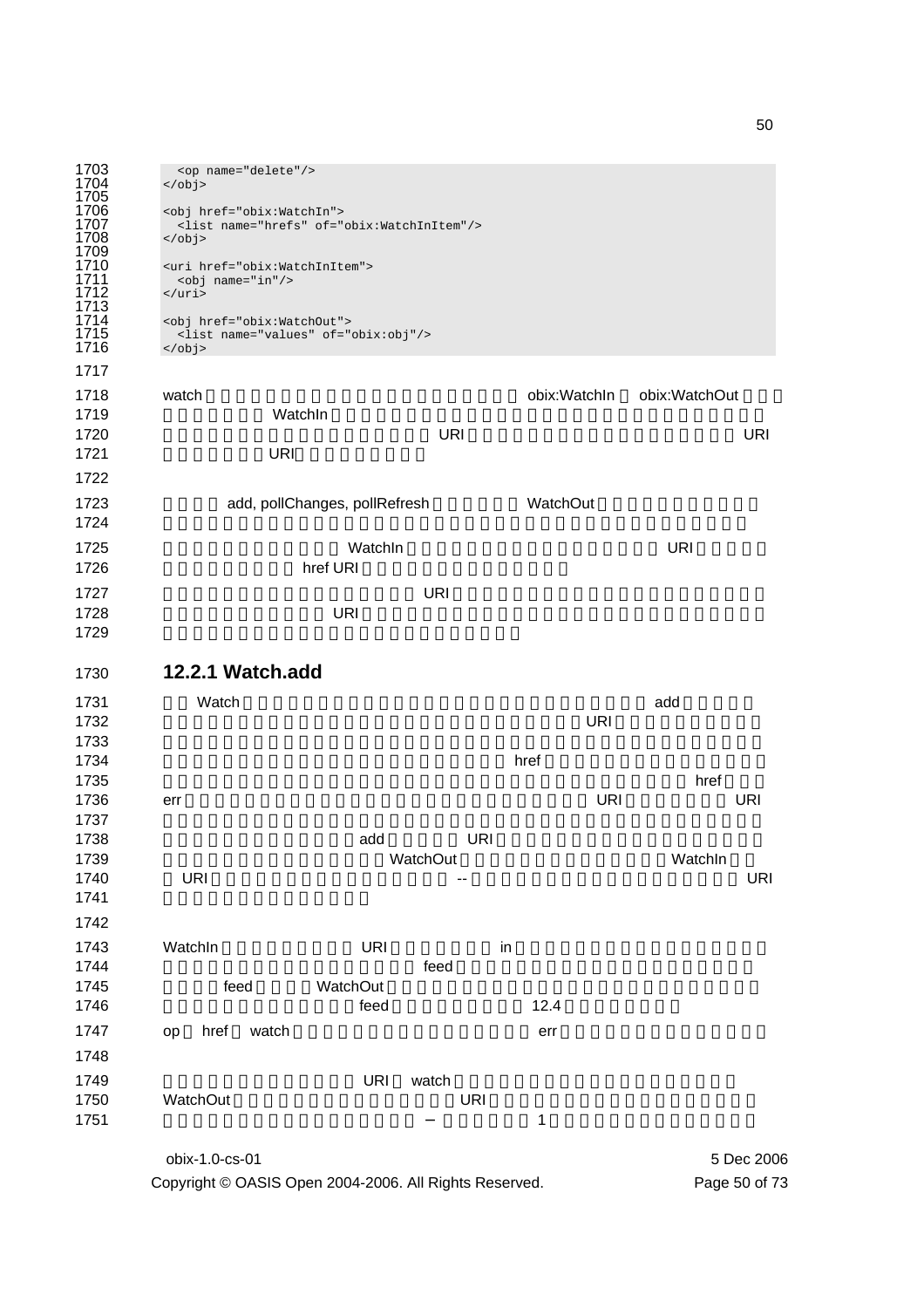| 1752         |                     |                          | <b>URI</b>  | WatchIn     |                  |        |
|--------------|---------------------|--------------------------|-------------|-------------|------------------|--------|
| 1753         |                     |                          |             |             |                  |        |
| 1754         |                     |                          |             |             |                  |        |
| 1755         | <b>URI</b>          |                          | watch       |             |                  |        |
| 1756         |                     | watch                    | <b>URI</b>  |             |                  |        |
| 1757         |                     |                          |             |             |                  |        |
|              |                     |                          |             |             |                  |        |
| 1758         |                     | watch                    | <b>URI</b>  |             |                  |        |
| 1759         |                     |                          |             | <b>URI</b>  |                  |        |
| 1760         |                     |                          | extent      |             |                  |        |
| 1761         | <b>URI</b>          |                          |             |             |                  |        |
| 1762         |                     | <b>URI</b><br>watch      |             |             |                  |        |
| 1763<br>1764 |                     |                          |             |             | <b>BadUriErr</b> |        |
|              |                     |                          |             |             |                  |        |
| 1765         |                     |                          |             |             |                  |        |
| 1766         | 12.2.2 Watch.remove |                          |             |             |                  |        |
| 1767         |                     | remove                   | watch       |             |                  |        |
| 1768         | <b>URI</b>          | remove                   |             | Nil         |                  |        |
| 1769         | pollChanges         | pollRefresh              | <b>URI</b>  |             |                  |        |
| 1770         | watch               | <b>URI</b>               |             | $\vdots$    |                  |        |
| 1771         | watch               |                          |             |             |                  |        |
| 1772         |                     | WatchInItem.in           |             | remove      |                  |        |
| 1773         |                     |                          |             |             |                  |        |
| 1774         |                     | 12.2.3 Watch.pollChanges |             |             |                  |        |
|              |                     |                          |             |             |                  |        |
| 1775         |                     | pollChanges              |             |             |                  |        |
| 1776<br>1777 | watch               |                          |             |             |                  |        |
| 1778         | add                 |                          |             |             | add              |        |
| 1779         |                     | href                     |             |             |                  | extent |
| 1780         |                     |                          |             | extent      |                  |        |
| 1781         |                     |                          |             |             |                  |        |
| 1782         |                     |                          |             |             |                  |        |
| 1783         |                     |                          |             |             |                  |        |
|              | <b>URI</b>          | add<br><b>URI</b>        | pollRefresh |             |                  |        |
| 1784<br>1785 |                     | <b>BadUriErr</b>         |             | err         |                  |        |
|              |                     |                          |             |             |                  |        |
| 1786         |                     | 12.2.4 Watch.pollRefresh |             |             |                  |        |
| 1787         | pollRefresh         | watch                    |             |             |                  |        |
| 1788         |                     |                          |             |             | href             |        |
| 1789         |                     | extent                   |             |             |                  |        |
| 1790         | <b>URI</b>          | err                      |             |             | pollRefresh      |        |
| 1791         |                     |                          |             | pollChanges | pollRefresh      |        |
| 1792         |                     |                          |             |             |                  |        |
| 1793         |                     |                          |             |             |                  |        |
|              |                     |                          |             |             |                  |        |

obix-1.0-cs-01 5 Dec 2006 Copyright © OASIS Open 2004-2006. All Rights Reserved. Page 51 of 73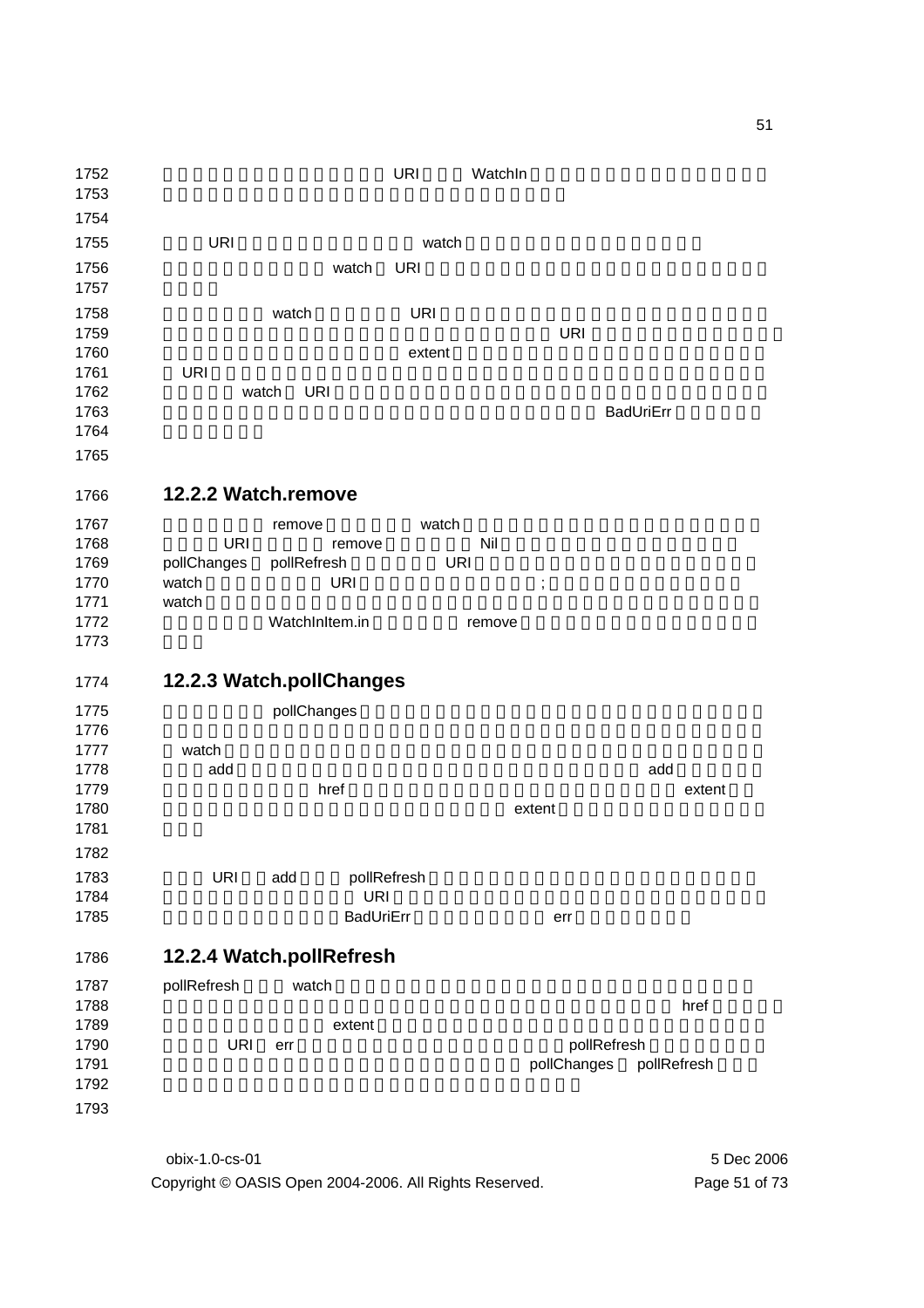# **12.2.5 Watch.lease**  すべての watch は、lease の子オブジェクトによって指定されたリース時間を持っていま **the Lawrence watch of the Watch of the New York House House I** 1797 (Watch external watch extensive state of the state  $\sim$  $\blacksquare$ **watch** example watch example watch example  $\frac{1}{2}$ リースタイマは次のリクエストによってリセットされます:watch URI 自身の読み込み、ま 1801 add, remove, pollChanges, pollRefresh *December 1803 December 1803* **Example 2** and the state of the state of the lease of the href example are the state of the state of the state of the state of the state of the state of the state of the state of the state of the state of the state o  $\blacksquare$  $\blacksquare$  **BadUriErr and BadUriErr err** err The Watch Watch of the BadUriErr err The Watch of the Watch o  $\,$ が明示的に delete を呼び出すまでサーバは watch を受理すべきです。 watch  $\sim$  1812 **Example 2018 20 Second Accord Watch Only watch Only 2019 12.2.6 Watch.delete**  1816 delete watch examples watch examples watch the Research examples are provided watch that the Research examples are the Research examples of the Research examples are the Research examples are the Research examples are **obix obelity obelity obelity** watch extensive watch extensive watch extensive watch extensive watch extensive watch the state of  $\sim$  $\sim$ 1819 watch ) **12.3 Watch Depth Example 31821 Example 31821 Watch in the system watch in the watch in the system of the system of the system of the system of the system of the system of the system of the system of the system of the system of th**   $\ldots$   $\ldots$   $\ldots$ 1823 oBIX watch extent extent (9.3 ) 1824 watch  $\frac{1}{2}$ **For the extent of the extent of the absolute and the extent of the absolute and the extent of the absolute and the extent of the state and the state and the state and the state and the state and the state and the sta** 1826 the extent feed that the extent of the state watch watch watch the state of the state watch the state of the state of the state of the state of the state of the state of the state of the state of the state of the stat **- feed watch 22.4** the end watch of the end that the end of the end of the end of the end of the end of the end of the end of the end of the end of the end of the end of the end of the end of the end of the end of th 1828 watch ref feed extent **extent** of the extent of the extent of the extent of the extent of the extent of the extent of the extent of the extent of the extent of the extent of the extent of the extent of the extent of t **12.4 Feeds teed** ホブジェクトを使ってイベントストリームを開発することができます。 **feed of**  $\sim$

obix-1.0-cs-01 5 Dec 2006 Copyright © OASIS Open 2004-2006. All Rights Reserved. Page 52 of 73

*N* watch the feed href add the state of the state of the state of the state of the state of the state of the state of the state of the state of the state of the state of the state of the state of the state of the s 1834 Seed in Alliance feed in Alliance European Section 2014 Seed in Alliance European Section 2014 Seed in Al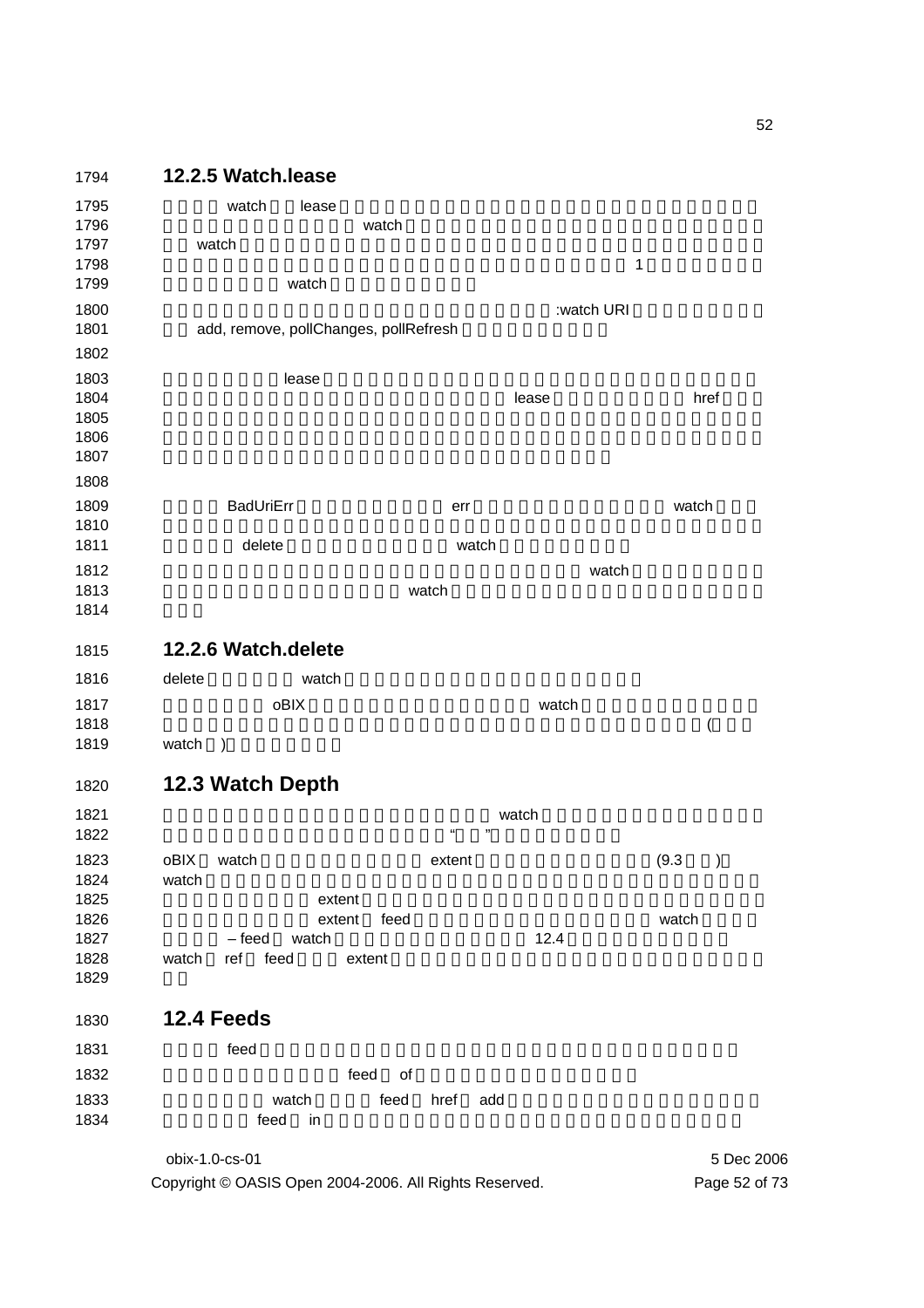obix-1.0-cs-01 5 Dec 2006 1835 Watch.add  $\frac{1}{2}$  $1836$   $"$ 1837 WatchOut the state of the state of the state of the state of the state of the state of the state of the state of the state of the state of the state of the state of the state of the state of the state of the state of 1838 1839  $\,$ 1840 1841  $\left\langle \text{obj href} \right\rangle$  /  $\left\langle \text{car} \right\rangle$  /  $\left\langle \text{var} \right\rangle$  /  $\left\langle \text{var} \right\rangle$  /  $\left\langle \text{var} \right\rangle$  /  $\left\langle \text{var} \right\rangle$  /  $\left\langle \text{var} \right\rangle$  /  $\left\langle \text{var} \right\rangle$  /  $\left\langle \text{var} \right\rangle$  /  $\left\langle \text{var} \right\rangle$  /  $\left\langle \text{var} \right\rangle$  /  $\left\langle \text{var} \right\rangle$  1842 <feed href="moved" of="/def/Coordinate"/>  $\frac{1842}{1843}$ 1844<br>1845 1845 < obj href="/def/Coordinate"><br>1846 < real name="lat"/><br>1847 < real name="long"/> <real name="lat"/> 1847  $\langle$  real name="long"/><br>1848  $\langle$ /obj>  $\langle$ obj> 1849 **watch "/car/moved" https://watch** "/car/moved" 1850 WatchOut **WatchOut** the Second Extensive Extendion United States and United States and United States and U 1851  $\sim$ 1852 1853 <obj is="obix:WatchIn"><br>1854 <list names="hrefs"/><br>1855 <uri val="/car/move 1854 <list names="hrefs"/>  $1855$  <uri val="/car/moved" /><br>1856 </list>  $\langle$ list>  $\langle$ obj> 1857<br>1858<br>1859 1859 <obj is="obix:WatchOut"><br>1860 <list names="values"> 1860 <list names="values"><br>1861 <eed href="/car/mo 1861 <feed href="/car/moved" of="/def/Coordinate/" /> <!-- empty history --> 1862 1862 </list><br>1863 </obj>  $\langle$ obj> 1864 1865 **between pollChanges pollChanges**  $1866$ 1867 <obj is="obix:WatchOut"><br>1868 <list names="values"> 1868 <list names="values"><br>1869 <feed href="/car/mo 1869 <feed href="/car/moved" of="/def/Coordinate"><br>1870 <br/> <obj> 1870 <obj> 1871 <real name="lat" val="37.645022"/> 1872 <real name="long" val="-77.575851"/> 1873 </obj> 1874 <obj> 1875 <real name="lat" val="37.639046"/> 1876 <real name="long" val="-77.61872"/> 1877 </obj> </feed> 1879  $\frac{1879}{1880}$   $\frac{1}{155}$ 1880 </obj> 1881 1882 feed of list of  $\blacksquare$ 1883 **F**  $\sim$  1883 **F**  $\sim$  2001 **F**  $\sim$  2001 **F**  $\sim$  2001 **F**  $\sim$  2001 **F**  $\sim$  2001 **F**  $\sim$  2001 **F**  $\sim$  2001 **F**  $\sim$  2001 **F**  $\sim$  2001 **F**  $\sim$  2001 **F**  $\sim$  2001 **F**  $\sim$  2001 **F**  $\sim$  2001 **F**  $\sim$  2001 **F**  $\sim$  $1884$  $1885$  of  $\overline{1885}$ 1886  $6.8$ 1887 1888 **1888** *CON* **EXALL** THE **FEED FEED WATCH POLIRE** fresh watch the pollRefresh 1889 pollRefresh add

Copyright © OASIS Open 2004-2006. All Rights Reserved. Page 53 of 73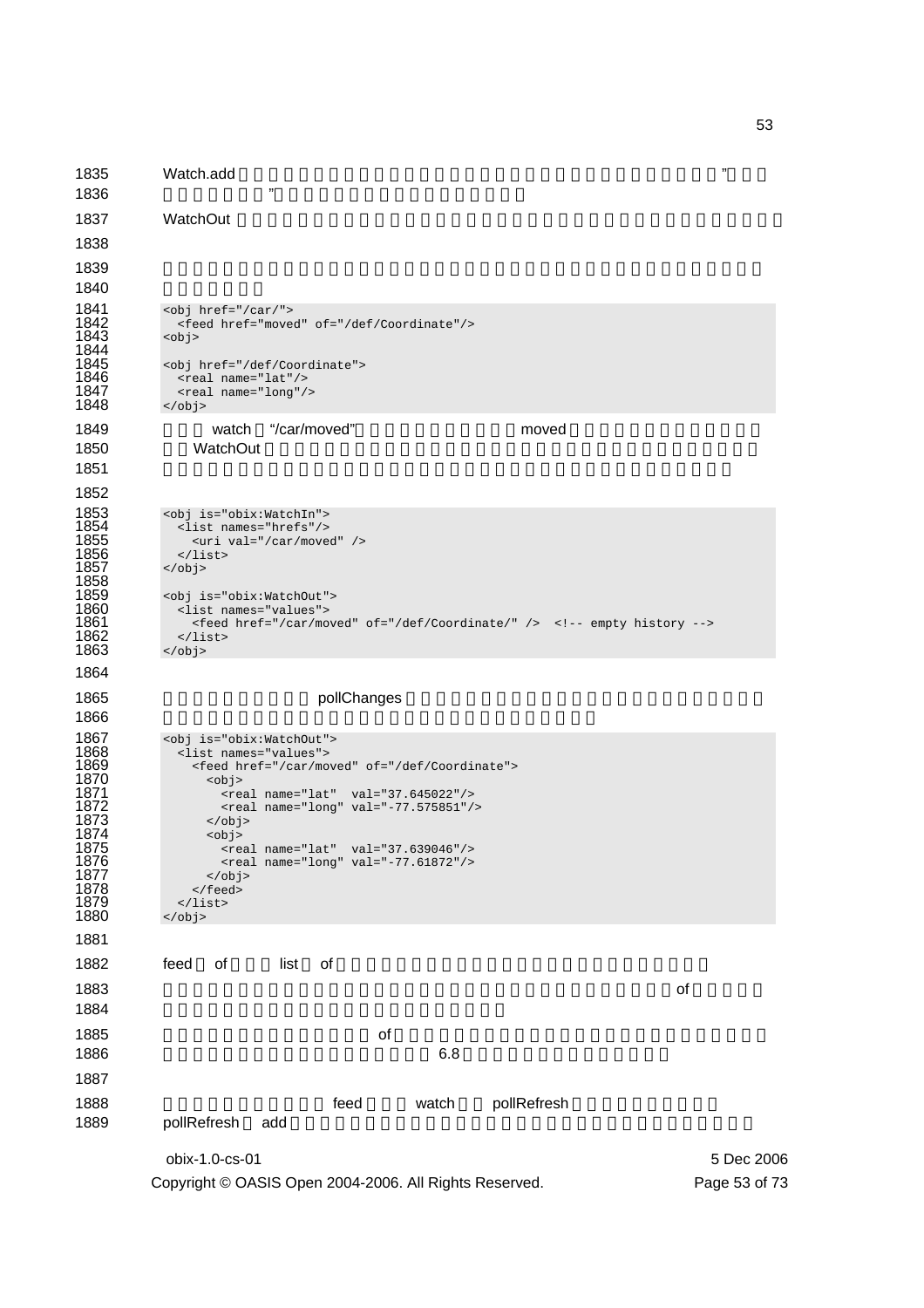1890 **1890 イベント**ナストリが利用されている。 pollRefresh pollChanges 1891  $\sim$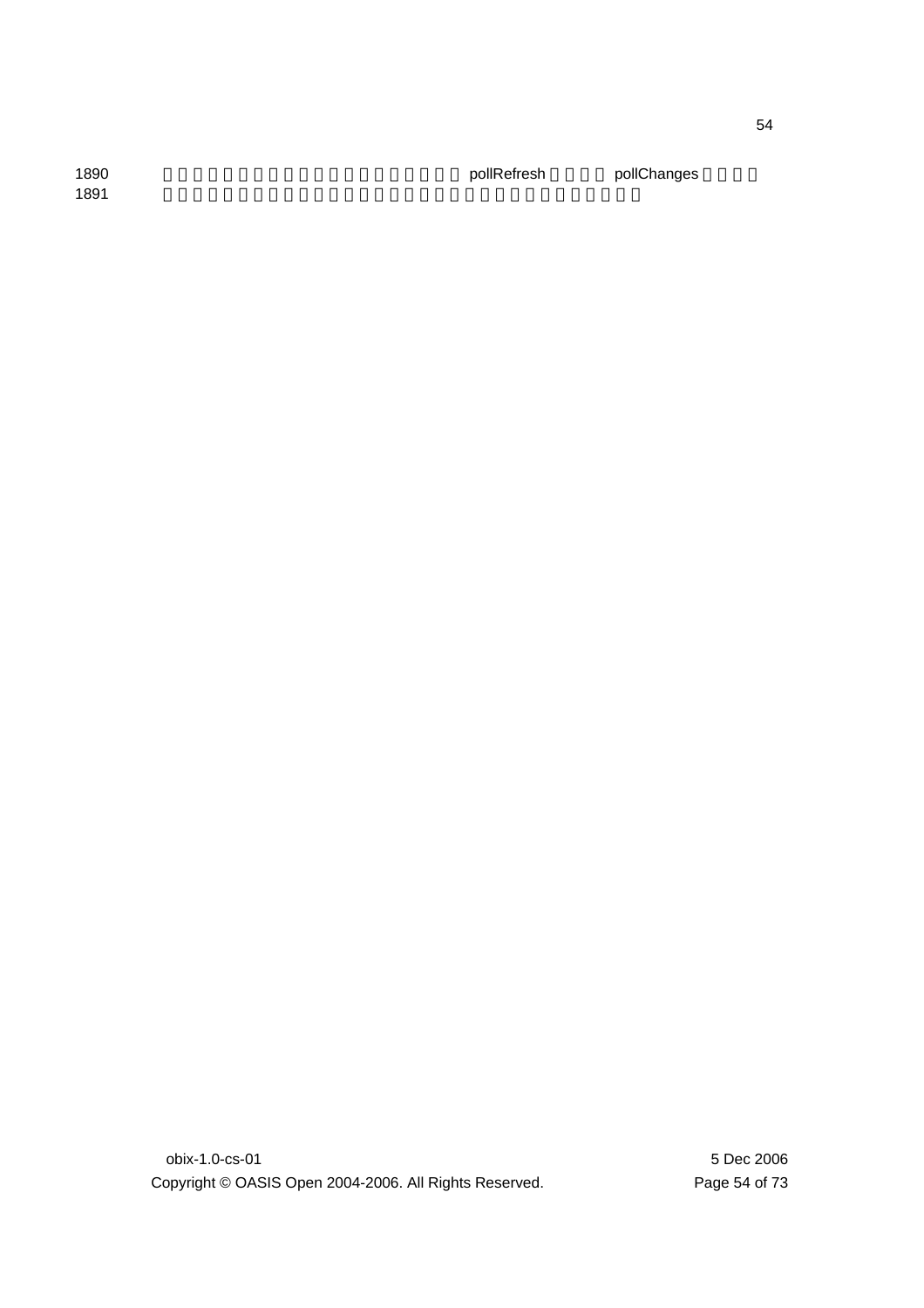| 1892 | <b>13 Points</b>              |      |      |             |
|------|-------------------------------|------|------|-------------|
| 1893 |                               |      |      |             |
| 1894 |                               |      |      |             |
| 1895 |                               |      |      |             |
|      |                               |      |      |             |
|      |                               |      |      |             |
|      |                               |      |      |             |
|      |                               |      |      |             |
|      |                               |      |      |             |
|      |                               |      |      |             |
|      | oBIX                          |      | oBIX |             |
|      |                               |      |      |             |
|      |                               | oBIX |      |             |
|      |                               |      |      | Point       |
|      |                               |      |      |             |
|      |                               |      |      |             |
|      | <obj href="obix:Point"></obj> |      |      |             |
|      |                               |      |      |             |
|      |                               |      |      | bool, real, |
|      | enum, str, abstime, reltime   |      |      |             |
|      |                               |      |      |             |
|      |                               |      |      |             |
|      | ┍                             |      |      |             |

| bool | digital point     | <bool is="obix:Point" val="true"></bool>                                     |
|------|-------------------|------------------------------------------------------------------------------|
| real | analog point      | <real <br="" is="obix:Point" val="22">units="obix:units/celsius"/&gt;</real> |
| enum | multi-state point | <enum is="obix:Point" val="slow"></enum>                                     |

| <b>oBIX</b>                         |                     |                                                                                                                                                                                                                                    |
|-------------------------------------|---------------------|------------------------------------------------------------------------------------------------------------------------------------------------------------------------------------------------------------------------------------|
| <b>oBIX</b><br><b>WritablePoint</b> | mixin               |                                                                                                                                                                                                                                    |
| <b>WritablePoint</b><br>write       | <b>WritePointIn</b> |                                                                                                                                                                                                                                    |
| $\langle$ obj><br>$\langle$ obj>    |                     |                                                                                                                                                                                                                                    |
|                                     |                     | <b>13.1 Writable Points</b><br><obj href="obix:WritablePoint" is="obix:Point"><br/><op in="obix:WritePointIn" name="writePoint" out="obix:Point"></op><br/><obj href="obix:WritePointIn"><br/><obj name="value"></obj></obj></obj> |

## obix-1.0-cs-01 5 Dec 2006 Copyright © OASIS Open 2004-2006. All Rights Reserved. Page 55 of 73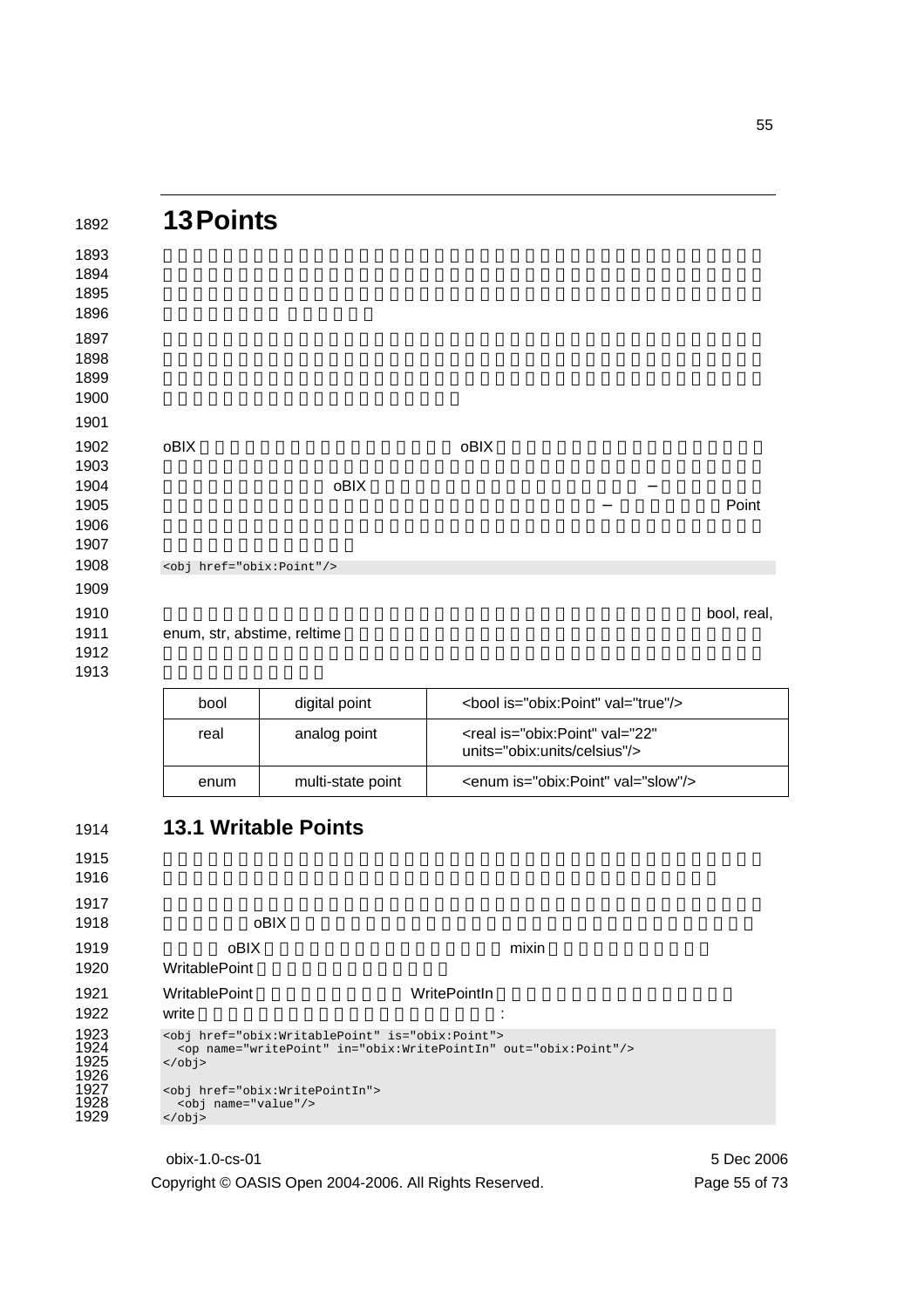| 1930 |               |      |            |      |
|------|---------------|------|------------|------|
| 1931 | writePoint    |      |            |      |
| 1932 | WritablePoint | enum | writePoint | enum |
| 1933 |               |      |            |      |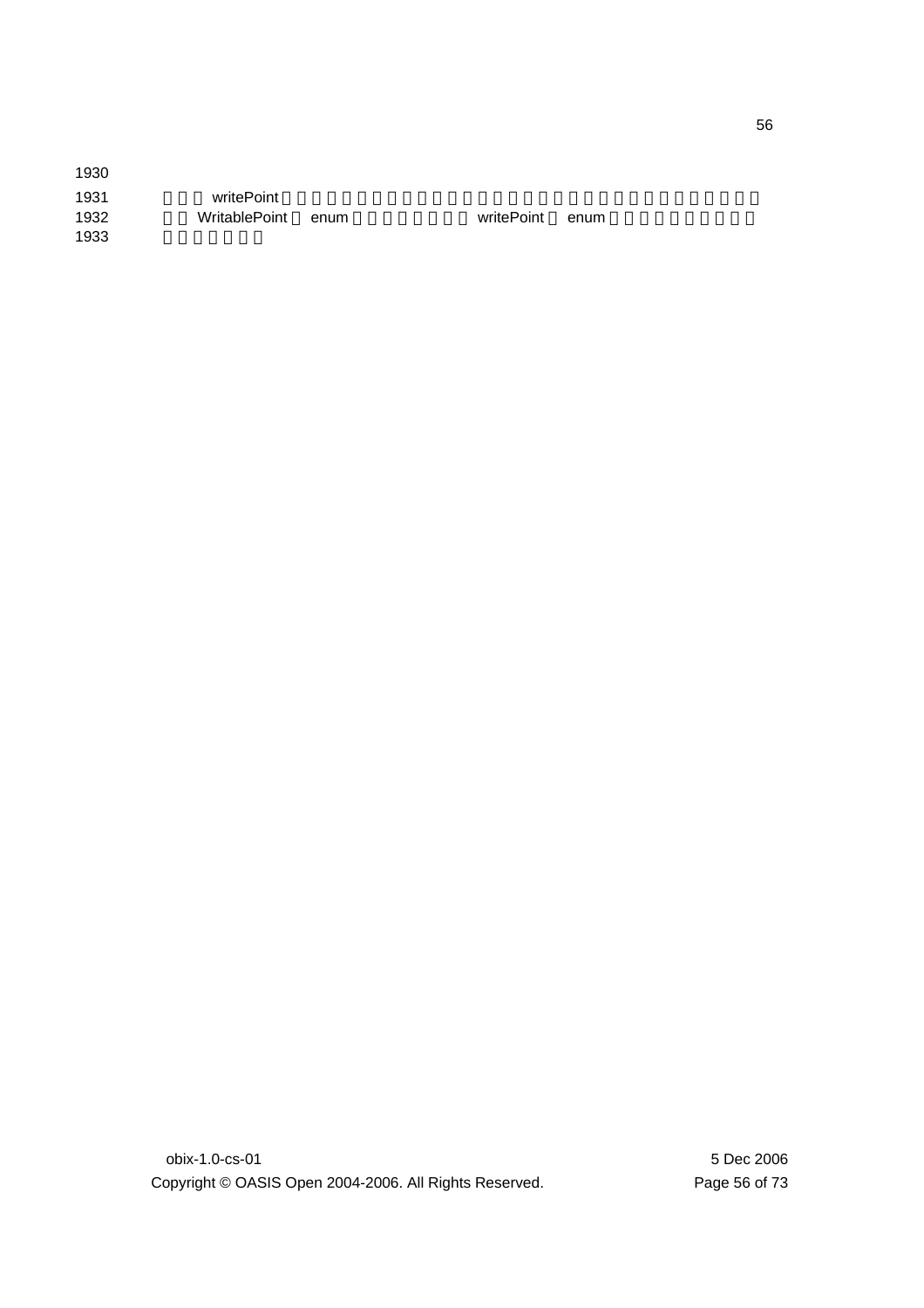|                                                                                  | <b>14History</b>                                                                                                                                                                                                                                                                                                           |                                                                                                                                                                                                       |      |  |
|----------------------------------------------------------------------------------|----------------------------------------------------------------------------------------------------------------------------------------------------------------------------------------------------------------------------------------------------------------------------------------------------------------------------|-------------------------------------------------------------------------------------------------------------------------------------------------------------------------------------------------------|------|--|
|                                                                                  |                                                                                                                                                                                                                                                                                                                            |                                                                                                                                                                                                       |      |  |
|                                                                                  |                                                                                                                                                                                                                                                                                                                            |                                                                                                                                                                                                       |      |  |
| oBIX                                                                             |                                                                                                                                                                                                                                                                                                                            |                                                                                                                                                                                                       |      |  |
| oBIX                                                                             |                                                                                                                                                                                                                                                                                                                            |                                                                                                                                                                                                       |      |  |
| $\bullet$                                                                        | <b>History Object:</b>                                                                                                                                                                                                                                                                                                     |                                                                                                                                                                                                       |      |  |
| $\bullet$                                                                        | <b>History Record:</b>                                                                                                                                                                                                                                                                                                     |                                                                                                                                                                                                       |      |  |
| $\bullet$                                                                        | <b>History Query:</b>                                                                                                                                                                                                                                                                                                      |                                                                                                                                                                                                       |      |  |
| $\bullet$                                                                        | <b>History Rollup:</b>                                                                                                                                                                                                                                                                                                     |                                                                                                                                                                                                       | ;    |  |
|                                                                                  | <b>14.1 History Object</b>                                                                                                                                                                                                                                                                                                 |                                                                                                                                                                                                       |      |  |
|                                                                                  | oBIX                                                                                                                                                                                                                                                                                                                       |                                                                                                                                                                                                       |      |  |
|                                                                                  |                                                                                                                                                                                                                                                                                                                            | obix: History                                                                                                                                                                                         |      |  |
| $<$ op<br><feed<br><math>&lt;</math>op<br/><math>\langle</math>obj&gt;</feed<br> | <abstime <br="" name="end">name="query"<br/>name="feed"</abstime>                                                                                                                                                                                                                                                          | $null="true*/>$<br>in="obix:HistoryFilter" out="obix:HistoryQueryOut"/><br>in="obix:HistoryFilter" of="obix:HistoryRecord"/><br>name="rollup" in="obix:HistoryRollupIn" out="obix:HistoryRollupOut"/> |      |  |
| History                                                                          |                                                                                                                                                                                                                                                                                                                            |                                                                                                                                                                                                       |      |  |
|                                                                                  | count:                                                                                                                                                                                                                                                                                                                     |                                                                                                                                                                                                       |      |  |
|                                                                                  | start:                                                                                                                                                                                                                                                                                                                     |                                                                                                                                                                                                       |      |  |
|                                                                                  | end:                                                                                                                                                                                                                                                                                                                       |                                                                                                                                                                                                       |      |  |
|                                                                                  | query: query                                                                                                                                                                                                                                                                                                               |                                                                                                                                                                                                       |      |  |
|                                                                                  | feed:                                                                                                                                                                                                                                                                                                                      |                                                                                                                                                                                                       | feed |  |
| $\bullet$                                                                        | rollup:                                                                                                                                                                                                                                                                                                                    |                                                                                                                                                                                                       |      |  |
|                                                                                  |                                                                                                                                                                                                                                                                                                                            |                                                                                                                                                                                                       |      |  |
| 1                                                                                | 15                                                                                                                                                                                                                                                                                                                         |                                                                                                                                                                                                       |      |  |
| $\sin t$                                                                         | name="count"<br><abstime <br="" name="start"><abstime <="" name="end" td=""><td><obj href="http://x/outsideAirTemp/history/" is="obix:History"><br/><math>val = "5"</math>/&gt;<br/><math>val="2005-03-16T14:00*/&gt;</math><br/><math>val="2005-03-16T15:00*/&gt;</math></obj></td><td></td><td></td></abstime></abstime> | <obj href="http://x/outsideAirTemp/history/" is="obix:History"><br/><math>val = "5"</math>/&gt;<br/><math>val="2005-03-16T14:00*/&gt;</math><br/><math>val="2005-03-16T15:00*/&gt;</math></obj>       |      |  |

**14.2 History Queries** 

1974 History **History 7 History 7 History 7 History 7 History 7 History 7 History 7 History 7 History 7 History** 

obix-1.0-cs-01 5 Dec 2006 Copyright © OASIS Open 2004-2006. All Rights Reserved. Page 57 of 73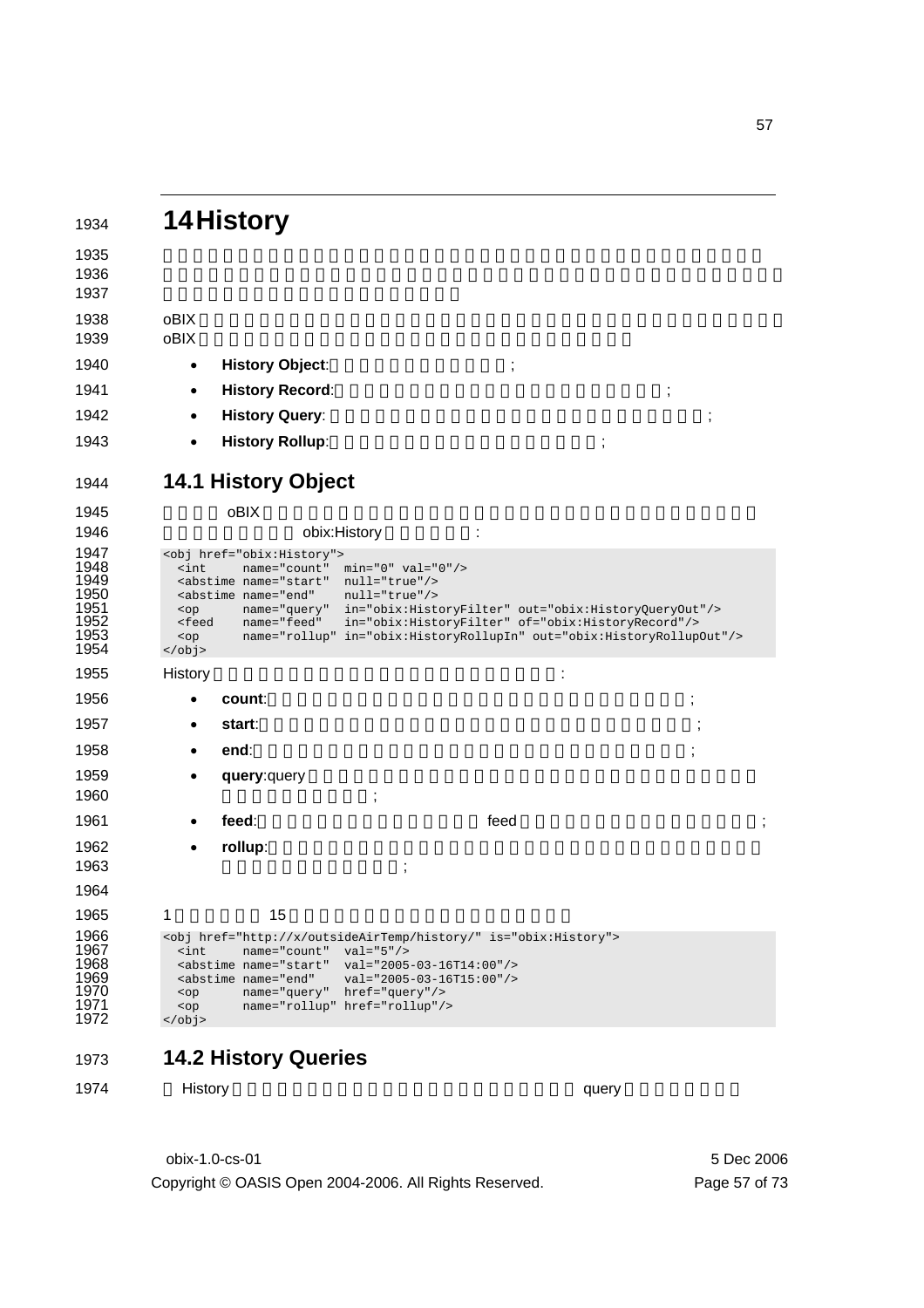## 1975 **14.2.1 HistoryFilter**

```
1976 History.query NACON TENDENTS:
1977 <obj href="obix:HistoryFilter"><br>1978 <int name="limit" null="t
1978 <int name="limit" null="true"/><br>1979 <abstime name="start" null="true"/><br>1980 <abstime name="end" null="true"/>
               1979 <abstime name="start" null="true"/> 
1980 \leq \leq \leq \leq \leq \leq \leq \leq \leq \leq \leq \leq \leq \leq \leq \leq \leq \leq \leq \leq \leq \leq \leq \leq \leq \leq \leq \leq \leq \leq \leq \leq \leq \leq \leq \leq 
             \langleobj>
1982 is a set of 1982 is a set of 1982 is a set of 1982 is a set of 1982 is a set of 1982 is a set of 1982 is a set of 1982 is a set of 1982 is a set of 1982 is a set of 1982 is a set of 1982 is a 
1983 • limit:戻されるべきレコード数の最大値を示す整数です。クライアントはこのフ
1984 and 19841985 \blacksquare19861987 • start: null Execute Executes
1988
1989 • end: null でんこのコマントルドは、このコマントは、同じ合わせ時間ではなければなりません。
1990
1991 14.2.2 HistoryQueryOut 
1992 History.query 2002 History.com History.com 2008 History.com 2008 History.com 2008 History.com 2008 History
1993 <obj href="obix:HistoryQueryOut"><br>1994 <int name="count" min="0" va
1994 <int name="count" min="0" val="0"/> 
1995 <abstime name="start" null="true"/> 
1996 <abstime name="end" null="true"/> 
1997 <list name="data" of="obix:HistoryRecord"/> 
1998 \lt/\text{obj}1999 History History HistoryQueryOut count, start, end
2000 to the state \sim2001 2001 2001 2001 2001 2001 RistoryRecords CON
2002 the count of the data count in the count of the count in the set of the count of the set of the count of the set of the set of the set of the set of the set of the set of the set of the set of the set of the set of th
2003 14.2.3 HistoryRecord 
2004 HistoryRecord Execute State Server Advanced Server Server Advanced Server Server Advanced Server Server Advanced Server Server Advanced Server Server Advanced Server Server Advanced Server Server Advanced Server Ser
```

```
2005 <obj href="obix:HistoryRecord"><br>2006 <abstime name="timestamp" nul
2006 <abstime name="timestamp" null="true"/> 
2007 \leftarrow \leftarrow \leftarrow \leftarrow \leftarrow \leftarrow \leftarrow \leftarrow \leftarrow \leftarrow \leftarrow \leftarrow \leftarrow \leftarrow \leftarrow \leftarrow \leftarrow \leftarrow \leftarrow \leftarrow \leftarrow \leftarrow \leftarrow \leftarrow \leftarrow \leftarrow \leftarrow \leftarrow \leftarrow \leftarrow \leftarrow \leftarrow \leftarrow \leftarrow \leftarrow \leftarrow\frac{1}{2}
```
2009 **bix:Point** obix:

## 2010 **14.2.4 History Query Example**

```
2011 "/outsideAirTemp/history"
```

```
2012 <obj href="http://x/outsideAirTemp/history/query" is="obix:HistoryQueryOut"> 
                      <int name="count" val="5">
2014 <abstime name="start" val="2005-03-16T14:00"/><br>2015 <abstime name="end" val="2005-03-16T15:00"/><br>2016 <list name="data" of="#RecordDef obix:HistoryR
                      2015 <abstime name="end" val="2005-03-16T15:00"/> 
2016 <list name="data" of="#RecordDef obix:HistoryRecord"><br>2017 <obj> <abstime name="timestamp" val="2005-03-16T14:<br>2018 <real name="value" val="40"/> </obi>
2017 <obj> <abstime name="timestamp" val="2005-03-16T14:00"/> 
2018 <real name="value" val="40"/> </obj> 
2019 \langleobj> <abstime name="timestamp" val="2005-03-16T14:15"/><br>2020 \langlereal name="value" val="42"/> \langle/obj>
2020 <real name="value" val="42"/> </obj><br>2021 <obj> <abstime name="timestamp" val="2005-<br>2022 <real name="value" val="43"/> </obj>
                         2021 <obj> <abstime name="timestamp" val="2005-03-16T14:30"/> 
2022 <real name="value" val="43"/> </obj><br>2023 <obj> <abstime name="timestamp" val="2005-
2023 \left\{\n \begin{array}{l}\n \text{cobj} < \text{abstime name} = \text{timestamp} \text{mm} \\
 \text{vali} = \text{2005-03-16T14:45} \text{''}\n \end{array}\n \right.\n \times \text{cobj}2024 <real name="value" val="47"/> </obj>
```

```
obix-1.0-cs-01 5 Dec 2006
```
Copyright © OASIS Open 2004-2006. All Rights Reserved. Page 58 of 73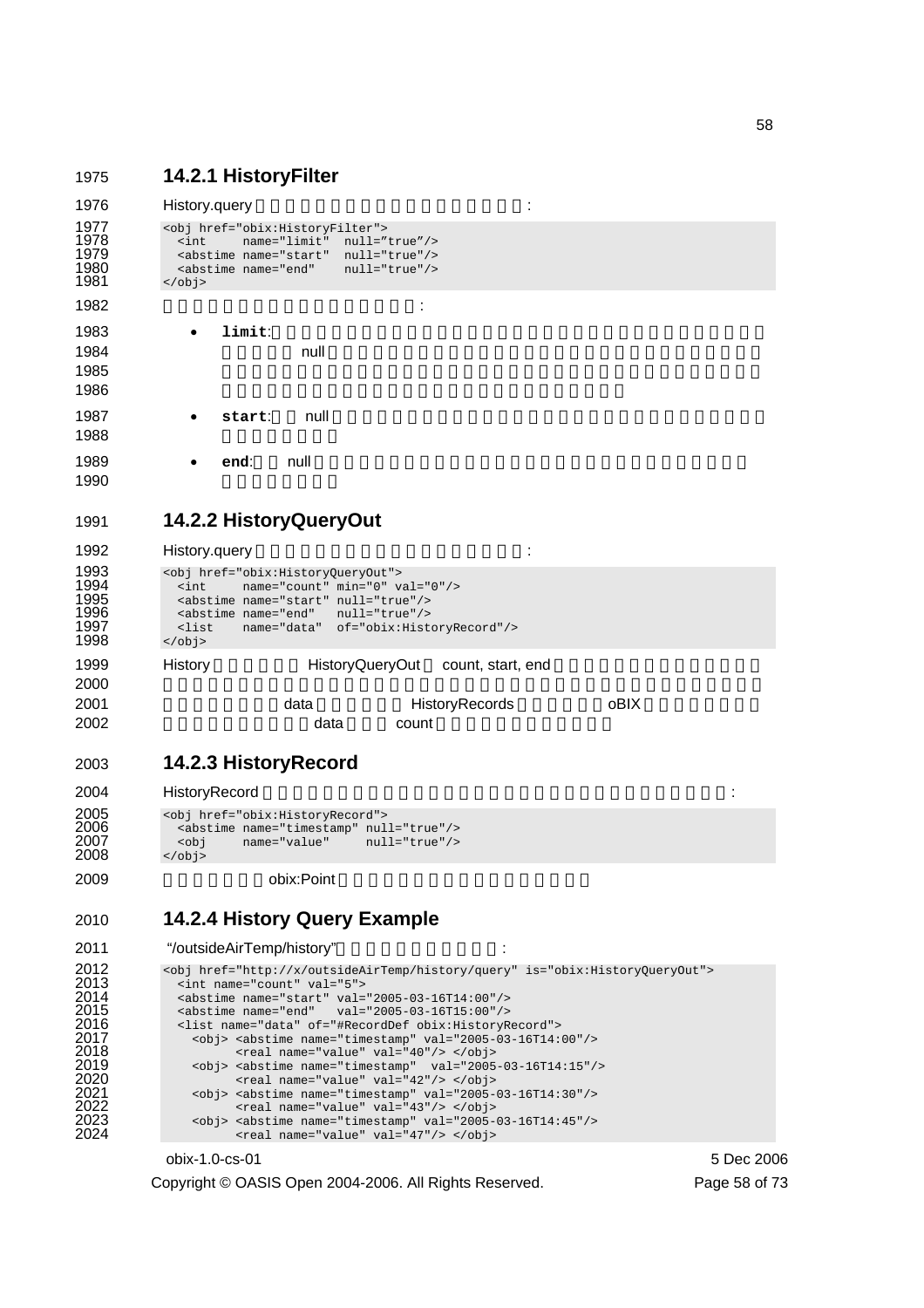```
2025 <br />
<br />
<br />
<br />
<br />
<br />
<<br />
<<br />
<<br />
<<br />
<<br />
<<br />
<<br />
<<br />
<<br />
<<br />
<<br />
<<br />
<<br />
<<br />
<<br />
<<br />
<<br />
<<br />
<<br />
<<br />
<<br />
<<br /
2026 \langle real name="value" val=44"/> \langle/obj>2027 \langle/ist>
2027 </list><br>2028 </list>
2028 <obj href="#RecordDef" is="obix:HistoryRecord"><br>2029 <real name="value" units="obix:units/fahrenhe
2029 <real name="value" units="obix:units/fahrenheit"/> 
2030 </obj><br>2031 </obj>
            \langleobj>
2032 head at a later was detailed at a later than the contract of the contract of the contract of the contract of the contract of the contract of the contract of the contract of the contract of the contract of the contrac
203320342035 14.3 History Rollups 
2036 \blacksquare20372038 しょうしょう しょうしゅうしょく しゅうしゅうしゅう しゅうしゅうしゅうしゅうしゅうしゅうしゅうしゅうしゅうしゅうしょく
2039 プは、RealPoints のリストとして数値情報を持つようなヒストリに対してのみ適用します。
2040 BoolPoints BoolPoints
2041
2042 14.3.1 HistoryRollupIn 
2043 History.rollup HistoryFilter に関することによります。
2044 <obj href="obix:HistoryRollupIn" is="obix:HistoryFilter"><br>2045 <reltime name="interval"/><br>2046 </obj>
              <reltime name="interval"/>
             \langleobj>
2047 14.3.2 HistoryRollupOut 
2048 History.rollup
2049 <obj href="obix:HistoryRollupOut"><br>2050 <int name="count" min="0" va<br>2051 <abstime name="start" null="true
2050 <int name="count" min="0" val="0"/> 
2051 <abstime name="start" null="true"/> 
2052 <abstime name="end" null="true"/><br>2053 <list name="data" of="obix:HistoryR
2053 <list name="data" of="obix:HistoryRollupRecord"/><br>2054 </obi>
            2054 </obj> 
2055 HistoryRollupOut HistoryRecords HistoryRollupRecords HistoryRollupRecords
2056 https://www.francheeduarter.com<br>
HistoryQueryOut
2057 HistoryQueryOut HistoryRollupOut start
2058 Rollup れます。この話題は、次の詞には、次の項目では、次の項目ではないます。この話題は、次の項目では、次の項目では、次の項目ではないます。この話題は、次の項目では、次の項目ではないます。
2059 14.3.3 HistoryRollupRecord 
2060 Example 2060 HistoryRollupRecords COVID-100
2061 <obj href="obix:HistoryRollupRecord"><br>2062 <abstime name="start"/><br>2063 <abstime name="end" />
              <abstime name="start"/>
2063 <abstime name="end" /><br>2064 <int name="count"/><br>2065 <real name="min" />
              2064 <int name="count"/> 
2065 <real name="min" /> 
2066 \leq real name="max" />
2006 <br>
2066 <br>
2067 <br>
2067 <br>
2068 <br>
2068 <br>
2068 <br>
2068 <br>
2068 <br>
2068 <br>
2068 <br>
2068 <br>
2068 <br>
2068 <br>
2068 <br>
2068 <br>
2068 <br>
2068 <br>
2068 <br>
2068 <br>
2068 <br>
2068 <br>
2068 <br>
2068 <br>
2068 <br>
2068 <br>
2068 <br>
2068 <br>
2068 <br>
2068 <br>
2068 <br>
2068 
2068 <real name="sum" /> 
            \langleobj>
2070 \vdots2071 • start:レコードロールアップ期間の排他的開始時刻(Rollup 処理に使われませ
2072 :
```
obix-1.0-cs-01 5 Dec 2006 Copyright © OASIS Open 2004-2006. All Rights Reserved. Page 59 of 73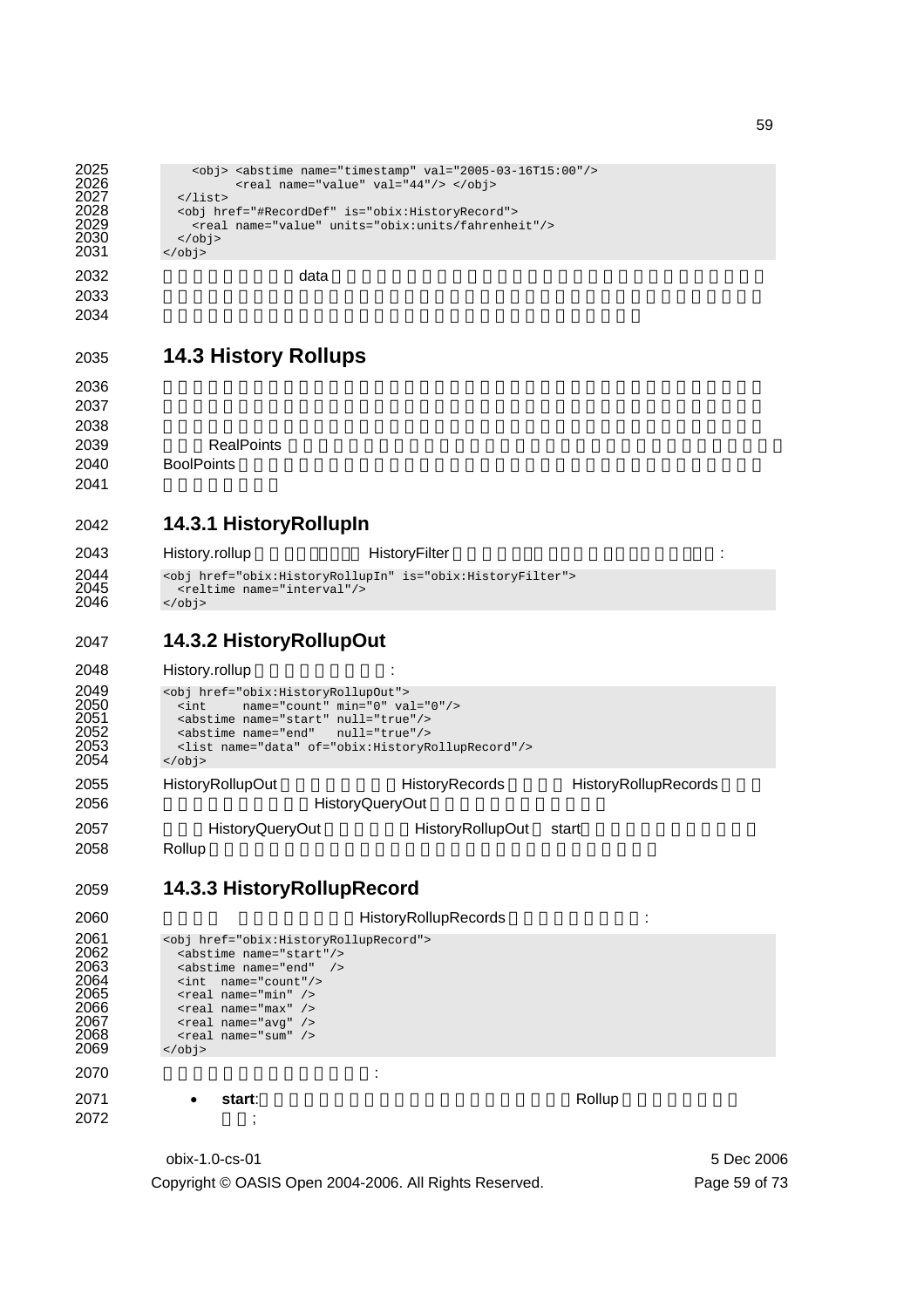| 2073 | $\bullet$ | end:   | Rollup |                                       |   |  |
|------|-----------|--------|--------|---------------------------------------|---|--|
| 2074 | $\bullet$ | count: |        |                                       | ٠ |  |
| 2075 | $\bullet$ | min:   |        | ٠<br>л.                               |   |  |
| 2076 | $\bullet$ | max:   |        | $\bullet$<br>$\overline{\phantom{a}}$ |   |  |
| 2077 | $\bullet$ | avg:   |        | $\bullet$<br>л.                       |   |  |
| 2078 | $\bullet$ | sum:   |        | $\cdot$                               |   |  |
|      |           |        |        |                                       |   |  |

**ロールアップ** 

2082<br>2083<br>2084<br>2085<br>2086

2101<br>2102<br>2102<br>2103<br>2104<br>2105<br>2106<br>2107

<obj>

## **14.3.4 Rollup Calculation**

### ワット値を 15 分ごとに読んで2時間取得した計量データのヒストリについて考えます:

| <obj is="obix:HistoryQueryOut"></obj>                                   |
|-------------------------------------------------------------------------|
| name="count" val="9"><br>$\sin t$                                       |
| <abstime name="start" val="2005-03-17T12:00"></abstime>                 |
| <abstime name="end" val="2005-03-17T14:00"></abstime>                   |
| <list name="data" of="#HistoryDef obix:HistoryRecord"></list>           |
| <obj> <abstime name="timestamp" val="2005-03-17T12:00"></abstime></obj> |
| <real name="value" val="80"> </real>                                    |
| <obj> <abstime name="timestamp" val="2005-03-17T12:15"></abstime></obj> |
| <real name="value" val="82"></real>                                     |
| <obj> <abstime name="timestamp" val="2005-03-17T12:30"></abstime></obj> |
| <real name="value" val="90"> </real>                                    |
| <obj> <abstime name="timestamp" val="2005-03-17T12:45"></abstime></obj> |
| <real name="value" val="85"> </real>                                    |
| <obj> <abstime name="timestamp" val="2005-03-17T13:00"></abstime></obj> |
| <real name="value" val="81"> </real>                                    |
| <obj> <abstime name="timestamp" val="2005-03-17T13:15"></abstime></obj> |
| <real name="value" val="84"> </real>                                    |
| <obj> <abstime name="timestamp" val="2005-03-17T13:30"></abstime></obj> |
| <real name="value" val="91"> </real>                                    |
| <obj> <abstime name="timestamp" val="2005-03-17T13:45"></abstime></obj> |
| <real name="value" val="83"> </real>                                    |
| $obj > subtime name="timestamp" val="2005-03-17T14:00$                  |
| <real name="value" val="78"> </real>                                    |
| $\langle$ list>                                                         |
| <obj href="#HistoryRecord" is="obix:HistoryRecord"></obj>               |
| <real name="value" units="obix:units/kilowatt"></real>                  |
| $<$ obj>                                                                |
| $<$ /obj>                                                               |
|                                                                         |

 $12$   $14$   $1$ 

2113 <br>
2114 cint name="count" val="2"><br>
2115 cabstime name="start" val="2005-03-16T12:00"/><br>
2116 cabstime name="end" val="2005-03-16T14:00"/> zint name="count" val="2"> <abstime name="start" val="2005-03-16T12:00"/> <abstime name="end" val="2005-03-16T14:00"/> <list name="data" of="obix:HistoryRollupRecord"> <abstime name="start" val="2005-03-16T12:00"/> <abstime name="end" val="2005-03-16T13:00"/>  $\frac{2}{12}$  <int name="count" val="4" /><br> $\frac{2}{12}$  <real name="min" val="81" /> <real name="min" val="81" /> <real name="max" val="90" /> <real name="avg" val="84.5" /> <real name="sum" val="338" /> </obj>  $\text{cobj}$ <abstime name="start" val="2005-03-16T13:00"/> <abstime name="end" val="2005-03-16T14:00"/>  $\frac{21326 \text{ m}}{\text{m}} \cdot \frac{21116 \text{ m}}{\text{m}} \cdot \frac{21116 \text{ m}}{\text{m}} \cdot \frac{21116 \text{ m}}{\text{m}} \cdot \frac{21116 \text{ m}}{\text{m}} \cdot \frac{21116 \text{ m}}{\text{m}} \cdot \frac{21116 \text{ m}}{\text{m}} \cdot \frac{21116 \text{ m}}{\text{m}} \cdot \frac{21116 \text{ m}}{\text{m}} \cdot \frac{21116 \text{ m}}{\text{m}} \cdot \frac{21116 \text{ m}}{\text{m}} \cdot$ <real name="min" val="78" /> <real name="max" val="91" />

#### obix-1.0-cs-01 5 Dec 2006

:

Copyright © OASIS Open 2004-2006. All Rights Reserved. Page 60 of 73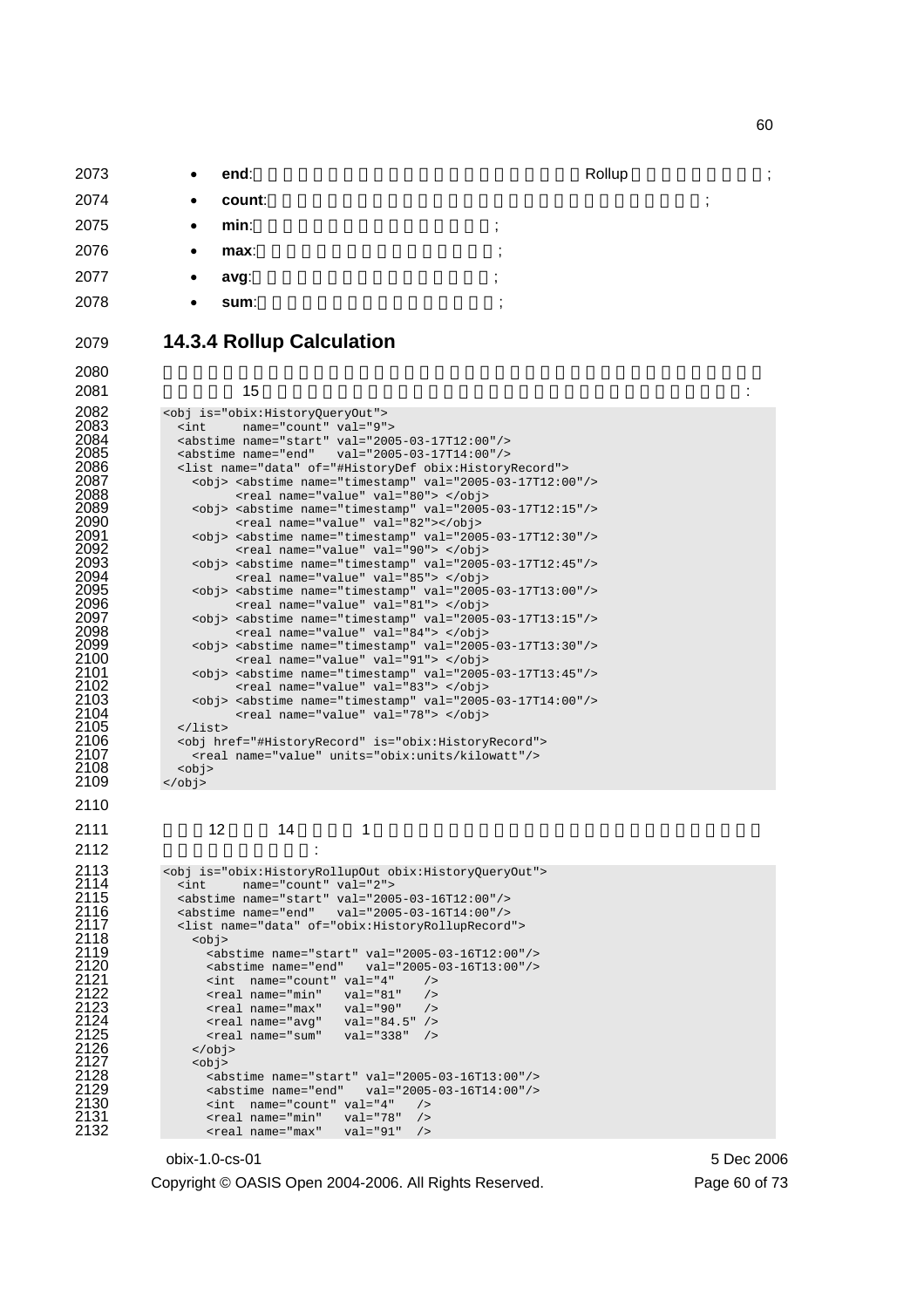```
2133 <real name="avg" val="84" /> 
2134 <real name="sum" val="336" /> 
2135 \leq /obj>
2136 </list> 
2133<br>
2134<br>
2135<br>
2135<br>
2136<br>
2137<br>
2137<br>
2137
2138 80 \text{kw}2139 \blacksquare2140 (exclusive)
2141 <u>2008 \frac{1}{2} 140 \frac{1}{2} 140 \frac{1}{2} 140 \frac{1}{2} 140 \frac{1}{2} 140 \frac{1}{2} 140 \frac{1}{2} 140 \frac{1}{2} 140 \frac{1}{2} 140 \frac{1}{2} 140 \frac{1}{2} 140 \frac{1}{2} 140 \frac{1}{2} 140 \frac{1}{2} 140 \frac{1}{2} 140</u>
2142 \blacksquare2143 \sim
```
 $2144$ 

| 2005-03-16T12:00 | 2005-03-16T13:00 | $82 + 90 + 85 + 81 = 338$ |
|------------------|------------------|---------------------------|
| 2005-03-16T13:00 | 2005-03-16T14:00 | $84 + 91 + 83 + 78 = 336$ |

# 2145 **14.4 History Feeds**

| 2146 | History |                   |               |                       |
|------|---------|-------------------|---------------|-----------------------|
| 2147 | feed    | History.feed      | History.query | <b>History.Filter</b> |
| 2148 |         |                   |               |                       |
| 2149 |         |                   |               |                       |
| 2150 |         | Watch.pollChanges | HistoryFilter |                       |
| 2151 |         |                   |               |                       |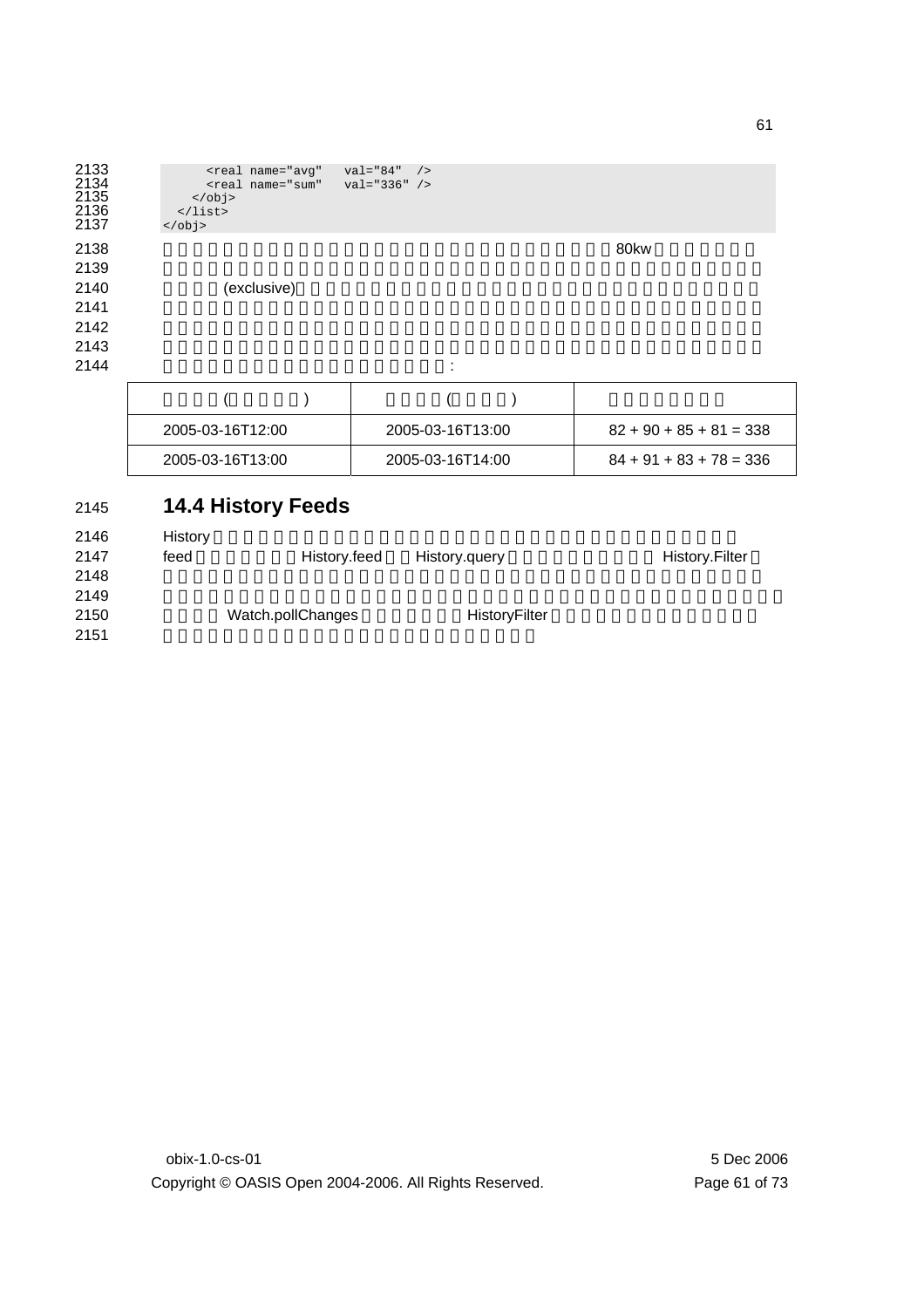| 2152                                         | <b>15 Alarming</b>                    |                               |                 |
|----------------------------------------------|---------------------------------------|-------------------------------|-----------------|
| 2153<br>2154<br>2155<br>2156<br>2157         | oBIX<br>oBIX<br>÷                     |                               |                 |
| 2158<br>2159<br>2160<br>2161<br>2162<br>2163 | <b>Source Monitoring</b><br>1.        |                               | href            |
| 2164<br>2165<br>2166<br>2167<br>2168         | <b>Alarm Generation</b><br>2.<br>href | obix:Alarm                    |                 |
| 2169<br>2170<br>2171<br>2172                 | <b>To Normal</b><br>3.                | obix:StatefulAlarm            | normalTimestamp |
| 2173<br>2174<br>2175                         | Acknowledgement<br>4.                 | obix:AckAlarm<br>ackTimestamp | ackUser         |
| 2176                                         | <b>15.1 Alarm States</b>              |                               |                 |
| 2177                                         | $\overline{2}$                        | ÷                             |                 |
| 2178<br>2179                                 | In Alarm<br>$\bullet$<br>alarm        |                               |                 |
| 2180<br>2181                                 | Acknowledged<br>$\bullet$<br>unacked  |                               |                 |
| 2182<br>2183<br>2184<br>2185                 |                                       |                               |                 |
| 2186                                         |                                       |                               |                 |
| 2187                                         |                                       |                               |                 |
| 2188<br>2189<br>2190<br>2191<br>2192         | StatefulAlarm<br>AckAlarm<br>AckAlarm | AckAlarm<br>StatefulAlarm     | StatefulAlarm   |

obix-1.0-cs-01 5 Dec 2006 Copyright © OASIS Open 2004-2006. All Rights Reserved. Page 62 of 73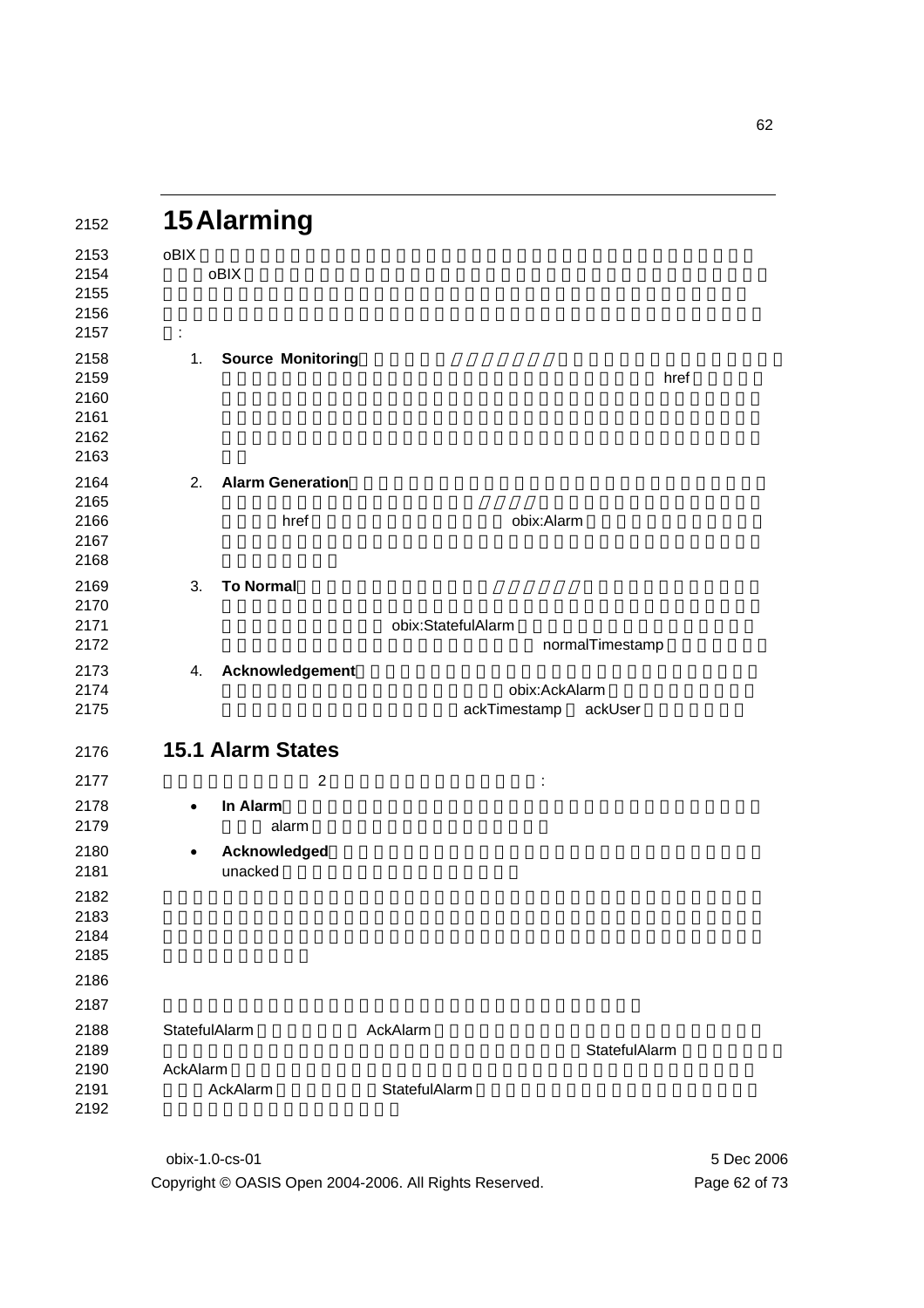## **15.1.1 Alarm Source**

| 2194 |        | status |        |
|------|--------|--------|--------|
| 2195 | 4.16.8 |        | status |
| 2196 |        |        |        |

## **15.1.2 StatefulAlarm and AckAlarm**

### 2198 Alarm レコード ようしょく みんしゃ みんしゃ みんしゅう しんしゅう しんしゅう しんしゅう しんしゅう しんしゅう しんしゅう しんしゅう しんしゅう しんしゅう しんしゅう しんしゅう しんしゅう **StatefulAlarm StatefulAlarm**

2200 External State State State State State State AckAlarm との姿態を発見する。また、アラームは、アラームは、アラームは、アラームは、アラームは、アラームは、アラームは、アラームは、アラームは、アラームは、アラームは、アラームは、アラームは、アラームは、アラームは、アラームは、アラームは、アラームは、アラームは、アラームは、アラームは、アラームは、アラームは、アラームは、アラームは、

2201 **1 よんな**<br>2201 <del>1</del> 2202 :

| alarm | acked | normalTimestamp | ackTimestamp |
|-------|-------|-----------------|--------------|
| true  | false | null            | null         |
| true  | true  | null            | non-null     |
| false | false | non-null        | null         |
| false | true  | non-null        | non-null     |

# **15.2 Alarm Contracts**

## **15.2.1 Alarm**

2205 Alarm 1 2206 <obj href="obix:Alarm"><br>2207 <ref name="source"/><br>2208 <abstime name="timest <ref name="source"/> 2208 <abstime name="timestamp"/> </br/>/obj> </obj>  $\vdots$ • **source**: アラームソースを特定する URI。ソースは、アラームを生成したエンテ  $0BIX$ **• timestamp**: **15.2.2 StatefulAlarm**  2217 7 Particularly 2217 Particularly 2217 Particularly 2217 Particularly 2217 Particularly 2317 : 2219 <obj href="obix:StatefulAlarm" is="obix:Alarm"><br>2220 <abstime name="normalTimestamp" null="true"/><br>2221 </obj> <abstime name="normalTimestamp" null="true"/> </obj>  $\qquad \qquad \qquad$ : **• normalTimestamp**:  $null$ 

> obix-1.0-cs-01 5 Dec 2006 Copyright © OASIS Open 2004-2006. All Rights Reserved. Page 63 of 73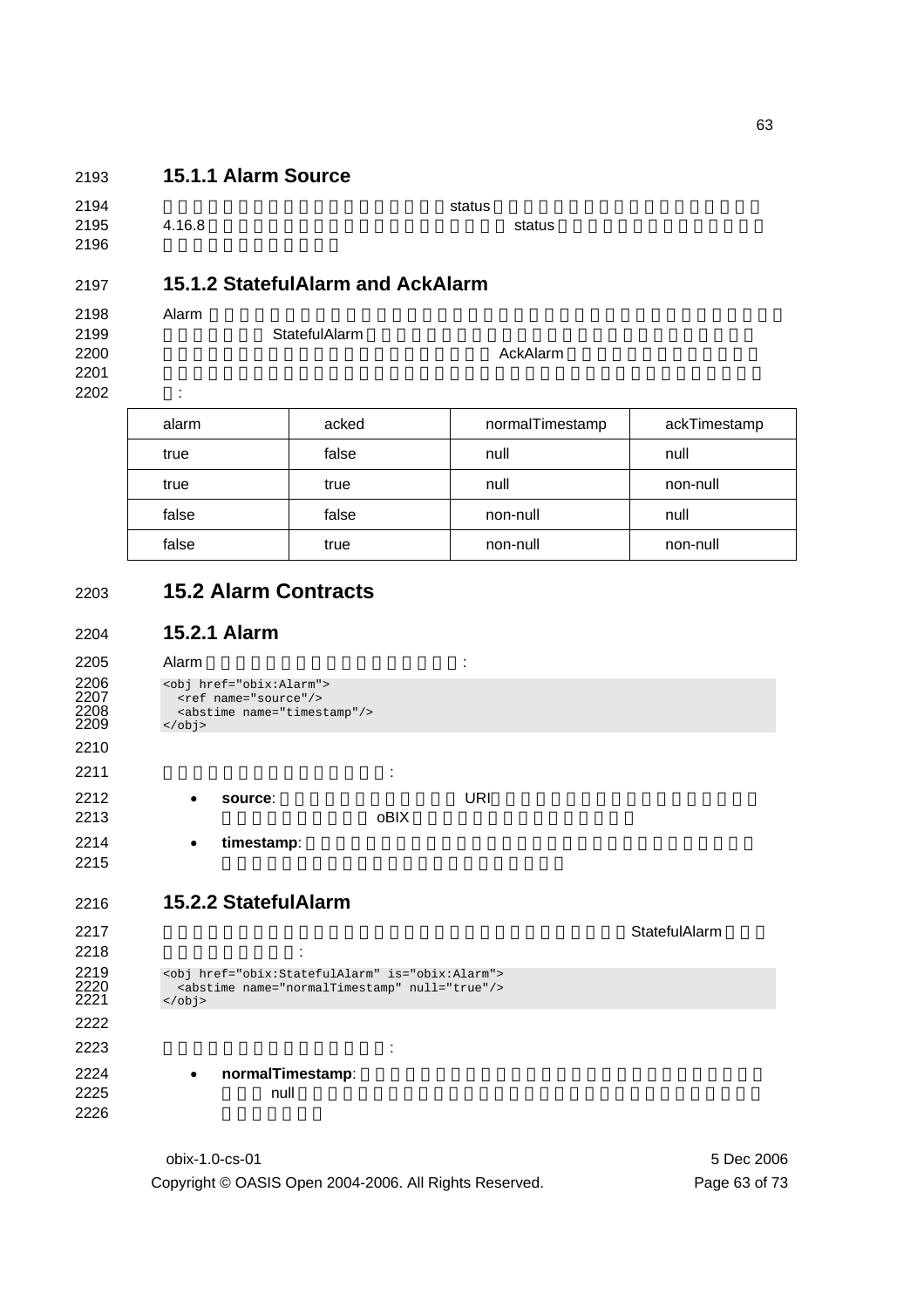### 2227 **15.2.3 AckAlarm**

2228 at the state of the state of the AckAlarm and Table 2228 at the state of the state of the state of the state of the state of the state of the state of the state of the state of the state of the state of the state of t 2229 <obj href="obix:AckAlarm" is="obix:Alarm"><br>2230 <abstime name="ackTimestamp" null="true"<br>2231 <str name="ackUser" null="true"/><br>2232 <op name="ack" in="obix:AlarmAckIn" out= 2230 <abstime name="ackTimestamp" null="true"/> 2231 <str name="ackUser" null="true"/> 2232 <op name="ack" in="obix:AlarmAckIn" out="obix:AlarmAckOut"/>  $\langle$ obj> 2232<br>2233<br>2234<br>2235<br>2236<br>2237 2235 <obj href="obix:AckAlarmIn"> 2236 <str name="ackUser" null="true"/>  $z/obj$ 2238<br>2238<br>2239<br>2240<br>2241 2239 <obj href="obix:AckAlarmOut"> 2240 <obj name="alarm" is="obix:AckAlarm obix:Alarm"/>  $\langle$ obj> 2242  $2243$   $\vdots$ **2244 • ackTimestamp:** The manual of the state of the state of the state of the state of the state of the state of the state of the state of the state of the state of the state of the state of the state of the state of the  $2245$ 2246 • **ackUser**:アラームが未確認の場合、このフィールドは null です。そうでない場合、  $2247$ 2248 2249 ack  $\sim$ 2250 AlarmAckIn ackUser  $2251$ 2252 **Server ackUser ackUser でき**ますが、信頼性の低いクライアントなどが許されます。 <mark>2253 トはプロトコルバインドの認証証</mark>書を行うことに定義された ackUser ところに定義された ackUser ところに定義された ackUser ところに定義された ackUser ところに定義された ackUser 2254 ack ack example ack the ack that ack the example ack AckAlarmOut example ack AckAlarmOut example ack AckAlarmOut example ack AckAlarmOut example ack AckAlarmOut example ack AckAlarmOut example ack AckAlarmOut example 2255 Research Expediance Communications and Lobby.batch Lobby.batch Music Section 2015 2256 **15.2.4 PointAlarms**  2257 **Community obix:Point Community object** to the extension of the PointAlarm PointAlarm  $2258$   $\hspace{1.5cm}$   $\hspace{1.5cm}$   $\hspace{1.5cm}$   $\hspace{1.5cm}$   $\hspace{1.5cm}$   $\hspace{1.5cm}$   $\hspace{1.5cm}$   $\hspace{1.5cm}$   $\hspace{1.5cm}$   $\hspace{1.5cm}$   $\hspace{1.5cm}$   $\hspace{1.5cm}$   $\hspace{1.5cm}$   $\hspace{1.5cm}$   $\hspace{1.5cm}$   $\hspace{1.5cm}$   $\hspace{1.5cm}$   $\hspace{1.5cm}$ 2259 2260 <obj href="obix:PointAlarm" is="obix:Alarm"><br>2261 <obj name="alarmValue"/>  $2261$  <  $\overline{3}$  cobj name="alarmValue"/><br>2262 </  $\overline{3}$  </ obj>  $z$ / $\phi$ 2263 alarmValue bix:Point 2264 2265 **15.3 AlarmSubject**  2266 oBIX 7 2267 **CONTROLLATE ALARMSUBJECT ALARMSUBJECT** AlarmSubject 2267  $2268$ 2269 **Law Subject 、そのアラームに対することに対する**と、プラームに対する人はAlarmSubject と、 2270 **The AlarmSubject State AlarmSubject** AlarmSubject AlarmSubject AlarmSubject AlarmSubject AlarmSubject AlarmSubject AlarmSubject AlarmSubject AlarmSubject AlarmSubject AlarmSubject AlarmSubject AlarmSubject AlarmSubje  $2271$  : 2272 <obj href="obix:AlarmSubject"><br>2273 <int name="count" min="<br>2274 <op name="query" in="ob  $\frac{2}{\pi}$  and  $\frac{2}{\pi}$  name="count" min="0" val="0"/> 2274 <op name="query" in="obix:AlarmFilter" out="obix:AlarmQueryOut"/>

Copyright © OASIS Open 2004-2006. All Rights Reserved. Page 64 of 73

obix-1.0-cs-01 5 Dec 2006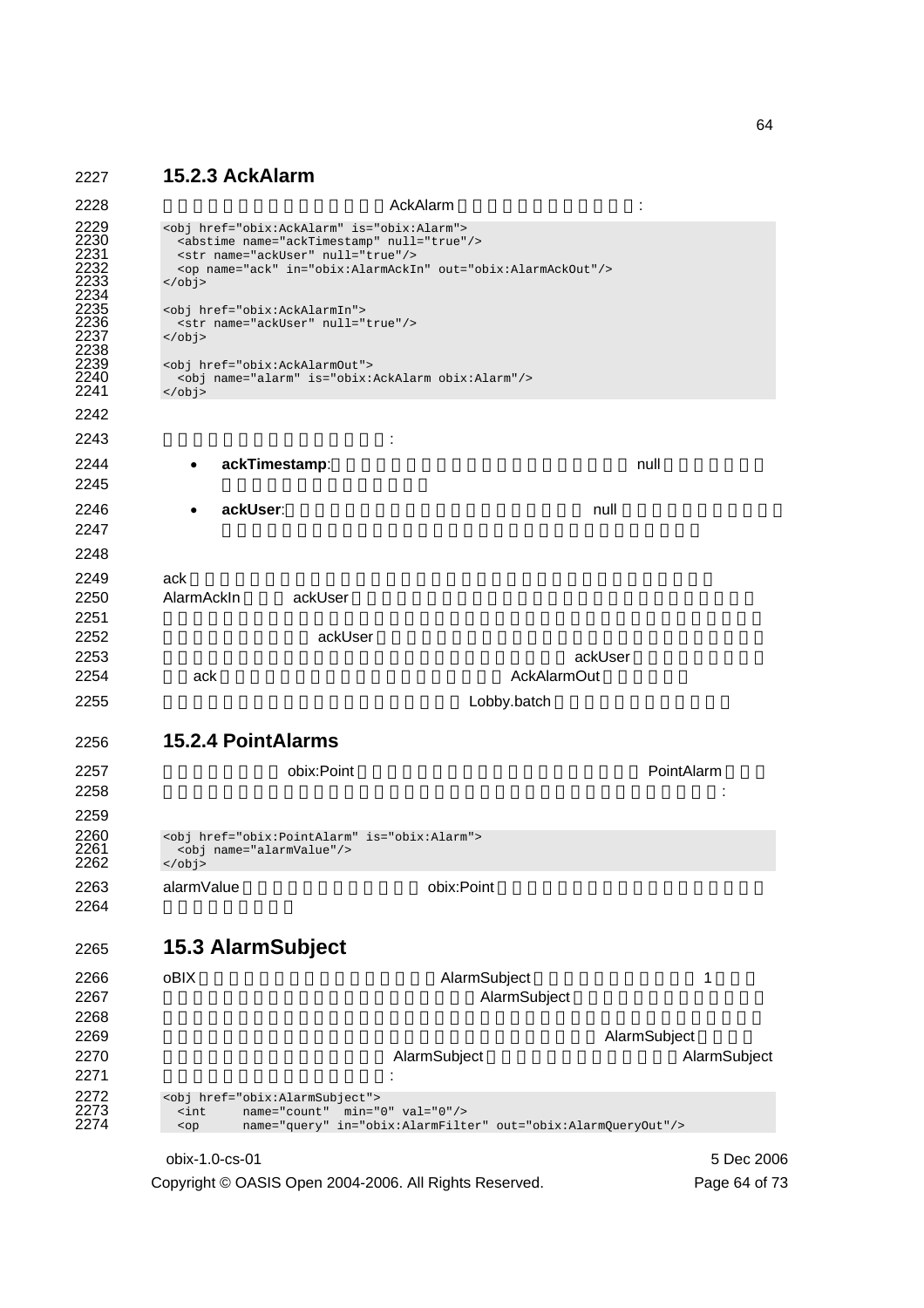```
2275 <feed name="feed" in="obix:AlarmFilter" of="obix:Alarm"/><br>2276 </obi>
             z/obj2277<br>2278<br>2279<br>2281<br>2282<br>2282
             2278 <obj href="obix:AlarmFilter"> 
2279 <int name="limit" null="true"/> 
2280 <abstime name="start" null="true"/> 
              2281 <abstime name="end" null="true"/> 
             \langleobj>
2283<br>2284
2284 <obj href="obix:AlarmQueryOut"><br>2285 <int name="count" min="0"<br>2286 <abstime name="start" null="t
2285 <int name="count" min="0" val="0"/> 
2286 <abstime name="start" null="true"/> 
2287 <abstime name="end" null="true"/><br>2288 <abstime name="end" null="true"/>
2288 <list name="data" of="obix:Alarm"/><br>2289 </obj>
            2289 </obj> 
2290 
2291 AlarmSubject History Contract the AlarmSubject of History AlarmSubject the AlarmSubject that the AlarmSubject
2292 Count count example in the History History 2292
2293 が付いた start end を用意していません。それは、時刻の境界でフィルタする AlarmFilter
2294 Example 2294 CONSULTER ALARMSUDE CONSULTER ALARMSUDE CONSULTER ALARMSUDE CONSULTER ALARMSUDE CONSULTER A
2295 feed \overline{z}2296 15.4 Alarm Feed Example 
2297 AlarmSubject feed the technical state of the technical state of the technical state of technical state of technical state of technical state of technical state of technical state of technical state of technical state 
2298 \leq \frac{1}{2299} \leq \frac{1}{2299} \leq \frac{1}{211} name="count" val="2"/>
2299 <int name="count" val="2"/> 
2300 <op name="query" href="query"/> 
2301 <feed name="feed" href="feed" /> 
2302 </obj>
2303 
2304 AlarmSubject 2
2305 and AlarmSubject feed and the AlarmSubject feed and the state of the state of the state \sim2306 <obj is="obix:WatchIn"> 
             2307 <list names="hrefs"/> 
              2308 <uri val="/alarms/feed" /> 
             \epsilon/list>
            2310 </obj> 
2311 
             2312 <obj is="obix:WatchOut"> 
             2313 <list names="values"> 
               2314 <feed href="/alarms/feed" of="obix:Alarm"> 
                 2315 <obj href="/alarmdb/528" is="obix:StatefulAlarm obix:PointAlarm obix:Alarm"> 
                  2316 <ref name="source" href="/airHandlers/2/returnTemp"/> 
                   <abstime name="timestamp" val="2006-05-18T14:20"/>
                   2318 <abstime name="normalTimestamp" null="null"/> 
                 \epsilon <real name="alarmValue" val="80.2"/>\epsilon/obi>
2320 </obj> 
                2321 <obj href="/alarmdb/527" is="obix:StatefulAlarm obix:PointAlarm obix:Alarm"> 
                  2322 <ref name="source" href="/doors/frontDoor"/> 
                   2323 <abstime name="timestamp" val="2006-05-18T14:18"/> 
                   2324 <abstime name=" normalTimestamp" null="null"/> 
2325 <real name="alarmValue" val="true"/><br>2326 </b>>>
                 \langleobj>
              \langle / feed>
            \langlelist><br>\langleobi>
2327<br>2328<br>2329
2330 
2331 Watch 2 and \alpha2332 AirHandler-2
```
obix-1.0-cs-01 5 Dec 2006 Copyright © OASIS Open 2004-2006. All Rights Reserved. Page 65 of 73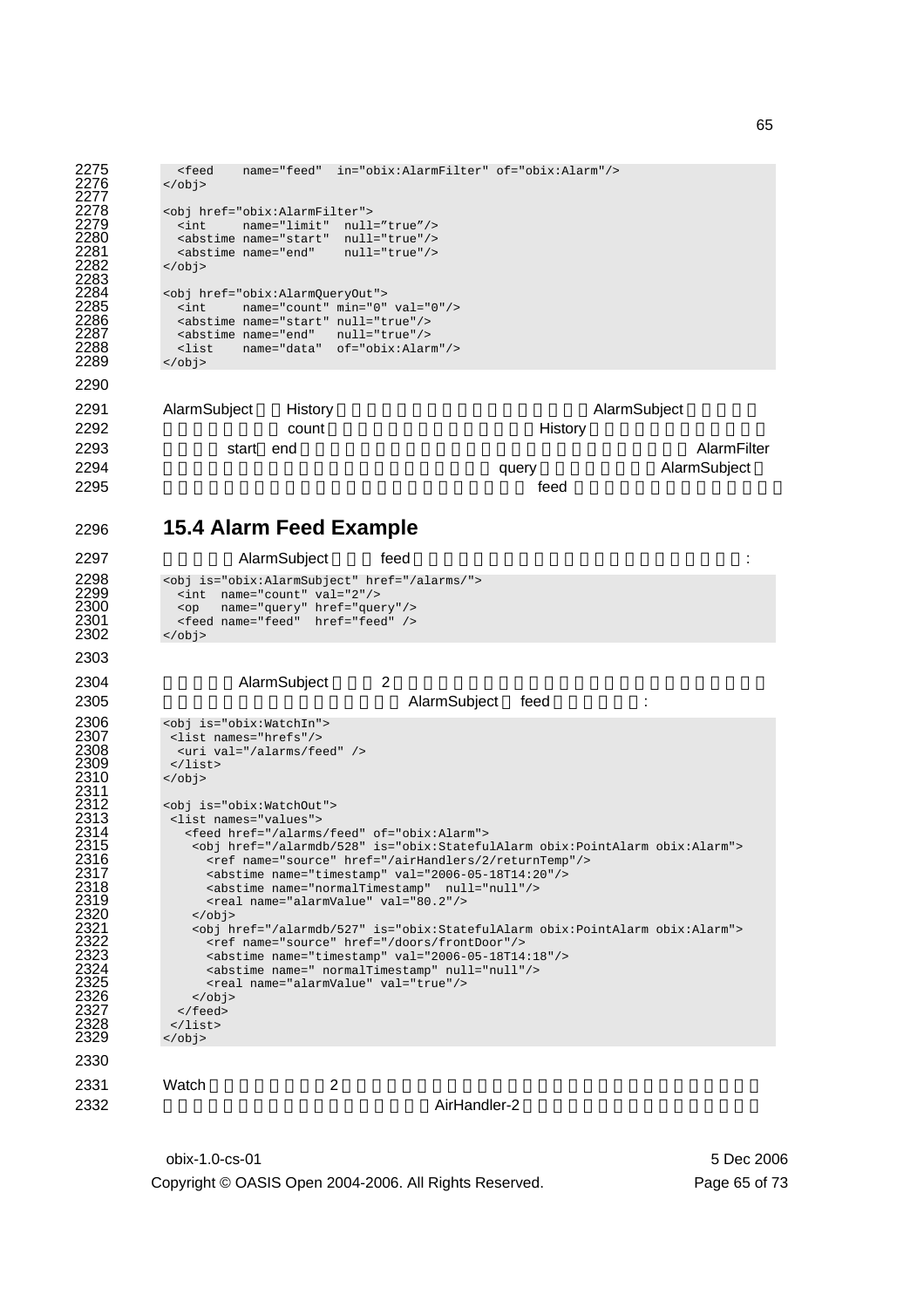| 2333         |                                                                                    |
|--------------|------------------------------------------------------------------------------------|
| 2334         |                                                                                    |
| 2335         |                                                                                    |
| 2336         |                                                                                    |
| 2337         |                                                                                    |
| 2338         | feed list                                                                          |
| 2339<br>2340 | <obj is="obix:WatchOut"><br/><list names="values"></list></obj>                    |
| 2341         | <feed href="/alarms/feed" of="obix:Alarm">&gt;</feed>                              |
| 2342         | <obj href="/alarmdb/527" is="obix:StatefulAlarm obix:PointAlarm obix:Alarm"></obj> |
| 2343         | <ref href="/doors/frontDoor" name="source"></ref>                                  |
| 2344         | <abstime name="timestamp" val="2006-05-18T14:18"></abstime>                        |
| 2345         | <abstime name=" normalTimestamp" null="2006-05-18T14:45"></abstime>                |
| 2346         | <real name="alarmValue" val="true"></real>                                         |
| 2347         | $\langle$ obj>                                                                     |
| 2348         | $\langle$ feed>                                                                    |
| 2349         | $\langle$ /list>                                                                   |
| 2350         | $\langle$ obj>                                                                     |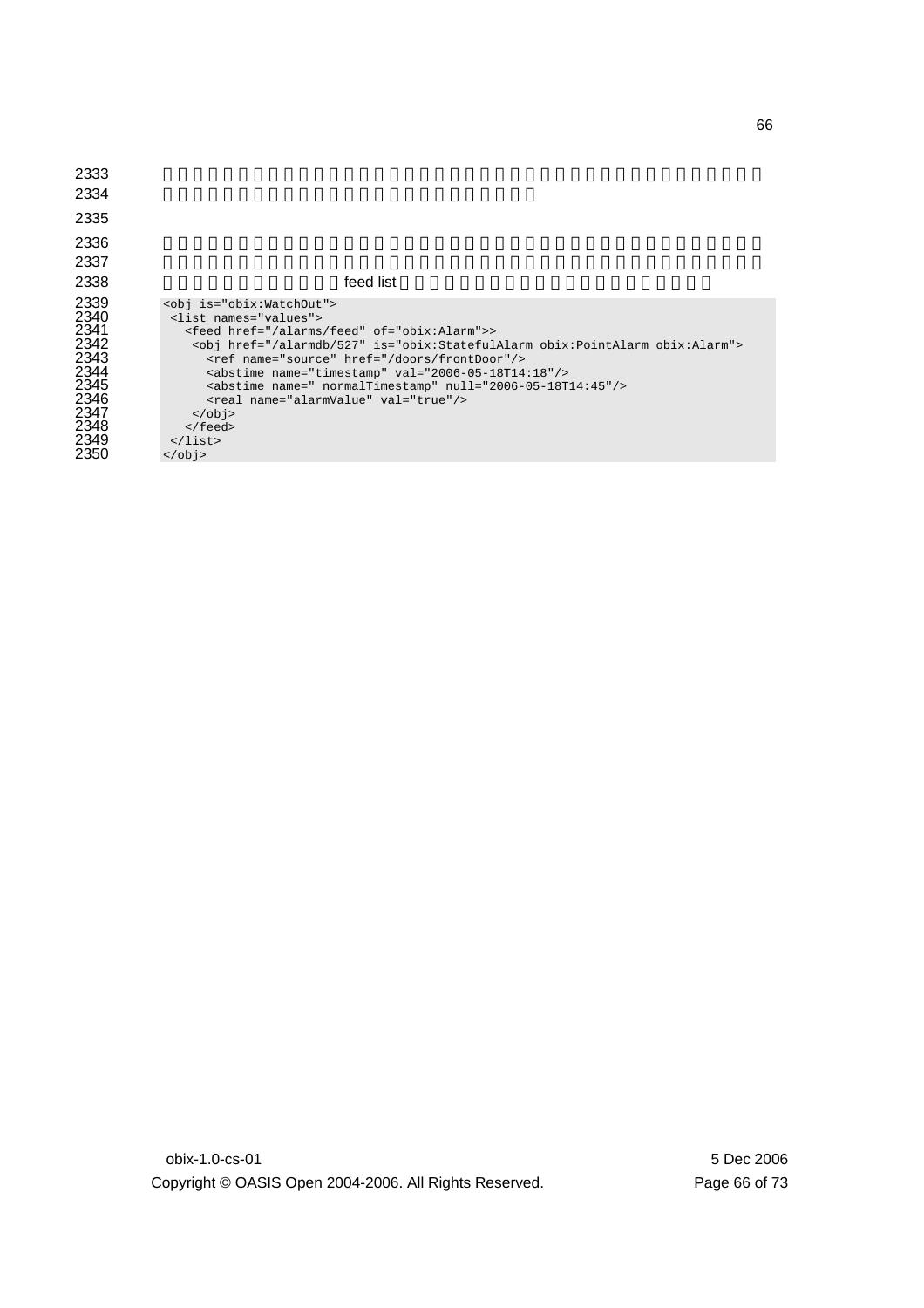|              | <b>16 Security</b> |                            |                                          |          |              |                      |  |
|--------------|--------------------|----------------------------|------------------------------------------|----------|--------------|----------------------|--|
|              |                    |                            |                                          |          | İ            |                      |  |
|              | $\bullet$          | <b>Authentication:</b>     |                                          |          | $\, ,$       |                      |  |
|              | $\bullet$          | <b>Encryption:</b>         |                                          | oBIX     | ,            |                      |  |
|              | $\bullet$          | Permissions:               |                                          |          |              | $\ddot{\phantom{0}}$ |  |
|              | $\bullet$          | <b>User Management:</b>    |                                          |          |              | ;                    |  |
|              |                    |                            |                                          |          |              |                      |  |
|              | oBIX<br>oBIX       |                            |                                          |          |              |                      |  |
|              |                    |                            |                                          |          |              |                      |  |
|              |                    | <b>16.1 Error Handling</b> |                                          |          |              |                      |  |
|              | oBIX               |                            |                                          |          |              |                      |  |
|              |                    |                            |                                          |          |              |                      |  |
| 2366<br>2367 |                    |                            |                                          |          |              |                      |  |
| 2368         | obix:PermissionErr |                            | err                                      |          |              |                      |  |
| 2369<br>2370 |                    |                            |                                          |          |              |                      |  |
|              |                    |                            | <b>BadUriErr</b>                         |          |              |                      |  |
|              |                    |                            |                                          |          |              |                      |  |
|              |                    |                            | <b>16.2 Permission based Degradation</b> |          |              |                      |  |
|              |                    |                            |                                          |          |              |                      |  |
|              |                    |                            |                                          |          |              |                      |  |
|              |                    |                            |                                          |          |              |                      |  |
|              | 1.                 |                            |                                          |          |              |                      |  |
|              | 2.                 |                            |                                          |          |              |                      |  |
| 2378<br>2379 |                    | start                      | end                                      |          | obix:History | start end            |  |
| 2380         |                    |                            |                                          |          |              |                      |  |
|              | 3.                 |                            |                                          |          |              |                      |  |
|              |                    | is                         |                                          |          |              |                      |  |
|              | 4.                 |                            |                                          | writable | false        |                      |  |
|              |                    |                            |                                          |          |              |                      |  |
|              | 5.                 |                            |                                          | op       | op           |                      |  |
|              |                    | null                       | true                                     |          |              |                      |  |
|              |                    |                            |                                          |          |              |                      |  |

obix-1.0-cs-01 5 Dec 2006 Copyright © OASIS Open 2004-2006. All Rights Reserved. Page 67 of 73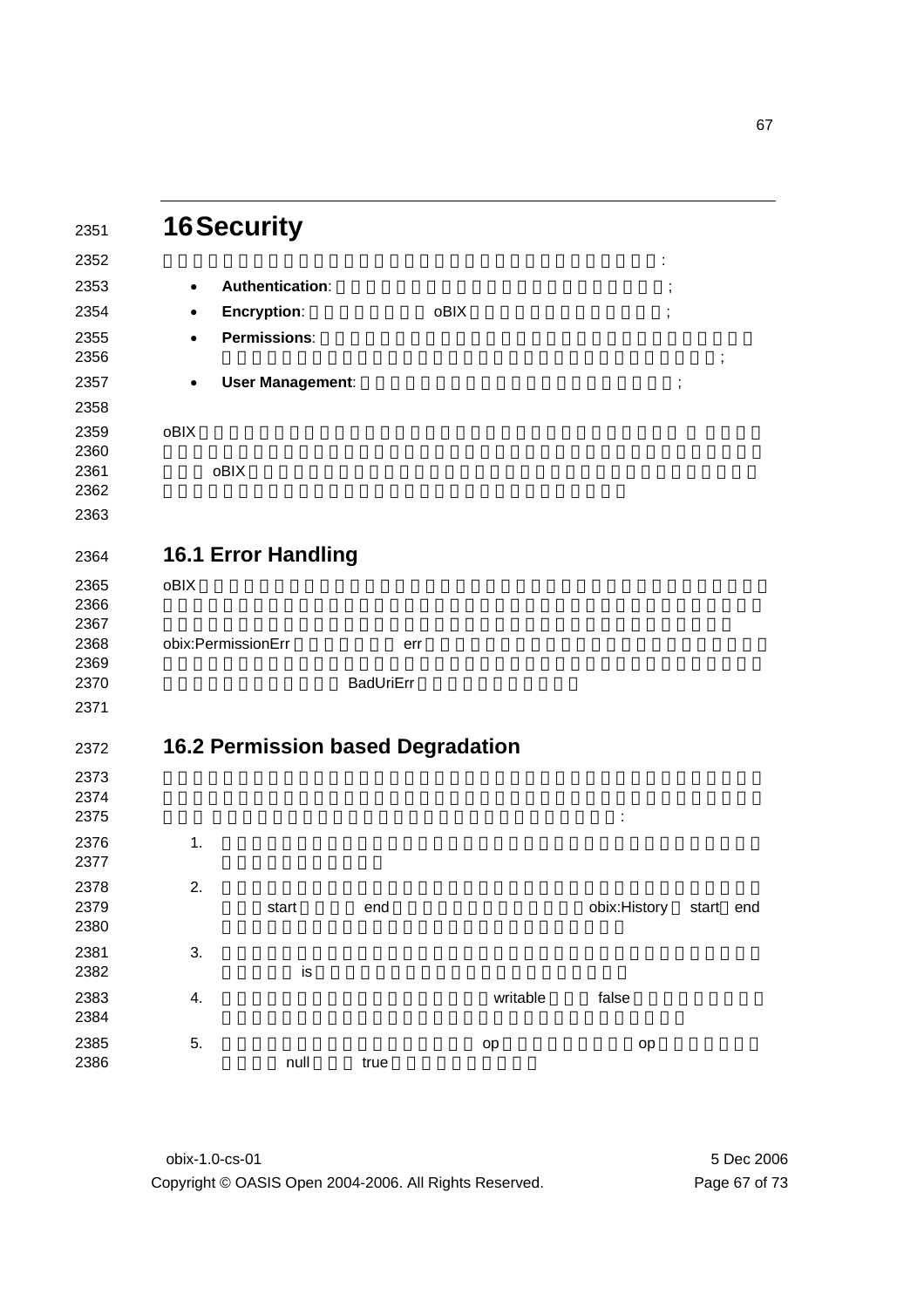|                           | <b>17HTTP Binding</b>          |                                              |                                                        |                                                                        |                             |
|---------------------------|--------------------------------|----------------------------------------------|--------------------------------------------------------|------------------------------------------------------------------------|-----------------------------|
| <b>HTTP</b>               | <b>HTTP</b><br><b>HTTP GET</b> | oBIX                                         | <b>REST</b>                                            | <b>URI</b><br><b>HTTP</b>                                              |                             |
|                           |                                | "RFC2616 Hypertext Transfer Protocol"        |                                                        |                                                                        |                             |
| <b>17.1 Requests</b>      |                                |                                              |                                                        |                                                                        |                             |
|                           |                                | oBIX                                         | <b>HTTP</b>                                            |                                                                        |                             |
| oBIX Request              |                                | <b>HTTP Method</b>                           | Target                                                 |                                                                        |                             |
| Read                      |                                | <b>GET</b>                                   | Any object with an href                                |                                                                        |                             |
| Write                     |                                | <b>PUT</b>                                   |                                                        | Any object with an href and writable=true                              |                             |
| Invoke                    |                                | <b>POST</b>                                  | Any op object                                          |                                                                        |                             |
| <b>HTTP</b><br><b>URI</b> |                                | <b>URI</b>                                   |                                                        |                                                                        |                             |
|                           |                                | <b>HTTP GET</b><br><b>PUT</b><br><b>POST</b> | oBIX                                                   |                                                                        |                             |
|                           | oBIX                           |                                              |                                                        | oBIX                                                                   |                             |
| oBIX                      |                                |                                              |                                                        | oBIX                                                                   | 200 OK                      |
| 200                       |                                |                                              | err                                                    |                                                                        |                             |
|                           | Content-Type HTTP              |                                              | oBIX                                                   | "text/xml"                                                             | <b>MIME</b>                 |
|                           |                                | XML                                          |                                                        |                                                                        |                             |
| UTF8                      | oBIX<br><b>XML</b>             |                                              |                                                        | byte-order<br>Content-Encoding HTTP                                    |                             |
| <b>17.2 Security</b>      |                                |                                              |                                                        |                                                                        |                             |
| <b>HTTP</b>               | <b>HTTP</b>                    |                                              |                                                        |                                                                        | oBIX                        |
| $\bullet$<br>$\bullet$    |                                | RFC 2818 - HTTP Over TLS (HTTPS)             |                                                        | RFC 2617 - HTTP Authentication: Basic and Digest Access Authentication |                             |
| obix-1.0-cs-01            |                                |                                              | Copyright © OASIS Open 2004-2006. All Rights Reserved. |                                                                        | 5 Dec 2006<br>Page 68 of 73 |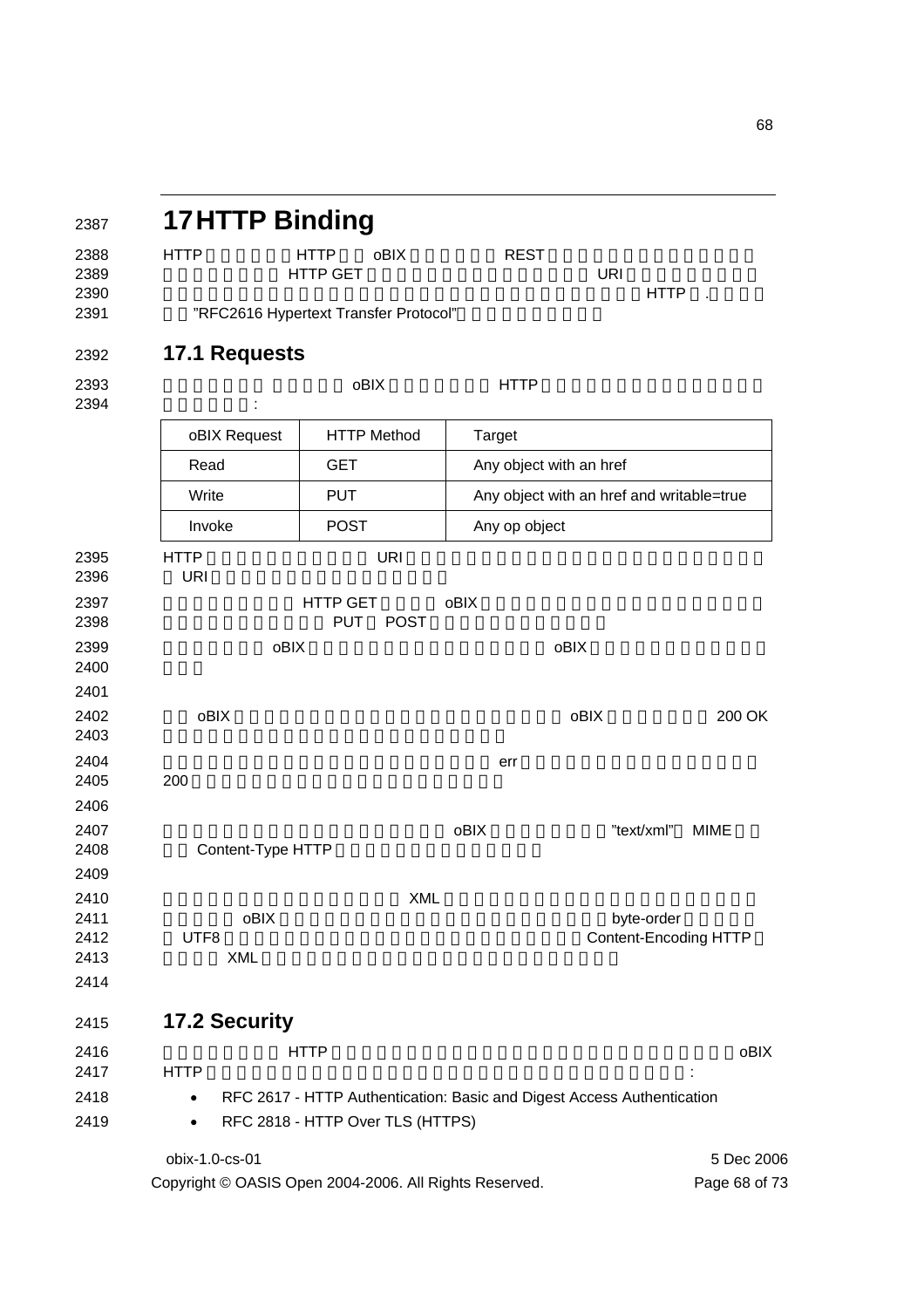| 2420 | $\bullet$                | RFC 4346/2246 - The TLS Protocol (Transport Layer Security) |                 |
|------|--------------------------|-------------------------------------------------------------|-----------------|
| 2421 |                          |                                                             |                 |
| 2422 | <b>17.3 Localization</b> |                                                             |                 |
| 2423 |                          |                                                             |                 |
| 2424 |                          | display                                                     | displayName     |
| 2425 |                          |                                                             | Accept-Language |
| 2426 | <b>HTTP</b>              |                                                             |                 |
| 2427 |                          |                                                             |                 |
| 2428 |                          | Accept-Language                                             |                 |
| 2429 |                          |                                                             |                 |
| 2430 |                          |                                                             |                 |
| 2431 |                          |                                                             |                 |
| 2432 |                          |                                                             |                 |
| 2433 | unit                     |                                                             |                 |
| 2434 |                          |                                                             |                 |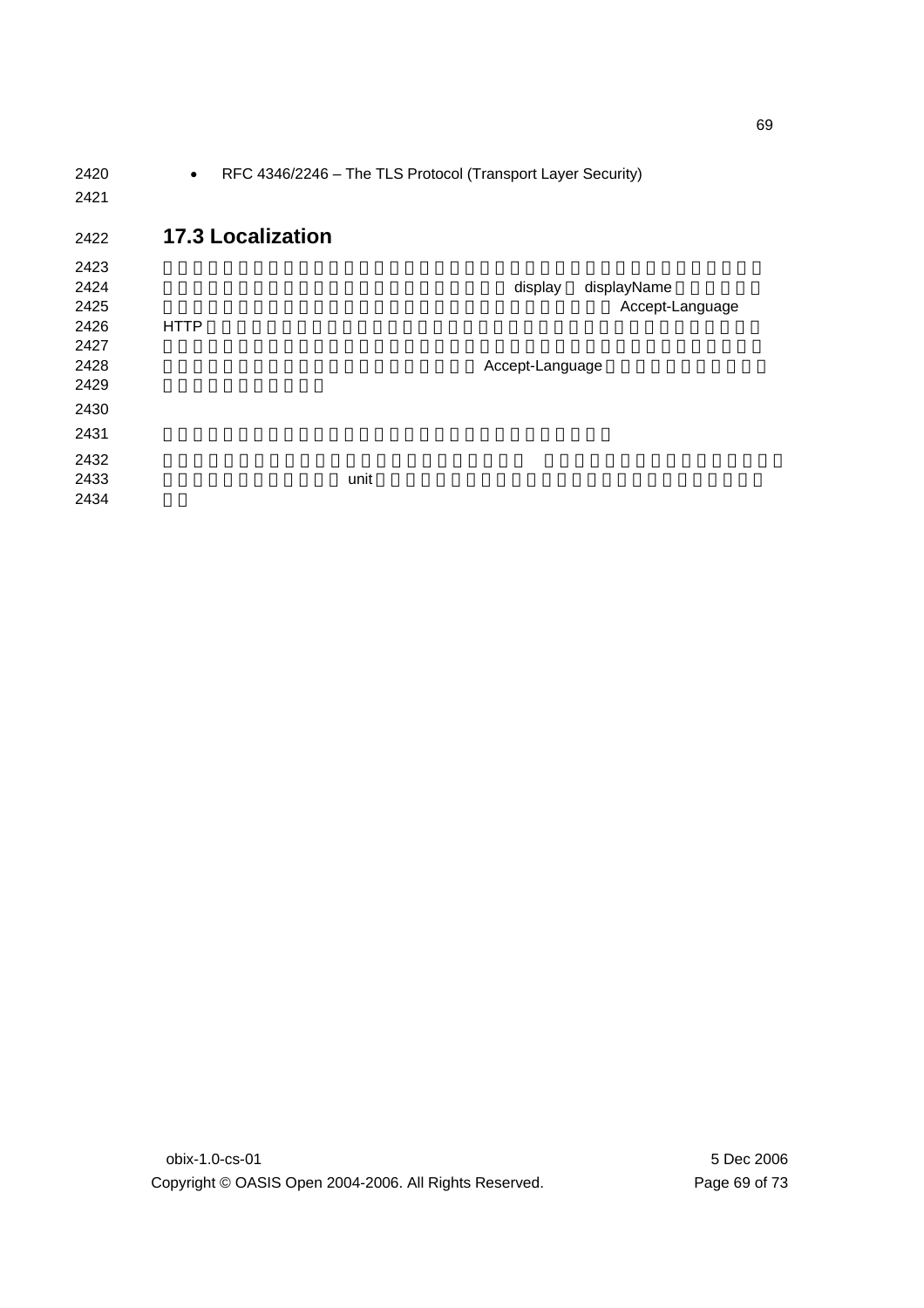| 2435                                                                                                                                 | <b>18SOAP Binding</b>                                                                                                                                                                                                                                                                                                                                                                                                                                                                                                                                                                                                                                                                                                                                                                                  |             |                   |                                                                                                                                                                                          |      |      |            |
|--------------------------------------------------------------------------------------------------------------------------------------|--------------------------------------------------------------------------------------------------------------------------------------------------------------------------------------------------------------------------------------------------------------------------------------------------------------------------------------------------------------------------------------------------------------------------------------------------------------------------------------------------------------------------------------------------------------------------------------------------------------------------------------------------------------------------------------------------------------------------------------------------------------------------------------------------------|-------------|-------------------|------------------------------------------------------------------------------------------------------------------------------------------------------------------------------------------|------|------|------------|
| 2436                                                                                                                                 | <b>SOAP</b>                                                                                                                                                                                                                                                                                                                                                                                                                                                                                                                                                                                                                                                                                                                                                                                            |             | <b>SOAP</b>       |                                                                                                                                                                                          |      | oBIX |            |
| 2437                                                                                                                                 |                                                                                                                                                                                                                                                                                                                                                                                                                                                                                                                                                                                                                                                                                                                                                                                                        |             | read write invoke |                                                                                                                                                                                          |      |      |            |
| 2438<br>2439<br>2440<br>2441                                                                                                         | <b>HTTP</b>                                                                                                                                                                                                                                                                                                                                                                                                                                                                                                                                                                                                                                                                                                                                                                                            |             | writable          | true                                                                                                                                                                                     |      |      |            |
| 2442                                                                                                                                 |                                                                                                                                                                                                                                                                                                                                                                                                                                                                                                                                                                                                                                                                                                                                                                                                        |             |                   |                                                                                                                                                                                          |      |      |            |
| 2443<br>2444                                                                                                                         | <b>HTTP</b>                                                                                                                                                                                                                                                                                                                                                                                                                                                                                                                                                                                                                                                                                                                                                                                            |             |                   | <b>SOAP</b>                                                                                                                                                                              |      |      | <b>URI</b> |
| 2445                                                                                                                                 |                                                                                                                                                                                                                                                                                                                                                                                                                                                                                                                                                                                                                                                                                                                                                                                                        | URI         | SOAP              | URI                                                                                                                                                                                      |      | body |            |
| 2446                                                                                                                                 |                                                                                                                                                                                                                                                                                                                                                                                                                                                                                                                                                                                                                                                                                                                                                                                                        |             |                   |                                                                                                                                                                                          |      |      |            |
| 2447                                                                                                                                 | 18.1 SOAP Example                                                                                                                                                                                                                                                                                                                                                                                                                                                                                                                                                                                                                                                                                                                                                                                      |             |                   |                                                                                                                                                                                          |      |      |            |
| 2448                                                                                                                                 | oBIX                                                                                                                                                                                                                                                                                                                                                                                                                                                                                                                                                                                                                                                                                                                                                                                                   |             | About             |                                                                                                                                                                                          | SOAP |      |            |
| 2449<br>2450<br>2451<br>2452<br>2453<br>2454                                                                                         | <env:body><br/></env:body><br>                                                                                                                                                                                                                                                                                                                                                                                                                                                                                                                                                                                                                                                                                                                                                                         |             |                   | <env:envelope xmlns:env="http://schemas.xmlsoap.org/soap/envelope/"><br/><read <br="" xmlns="http://obix.org/ns/wsdl/1.0">href="http://localhost/obix/about" /&gt;</read></env:envelope> |      |      |            |
| 2455                                                                                                                                 |                                                                                                                                                                                                                                                                                                                                                                                                                                                                                                                                                                                                                                                                                                                                                                                                        |             |                   |                                                                                                                                                                                          |      |      |            |
| 2456                                                                                                                                 |                                                                                                                                                                                                                                                                                                                                                                                                                                                                                                                                                                                                                                                                                                                                                                                                        |             |                   |                                                                                                                                                                                          |      |      |            |
| 2457<br>2458<br>2459<br>2460<br>2461<br>2462<br>2463<br>2464<br>2465<br>2466<br>2467<br>2468<br>2469<br>2470<br>2471<br>2472<br>2473 | <env:envelope xmlns:env="http://schemas.xmlsoap.org/soap/envelope/"><br/><env:body><br/><obj <br="" name="about">href="http://localhost/obix/about/"<br/>xmlns="http://obix.org/ns/schema/1.0"&gt;<br/><str name="obixVersion" val="1.0"></str><br/><str name="serverName" val="obix"></str><br/><abstime name="serverTime" val="2006-02-08T09:40:55.000+05:00"></abstime><br/><abstime name="serverBootTime" val="2006-02-08T09:33:31.980+05:00"></abstime><br/><str name="vendorName" val="Acme, Inc."></str><br/><uri name="vendorUrl" val="http://www.acme.com"></uri><br/><str name="productName" val="Acme oBIX Server"></str><br/><str name="productVersion" val="1.0.3"></str><br/><uri name="productUrl" val="http://www.acme.com/obix"></uri><br/></obj><br/></env:body><br/></env:envelope> |             |                   |                                                                                                                                                                                          |      |      |            |
| 2474                                                                                                                                 | <b>18.2 Error Handling</b>                                                                                                                                                                                                                                                                                                                                                                                                                                                                                                                                                                                                                                                                                                                                                                             |             |                   |                                                                                                                                                                                          |      |      |            |
| 2475<br>2476<br>2477                                                                                                                 | oBIX                                                                                                                                                                                                                                                                                                                                                                                                                                                                                                                                                                                                                                                                                                                                                                                                   | <b>SOAP</b> | oBIX              |                                                                                                                                                                                          | err  |      | oBIX       |
| 2478                                                                                                                                 |                                                                                                                                                                                                                                                                                                                                                                                                                                                                                                                                                                                                                                                                                                                                                                                                        |             |                   |                                                                                                                                                                                          |      |      |            |
| 2479                                                                                                                                 | <b>18.3 Security</b>                                                                                                                                                                                                                                                                                                                                                                                                                                                                                                                                                                                                                                                                                                                                                                                   |             |                   |                                                                                                                                                                                          |      |      |            |
| 2480                                                                                                                                 | WS-I Basic Profile 1.0                                                                                                                                                                                                                                                                                                                                                                                                                                                                                                                                                                                                                                                                                                                                                                                 |             |                   |                                                                                                                                                                                          |      |      | ÷          |

obix-1.0-cs-01 5 Dec 2006

Copyright © OASIS Open 2004-2006. All Rights Reserved. Page 70 of 73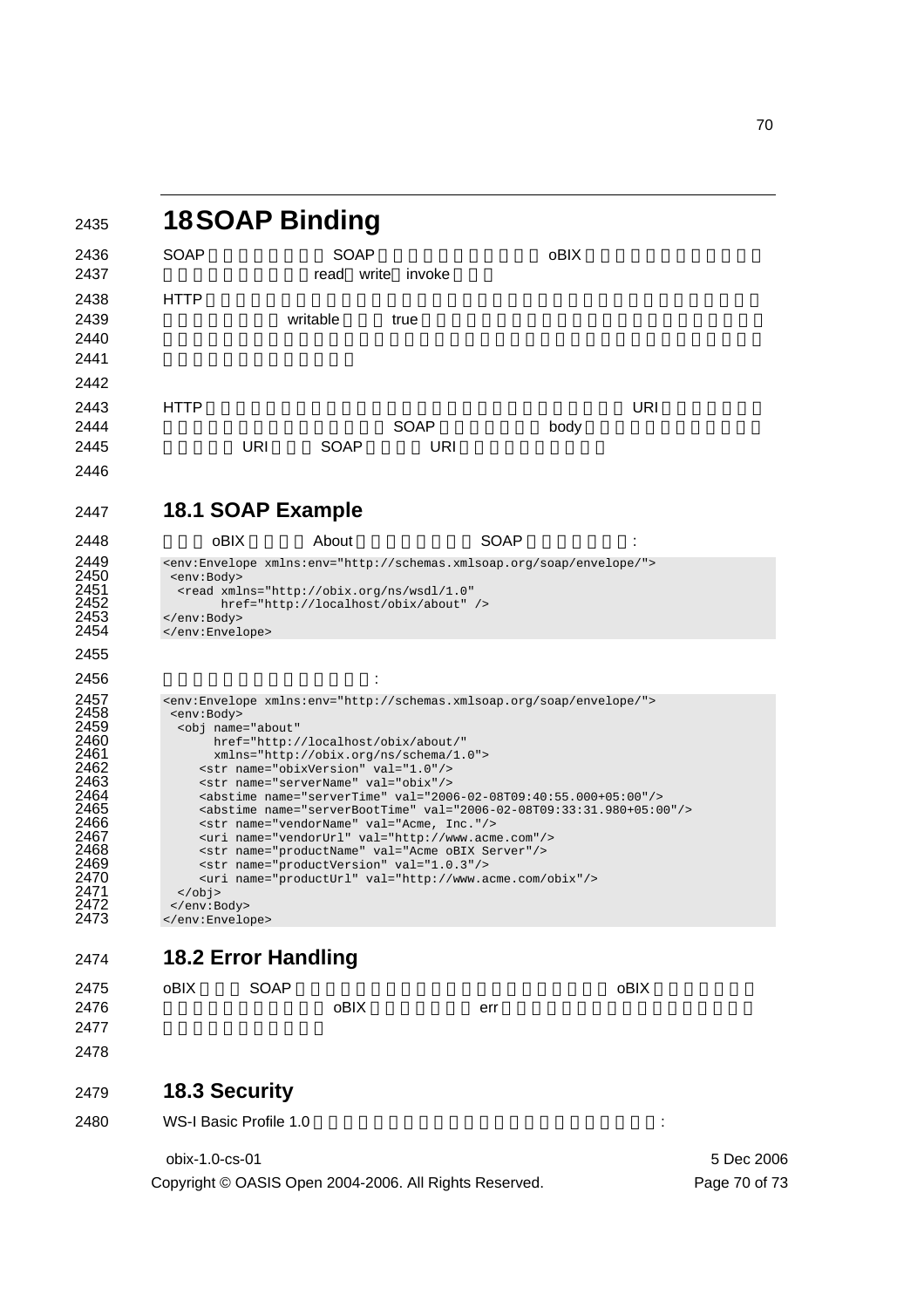2481 http://www.ws-i.org/Profiles/BasicProfile-1.0-2004-04-16.html#security 2482 **18.4 Localization**  2483 適用可能であるとき、 SOAP バインドは HTTP バインドのために定義されたローカリゼ 2484 (17.3 ) 2485 **18.5 WSDL**  2486 oBIX WSDL トライプセクションでは、WSDL トライプセクションではない。 2487 (oBIX WSDL) 2488 schemaLocation 2489 2490 **below the object object was** the object of  $\theta$ 2491 スと SOAP サーバのインスタンスを紐付けします。各(SOAP サーバ)インスタンスは 2492 WSDL トランスタンスタンスならない 2493 でしょう。以下は WSDL サービス要素の例です: 2494 <wsdl:service name="obix"> 2495 <wsdl:port name="obixPort" binding="tns:obixSoapBinding"><br>2496 <soap:address location="http://localhost/obix/soap"/> 2496 <soap:address location="http://localhost/obix/soap"/> 2497 </wsdl:port><br>2498 </wsdl:service </wsdl:service> 2499 2500 oBIX WSDL: 2501 <wsdl:definitions targetNamespace="http://obix.org/ns/wsdl/1.0"<br>2502 xmlns="http://obix.org/ns/wsdl/1.0"<br>2503 xmlns:wsdl="http://schemas.xmlsoap.org/wsdl/" 2502 xmlns="http://obix.org/ns/wsdl/1.0" 2503<br>
xmlns:wsdl="http://schemas.xmlsoap.org/wsdl/"<br>
2504<br>
xmlns:soap="http://schemas.xmlsoap.org/wsdl/s<br>
2505<br>
xmlns:xsd="http://www.w3.org/2001/XMLSchema"<br>
xmlns:obix="http://obix.org/ns/schema/1.0"><br>
2507<br>
<xsd:schema x 2504 xmlns:soap="http://schemas.xmlsoap.org/wsdl/soap/" 2505 xmlns:xsd="http://www.w3.org/2001/XMLSchema" 2506 xmlns:obix="http://obix.org/ns/schema/1.0"> <wsdl:types> 2508 <xsd:schema xmlns:xsd="http://www.w3.org/2001/XMLSchema" elementFormDefault="qualified" 2510 targetNamespace="http://obix.org/ns/wsdl/1.0"><br>2511 cxsd:import namespace="http://obix.org/ns/schema/1.0"/><br>2512 cxsd:complexType name="ReadReq"><br>2513 cxsd:attribute name="href" type="xsd:anyURI"/><br>2514 c/xsd:complexT  $<$ xsd:import namespace="http://obix.org/ns/schema/1.0"/> 2512 <xsd:complexType name="ReadReq"> 2513 <xsd:attribute name="href" type="xsd:anyURI"/> 2514 </xsd:complexType> 2515 <xsd:complexType name="WriteReq"> 2516 <xsd:complexContent> <xsd:extension base="ReadReq"> 2518 <xsd:sequence> 2519 <xsd:element ref="obix:obj" maxOccurs="1" minOccurs="1"/><br>2520 </xsd:sequence><br>2521 </xsd:extension><br>2522 </xsd:complexContent><br>2523 </xsd:complexType><br>2524 <xsd:complexType name="InvokeReq"> 2520 </xsd:sequence> </xsd:extension> 2522 </xsd:complexContent> 2523 </xsd:complexType> 2524 <br>
2525 <br>
2525 <br>
2525 <br>
2527 <br>
2527 <br>
2527 <br>
2528 <br>
2528 <br>
2528 <br>
2529 <br>
2530 <br>
278 <br>
278 <br>
278 <br>
278 <br>
278 <br>
278 <br>
278 <br>
278 <br>
278 <br>
278 <br>
278 <br>
278 <br>
278 <br>
278 <br>
278 <br>
278 <br>
278 <br>
278 <br>
278 <br>
278 <br>
278 <br>
278 <br>
278 <br> 2525 <xsd:complexContent> <xsd:extension base="ReadReq"> <xsd:sequence> 2528 <xsd:element ref="obix:obj" maxOccurs="1" minOccurs="1"/> 2529 </xsd:sequence> </xsd:extension> 2531 </xsd:complexContent><br>2532 </xsd:complexType><br>2533 <xsd:element name="rea<br>2534 <xsd:element name="wri 2532 </xsd:complexType> 2533 <xsd:element name="read" type="ReadReq"/> 2534 <xsd:element name="write" type="WriteReq"/> 2535 <xsd:element name="invoke" type="InvokeReq"/><br>2536 </xsd:schema><br>2537 </wsdl:types> </xsd:schema> </wsdl:types>

## obix-1.0-cs-01 5 Dec 2006 Copyright © OASIS Open 2004-2006. All Rights Reserved. Page 71 of 73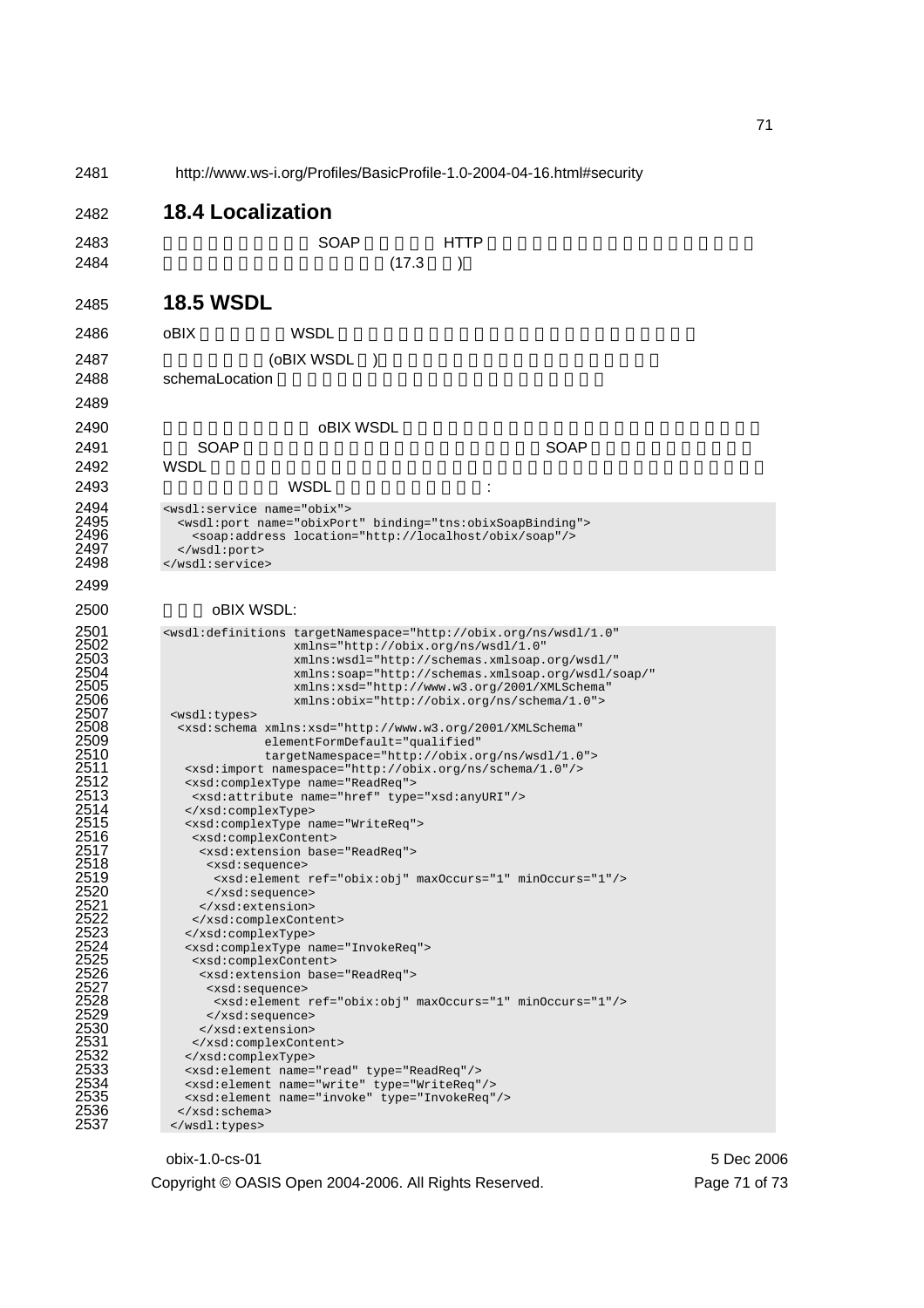```
2538 <wsdl:message name="readSoapReq"> 
2539 <wsdl:part name="body" element="read"/> 
2540 </wsdl:message> 
2541 <wsdl:message name="readSoapRes"> 
2542 <wsdl:part name="body" element="obix:obj"/><br>2543 </wsdl:message><br>2544 <wsdl:message name="writeSoapReq"><br>2545 <wsdl:part name="body" element="write"/>
                     </wsdl:message>
                     2544 <wsdl:message name="writeSoapReq"> 
2545 <wsdl:part name="body" element="write"/> 
2546 </wsdl:message><br>2547 <wsdl:message n
2547 <wsdl:message name="writeSoapRes"><br>2548 <wsdl:part name="body" element="c<br>2549 </wsdl:message>
                      2548 <wsdl:part name="body" element="obix:obj"/> 
2549 </wsdl:message><br>2550 <wsdl:message n
2550 <wsdl:message name="invokeSoapReq"><br>2551 <wsdl:part name="body" element="in<br>2552 </wsdl:message><br>2553 <wsdl:message name="invokeSoapRes">
                      2551 <wsdl:part name="body" element="invoke"/> 
                     </wsdl:message>
2553 <wsdl:message name="invokeSoapRes"> 
2554 <wsdl:part name="body" element="obix:obj"/> 
2555 </wsdl:message><br>2556 <wsdl:portType :<br>2557 <wsdl:operatio
                     2556 <wsdl:portType name="oBIXSoapPort"> 
2557 <wsdl:operation name="read"><br>2558 <wsdl:input message="readSc<br>2559 <wsdl:output message="reads
                        2558 <wsdl:input message="readSoapReq"/> 
2559 <wsdl:output message="readSoapRes"/><br>2560 </wsdl:operation><br>2561 <wsdl:operation name="write">
                      2560 </wsdl:operation> 
2561 <wsdl:operation name="write"><br>2562 <wsdl:input message="writeSo<br>2563 <wsdl:output message="writeSo<br>2564 </wsdl:operation><br>2565 <wsdl:operation name="invoke"
                       2562 <wsdl:input message="writeSoapReq"/> 
                        2563 <wsdl:output message="writeSoapRes"/> 
                      </wsdl:operation>
2565 <wsdl:operation name="invoke"><br>2566 <wsdl:input message="invokeSc<br>2567 <wsdl:output message="invokeS
                       2566 <wsdl:input message="invokeSoapReq"/> 
2567 <wsdl:output message="invokeSoapRes"/><br>2568 </wsdl:operation><br>2569 </wsdl:portType>
                      </wsdl:operation>
2569 </wsdl:portType><br>2570 <wsdl:binding na
2570 <wsdl:binding name="oBIXSoapBinding" type="oBIXSoapPort"><br>2571 <soap:binding style="document"
2571 <soap:binding style="document"<br>2572 transport="http:<br>2573 <wsdl:operation name="read"><br>2574 <soap:operation soapAction="h<br>2575 style="docume
                                            2572 transport="http://schemas.xmlsoap.org/soap/http"/> 
                      2573 <wsdl:operation name="read"> 
                       2574 <soap:operation soapAction="http://obix.org/ns/wsdl/1.0/read" 
2575 style="document"/><br>2576 swsdl:input><br>2577 soap:body use="literal"/><br>2578 s/wsdl:input>
                       <wsdl:input>
                         2577 <soap:body use="literal"/> 
2578 </wsdl:input><br>2579 <wsdl:output><br>2580 <soap:body_u<br>2581 </wsdl:output<br>2582 </wsdl:operati
                       <wsdl:output>
                         2580 <soap:body use="literal"/> 
                       2581 </wsdl:output> 
2582 </wsdl:operation><br>2583 <wsdl:operation n
2583 <wsdl:operation name="write"><br>2584 <soap:operation soapAction="<br>2585 style="docum"<br>2586 <wsdl:input>
                        2584 <soap:operation soapAction="http://obix.org/ns/wsdl/1.0/write" 
                                                 style="document"/>
2586 <wsdl:input><br>2587 <soap:body<br>2588 </wsdl:input
                        2587 <soap:body use="literal"/> 
2588 </wsdl:input><br>2589 <wsdl:output><br>2590 <soap:body_u
                       2589 <wsdl:output> 
2590 <soap:body use="literal"/><br>2591 </wsdl:output>
2591 </wsdl:output><br>2592 </wsdl:operatio<br>2593 <wsdl:operation
                      </wsdl:operation>
2593 <br>
2594 spectrum name="invoke"><br>
2595 spectrum scape of the style="docume<br>
2596 style="docume">
                       2594 <soap:operation soapAction="http://obix.org/ns/wsdl/1.0/invoke" 
                                                 style="document"/>
2596 <wsdl:input> 
                         2597 <soap:body use="literal"/> 
2598 </wsdl:input><br>2599 <wsdl:output>
2599 <wsdl:output><br>2600 <soap:body u
2600 <soap:body use="literal"/><br>2601 </wsdl:output><br>2602 </wsdl:operation>
                        </wsdl:output>
2602 </wsdl:operation><br>2603 </wsdl:binding>
2603 </wsdl:binding><br>2604 </wsdl:definitio
                   </wsdl:definitions>
```
obix-1.0-cs-01 5 Dec 2006 Copyright © OASIS Open 2004-2006. All Rights Reserved. Page 72 of 73